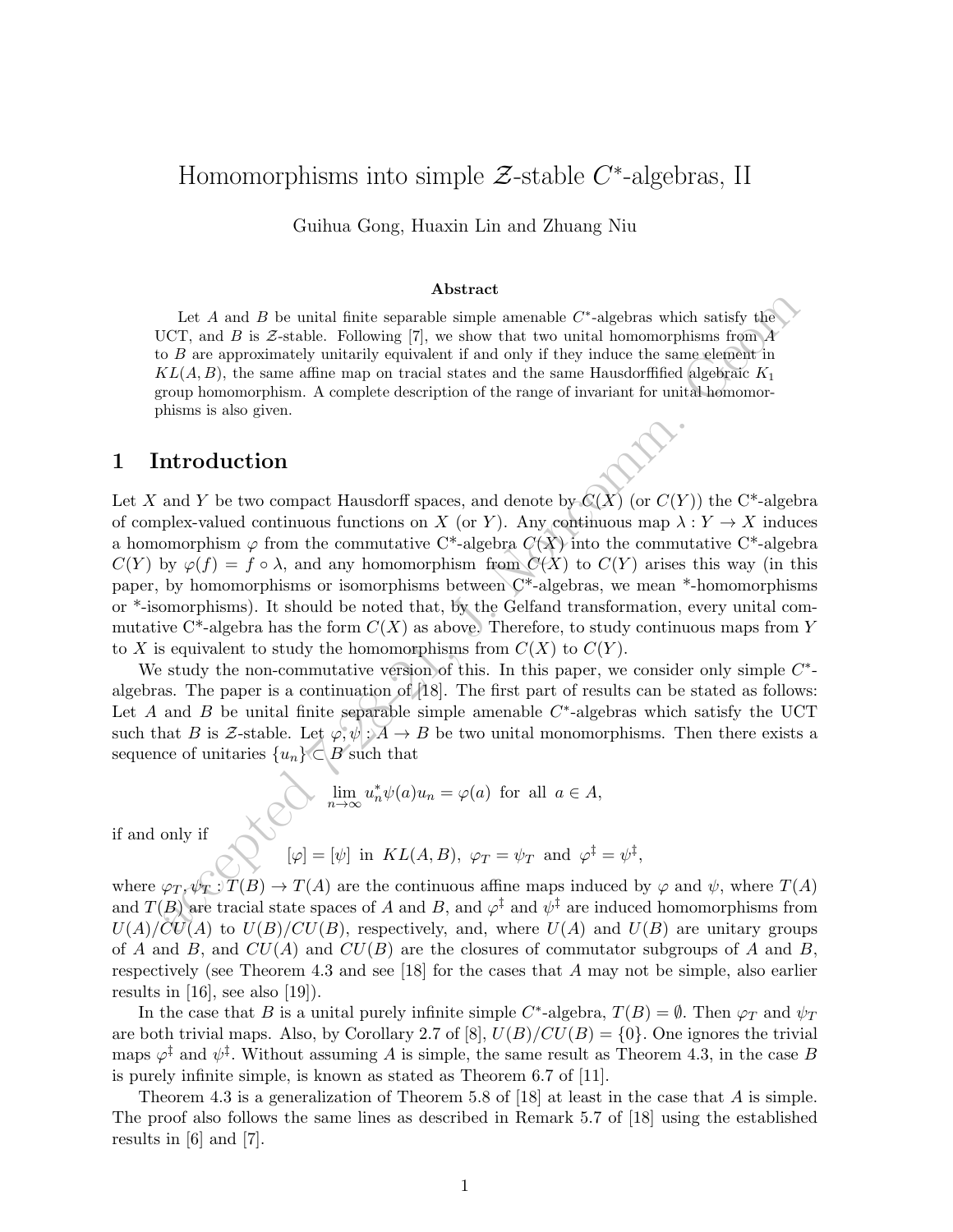The second part of this research is seeking the range of the invariant for the homomorphisms from A to B. Similar results were also obtained in [18]. Let  $\kappa \in KL(A, B)$  be a strictly positive element (see Definition 2.6) with  $\kappa([1_A]) = [1_B], \kappa_T : T(B) \to T(A)$  be a continuous affine maps, and let  $\kappa_{\gamma}: U(A)/CU(A) \to U(B)/CU(B)$  be a continuous homomorphism. As in [18], not all compatible triples  $(\kappa, \kappa_T, \kappa_\gamma)$  are proved to be reached by unital homomorphisms. This is not just the limitation of the method. By the classification theorem in [15] and [17], there is a unital separable simple  $\mathcal{Z}\text{-stable } C^*$ -algebra A with a unique tracial state which is locally approximated by sub-homogeneous  $C^*$ -algebras such that  $(K_0(A), K_0(A)_+, [1_A]) =$  $(\mathbb{Z}, \mathbb{Z}_+, 1)$  and  $K_1(A) = \mathbb{Z}/p\mathbb{Z}$  for some prime number  $p > 1$ . By Lemma 6.8 of [18], there is a unital homomorphism  $\varphi : A \to \mathcal{Z}$  which induces identity on  $K_0(A)$ . We found that, up to approximately unitary equivalence,  $\varphi$  is the only such homomorphism which induces  $KL(\varphi)$ . However, there are other continuous homomorphism  $\gamma : U(A)/CU(A) \to U(\mathcal{Z})/CU(\mathcal{Z})$  which are compatible to  $KL(\varphi)$  and the identity map on the tracial state spaces (which has only one point for both  $C^*$ -algebras). In other words, there are compatible triples  $(\kappa, \kappa_T, \kappa_\gamma)$  which cannot be reached by unital homomorphisms.

This is by no means an accident. Fix a compatible pair  $(\kappa, \kappa_T)$ . Denote by  $Hom_{\kappa,\kappa_T}(U(A)/CU(A),U(B)/CU(B))$  the subset of those homomorphisms in  $Hom(U(A)/CU(A), U(B)/CU(B))$  which are compatible to the pair  $(\kappa, \kappa_T)$ . There is a bijection from  $\text{Hom}_{\kappa,\kappa_T}(U(A)/CU(A),U(B)/CU(B))$  to the group  $\text{Hom}(K_1(A),T)$ , where  $T =$  $Aff(T(B))/\rho_B(K_0(B))$  and where  $\rho_B: K_0(B) \to Aff(T(B))$  (the space of all real continuous affine functions on the tracial state space  $T(B)$  of B) is the usual pairing of  $K_0(B)$  and  $T(B)$ .

al homomophism  $\varphi: A \to Z$  which induces identity on  $K_0(1)$ . We found that, any<br>induction in consideration of  $\eta(1)$ , We found that, and<br>eignal minimitative to  $KL(\varphi)$  and the identity on  $K_0(1)$ . We found that, any<br>in Let  $\text{Hom}_{\kappa,\kappa_T,app}(A, B)$  be the approximately unitary equivalence classes of unital homomorphisms  $\varphi$  such that  $\varphi$  induce the pair  $(KL(\varphi), \varphi_T) = (\kappa, \kappa_T)$ . We show that  $\text{Hom}_{\kappa, \kappa_T, app}(A, B)$  is not empty. The uniqueness part of this paper gives an injective map from  $\text{Hom}_{\kappa,\kappa_T,app}(A, B)$  to a subgroup of  $\text{Hom}(K_1(A), T)$ . This subgroup is isomorphic to the group  $\text{Hom}(K_1(A)/\text{Tor}(K_1(A)), T)$ . Theorem 5.10 shows that there is a splitting short exact sequence which further describes this subgroup. It turns out (see 5.15), whenever  $\mathbb{R}\rho_B(K_0(B)) \neq \rho_B(K_0(B))$  and  $K_1(A)$  has a torsion, this subgroup is a proper subgroup of  $\text{Hom}(K_1(A), T)$ . In those cases, there are compatible triples  $(\kappa, \kappa_T, \kappa_\gamma)$  which cannot be reached by unital homomorphisms. We also show that there is another way to describe the range of the invariant of unital homomorphisms by considering a sequence of compatible triples which complements the description of the range of unital homomorphisms mentioned above (see Theorem 6.5 and Remark 6.6). The group  $U(A)/CU(A)$  is also an essential part of the invariant set for the classification of non-simple  $C^*$ -algebras with ideal property (not just for homomorphisms), see [4] and [5] (see also [21] for general information about  $C^*$ -algebras with ideal property).

Acknowledgments The second named author was partially supported by an NSF grant  $(DMS-1954600)$ . The third named author was supported by an NSF grant  $(DMS-1800882)$ . All authors acknowledge the support from the Research Center of Operator Algebras at East China Normal University which is partially supported by Shanghai Key Laboratory of PMMP, Science and Technology Commission of Shanghai Municipality (STCSM), grant #13dz2260400 and NNSF grants (11531003) and the NNSF grants (11920101001).

AMS Classification: Primary 46L35, Secondary 46L05.

## 2 Notations

**Definition 2.1.** Let A be a unital  $C^*$ -algebra. Denote by  $A_{s.a.}$  the self-adjoint part of A and  $A_+$  the set of all positive elements of A. Denote by  $U(A)$  the unitary group of A, and denote by  $U_0(A)$  the normal subgroup of  $U(A)$  consisting of those unitaries which are in the connected component of  $U(A)$  containing  $1_A$ . Denote by  $DU(A)$  the commutator subgroup of  $U_0(A)$  and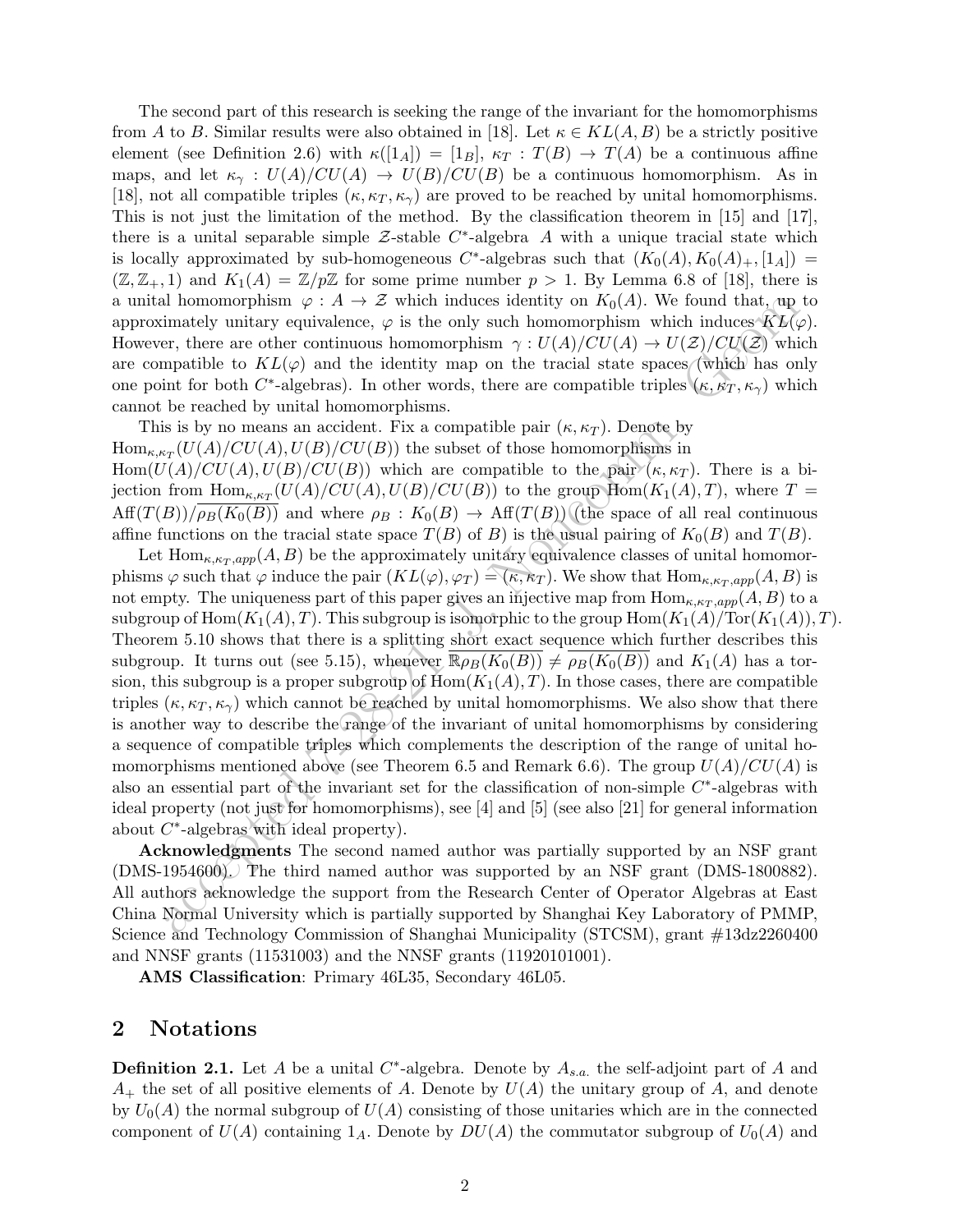$CU(A)$  the closure of  $DU(A)$  in  $U(A)$ .

**Definition 2.2.** Let A be a unital  $C^*$ -algebra and let  $T(A)$  denote the simplex of tracial states of A, a compact subset of  $A^*$ , the dual of A, with the weak\* topology. Denote by  $\text{Aff}(T(A))$  the space of real valued affine continuous functions on  $T(A)$ .

Let A be a unital stably finite C<sup>\*</sup>-algebra with  $T(A) \neq \emptyset$ . Let  $\tau \in T(A)$ . For each integer  $n \geq 1$ , we will continue to use  $\tau$  for its extension  $\tau \otimes$  Tr on  $M_n(A)$ , where Tr is the standard trace on  $M_n$ .

Denote by  $\rho_A : K_0(A) \to Aff(T(A))$  the order preserving homomorphism defined by  $\rho_A([p])(\tau) =$  $\tau(p)$  for any projection  $p \in M_n(A)$ ,  $n = 1, 2, ...$  (see the convention above).

a any proposition  $p = x_R(x_1), n = 1, z_2, ...$  (see the convention above).<br>
Then  $p \to \pi R$  is a mother  $C^*$ -algebra with  $T(B) \neq \emptyset$  and  $\varphi : A \to B$  is a unital form in The  $\varphi$  induces a continuous affine map  $\varphi_T : T(B) \to T(A)$  def Suppose that B is another C<sup>\*</sup>-algebra with  $T(B) \neq \emptyset$  and  $\varphi : A \to B$  is a unital homomorphism. Then  $\varphi$  induces a continuous affine map  $\varphi_T : T(B) \to T(A)$  defined by  $\varphi_T(\tau)(a) =$  $\tau(\varphi(a))$  for all  $a \in A$  and  $\tau \in T(B)$ . Denote by  $\varphi_{\sharp} : Aff(T(A)) \to Aff(T(B))$  the continuous map induced by  $\varphi_T$ .

**Definition 2.3.** Let A be a unital C<sup>\*</sup>-algebra, and let  $u \in U_0(A)$ . Let  $u(t) \in C([0,1], A)$  be a piecewise smooth path of unitaries such that  $u(0) = u$  and  $u(1) = 1$ . Then the de la Harpe– Skandalis determinant of the path  ${u(t)}_{0 \le t \le 1}$  is defined by

$$
\operatorname{Det}(\{u(t)\}_{0\leq t\leq 1})(\tau) = \frac{1}{2\pi i} \int_0^1 \tau(\frac{du(t)}{dt}u(t)^*)dt \text{ for all } \tau \in T(A),
$$

which induces a homomorphism

$$
\overline{\mathrm{Det}}: U_0(A) \to \mathrm{Aff}(T(A))/\overline{\rho_A(K_0(A))}.
$$

The determinant  $\overline{\mathrm{Det}}$  can be extended to a map from  $U_0(M_\infty(A))$  into

$$
\mathrm{Aff}(T(A))/\overline{\rho_A(K_0(A))}.
$$

**Definition 2.4.** Suppose that A is a unital C<sup>\*</sup>-algebra with  $T(A) \neq \emptyset$ . Recall that  $CU(A)$  is the closure of the commutator subgroup of  $U_0(A)$ . Let  $u \in U(A)$ . We shall use  $\bar{u}$  to denote the image in  $U(A)/CU(A)$ . It was proved in [25] that there is a splitting short exact sequence

$$
0 \to \text{Aff}(T(A))/\overline{\rho_A(K_0(A))} \to \bigcup_{n=1}^{\infty} U(M_n(A))/\bigcup_{n=1}^{\infty} CU(M_n(A)) \xrightarrow{\Pi_A^{cu}} K_1(A) \to 0. \tag{e.2.1}
$$

For each A, we will fix one splitting map  $s_A: K_1(A) \to \bigcup_{n=1}^{\infty} U(M_n(A))/\bigcup_{n=1}^{\infty} CU(M_n(A))$ such that  $\Pi_{\mathcal{A}}^{cu} \circ s_{\mathcal{A}} = \mathrm{id}_{K_1(\mathcal{A})}$ .

In the case that A has stable rank no more than  $k$  ( $k \geq 1$ ), one may have

$$
\bigcirc \limits_0^{\infty} \to \text{Aff}(T(A))/\overline{\rho_A(K_0(A))} \to U(M_k(A))/CU(M_k(A)) \stackrel{\Pi_A^{cu}}{\rightleftarrows}_{s_A} K_1(A) \to 0. \tag{e.2.2}
$$

**Definition 2.5.** Let  $\Sigma_A : \text{Aff}(T(A)) \to \text{Aff}(T(A))/\overline{\rho_A(K_0(A))}$  be the quotient map.

**Definition 2.6.** Let A be a unital separable  $C^*$ -algebra and B be a unital finite simple  $\mathcal{Z}$ stable C<sup>\*</sup>-algebra. Denote by  $KL_e(A, B)^{++}$  the subset of those elements  $\kappa$  in  $KL(A, B)$  such that  $\kappa(K_0(A)_+ \setminus \{0\}) \subset K_0(B)_+ \setminus \{0\}$  and  $\kappa([1_A]) = [1_B]$ .

Suppose, in addition,  $T(A) \neq \emptyset$ . Let  $\kappa_T : T(B) \to T(A)$  be a continuous affine map. Then  $\kappa_T$ induces an affine continuous map  $\kappa_{\sharp}$ :  $\text{Aff}(T(A)) \to \text{Aff}(T(B))$ . The pair  $(\kappa, \kappa_T)$  is compatible if

$$
\rho_B(\kappa(x))(\tau) = \rho_A(x)(\kappa_T(\tau)) \text{ for all } x \in K_0(A) \text{ and } \tau \in T(B). \tag{e.2.3}
$$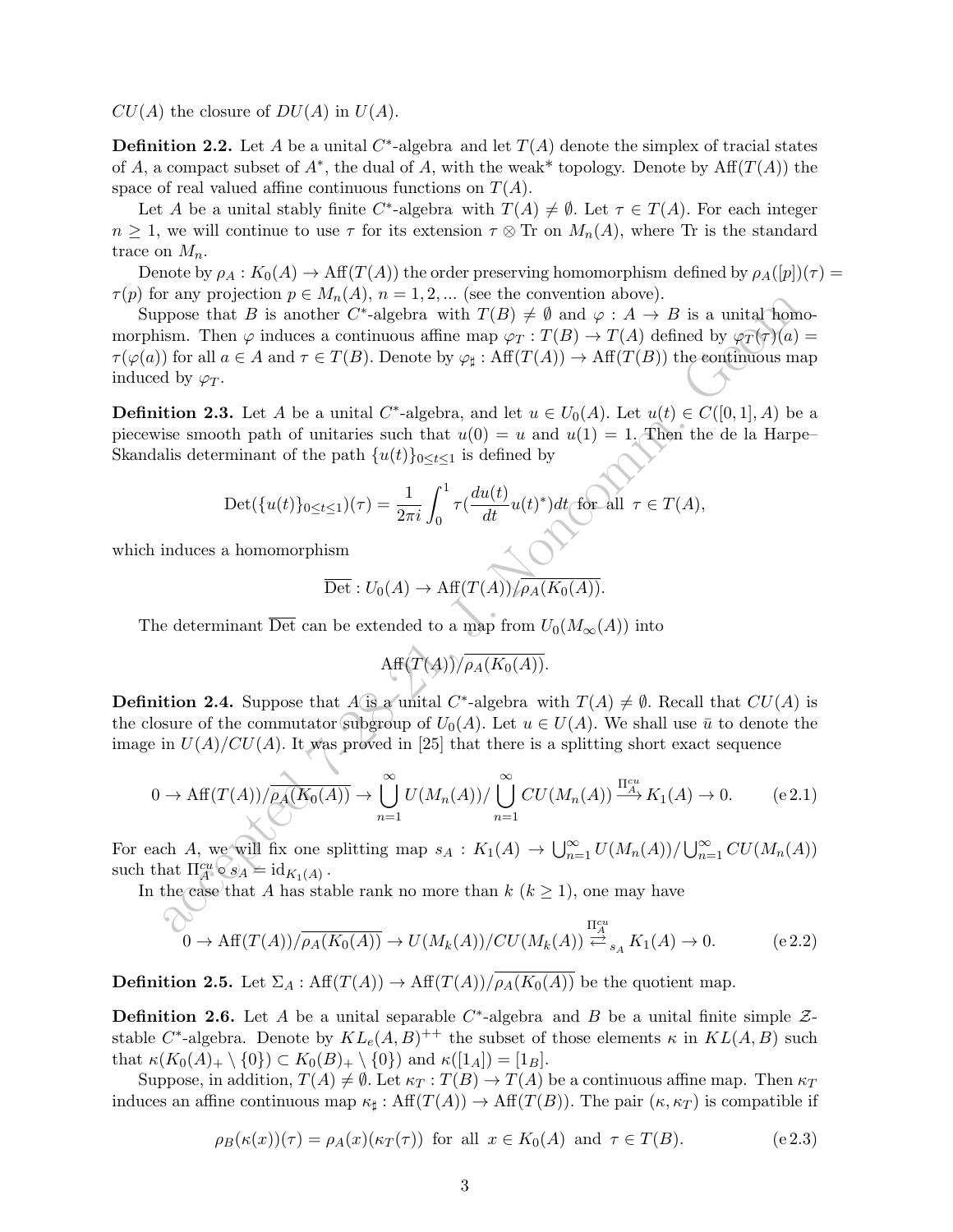In particular,  $\kappa_{\sharp}(\rho_A(K_0(B))) \subset \rho_B(K_0(B))$ . Thus  $\kappa_{\sharp}$  induces a homomorphism

$$
\overline{\kappa}_{\sharp} : \operatorname{Aff}(T(A))/\overline{\rho_A(K_0(A))} \to \operatorname{Aff}(T(B))/\overline{\rho_B(K_0(B))}.
$$

For the convenience, let us also assume that  $A$  has stable rank at most  $n$ . Let  $\kappa_{\gamma}: U(M_n(A))/CU(M_n(A)) \to U(M_n(B))/CU(M_n(B))$  be a continuous homomorphism. We say that  $(\kappa, \kappa_T, \kappa_\gamma)$  is compatible, if  $(\kappa, \kappa_T)$  is compatible, and the following diagram commutes

$$
0 \to \text{Aff}(T(A))/\overline{\rho_A(K_0(A))} \to U(M_n(A))/CU(M_n(A)) \xrightarrow{\Pi_A^{cu}} K_1(A) \to 0
$$
  
\n
$$
\downarrow_{\kappa_{\gamma}} K_1(B) \to \text{Aff}(T(B))/\overline{\rho_B(K_0(B))} \to U(M_n(B))/CU(M_n(B)) \xrightarrow{\Pi_B^{cu}} K_1(B) \to 0,
$$
  
\n
$$
\downarrow_{\kappa|_{K_1(A)}} (e2.4)
$$

where  $\bar{\kappa}_T$  is the homomorphism induced by  $\kappa_T$ .

 $\begin{array}{ll} \to \ \mathrm{Aff}(T(B))/\overline{\rho_0(K_0(B))} \to \ U(M_n(B))/CU(M_n(B)) \xrightarrow{\Pi_{\mathcal{P}}^\times} K_1(B) \to 0, \\ \kappa_{\mathcal{T}} \text{ is the homomorphism induced by } \kappa_{\mathcal{T}}. \\ \to \ 1 \ \text{ and } \ \mathrm{let} \ j: \ U(M_2(C)/A) \to U(M_n(A))/CU(M_n(A)) \text{ for } \bar{U}(M_2(A)) \to \bar{U}(M_2(A)) \text{ for } \bar{U}(M_2(A)) \text{ for } \bar{U}(M_2(A)) \text{ for } \bar{U}(M_2(A)) \text{ for } \$ Let  $n > 1$  and let  $j : U(A)/CU(A) \to U(M_n(A))/CU(M_n(A)), j_* : U(A)/U_0(A) \to U(M_n(A))/UU_0(A)$  $U(M_n(A))/U_0(M_n(A))$  and  $j_\sharp: U_0(A)/CU(A) \to U_0(M_n(A))/CU(M_n(A))$  be the homomorphisms induced by the map  $u \mapsto diag(u, 1_{n-1})$ . Suppose that A has stable rank one. Then, by Theorem 2.9 of of [22] and by Corollary 3.11 of [8], the maps  $j_*$  and  $j_{\sharp}$  are isomorphism. Moreover  $K_1(A) = U(A)/U_0(A)$ . Note that  $\prod_A^{cu} \circ j = j_* \circ \prod_A^{cu}$ . It follows that j is injective. Let  $u \in U(M_n(A))$ . There is  $u_0 \in U(A)$  such that  $u \cdot diag(u_0^*, 1_{n-1}) \in U_0(M_n(A))$ . It follows that  $u \cdot \text{diag}(u_0^*, 1_{n-1}) \in U_0(M_n(A))/CU(M_n(A))$ . By Corollary 3.11 of [8], there is  $v_0 \in U_0(A)$  such that  $\overline{u \cdot \text{diag}(u_0^*, 1_{n-1})} = \overline{\text{diag}(v_0, 1_{n-1})}$ . Thus  $\overline{u} = \overline{\text{diag}(u_0v_0, 1_{n-1})}$ . In other words, the map  $z \to diag(z, \bar{1}_{n-1})$  from  $U(A)/CU(A)$  to  $U(M_n(A))/CU(M_n(A))$  is an isomorphism.

**Definition 2.7.** Let A and B be unital C<sup>\*</sup>-algebras with  $T(A) \neq \emptyset$  and  $T(B) \neq \emptyset$ . Let  $\varphi : A \to B$ be a unital homomorphism. Denote by  $KK(\varphi)$  and  $\overline{KL}(\varphi)$  the elements in  $KK(A, B)$  and  $KL(A, B)$  induced by  $\varphi$ , respectively. We also use  $[\varphi]$  for  $KL(\varphi)$  whenever it is convenient.

Note that  $\varphi_\sharp$  maps  $\rho_A(K_0(A))$  to  $\rho_B(K_0(B))$  and  $\varphi$  maps  $CU(A)$  into  $CU(B).$  Denote by  $\varphi^\ddag$  :  $U(A)/CU(A) \to U(B)/CU(B)$  the induced continuous homomorphism. Then  $(KL(\varphi), \varphi_T, \varphi^{\ddagger})$ is compatible.

**2.8.** Let A and B be unital C<sup>\*</sup>-algebras such that  $T(B) \neq \emptyset$ . Let  $\varphi, \psi : A \to B$  be two unital homomorphisms such that  $\tau \circ \varphi = \tau \circ \psi$  for all  $\tau \in T(B)$ . Consider the mapping torus

$$
M_{\varphi,\psi} = \{(b,a) \in C([0,1], B) \oplus A : b(0) = \varphi(a) \text{ and } b(1) = \psi(a)\}.
$$

Let  $u = (u(t), a) \in U_0(M_n(M_{\varphi,\psi}))$   $(u(0) = \varphi(a), u(1) = \psi(a))$  such that  $u(t)$  is piecewise smooth. Then  $u = \exp(ih_1) \exp(ih_2) \cdots \exp(ih_m)$ , where  $h_j \in M_n(M_{\varphi,\psi})_{s.a.}$ . Moreover, one may choose  $h_i(t)$  ( $t \in [0,1]$ ) so that  $h_i(t)$  is piecewise smooth. One then computes that, for each  $\tau \in T(B)$ (since  $\tau \circ \varphi = \tau \circ \psi$ ),

$$
R_{\varphi,\psi}(u(t))(\tau) = \frac{1}{2\pi i} \int_0^1 \tau(\frac{du(t)}{dt} u^*(t)) dt
$$
 (e.2.5)

$$
= \frac{1}{2\pi i} \int_0^1 \sum_{j=1}^m \tau(\frac{dh_j(t)}{dt}) dt
$$
 (e 2.6)

$$
= \frac{1}{2\pi i} \sum_{j=1}^{m} (\tau(h_j(0)) - \tau(h_j(1))) = 0.
$$
 (e 2.7)

As in 3.2 and 3.3 of [15],  $R_{\varphi,\psi}: K_1(M_{\varphi,\psi}) \to \text{Aff}(T(B))$  is a homomorphism. In fact, we have the following commutative diagram:

=

$$
K_0(B) \longrightarrow K_1(M_{\varphi,\psi})
$$
  
\n
$$
\searrow_{\rho_B} \qquad \swarrow R_{\varphi,\psi}.
$$
  
\n
$$
\qquad \qquad \text{Aff}(T(B)) \qquad \qquad (e 2.8)
$$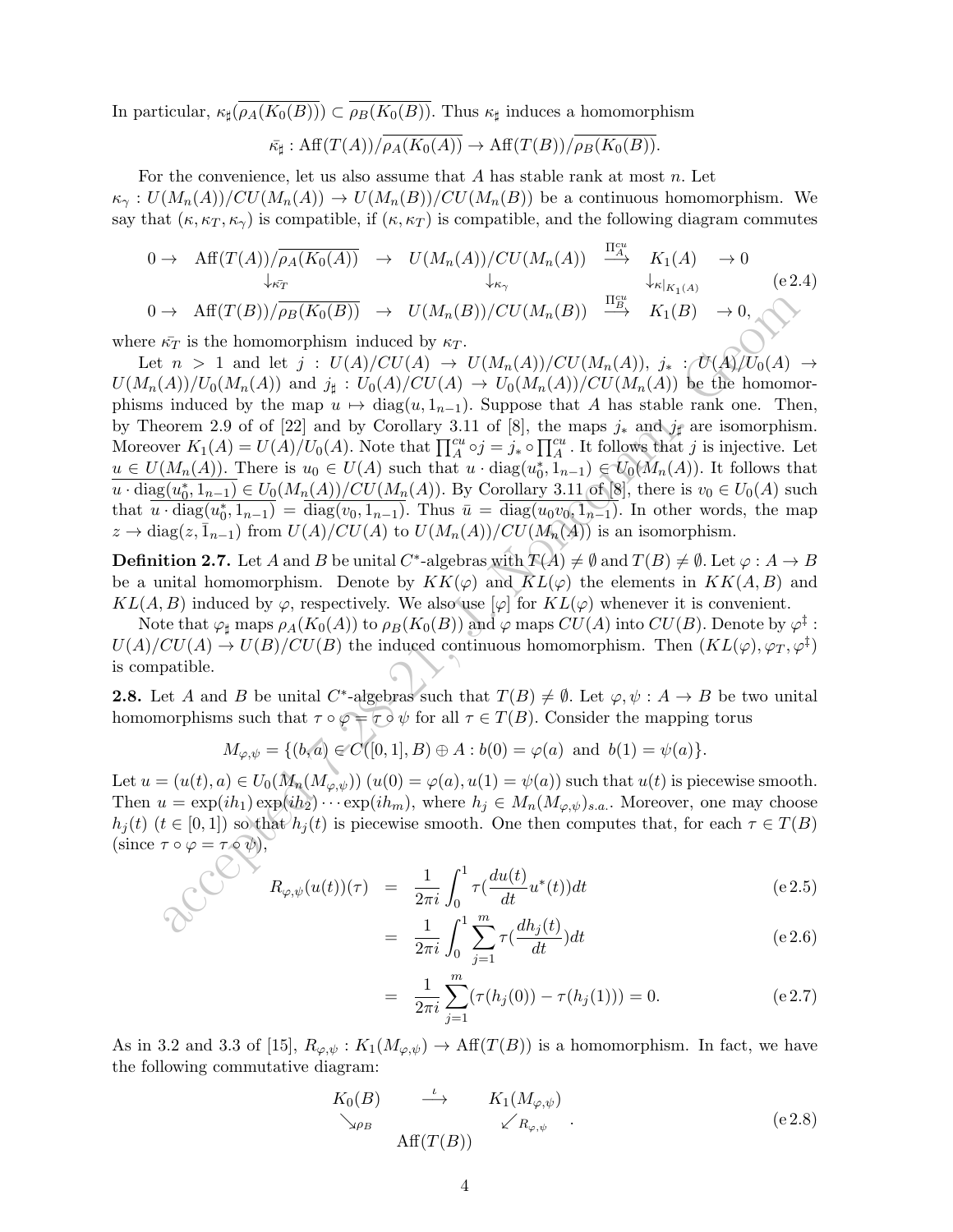**Definition 2.9.** Let  $\kappa \in KL_e(A, B)^{++}$  and  $\kappa_T : T(B) \to T(A)$  be a continuous affine map such that  $(\kappa, \kappa_T)$  is a compatible pair. Let  $\text{Hom}_{\kappa,\kappa_T}(U(A)/CU(A), U(B)/CU(B))$  be the set of homomorphisms  $\gamma: U(A)/CU(A) \to U(B)/CU(B)$  such that  $(\kappa, \kappa_T, \gamma)$  is compatible.

Fix  $g \in \text{Hom}_{\kappa,\kappa_T}(U(A)/CU(A),U(B)/CU(B)).$  Then, for any

 $\beta \in \text{Hom}_{\kappa,\kappa_T}(U(A)/CU(A),U(B)/CU(B)),$ 

 $g - \beta$  gives a homomorphism in Hom $(U(A)/CU(A), U(B)/CU(B))$  which maps  $U(A)/CU(A)$ to  $\text{Aff}(T(B))/\overline{\rho_B(K_0(B))}$  and vanishes on  $\text{Aff}(T(A))/\overline{\rho_A(K_0(A))}$ . Thus

 ${g - \beta : \beta \in Hom_{\kappa,\kappa_{\text{T}}}(U(A)/CU(A),U(B)/CU(B))} = Hom(K_1(A), Aff(T(A))/\rho_A(K_0(A))),$ 

Let  $\Gamma^g$  be the bijection  $\beta \mapsto g - \beta$  ( $\beta \in \text{Hom}_{\kappa,\kappa}(\text{U}(A)/\text{CU}(A),\text{U}(B)/\text{CU}(B))$  which gives a group structure on  $\text{Hom}_{\kappa,\kappa_{\text{T}}}(U(A)/CU(A),U(B)/CU(B)).$  Note that the group is independent of the choice of  $g$ . In this way, we may view

 $\text{Hom}_{\kappa,\kappa_T}(U(A)/CU(A),U(B)/CU(B))$ 

as an abelian group. Denote by  $\text{Hom}_{alf}(K_1(A), \text{Aff}(T(B))/\overline{\rho_B(K_0(B))})$  the subgroup of homomorphisms  $\bar{h}$  in Hom $(K_1(A), \text{Aff}(T(B))/\rho_B(K_0(B)))$  such that there is a sequence of homomorphisms  $h_n \in \text{Hom}(K_1(A), \text{Aff}(T(B)))$  such that  $\pi \circ h_n|_{G_n} = \bar{h}|_{G_n}$ , where  $G_n \subset G_{n+1} \subset K_1(A)$ is a finitely generated subgroup and  $K_1(A) = \bigcup_{n=1}^{\infty} G_n$ .

:  $\beta \in \text{Hom}_{\kappa,\kappa_T}(U(A)/CU(B),U(B)/CU(B)) = \text{Hom}(K_1(A),\text{Aff}(T(A))/\rho_A(K_0(A)))$ ,<br>be the bijection  $\beta \mapsto g - \beta$  ( $\beta \in \text{Hom}_{\kappa,\kappa_T}(U(A)/CU(A),U(B)/CU(B))$  which gives<br>structure on  $\text{Hom}_{\kappa,\kappa_T}(U(A)/CU(A),U(B)/CU(B))$ . Note that the group is independe<br>choice of Let  $\text{Hom}_{\kappa,\kappa_T,app}(A, B)$  be the set of approximately unitary equivalence classes of homomorphisms  $\varphi$  from A to B such that  $(KL(\varphi), \varphi_T) = (\kappa, \kappa_T)$ . Let  $\text{Hom}_{alf}(K_1(A), \mathbb{R}\rho_B(K_0(B))/\rho_B(K_0(B)))$ be the subgroup of homomorphisms  $\bar{h}$  in  $\text{Hom}_{alf}(K_1(A), \text{Aff}(T(B))/\rho_B(K_0(B)))$  such that  $\bar{h}(K_1(A)) \subset$  $\frac{\overline{\mathbb{R}\rho_B(K_0(B))}}{\mathbb{R}\rho_B(K_0(B))}\sqrt{\rho_B(K_0(B))}$ . It is also a subgroup of those  $\overline{h}$ 's in Hom $(K_1(A), \overline{\mathbb{R}\rho_B(K_0(B))}/\overline{\rho_B(K_0(B))})$ such that there is a sequence of homomorphisms  $h_n \in \text{Hom}(K_1(A), \mathbb{R}(\rho_B(K_0(B)))$  such that  $\pi \circ h_n|_{G_n} = \bar{h}|_{G_n}$ , where  $G_n \subset G_{n+1} \subset K_1(A)$  is a finitely generated subgroup and  $K_1(A) =$  $\cup_{n=1}^{\infty} G_n$ .

**Definition 2.10** (Definition 9.2 of [6]). Let A be a unital simple C<sup>\*</sup>-algebra. We say A has generalized tracial rank at most one (gTR(A)  $\leq$  1), if the following property holds: Let  $\varepsilon > 0$ , let  $a \in A_+ \setminus \{0\}$  and let  $\mathcal{F} \subseteq A$  be a finite set. There exist an non-zero projection  $p \in A$  and a unital C\*-subalgebra  $C$  which is a subhomogeneous C\*-algebra whose spectrum has dimension at most one and with  $1<sub>C</sub> = p$  such that

- (1)  $\|xp px\| \leq \epsilon$  for all  $x \in \mathcal{F}$ ,
- (2) dist $(pxp, C) \leq \epsilon$  for all  $x \in \mathcal{F}$ , and

$$
(3) \ \ 1-p\lesssim a.
$$

By Theorem 4.10 of [3], every unital finite separable simple  $C^*$ -algebra with finite nuclear dimension which satisfies the UCT has the property that  $gTR(A \otimes U) \leq 1$  (see also Theorem 3.4 of [20]) for every infinite dimensional UHF-algebra U.

Now let  $A$  be a unital finite separable simple amenable  $C^*$ -algebra which satisfies the UCT and U be a UHF-algebra of infinite type (so  $U \cong U \otimes U$ ). By [1],  $A \otimes U$  has finite nuclear dimension. From the previous paragraph,  $gTR(A \otimes U) = gTR((A \otimes U) \otimes U) \leq 1$ . This fact will be repeatedly used throughout the paper.

**Definition 2.11.** Throughout the paper, Q is the UHF-algebra such that  $(K_0(Q), K_0(Q)_+, [1_Q]) =$  $(\mathbb{Q}, \mathbb{Q}_+, 1)$ . Let **r** be a supernatural number but not a natural number. Denote by  $M_t$  the UHFalgebra associated with r.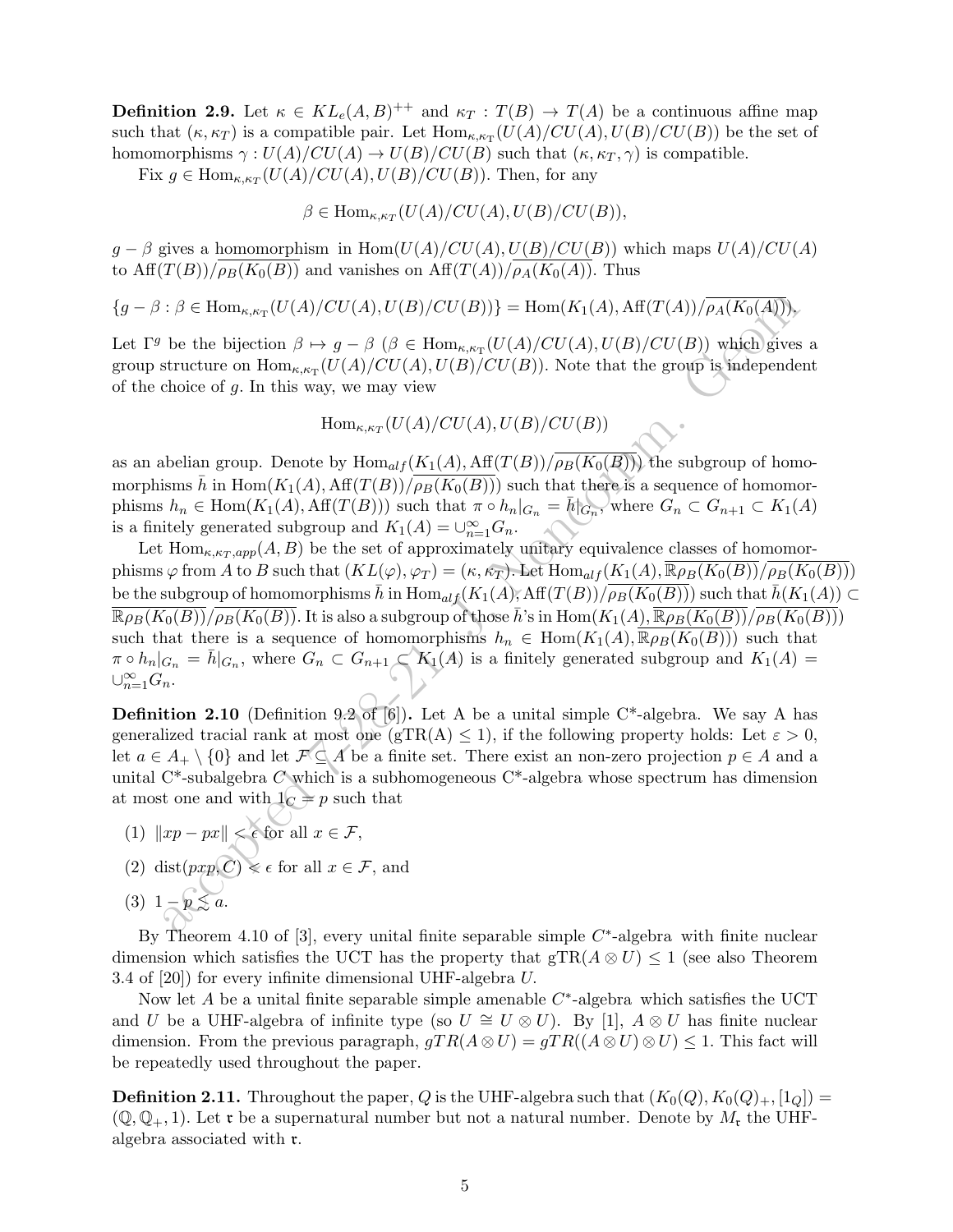Let **p** and **q** be a pair of relatively prime supernatural numbers of infinite type such that  $M_{\mathfrak{p}} \otimes M_{\mathfrak{q}} = Q$ . Let  $j_{\mathfrak{p}} : M_{\mathfrak{p}} \to Q$  be defined by  $j_{\mathfrak{p}}(a) = a \otimes 1_{M_{\mathfrak{q}}}$  and  $j_{\mathfrak{q}} : M_{\mathfrak{q}} \to Q$  be defined by  $j_{\mathfrak{q}}(b) = b \otimes 1_{M_{\mathfrak{q}}}$ . Define

$$
\mathcal{Z}_{\mathfrak{p},\mathfrak{q}} = \{ (f,a,b) : (f,a,b) \in C([0,1], Q) \oplus (M_{\mathfrak{p}} \oplus M_{\mathfrak{q}}) : f(0) = j_{\mathfrak{p}}(a), f(1) = j_{\mathfrak{q}}(b) \}. \tag{e.2.9}
$$

**Definition 2.12.** Let A be a unital separable amenable  $C^*$ -algebra and let  $x \in A$ . Suppose that  $||xx^* - 1|| < 1$  and  $||x^*x - 1|| < 1$ . This "approximate unitary" is close to a unitary. In fact,  $x|x|^{-1}$  is a unitary. Let us use  $\langle x \rangle$  to denote  $x|x|^{-1}$ .

Let A and B be unital C<sup>\*</sup>-algebras and let  $\varphi : A \to B$  be a homomorphism and  $v \in$  $U(B)$ . We refer to 2.14 of [6] for the definition of locally defined bott<sub>0</sub>( $\varphi, v$ ), bott<sub>1</sub>( $\varphi, v$ ) and Bott $(\varphi, v)$  when  $\varphi$  and v almost commute. We also refer to 2.12 and 2.14 of [6] for other related terminologies.

#### 3 Homotopy Lemmas, restated

Are an *D* or unitary scalar  $\psi$ . A  $\rightarrow$  D or unitary  $\psi$ .<br>
Are refer to 2.14 of [6] for the definition of locally defined bott<sub>0</sub>( $\varphi$ ,  $\psi$ ), bott<sub>1</sub>( $\varphi$ ,  $\psi$ ),  $\psi$ ,  $v$ ) when  $\varphi$  and  $v$  almost commute. We als **Lemma 3.1** (Lemma 25.4 of [7]). Let  $A = A_1 \otimes U_1$ , where  $qTR(A_1) \leq 1$  and satisfies the UCT and  $U_1$  is a UHF-algebra of infinite type. For any  $1 > \varepsilon > 0$  and any finite subset  $\mathcal{F} \subset A$ , there exist  $\delta > 0$ ,  $\sigma > 0$ , a finite subset  $\mathcal{G} \subset A$ , a finite subset  $\{p_1, p_2, ..., p_k, q_1, q_2, ..., q_k\}$  of projections of A such that  $Q := \{ [p_1] - [q_1], [p_2] - [q_2], ..., [p_k] - [q_k] \}$  generates a free abelian subgroup  $G_u$  of  $K_0(A)$ , and a finite subset  $\mathcal{P} \subset K(A)$ , satisfying the following condition:

Let  $B = B_1 \otimes U_2$ , where  $gTR(B_1) \leq 1$  and  $U_2$  is a UHF-algebra of infinite type. Suppose that  $\varphi: A \to B$  is a unital homomorphism.

If  $u \in U(B)$  is a unitary such that

$$
\|[\varphi(x), u]\| < \delta \text{ for all } x \in \mathcal{G}, \quad (e \in \mathcal{Z})
$$

$$
Bott(\varphi, u)|_{\mathcal{P}} = 0,\tag{e3.2}
$$

$$
\text{dist}(\overline{\langle ((1-\varphi(p_i))+\varphi(p_i)u)(1-\varphi(q_i))+\varphi(q_i)u^* ) \rangle}, \overline{1}) < \sigma, \text{ and } \text{(e 3.3)}
$$

$$
dist(\bar{u}, \bar{1}) < \sigma, \qquad (e3.4)
$$

then there exists a continuous path of unitaries  $\{u(t): t \in [0,1]\} \subset U(B)$  such that

$$
u(0) = u, \ \ u(1) = 1_B,\tag{e.3.5}
$$

$$
dist(u(t), CU(B)) < \varepsilon \text{ for all } t \in [0, 1], \tag{e.3.6}
$$

$$
\begin{aligned}\n\|\varphi(a), u(t)\|\| < \varepsilon \text{ for all } a \in \mathcal{F} \text{ and for all } t \in [0, 1], \text{ and} \\
& (e3.7)\n\end{aligned}
$$

$$
\text{length}(\{u(t)\}) \le 2\pi + \varepsilon. \tag{e.3.8}
$$

**Remark 3.2.** The original statement of 25.4 of [7] assumes  $A_1 \in \mathcal{B}_0$ . However, since  $U_1 \otimes U_1 \cong$ U<sub>1</sub>, we may assume  $A_1 = A_1 \otimes U_1$ . If  $gTR(A_1) \leq 1$ , by 19.2 of [6],  $A_1 \otimes Q \in \mathcal{B}_0$ . Then, by Theorem 3.4 of [20] (see also Theorem 3.20 of [6]),  $A_1 \otimes U_1 \in \mathcal{B}_0$ . Thus it suffices to assume that  $gTR(A_1) \leq 1$  as well as  $gTR(B) \leq 1$ . Also B does not need to assumed to satisfy the UCT.

Let us also comment that the condition  $(e 3.4)$  may be dropped (if we choose sufficiently large set  $\{p_1, p_2, ..., p_k, q_1, q_2, ..., q_k\}$  and sufficiently small  $\sigma$ ). To see this, one notes that one can always assume  $[1_A] + x \in G_u$  for some  $x \in K_0(A)$  with  $mx = 0$  for some integer  $m \ge 1$ . Thus  $m[1_A] \in G_u$ . Suppose that  $m[1_A] = \sum_{j=1}^k m_j([p_j] - [q_j])$  for some integers  $m_j, j = 1, 2, ..., k$ . Once this is done, let  $K = \left(\sum_{j=1}^{k} |m_j|\right)$ . For any  $1 > \varepsilon > 0$ , choose  $\sigma = \varepsilon/K$ . Then, one checks that the condition (e 3.3) implies that  $dist(\overline{u^m}, \overline{1}) < K\sigma$ .

We claim that  $dist(\overline{u}, \overline{1}) < \varepsilon/m$ . In fact, there exists a unitary  $\omega_c \in CU(A)$  and  $\omega \in U(A)$ such that  $u\omega_c\omega = 1$  and  $\|\omega - 1\| < K\sigma = \varepsilon < 1$ . Therefore  $\omega = \exp(i\pi a)$  with  $a \in A_{s,a}$ .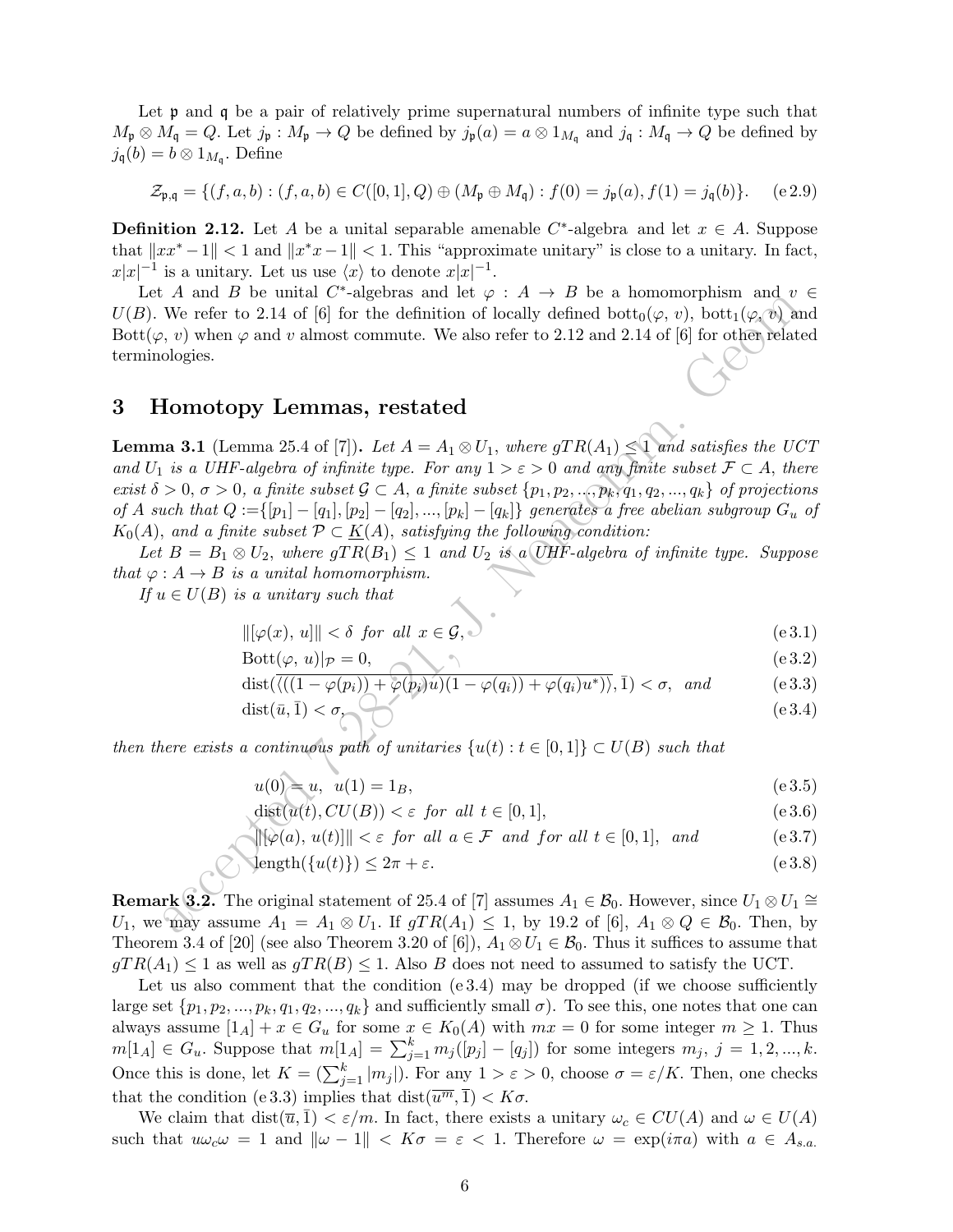and  $||a|| < \varepsilon/m$ . Write  $\omega_c = \prod_{k=1}^{k_2} \exp(ib_k)$  for some  $b_k \in M_{s.a.}, k = 1, 2, ..., k_2$ . Define  $\omega_{c,0} =$  $\prod_{k=1}^{k_2} \exp(i b_k/m)$  and  $\omega_0 = \exp(i a/m)$ . Then  $(\overline{u\omega_{c,0}\omega_0})^m = \overline{1} \in CU(A)$ . By Corollary 11.7 of [6],  $U(A)/CU(A)$  is torsion free. It follows that  $u\omega_{c,0}\omega_0 \in CU(A)$  and  $\omega_{c,0} \in CU(A)$ . Hence

$$
dist(\overline{u}, \overline{1}) \le ||\omega_0 - 1|| < \varepsilon/m. \tag{e.3.9}
$$

vjections  $p_1, p_2, ..., p_k, q_1, q_2, ..., q_k \in A$  such that  $\{x_1, x_2, ..., x_k\}$  generates a free about<br>  $\varphi \in \mathcal{O}(\overline{K_0(A)}, \overline{w})$  here  $x_i = [p_i] - [q_i]$ ,  $i = 1, 2, ..., k$ , there exists a microger  $n \ge 1$ -soft  $\hat{H}$  is  $\langle K_1(Q_n) \rangle$  ( $1 \le$ **Lemma 3.3** (cf. Lemma 24.5 of [7]). Let  $A = A_1 \otimes U_1$ , where  $A_1$  is as in Theorem 14.10 of [6] and  $B = B_1 \otimes U_2$ , where is a unital simple C<sup>\*</sup>-algebra with  $gTR(B_1) \leq 1$  and where  $U_1, U_2$  are two UHF-algebras of infinite type. Let  $A = \lim_{n\to\infty} (C_n, i_n)$  be as described in Theorem 14.10 of [6], For any  $\varepsilon > 0$ , any  $\sigma > 0$ , any finite subset  $\mathcal{F} \subset A$ , any finite subset  $\mathcal{P} \subset \underline{K}(A)$ , and any projections  $p_1, p_2, ..., p_k, q_1, q_2, ..., q_k \in A$  such that  $\{x_1, x_2, ..., x_k\}$  generates a free abelian subgroup G of  $K_0(A)$ , where  $x_i = [p_i] - [q_i]$ ,  $i = 1, 2, ..., k$ , there exists an integer  $n \geq 1$ -such that  $x_i \in \mathcal{P} \subset [i_{n,\infty}](K(C_n))$   $(1 \leq i \leq k)$  and there is a finite subset  $\mathcal{Q} \subset K_1(C_n)$  which generates  $K_1(C_n)$  and there exists  $\delta > 0$  satisfying the following condition: Let  $\varphi : A \to B$  be a unital homomorphism, let  $\Gamma: G \to U(B)/CU(B)$  be a homomorphism and let  $\alpha \in KK(C_n \otimes C(\mathbb{T}), B)$ such that

$$
\alpha(\beta(g)) = \Pi_B^{cu}(\Gamma((i_{n,\infty})_{*0}(g)) \text{ for all } g \in i_{n,\infty}^{-1}(G) \text{ (see (e 2.4)) and (e 3.10)}
$$
  

$$
|\tau \circ \rho_B(\alpha(\beta(x)))| < \delta \text{ for all } x \in \mathcal{Q} \text{ and for all } \tau \in \mathcal{T}(B).
$$
 (e 3.11)

Then there exists a unitary  $u \in B$  such that

$$
\|[\varphi(x), u]\| < \varepsilon \ \hbox{ for all } x \in \mathcal{F}, \ \ \text{Bott}(\varphi \circ [v_{n,\infty}], u) = \alpha(\pmb{\beta}),
$$

and, for  $i = 1, 2, ..., k$ ,

$$
\operatorname{dist}(\overline{\langle ((1-\varphi(p_i))+\varphi(p_i)u)((1-\varphi(q_i))+\varphi(q_i)u^*)\rangle}, \Gamma(x_i)) < \sigma.
$$
 (e 3.12)

*Proof.* As in 3.2, we may assume that  $B_1 \in B_0$ . The lemma follows from Lemma 24.2 and Theorem 22.17 of [7]. In fact, for any  $0 < \varepsilon_1 < \varepsilon/2$  and finite subset  $\mathcal{F}_1 \supset \mathcal{F}$ , by Lemma 24.2, there exists an integer  $n \geq 1$ , a finite subset  $\mathcal{Q} \subset K_1(C_n)$ , and  $\delta > 0$  as described above, and a unitary  $u_1 \in U_0(B)$ , such that

$$
\|\|\varphi(x), u_1\|\| < \varepsilon_1 \text{ for all } x \in \mathcal{F}_1
$$

and

$$
Bott(\varphi \circ i_{n,\infty}, u_1) = \alpha(\boldsymbol{\beta})|_{\mathcal{P}}.
$$

Choosing a smaller  $\varepsilon_1$  and a larger  $\mathcal{F}_1$ , if necessary, we may assume that the class

$$
\langle \overline{\langle (\mathbf{1} - \varphi(p_i)) + \varphi(p_i)u_1 \rangle ((1 - \varphi(q_i)) + \varphi(q_i)u_1^*) \rangle} \in U(B)/CU(B)
$$

is well defined for all  $1 \leq i \leq k$ . Define a map  $\Gamma_1: G \to U_0(B)/CU(B)$  by

$$
\Pr_1(x_i) = \overline{\langle ((1 - \varphi(p_i)) + \varphi(p_i)u_1)(1 - \varphi(q_i)) + \varphi(q_i)u_1^* ) \rangle}, \quad i = 1, 2, ..., k.
$$
 (e 3.13)

Choosing a large enough  $n$ , without loss of generality, we may assume that there are projections  $p'_1, p'_2, ..., p'_k, q'_1, q_2, ..., q'_k \in C_n$  such that  $i_{n,\infty}(p'_i) = p_i$  and  $i_{n,\infty}(q'_i) = q_i$ ,  $i = 1, 2, ..., k$ . Moreover, we may assume that  $\mathcal{F}_1 \subset i_{n,\infty}(C_n)$ . Let  $\Gamma_2(x_i) = \Gamma_1(x_i)^* \Gamma(x_i)$ ,  $i = 1, 2, ..., k$ . By (e 3.10),  $\Gamma_2(x_i) \in U_0(B)/CU(B)$ . Hence  $\Gamma_2$  defines a map from G to  $U_0(B)/CU(B)$ . It follows by Theorem 22.17 of [7] that is a unitary  $v \in U_0(B)$  such that

$$
\|[\varphi(x), v]\| < \varepsilon/2 \text{ for all } x \in \mathcal{F}, \tag{e.3.14}
$$

$$
Bott(\varphi \circ i_{n,\infty}, v) = 0, \text{ and } (e 3.15)
$$

dist
$$
(\overline{\langle ((1-\varphi(p_i))+\varphi(p_i)v)(1-\varphi(q_i))+\varphi(q_i)v^* \rangle}, \Gamma_2(x_i)) < \sigma,
$$
 (e 3.16)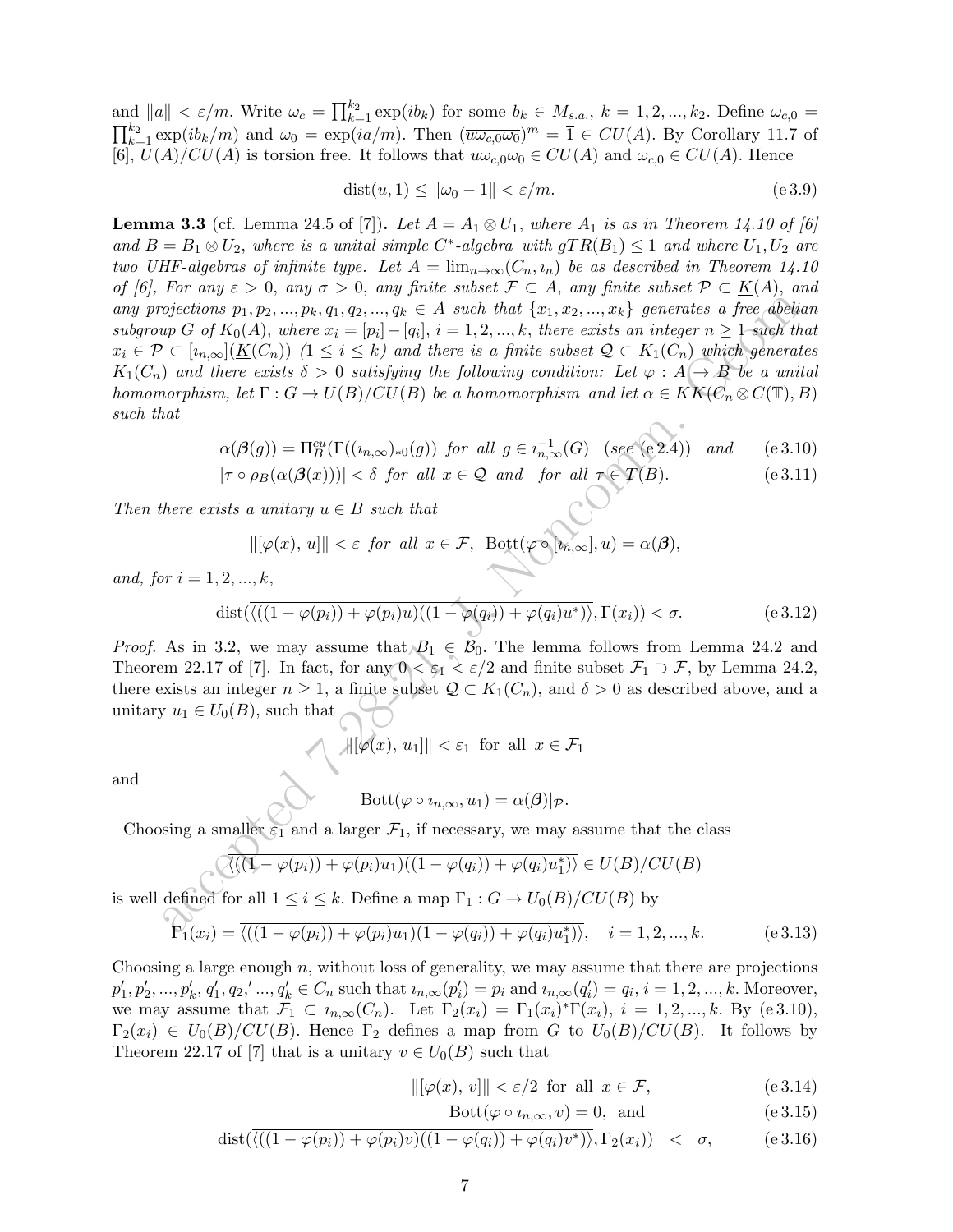$i = 1, 2, ..., k$ . Define  $u = u_1v$ ,

$$
X_i = \frac{\overline{\langle ((1 - \varphi(p_i)) + \varphi(p_i)u_1)((1 - \varphi(q_i)) + \varphi(q_i)u_1^*) \rangle}}{\langle \overline{\langle (1 - \varphi(p_i)) + \varphi(q_i)u_1^* \rangle}} \quad \text{and} \quad (e \, 3.17)
$$

$$
Y_i = \overline{\langle ((1 - \varphi(p_i)) + \varphi(p_i)v)((1 - \varphi(q_i)) + \varphi(q_i)v^*) \rangle}, \qquad (e.3.18)
$$

 $i = 1, 2, ..., k$ . We then compute that

$$
\|[\varphi(x), u]\| < \varepsilon_1 + \varepsilon/2 < \varepsilon \text{ for all } x \in \mathcal{F}, \qquad \text{(e 3.19)}
$$
\n
$$
\text{Bott}(\varphi \circ i_{n,\infty}, u) = \text{Bott}(\varphi \circ i_{n,\infty}, u_1) = \alpha(\beta), \text{ and}
$$
\n
$$
\text{dist}(\overline{\langle ((1 - \varphi(p_i)) + \varphi(p_i)u)((1 - \varphi(q_i)) + \varphi(q_i)u^* ) \rangle}, \Gamma(x_i))
$$
\n
$$
\leq \text{dist}(X_i Y_i, \Gamma_1(x_i) Y_i) + \text{dist}(\Gamma_1(x_i) Y_i, \Gamma(x_i))
$$
\n
$$
= \text{dist}(X_i, \Gamma_1(x_i)) + \text{dist}(Y_i, \Gamma_2(x_i)) < 0 + \sigma, \qquad \text{(by (e 3.16))}, \qquad \square
$$

for  $i = 1, 2, ..., k$ .

**Remark 3.4.** Lemma also holds if  $p_i, q_i \in M_N(A)$  for some given integer N. Then (e 3.12) may be written as

$$
\text{dist}(\overline{\langle ((1_N-\varphi(p_i))+\varphi(p_i)(u\otimes 1_N))((1-\varphi(q_i))+\varphi(q_i)(u^*\otimes 1_N))\rangle},\Gamma(x_i))<\sigma.
$$
 (e 3.20)

But in (e 3.20),  $\varphi(p_i) := (\varphi \otimes \mathrm{id}_{M_N})(p_i), i = 1, 2, \dots$ . Note also  $\varphi(p_i)$  approximately commutes with  $u \otimes 1_N$  within in any previously prescribed small number, say  $\eta$ . By Theorem 4.6 of [8] (see also Lemma 11.9 of [6]), there is  $z_i \in U(B)$  such that

$$
\overline{\text{diag}(z_i, 1_{N-1})} = \overline{\langle ((1_N - \varphi(p_i)) + \varphi(p_i)(u \otimes 1_N))((1 - \varphi(q_i)) + \varphi(q_i)(u^* \otimes 1_N)) \rangle}.
$$

In fact, by  $(e 3.12)$ , we mean

$$
\text{dist}(\overline{z_i}, \Gamma(x_i)) < \sigma. \tag{e.3.21}
$$

By Theorem 4.6 of [8],  $\overline{z_i}$  is unique.

 $\begin{array}{l} \text{dist}(\langle ((1-\varphi(p_i))+\varphi(p_i)u)( (1-\varphi(q_i))+\varphi(p_i)u^*), \Gamma(x_i) ) \\ \leq \text{ dist}(X_iY_i,\Gamma_1(x_i)Y_i) + \text{dist}( \Gamma_1(x_i)Y_i,\Gamma(x_i) ) \\qquad \ \ = \text{ dist}(X_i,\Gamma_1(x_i)) + \text{dist}(Y_i,\Gamma_2(x_i)) < 0 + \sigma, \qquad \text{(by (e3.16),} \\ 1,2,...,k. \end{array}$ To see that we can allow  $p_i, q_i \in M_N(A)$ , suppose that  $U_1 = M_{\mathfrak{p}}$  and  $U_2 = M_{\mathfrak{q}}$ , where  $\mathfrak{p}$ and q are supernatural numbers of infinite type. We identify  $K_0(M_r)$  with the dense subgroup  $\mathbb{D}_{\mathfrak{r}}$  of  $\mathbb Q$  given by the supernatural number  $\mathfrak{r}$ . Choose  $N_1 \geq N$  such that  $\frac{1}{N_1} \in \mathbb{D}_{\mathfrak{p}}$ . There are mutually orthogonal and mutually unitarily equivalent projections  $p_{i,1},...,p_{i,N_1} \in A \otimes U_1$  such that  $p_i = \sum_{j=1}^{N_1} p_{i,j}$ , and mutually orthogonal and mutually unitarily equivalent projections  $q_{i,1},..., q_{i,N_1} \in \mathcal{A} \otimes U_1$  such that  $q_i = \sum_{j=1}^{N_1} q_{i,j}, i = 1, 2, ..., N_1$ . Put  $x'_i := [p_{i,1}] - [q_{i,1}], i =$ 1, 2, ..., k. Let  $G_0$  be generated by  $\{x'_1, x_2, \ldots, x'_k\}$ . Then  $G_0$  is also a free abelian group.

Let  $\mathcal{P}_1 \neq \mathcal{P} \cup G_0$ . Choose larger n so that  $\mathcal{P}_1 \subset [i_{n,\infty}](\underline{K}(C_n))$ . If  $\Gamma$  is given and fits  $\alpha$  as (e3.10). Choose  $y_1, y_2, ..., y_k \in K_0(C_n)$  such that  $[j_{n,\infty}](y_i) = x'_i$ ,  $i = 1, 2, ..., k$ . Let  $z_i = \alpha \circ \beta(y_i)$ . Then  $\prod_{B}^{cu}(\Gamma(x_i)s_B(z_i)^{-N_1}) = 0$  in  $K_1(B)$  (see (e.2.2) for  $s_B$ ). It follows that  $f_i :=$  $\Gamma(x_i) s_B(z_i)^{-N_1} \in U_0(B)/CU(B)$ . Recall  $U_0(B)/CU(B) = \text{Aff}(T(B))/\rho_B(K_0(B))$  is divisible. Define  $\Gamma_0: G_0 \to U(B)/CU(B)$  by

$$
\Gamma_0(x_i') = ((1/N_1)f_i)s_B(z_i), \quad i = 1, 2, ..., k. \tag{e.3.22}
$$

Then  $\Gamma_0(x_i) = N_1 \Gamma_0(x'_i) = \Gamma(x_i), i = 1, 2, ..., k$ . Then we apply current Lemma 3.3. We apply this for  $G_0$  instead of G,  $\Gamma_0$  instead of  $\Gamma$  and  $\sigma/2N_1$  instead of  $\sigma$ . We will have, among other things,

$$
\text{dist}(\overline{\langle ((1-\varphi(p_i'))+\varphi(p_i')u\otimes 1_N((1-\varphi(q_i))+\varphi(q_i')u^*\otimes 1_N)},\Gamma_0(x_i'))<\sigma/2N_1,\quad (e.3.23)
$$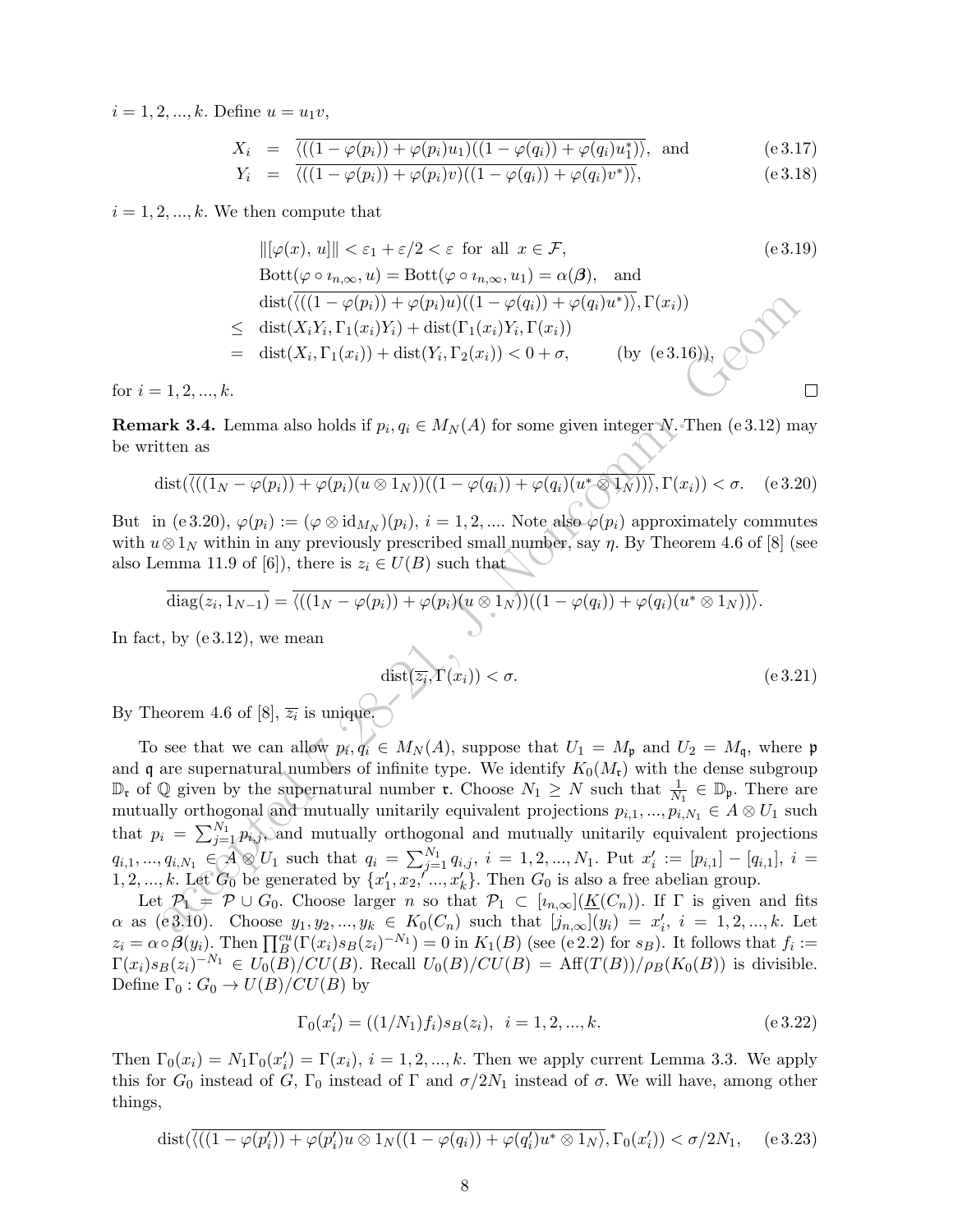i=1,2,...,k. We also assume that  $\varphi(p'_i)u \approx_{\sigma/(8N_1)^2} u\varphi(p'_i)$ . One has

$$
\frac{\langle ((1 - \varphi(p_i')) + \varphi(p_i')u((1 - \varphi(q_i)) + \varphi(q_i')u^*)^{N_1} \rangle}{\langle ((1 - \varphi(p_i')) + \varphi(q_i'))^2 \rangle} \tag{8.324}
$$

$$
= \overline{\langle ((1_N - \varphi(p_i)) + \varphi(p_i)(u \otimes 1_N))((1 - \varphi(q_i)) + \varphi(q_i)(u^* \otimes 1_N)) \rangle}. \qquad (e \, 3.25)
$$

It follows that, for  $i = 1, 2, \ldots, k$ ,

$$
\mathrm{dist}(\overline{\langle ((1_N-\varphi(p_i))+\varphi(p_i)(u\otimes 1_N))((1-\varphi(q_i))+\varphi(q_i)(u^*\otimes 1_N))\rangle},\Gamma(x_i))<\sigma.
$$

A<sub>1</sub>,  $\otimes$   $U$ , is  $\otimes$  stable for any UIF-algebra  $U$ . If  $U_1$  is a UIF-algebra of iminite Ayi<br>  $A_2 \otimes (A_1 \otimes U) \otimes U_1$ . By the classification theorem (see Corollary 29.10 and also Remain<br>  $\leq (A_1 \otimes U) \otimes U_1$ . By the **Remark 3.5.** Let  $A_1$  be a separable amenable simple  $C^*$ -algebra which satisfies the UCT. Then  $A_1 \otimes U_1$  is Z-stable for any UHF-algebra  $U_1$ . If  $U_1$  is a UHF-algebra of infinite type, then  $A \cong (A_1 \otimes U) \otimes U_1$ . By the classification theorem (see Corollary 29.10 and also Remark 29.11 of [7]) and Theorem 4.10 of [3],  $A_1 \otimes U_1$  can be written as  $A_1 \otimes U_1 = \lim_{n\to\infty} (C_n, \iota_n)$  as described by 14.10 of [6], namely,  $C_n$  is a direct sum of a homogeneous  $C^*$ -algebra in **H** and a unital 1-dimensional NCCW complex (see notation in Section 14 of [6]). It follows that the assumption that  $A_1$  is an inductive limit of the form in 14.10 of [6] can be replaced by  $A_1$  is a separable finite amenable simple  $C^*$ -algebra satisfying the UCT.

The following is a slight improvement of Lemma 6.6 of [18] for the current purposes.

**Lemma 3.6** (cf. Lemma 6.6 of [18]). Let C and A be two unital separable stably finite  $C^*$ algebras and let p, q be two relatively prime supernatural numbers of infinite type such that  $Q = M_{\mathfrak{p}} \otimes M_{\mathfrak{q}}$ . Suppose that  $\varphi_{\mathfrak{r}} : C \otimes M_{\mathfrak{r}} \to A \otimes M_{\mathfrak{r}}$  are unital homomorphisms such that

$$
[\varphi_{\mathfrak{p}} \otimes \mathrm{id}_{M_{\mathfrak{q}}}] = [\varphi_{\mathfrak{q}} \otimes \mathrm{id}_{M_{\mathfrak{p}}}] \text{ in } KL(C \otimes Q, A \otimes Q) \text{ and } (\varphi_{\mathfrak{p}} \otimes \mathrm{id}_{M_{\mathfrak{q}}})_{\sharp} = (\varphi_{\mathfrak{q}} \otimes \mathrm{id}_{M_{\mathfrak{p}}})_{\sharp}, (e \ 3.26)
$$

 $\mathfrak{r} = \mathfrak{p}, \mathfrak{q}$ . Suppose that  $\{U(t) : t \in [0,1)\}\$ is a continuous and piecewise smooth path of unitaries in  $A \otimes Q$  such that  $U(0) = 1$  and

$$
\lim_{t \to 1} U^*(t) (\varphi_{\mathfrak{p}} \otimes \mathrm{id}_{M_{\mathfrak{q}}}) (u \otimes 1_Q) U(t) = \varphi_{\mathfrak{q}} \otimes \mathrm{id}_{M_{\mathfrak{p}}}) (u \otimes 1_Q) \tag{e.3.27}
$$

for some  $u \in U(C)$ , and suppose  $\{Z(t,s)\}_{s \text{ is a continuous and piecewise smooth (piecewise) } }$ smooth with respect to s) path of unitaries in  $A \otimes \mathcal{Z}_{p,q}$  (that is for each fixed  $s \in [0,1], Z(-,s) \in$  $A \otimes \mathcal{Z}_{\mathfrak{p},\mathfrak{q}}$  such that  $Z(t,1) = 1$  and

$$
Z(t,0) = U^*(t)(\varphi_{\mathfrak{p}} \otimes \mathrm{id}_{M_{\mathfrak{q}}})(u \otimes 1_{M_{\mathfrak{p}}}))U(t)(w^* \otimes 1_Q) \text{ if } t \in [0,1)
$$

and  $Z(1,0) = (\varphi_{\mathfrak{q}} \otimes \mathrm{id}_{M_{\mathfrak{p}}})(u)(w^* \otimes 1_Q)$  for some  $w \in U(A)$ . Suppose also that there exist  $h \in$  $Aff(T(A \otimes \mathcal{Z}_{\mathfrak{p},\mathfrak{q}})), f_0 \in \rho_{A \otimes M_{\mathfrak{p}}}(K_0(A \otimes M_{\mathfrak{p}}))$  and  $f_1 \in \rho_{A \otimes M_{\mathfrak{q}}}(K_0(A \otimes M_{\mathfrak{q}}))$  such that

$$
Det(Z)(\tau \otimes \delta_j) = h(\tau) + f_j(\tau) \text{ for all } \tau \in T(A \otimes Q), \ j = 0, 1,
$$
 (e.3.28)

where  $\delta_t$  is the extremal tracial state of  $\mathcal{Z}_{p,q}$  which factors through the point-evaluation at  $t \in$  $[0, 1]$ .

Suppose also that there is a continuous and piecewise smooth path of unitaries  $\{z(s): s \in \mathbb{R}\}$  $[0,1]$  in  $A \otimes M_{\mathfrak{p}} \otimes 1_{M_{\mathfrak{q}}}$  such that  $z(0) = ((\varphi_{\mathfrak{p}} \otimes \mathrm{id}_{M_{\mathfrak{q}}})(u \otimes 1_Q)(w^* \otimes 1_Q), z(1) = 1,$  and  $f_{\mathfrak{p}} \in \rho_{A\otimes M_{\mathfrak{p}}}(K_0(A\otimes M_{\mathfrak{p}})),$  and

$$
\frac{1}{2\pi i} \int_0^1 \tau \left(\frac{dz(s)}{ds} z(s)^* \right) ds = h(\tau) + f_{\mathfrak{p}}(\tau) \text{ for all } \tau \in T(A \otimes Q). \tag{e.3.29}
$$

Then, there is  $f \in \rho_{A \otimes \mathcal{Z}_{\mathfrak{p},\mathfrak{q}}}(K_0(A \otimes \mathcal{Z}_{\mathfrak{p},\mathfrak{q}}))$  such that

$$
\left(\frac{1}{2\pi i} \int_0^1 \tau\left(\frac{dZ(t,s)}{ds} Z(t,s)^* \right) ds\right) (\delta_t) = h(\tau) + f(\tau \otimes \delta_t) \tag{e 3.30}
$$

for all  $t \in [0,1]$  and  $\tau \in T(A)$ .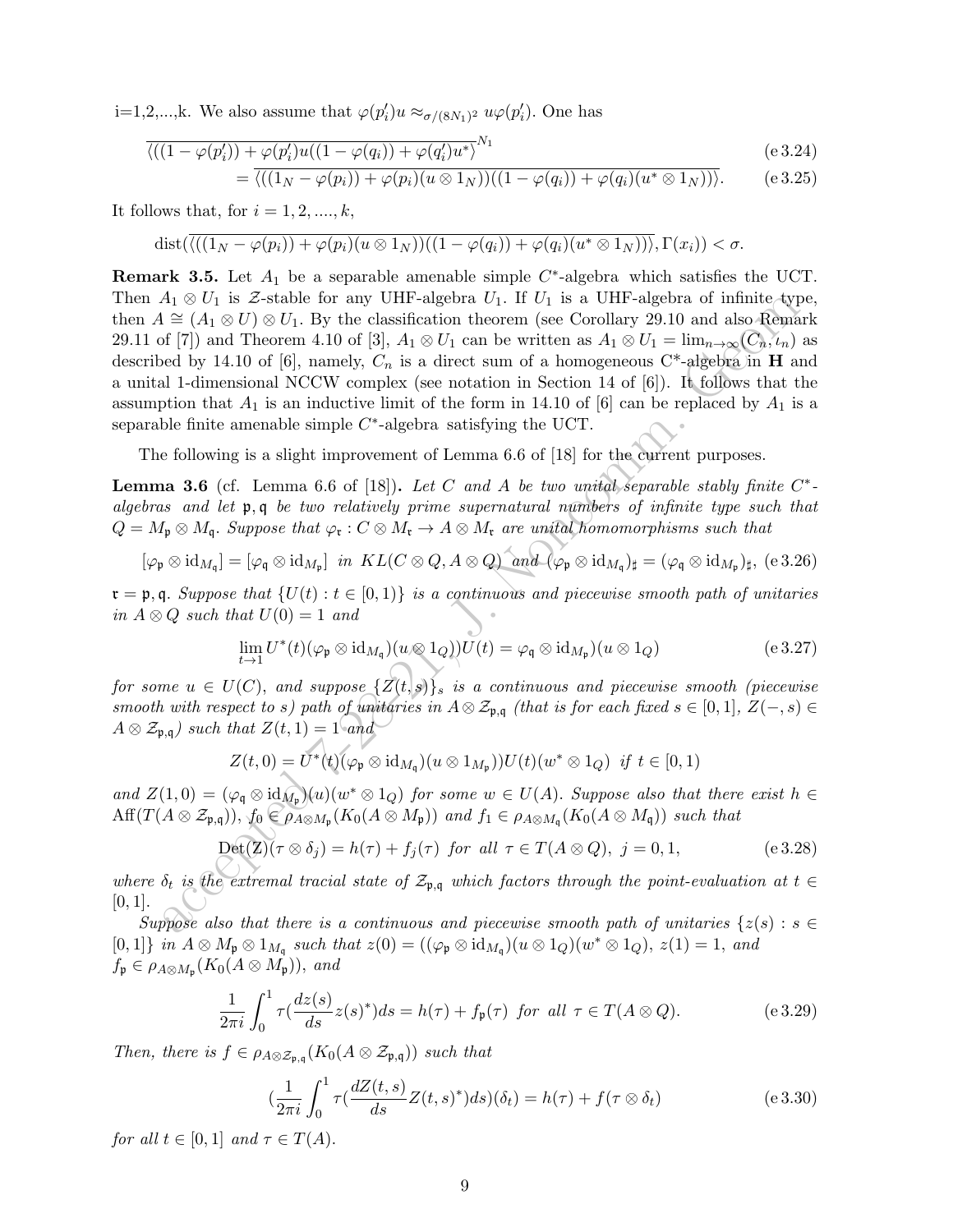*Proof.* Put  $\varphi := \varphi_{\mathfrak{p}} \otimes \mathrm{id}_{M_{\mathfrak{q}}}$  and  $\psi := \varphi_{\mathfrak{q}} \otimes \mathrm{id}_{M_{\mathfrak{p}}}$ . Define

$$
Z_1(t,s) = \begin{cases} U^*(t-2s)\varphi(u \otimes 1_Q)U(t-2s)(w^* \otimes 1_Q) & \text{for } s \in [0,t/2) \\ \varphi(u \otimes 1_Q)(w^* \otimes 1_Q) & \text{for } s \in [t/2,1/2) \\ z(2s-1) & \text{for } s \in [1/2,1] \end{cases} (e3.31)
$$

for  $t \in [0, 1)$  and define

$$
Z_1(1,s) = \begin{cases} \psi(u \otimes 1_Q)(w^* \otimes 1_Q) & \text{for } s = 0\\ U^*(1-2s)\varphi(u \otimes 1_Q)U(1-2s)(w^* \otimes 1_Q) & \text{for } s \in (0,1/2)\\ z(2s-1) & \text{for } s \in [1/2,1]. \end{cases}
$$
 (e3.32)

Thus  $\{Z_1(t,s) : s \in [0,1]\} \subset C([0,1], A \otimes Q)$  is a continuous path of unitaries such that  $Z_1(t,0) = Z(t)$  and  $Z_1(t,1) = 1$ . This path may not be piecewise smooth (at  $s = 0$ ). To compute  $Det(Z_1)$ , we approximate it by a piecewise smooth path.

Let  $1/2 > \varepsilon > 0$ . Choose  $\delta \in (0, 1/8)$  such that

$$
||U^*(t)\varphi(u\otimes 1_Q)U(t)(w^*\otimes 1_Q) - \psi(u\otimes 1_Q)(w^*\otimes 1_Q)|| < \varepsilon/64 \text{ for all } t \in (1-\delta,1) \quad \text{(e 3.33)}
$$
  
and 
$$
||U^*(t)\varphi(u\otimes 1_Q)U(t)(w^*\otimes 1_Q) - U^*(t')\varphi(u\otimes 1_Q)U(t')\overline{(w^*\otimes 1_Q)||} < \varepsilon/64 \quad \text{(e 3.34)}
$$

 $Z_1(1,s) = \begin{cases} U^*(1-2s)\varphi(u\otimes 1_Q)U(1-2s)(w^*\otimes 1_Q) & \text{for } s\in [1/2,1].\\ z(2s-1) & \text{for } s\in [1/2,1]. \end{cases}$ <br>  $\{Z_1(t,s): s\in [0,1]\} \subset C([0,1], A\otimes Q)$  is a continuous path of unitaries such that<br>  $\{Z_1(t,s): s>0$ . Choose  $\delta\in [0,1/8)$  such that whenever  $|t-t'| < 2\delta$ . There is  $H \in (A \otimes Q)_{s.a.}$  such that  $U^*(1-\delta)\varphi(u \otimes 1_Q)U(1-\delta)(w^* \otimes 1_Q) =$  $\exp(iH)\psi(u\otimes 1_Q)(w^*\otimes 1_Q)$  and  $||H|| < \varepsilon/16$ . Define  $W(t) = U^*(t)\varphi(u\otimes 1_Q)U(t)(w^*\otimes 1_Q)$  if  $t \in [0, 1-\delta)$  and  $W(t) = \psi(u \otimes 1_Q)(w^* \otimes 1_Q) \exp\left(i\frac{1-t}{\delta}\right)$  $(\frac{d}{\delta})H$  if  $t \in [1-\delta,1]$ . Note that  $W(t)$  is a continuous and piecewise smooth path of unitaries in  $A \otimes Q$  and it is a unitary in  $A \otimes \mathcal{Z}_{p,q}$ . Moreover

$$
\sup\{\|W(t) - Z(t,0)\| : t \in [0,1]\} < \varepsilon/16. \tag{e.3.35}
$$

There is  $H_0 \in (A \otimes \mathcal{Z}_{\mathfrak{p},\mathfrak{q}})_{s,a}$  such that  $\mathbb{Z}(t,0) = W \exp(iH_0)$  with  $||H_0|| < \varepsilon/16$ . In fact  $H_0(t) = 0$ if  $t \in [0, 1 - \delta]$  and  $H_0(t) = -\frac{1-t}{\delta}H$  if  $t \in (1 - \delta, 1]$ .

Define

$$
Z_{\varepsilon}(t,s) = \begin{cases} W(t) \exp\left(i\left(\frac{\delta-s}{\delta}\right)H_0(t)\right) & \text{for } s \in [0,\delta), \\ W(t - \left(\frac{s-\delta}{1/2-\delta}\right)) & \text{for } s \in [\delta, (1/2-\delta)t+\delta) \\ \varphi(u \otimes 1_Q)(w^* \otimes 1_Q) & \text{for } s \in [(1/2-\delta)t+\delta, 1/2) \\ z(2s-1) & \text{for } s \in [1/2, 1] \end{cases} \tag{e.3.36}
$$

for  $t \in [0,1)$  and define

$$
Z_{\varepsilon}(1,s) = \begin{cases} W(1) \exp(i(\frac{\delta - s}{\delta})H_0(1)) & \text{for } s \in [0, \delta] \\ W(1 - (\frac{s - \delta}{1/2 - \delta})) & \text{for } s \in (\delta, 1/2) \\ z(2s - 1) & \text{for } s \in [1/2, 1]. \end{cases}
$$
 (e 3.37)

Thus  $\{Z_{\varepsilon}(t,s): s \in [0,1]\} \subset C([0,1], A \otimes Q)$  is a continuous and piecewise smooth path of unitaries such that  $Z_{\varepsilon}(t,0) = Z(t)$  and  $Z_{\varepsilon}(t,1) = 1$ . Moreover

$$
||Z_{\varepsilon} - Z_1|| < \varepsilon/8. \tag{e.3.38}
$$

Thus, there is an element  $g \in \rho_{A\otimes Q}(K_0(A\otimes Q)) \subset \text{Aff}(T(A\otimes Q))$  such that

$$
g(\tau \otimes \delta_t) = \frac{1}{2\pi i} \int_0^1 \tau(\frac{dZ(t,s)}{ds} Z(t,s)^*) ds - \frac{1}{2\pi i} \int_0^1 \tau(\frac{dZ_1(t,s)}{ds} Z_1(t,s)^* ds \tag{e 3.39}
$$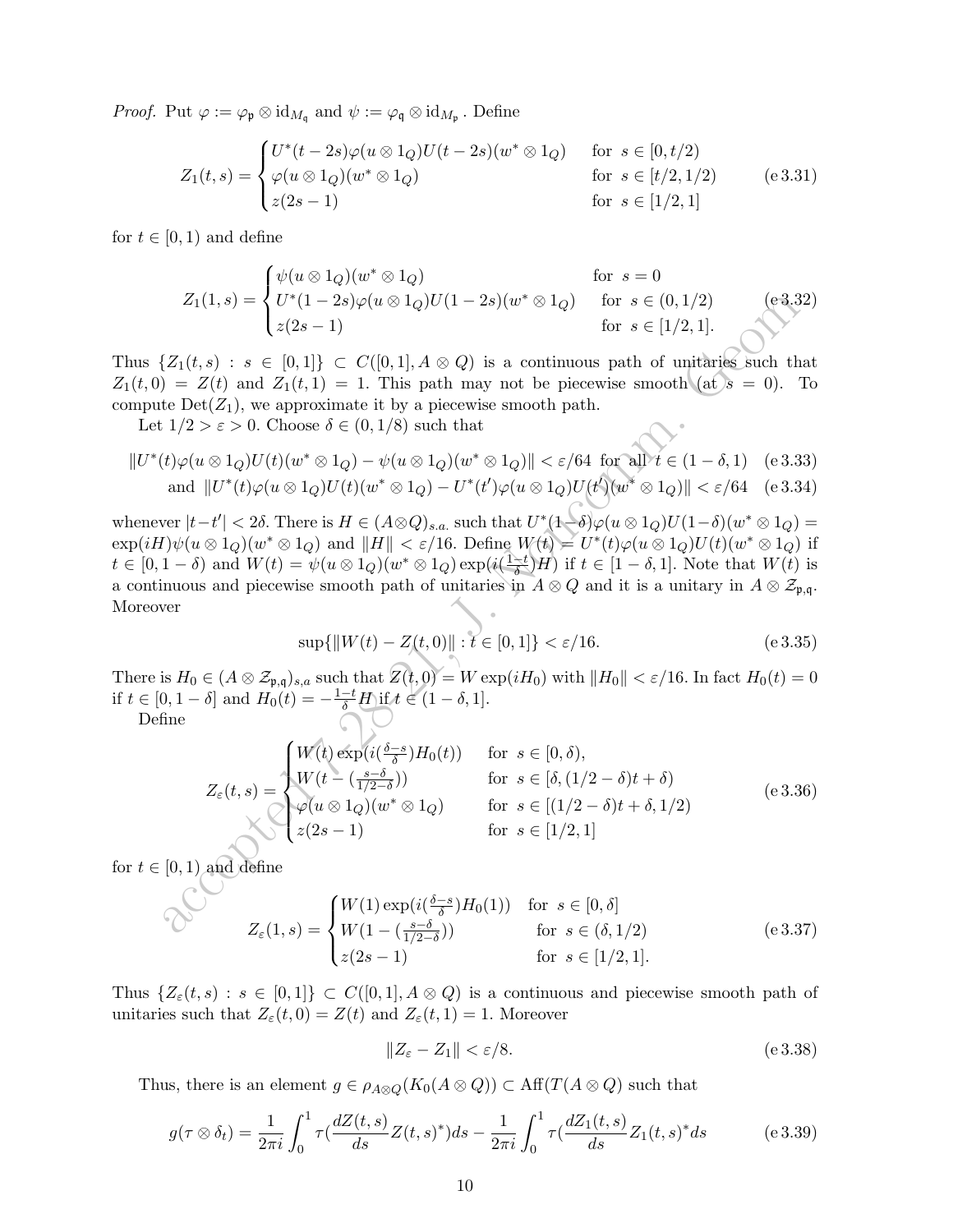for all  $\tau \in T(A)$  and for all  $t \in [0,1]$ , where  $\delta_t$  is the extremal tracial state of  $C([0,1], Q)$  factors through the point-evaluation at  $t$ .

On the other hand, let  $V(t) = U(t)^* \varphi(u \otimes 1_Q) U(t)$  for  $t \in [0,1)$  and  $V(1) = \psi(u \otimes 1_Q)$ . For any  $s \in [0, 1)$ , since  $U(0) = 1$ ,  $\{U(t)\}_{0 \le t \le s} \in U_0(C([0, s], A \otimes Q))$ . There there are  $a_1, a_2, ..., a_k \in$  $U([0, s], A \otimes Q)_{s.a.}$  such that

$$
U(t) = \prod_{j=1}^{k} \exp(ia_j(t)) \text{ for all } t \in [0, s].
$$

Then a straightforward calculation (see Lemma 4.2 of [13]) shows that, for each  $t \in [0, 1)$ ,

$$
\tau(\frac{dV(t)}{dt}V^*(t)) = 0 \text{ for all } \tau \in T(A).
$$
 (e.3.40)

It follows that, for any  $a \in [0, 1)$ ,

$$
\frac{1}{2\pi i} \int_0^a \tau \left(\frac{dV(t)}{dt} V^*(t)\right) dt = 0 \quad \text{for all} \quad \tau \in T(A) \quad \text{(e 3.41)}
$$

Hence, for  $t \in [0, 1-\delta)$ ,  $W(t) = V(t)(w^* \otimes 1_Q)$  and

$$
\frac{1}{2\pi i} \int_{\delta}^{\delta + (1/2 - \delta)t} \tau \left( \frac{dZ_{\varepsilon}(t, s)}{ds} Z_{\varepsilon}(t, s)^{*} \right) ds \tag{e 3.42}
$$

$$
=\frac{1}{2\pi i}\int_{\delta}^{\delta+(1/2-\delta)t}\tau\left(\frac{d}{ds}(W(t-(\frac{s-\delta}{1/2-\delta})))W^*(t-(\frac{s-\delta}{1/2-\delta}))\right)ds\tag{e.3.43}
$$

$$
=\frac{1}{2\pi i}\int_{\delta}^{\delta+(1/2-\delta)t}\tau\left(\frac{d}{ds}(V(t-(\frac{s-\delta}{1/2-\delta})))V^*(t-(\frac{s-\delta}{1/2-\delta}))\right)ds=0.\tag{e.3.44}
$$

If  $t \in [1 - \delta, 1]$ , then, applying  $(e3.41)$  again,

a straightforward calculation (see Lemma 4.2 of [13]) shows that, for each 
$$
t \in [0, 1)
$$
,  
\n
$$
\tau(\frac{dV(t)}{dt}V^*(t)) = 0 \text{ for all } \tau \in T(A).
$$
\n(6.3.40)  
\nrows that, for any  $a \in [0, 1)$ ,  
\n
$$
\frac{1}{2\pi i} \int_0^a \tau(\frac{dV(t)}{dt}V^*(t))dt = 0 \text{ for all } \tau \in T(A).
$$
\n(6.3.41)  
\nfor  $t \in [0, 1 - \delta)$ ,  $W(t) = V(t)(w^* \otimes 1_Q)$  and  
\n
$$
\frac{1}{2\pi i} \int_{\delta}^{\delta + (1/2 - \delta)t} \tau(\frac{d}{ds}(W(t - (\frac{s - \delta}{1/2 - \delta})))W^*(t - (\frac{s - \delta}{1/2 - \delta})))\Big)ds
$$
\n(6.3.42)  
\n
$$
= \frac{1}{2\pi i} \int_{\delta}^{\delta + (1/2 - \delta)t} \tau(\frac{d}{ds}(W(t - (\frac{s - \delta}{1/2 - \delta})))W^*(t - (\frac{s - \delta}{1/2 - \delta}))\Big)ds = 0.
$$
\n(6.3.43)  
\n
$$
1 - \delta, 1]
$$
, then, applying (6.3.41) again,  
\n
$$
|\int_{\delta}^{\delta + (1/2 - \delta)t} \tau(\frac{dZ_{\epsilon}(t, s)}{ds} Z_{\epsilon}(t, s)^* ds)|ds|
$$
\n
$$
= |(\int_{\delta}^{\delta + (1/2 - \delta)t} \tau(\frac{dZ_{\epsilon}(t, s)}{ds} Z_{\epsilon}(t, s)^*) ds| + \int_{\delta + (1/2 - \delta)(t - 1 + \delta)}^{\delta + (1/2 - \delta)t} \tau(\frac{dZ_{\epsilon}(t, s)}{ds} Z_{\epsilon}(t, s)^*) ds| + 0
$$
\n(6.3.45)  
\n
$$
\times |\overrightarrow{V}|_{\delta}^{\delta + (1/2 - \delta)(t - 1 + \delta)} + \int_{\delta + (1/2 - \delta)(t - 1 + \delta)}^{\delta + (1/2 - \delta)t} \tau(\frac{dZ_{\epsilon}(t, s)}{ds} Z_{\epsilon}(t, s)^*) ds| +
$$

$$
\tau\left(\frac{i}{(1/2-\delta)\delta}H\right)ds|+0\tag{e.3.46}
$$

$$
\epsilon = \left| \frac{t - 1 + \delta}{\delta} \tau(H) \right| < \varepsilon / 16 \qquad \text{for all } \tau \in T(A \otimes Q). \tag{e.3.47}
$$

Also<sup>O</sup>

$$
\begin{split} & \left| \frac{1}{2\pi i} \int_0^{1/2} \tau \left( \frac{dZ_\varepsilon(1,s)}{ds} Z_\varepsilon(1,s)^* \right) ds \right| \\ &= \left| \frac{1}{2\pi i} \left( \int_0^\delta + \int_\delta^{\delta + \delta(1/2 - \delta)} + \int_{\delta + \delta(1/2 - \delta)}^{1/2} \tau \left( \frac{dZ_\varepsilon(1,s)}{ds} Z_\varepsilon(1,s)^* \right) ds \right| \end{split} \tag{e.3.48}
$$

$$
\leq \frac{1}{2\pi} (|\tau(H_0(1))| + |\tau(H)| + 0) < \varepsilon / 16\pi \text{ for all } \tau \in T(A). \tag{e.3.49}
$$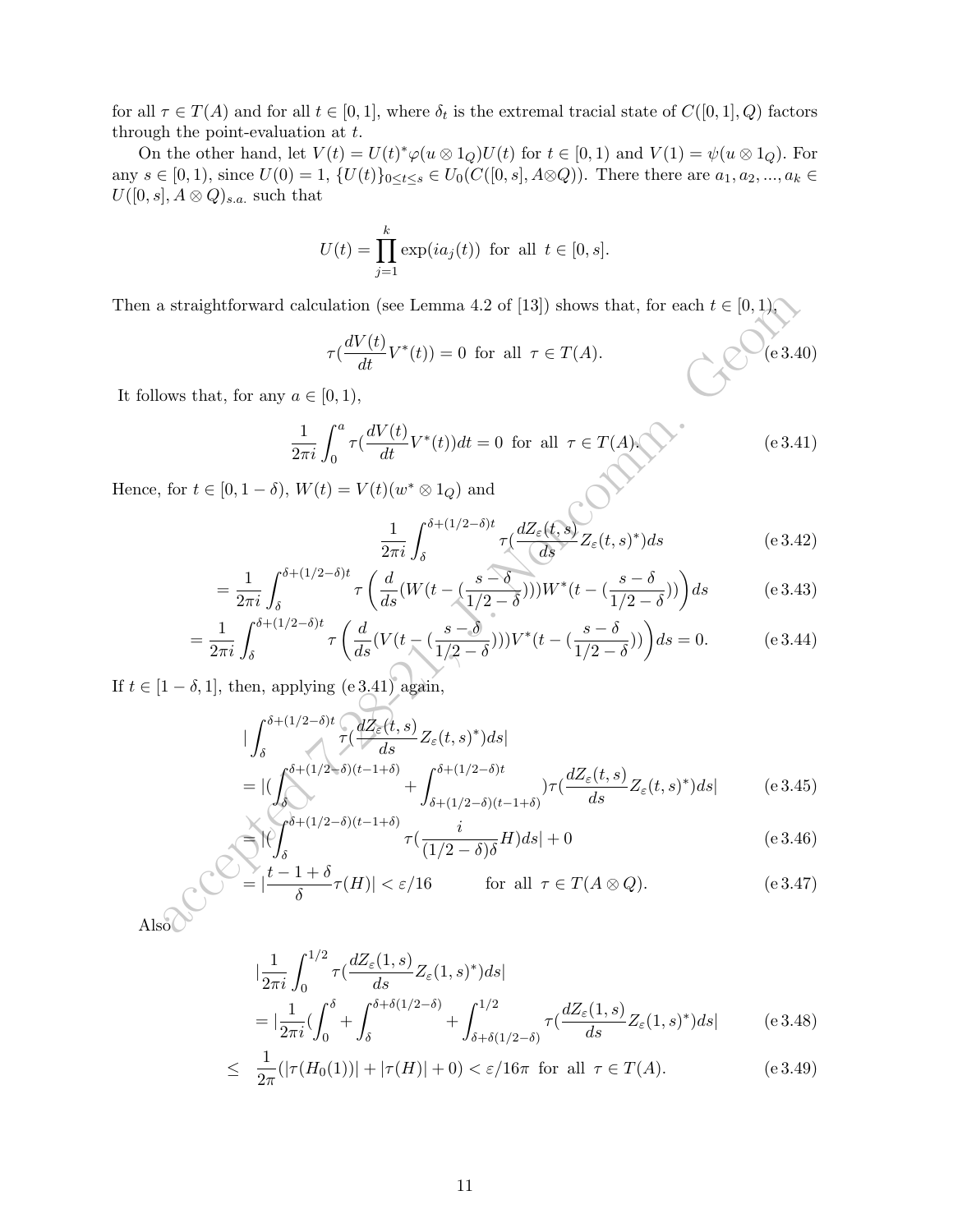One then computes that, for any  $\tau \in T(A)$  and for any  $t \in [0,1)$ , by applying (e 3.47),

$$
\frac{1}{2\pi i} \int_0^1 \tau \left(\frac{dZ_\varepsilon(t,s)}{ds} Z_\varepsilon(t,s)^*\right) ds\tag{e.3.50}
$$

$$
= \frac{1}{2\pi i} \left( \int_0^\delta + \int_\delta^{\delta + (1/2 - \delta)t} + \int_{\delta + (1/2 - \delta)t}^{1/2} + \int_{1/2}^1 \right) \tau \left( \frac{dZ_\varepsilon(t, s)}{ds} Z_\varepsilon(t, s)^* \right) ds \tag{e 3.51}
$$

$$
\approx_{\varepsilon/32\pi} \left(\frac{1}{2\pi i}\right) \left(\tau (iH_0(t)) + \int_{\delta + (1/2 - \delta)t}^{1/2} \tau \left(\frac{dZ_{\varepsilon}(t, s)}{ds} Z_{\varepsilon}(t, s)^{*}\right) ds + \int_{1/2}^{1} \tau \left(\frac{dz(2s - 1)}{ds} z(2s - 1)^{*}\right) ds\right)
$$
\n
$$
= \frac{1}{2\pi} \tau (H_0(t)) + 0 + \frac{1}{2\pi i} \int_{1/2}^{1} \tau \left(\frac{dz(2s - 1)}{ds} z(2s - 1)^{*}\right) ds
$$
\n
$$
= \frac{1}{2\pi} \tau (H_0(t)) + \frac{1}{2\pi i} \int_{0}^{1} \tau \left(\frac{dz(s)}{ds} z(s)^{*}\right) ds \approx_{\varepsilon/32\pi} h(\tau) + f_{\mathfrak{p}}(\tau). \tag{e3.52}
$$

It then follows from (e 3.49) and (e 3.29) that

$$
\frac{1}{2\pi}\tau(H_0(t)) + 0 + \frac{1}{2\pi i}\int_{1/2}^{1} \tau(\frac{dz(2s-1)}{ds}z(2s-1)^*)ds
$$
\n
$$
\frac{1}{2\pi}\tau(H_0(t)) + \frac{1}{2\pi i}\int_{0}^{1} \tau(\frac{dz(s)}{ds}z(s)^*)ds \approx_{\varepsilon/32\pi} h(\tau) + f_p(\tau).
$$
\n(e.3.52)

\nthen follows from (e.3.49) and (e.3.29) that

\n
$$
\frac{1}{2\pi i}\int_{0}^{1} \tau(\frac{dZ_{\varepsilon}(1,s)}{ds}Z_{\varepsilon}(1,s)^*ds
$$
\n
$$
= \frac{1}{2\pi i}[\int_{0}^{1/2} \tau(\frac{dZ_{\varepsilon}(1,s)}{ds}Z_{\varepsilon}(1,s)^*ds + \int_{1/2}^{1} \tau(\frac{dz(2s-1)}{ds}z(2s-1)^*)ds]
$$
\n
$$
\approx_{\varepsilon/16\pi} \frac{1}{2\pi i}\int_{0}^{1} \tau(\frac{dz(s)}{ds}z(s)^*)ds = h(\tau) + f_p(\tau).
$$
\n(e.3.54)

\nthe, if  $Z_2(t,s)$  is any continuous and piecewise smooth of unitaries in  $C([0,1], A \otimes Q)$  with

\n
$$
= Z_1(t,0) \text{ and } Z_2(t,1) = Z_1(t,1) = 1 \text{ as well as}
$$
\n
$$
||Z_2|| < \varepsilon,
$$
\n
$$
||Z_2|| \leq \varepsilon,
$$
\n(e.3.55)

\n2Z<sup>\*</sup><sub>z</sub> is a trivial loop and Def(Z<sub>2</sub>)( $\tau \otimes \delta_t$ ) = Det(Z<sub>2</sub>)( $\tau \otimes \delta_t$ ).

\nfollows that

\n
$$
\frac{1}{2\pi i}\int_{0}^{t} \tau(\frac{dz(1,s)}{ds}Z_2(t,s)^*)ds = h(\tau) + f_p(\tau) \text{ for all } \tau \in T(A \otimes Q).
$$
\n(e.3.56)

\nus, there is an element  $g \in \rho_{A \otimes Q}(K_0(A \$ 

Note, if  $Z_2(t, s)$  is any continuous and piecewise smooth of unitaries in  $C([0, 1], A \otimes Q)$  with  $Z_2(t, 0) = Z_1(t, 0)$  and  $Z_2(t, 1) = Z_1(t, 1) = 1$  as well as

$$
||Z_2 - Z_1|| < \varepsilon,\tag{e.3.55}
$$

then  $Z_2 Z_{\varepsilon}^*$  is a trivial loop and  $\mathrm{Det}(Z_2)(\tau \otimes \delta_t) = \mathrm{Det}(Z_{\varepsilon})(\tau \otimes \delta_t)$ .

It follows that

$$
\frac{1}{2\pi i} \int_0^t \tau \left(\frac{dZ_2(t,s)}{ds} Z_2(t,s)^* \right) ds = h(\tau) + f_{\mathfrak{p}}(\tau) \text{ for all } \tau \in T(A \otimes Q). \tag{e.3.56}
$$

Thus, there is an element  $g \in \rho_{A\otimes Q}(K_0(A\otimes Q)) \subset \text{Aff}(T(A\otimes Q))$ , such that

$$
g(\tau \otimes \delta_t) = \frac{1}{2\pi i} \int_0^1 \tau(\frac{dZ(t,s)}{ds} Z(t,s)^*) ds - \frac{1}{2\pi i} \int_0^1 \tau(\frac{dZ_2(t,s)}{ds} Z_2(t,s)^* ds \qquad (e \, 3.57)
$$

for all  $\tau \in \mathcal{I}(A)$  an for all  $t \in [0, 1]$ . Thus, for any  $t \in [0, 1]$ ,

$$
\frac{1}{2\pi\sqrt{-1}}\int_0^1 \tau(\frac{dZ(t,s)}{ds}Z(t,s)^*)ds = h(\tau) + f_{\mathfrak{p}}(\tau) + g(\tau \otimes \delta_t).
$$
 (e 3.58)

Put  $f(\tau \otimes \delta_t) := f_{\mathfrak{p}}(\tau) + g(\tau \otimes \delta_t) \in \rho_{C([0,1], A \otimes Q)}(K_0(C([0,1], A \otimes Q))).$  Then, for fixed  $\tau \in T(A \otimes Q),$ f is contant on [0, 1]. By (e 3.28),

$$
f(\tau \otimes \delta_i) = f_i(\tau) \quad \text{for all } \tau \in T(A \otimes Q), \ i = 0, 1. \tag{e.3.59}
$$

 $\text{Recall } f_0 \in \rho_{A\otimes M_{\mathfrak{q}}}(K_0(A\otimes M_{\mathfrak{q}}) \text{ and } f_1 \in \rho_{A\otimes M_{\mathfrak{q}}}(K_0(A\otimes M_{\mathfrak{q}})).$  It follows that  $f\in \rho_{A\otimes \mathcal{Z}_{\mathfrak{p},\mathfrak{q}}}(K_0(A\otimes M_{\mathfrak{q}}))$  $\mathcal{Z}_{\mathfrak{p},\mathfrak{q}}$ ). Lemma follows.

$$
\Box
$$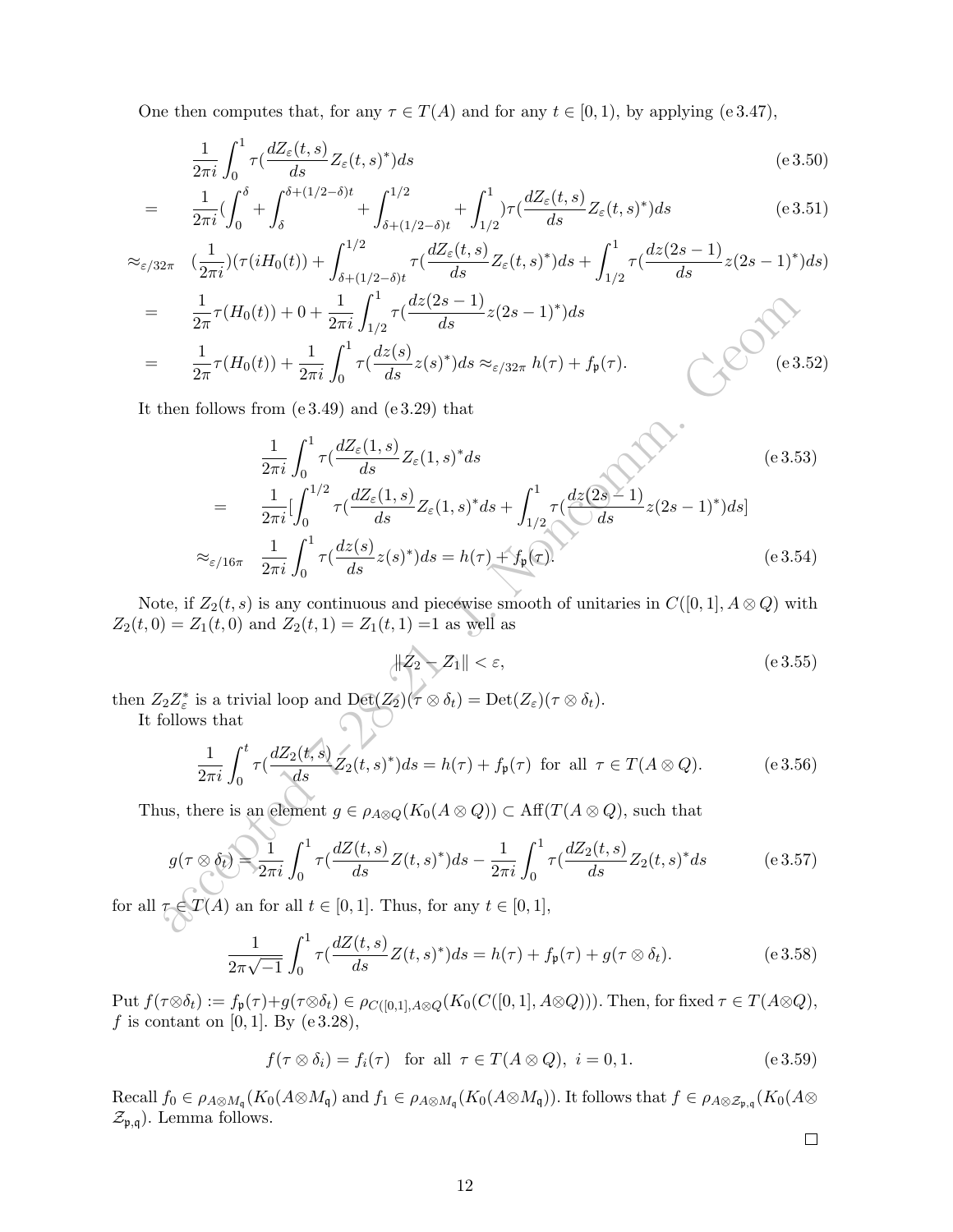### 4 Approximate unitary equivalence

**Lemma 4.1** (cf. Lemma 5.1 of [18]). Let  $C_0$  and  $A_1$  be unital separable simple  $C^*$ -algebras and let  $C = C_0 \otimes U_1$  and  $A = A_1 \otimes U_2$ , where  $U_1$  and  $U_2$  are UHF-algebras of infinite type. Suppose that C satisfies the UCT and  $qTR(A_1) \leq 1$ . Suppose further that  $C = \lim_{n \to \infty} (C_n, \iota_n)$ as describe 14.10 of [7]. If there are monomorphisms  $\varphi, \psi : C \to A$  such that

$$
[\varphi] = [\psi]
$$
 in  $KL(C, A)$ ,  $\varphi_{\sharp} = \psi_{\sharp}$ , and  $\varphi^{\ddagger} = \psi^{\ddagger}$ ,

 $\begin{array}{l} \mbox{\small{finite subset $G\subset K_1(C)$ with $P\subseteq G$ (where $P$ is the image of $P$ in $K_1(C)$) and $\delta\geq 1$},\\ \mbox{\small{that $for any map $1:\mathcal{G}(G)$ and $f^*(T_1)$ (where $G(G)$ is the subgroup generated by $P$ and $G$ are the $p$ and $p$ and $p$ and $p$ are the $p$ and $p$ and $p$ are the $p$ and $p$ and $p$ are the $p$ and $p$ and $p$ are the $p$ and $p$ and $p$ are the $p$ and $p$ and $p$ are the $p$ and $p$ and $p$ are the $p$ and $p$ and $p$ are the$ then, for any  $2 > \varepsilon > 0$ , any finite subset  $\mathcal{F} \subseteq C$ , any finite subset of unitaries  $\mathcal{P} \subset U(C)$ , there exist a finite subset  $\mathcal{G} \subset K_1(C)$  with  $\overline{\mathcal{P}} \subseteq \mathcal{G}$  (where  $\overline{\mathcal{P}}$  is the image of  $\mathcal{P}$  in  $K_1(C)$ ) and  $\delta > 0$ such that, for any map  $\eta: G(\mathcal{G}) \to \text{Aff}(T(A))$  (where  $G(\mathcal{G})$  is the subgroup generated by  $\mathcal{G}$ ) with  $|\eta(x)(\tau)| < \delta$  for all  $\tau \in T(A)$  and  $\eta(x) - \overline{R}_{\varphi,\psi}(x) \in \rho_A(K_0(A))$  for all  $x \in \mathcal{G}$ , there is a unitary  $u \in A$  such that

$$
\|\varphi(f) - u^*\psi(f)u\| < \epsilon \quad \text{ for all } f \in \mathcal{F},
$$

and

$$
\tau(\frac{1}{2\pi i}\log((\varphi\otimes \mathrm{id}_{M_n}(x^*))(u\otimes 1_{M_n})^*(\psi\otimes \mathrm{id}_{M_n}(x))(u\otimes 1_{M_n})))\bigl(\tau(\eta([x]))
$$

for all  $x \in \mathcal{P}$  and for all  $\tau \in \mathrm{T}(A)$ .

*Proof.* Without loss of generality, one may assume that any element in  $\mathcal F$  has norm at most one. Let  $\varepsilon > 0$ . Choose  $\theta$  with  $\varepsilon > \theta > 0$  and a finite subset  $\mathcal{F} \subset \mathcal{F}_0 \subset C$  satisfying the following: For all  $x \in \mathcal{P}$ ,  $\tau(\frac{1}{2\pi i} \log(\psi(x^*)w^*\psi(x)w)$  is well defined and

$$
\tau(\frac{1}{2\pi i}\log(\psi(x^*)w^*\psi(x)w)=\tau(\mathrm{bott}_1(w,\psi(x)))\ \text{ for all }\ \tau\in T(B),
$$

whenever  $w \in U(B)$  and

$$
||w\psi(f) - \psi(f)w|| < \theta \text{ for all } f \in \mathcal{F}_0
$$

(see the Exel formula in [9]), and for any unitaries  $z_1, z_2$  in any unital C<sup>\*</sup>-algebra D, which satisfy

$$
\|\|z_1\| - 1\| < \theta
$$
 and  $\|z_2 - 1\| < \theta$ ,

then

$$
\tau(\frac{1}{2\pi i}\log(z_1 z_2)) = \tau(\frac{1}{2\pi i}\log(z_1)) + \tau(\frac{1}{2\pi i}\log(z_2)) \text{ for all } \tau \in T(D)
$$

(see Lemma 6.1 of  $[12]$ ).

Let  $n_0 \geq 1$  (in place of n),  $\delta' > 0$  (in the place of  $\delta$ ) and  $\mathcal{G}' \subseteq K_1(C_{n_0})$  (in the place of  $\mathcal{Q}$ ) the constant and the finite subset with respect to C (in the place of A),  $\mathcal{F}_0$  (in the place of  $\mathcal{F}$ ), P (in the place of P),  $\psi$  (in the place of  $\varphi$ ), and  $k = 1$ ,  $p_1 = 1$ ,  $q_1 = 0$ , and  $\sigma = 1$ , required by Lemma 3.3. Put  $\delta = \delta'/2$ .

Fix a decomposition  $(\iota_{n_0,\infty})_{*1}(K_1(C_{n_0})) = \mathbb{Z}^k \oplus \text{Tor}((\iota_{n_0,\infty})_{*1}(C_{n_0}))$  (for some integer  $k \geq 0$ ). Let  $\mathcal{G}'' \subset U(C)$  (recall that, by Theorem 9.7 of [6], C has stable rank one) be a finite subset containing a representative for each generators of  $\mathbb{Z}^k$ . Without loss of generality, one may assume that  $\mathcal{P} \subseteq \mathcal{G}''$ . By Theorem 12.11(a) of [6], the maps  $\varphi$  and  $\psi$  are approximately unitary equivalent. Hence, for any finite subset Q and any  $\delta_1$ , there is a unitary  $v \in A$  such that

$$
\|\varphi(f) - v^*\psi(f)v\| < \delta_1, \quad \forall f \in \mathcal{Q}.
$$

By choosing  $\mathcal{Q} \supseteq \mathcal{F}_0$  sufficiently large and  $\delta_1 < \theta/2$  sufficiently small, the map

$$
[x] \mapsto \tau(\frac{1}{2\pi i}\log(\varphi^*(x)v^*\psi(x)v)), \ x \in \mathcal{G}''
$$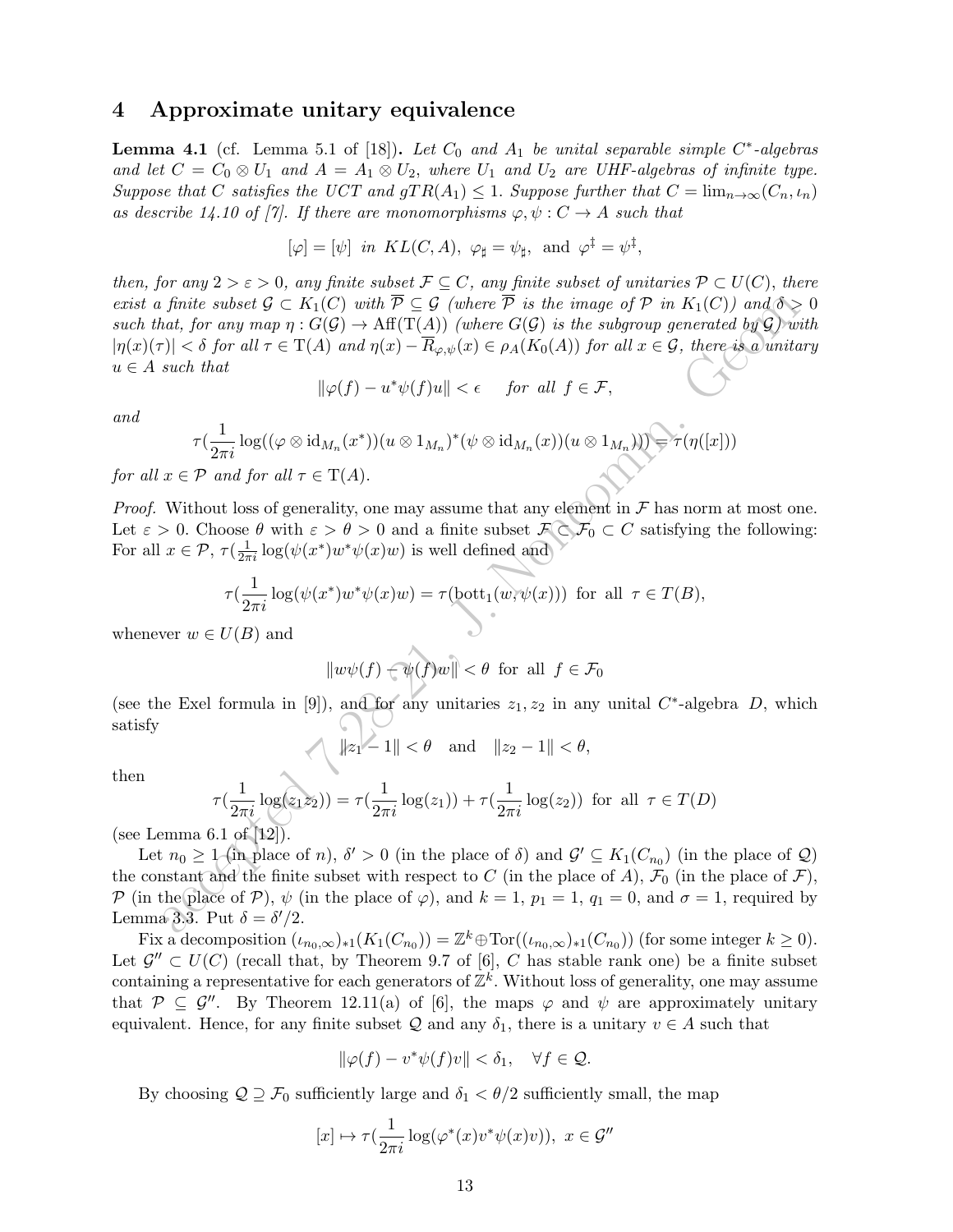induces a homomorphism  $\eta_1: (\iota_{n_0,\infty})_{*1}(K_1(C_{n_0})) \to \text{Aff}(T(A))$  (note that  $\eta_1(\text{Tor}((\iota_{n_0,\infty})_{*1}(K_1(C_{n_0}))))$ )  $\{0\}$ , and moreover,  $\|\eta_1(x)\| < \delta$  for all  $x \in \mathcal{G}$ .

By Lemma 3.8 of [18], the image of  $\eta_1 - \overline{R}_{\varphi,\psi}$  is in  $\rho(K_0(A))$ . Since  $\eta(x) - \overline{R}_{\varphi,\psi}(x) \in$  $\rho_A(K_0(A))$  for all  $x \in \mathcal{G}$ , the image  $(\eta - \eta_1)((\iota_{n_0,\infty})_{*1}(K_1(C')))$  is also in  $\rho_A(K_0(A))$ . Since  $\eta - \eta_1$  factors through  $\mathbb{Z}^k$ , there is a homomorphism  $h : (\iota_{n_0,\infty})_{*1}(K_1(C_{n_0})) \to K_0(A)$  (which maps  $\text{Tor}((\iota_{n_0,\infty})_{*1}(K_1(C_{n_0})))$  to zero) such that  $\eta-\eta_1=\rho_A\circ h$ . Note that  $|\tau(h(x))|< 2\delta=\delta'$ for all  $\tau \in T(A)$  and  $x \in \mathcal{G}$ .

By the universal multi-coefficient theorem (see [2]), there is

$$
\kappa \in \text{Hom}_{\Lambda}(\underline{K}(C_{n_0} \otimes C(\mathbb{T})), \underline{K}(A)) \text{ such that } \kappa \circ \beta|_{K_1(C_{n_0})} = h \circ (\iota)_{*1}.
$$

Applying Lemma 3.3, there is a unitary  $w$  such that

$$
\| [w, \psi(f)] \| < \theta/2, \quad \forall f \in \mathcal{F}_0,
$$

and Bott $(w, \psi \circ \iota) = \kappa$ . In particular, bott<sub>1</sub> $(w, \psi)(x) = h(x)$  for all  $x \in \mathcal{P}$ .<br>Set  $u = wv$ . One then has<br> $\|\varphi(f) - u^*\psi(f)u\| < \theta$ 

Set  $u = wv$ . One then has

$$
\|\varphi(f) - u^*\psi(f)u\| < \theta, \quad \forall f \in \mathcal{F}_0,
$$

and for any  $x \in \mathcal{P}$  and any  $\tau \in \mathrm{T}(A)$ ,

$$
\kappa \in \text{Hom}_{A}(\underline{K}(C_{n_{0}} \otimes C(T)), \underline{K}(A)) \text{ such that } \kappa \circ \beta|_{K_{1}(C_{n_{0}})} = h \circ (t)_{*}.
$$
\n
$$
\text{Using Lemma 3.3, there is a unitary } w \text{ such that}
$$
\n
$$
\| [w, \psi(f)] \| < \theta/2, \quad \forall f \in \mathcal{F}_{0},
$$
\n
$$
u = wv. \text{ One then has}
$$
\n
$$
\| \varphi(f) - u^{*}\psi(f)u \| < \theta, \quad \forall f \in \mathcal{F}_{0},
$$
\n
$$
\text{or any } x \in \mathcal{P} \text{ and any } \tau \in \mathcal{T}(A),
$$
\n
$$
\tau(\frac{1}{2\pi i} \log(\varphi(x^{*})u^{*}\psi(x)u))
$$
\n
$$
= \tau(\frac{1}{2\pi i} \log(\varphi(x^{*})v^{*}\psi(x)uv))
$$
\n
$$
= \tau(\frac{1}{2\pi i} \log(\varphi(x^{*}))^{*}\psi(x)uv + \tau(\frac{1}{2\pi i} \log(\psi(x^{*})w^{*}\psi(x)uv)
$$
\n
$$
= \tau(\frac{1}{2\pi i} \log(\varphi(x^{*}))^{*}\psi(x)v) + \tau(\frac{1}{2\pi i} \log(\psi(x^{*})w^{*}\psi(x)uv)
$$
\n
$$
= \eta_{1}(x|)(\tau) + h(x) + \tau(\frac{1}{2\pi i} \log(\psi(x^{*})w^{*}\psi(x)uv)
$$
\n
$$
= \eta_{1}(x|)(\tau) + h(x) + \tau(\frac{1}{2\pi i} \log(\psi(x^{*})w^{*}\psi(x)uv)
$$
\n
$$
= \eta_{1}(x|)(\tau) + h(x) + \tau(\frac{1}{2\pi i} \log(\psi(x^{*})w^{*}\psi(x)uv)
$$
\n
$$
= \eta_{1}(x|)(\tau) + h(x) + \tau(\frac{1}{2\pi i} \log(\psi(x^{*})w^{*}\psi(x)uv)
$$
\n
$$
= \eta_{1}(x|)(\tau) + h(x) + \tau(\frac{1}{2\pi i} \log(\psi(x^{*})w^{*}\psi(x)uv)
$$
\n
$$
= \eta_{1
$$

 $\Box$ 

The proof of the following lemma is long and is taken from the proof of Lemma 5.6 of [18]. The only modification has been outlined in Remark 5.7 of [18]. Since the statements in section 3 are slightly different from what were used in the proof of Lemma 5.6 of [18], we provide a full proof for the convenience of the reader.

**Lemma 4.2** (cf. Lemma 5.6 of [18]). Let A be a unital finite separable simple amenable  $C^*$ algebra which satisfies the UCT, and let  $B$  be a separable simple  $C^*$ -algebra. Suppose that  $gTR(A \otimes Q) \leq 1$  and  $gTR(B \otimes Q) \leq 1$ .

Suppose that there are two unital monomorphisms  $\varphi, \psi : A \to B$  with

$$
[\varphi]=[\psi]
$$
 in  $KL(A, B)$ ,  $\varphi_{\sharp}=\psi_{\sharp}$  and  $\varphi^{\ddagger}=\psi^{\ddagger}$ .

Let p and q be a pair of relatively prime supernatural numbers of infinite type with  $M_p \otimes M_q = Q$ . Then, for any finite subset  $\mathcal{F} \subseteq A \otimes Z_{\mathfrak{p},\mathfrak{q}}$ , there exists a unitray  $u \in B \otimes \mathcal{Z}_{\mathfrak{p},\mathfrak{q}}$  such that

$$
\|(\varphi \otimes 1_{\mathcal{Z}_{p,q}})(x) - u^*((\psi \otimes 1_{\mathcal{Z}_{p,q}})(x))u\| < \varepsilon \text{ for all } x \in \mathcal{F}.
$$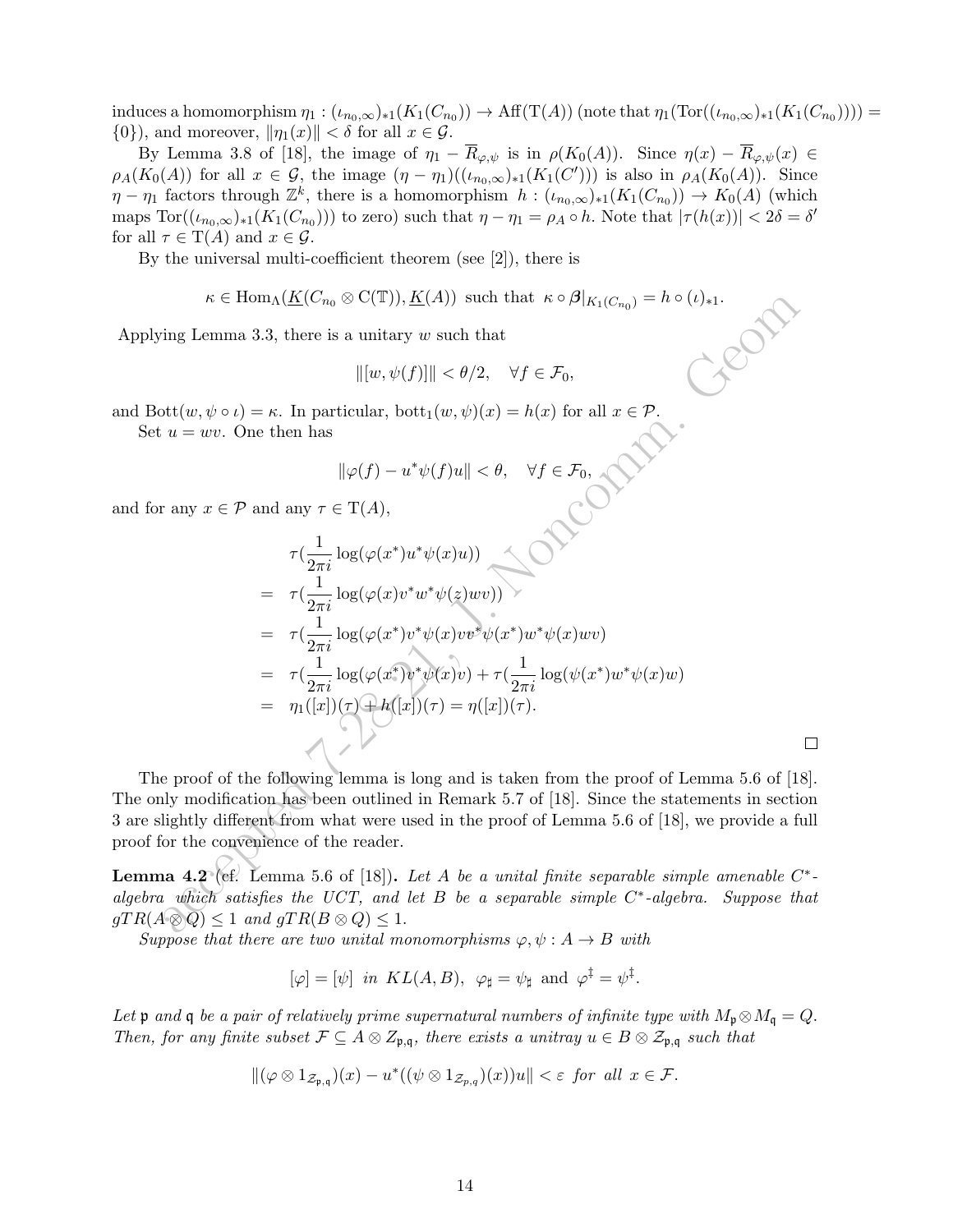*Proof.* Let **r** be a supernatural number. Denote by  $i_{\mathbf{r}}: A \to A \otimes M_{\mathbf{r}}$  the embedding defined by  $u_{\mathfrak{r}}(a) = a \otimes 1$  for all  $a \in A$ . Denote by  $j_{\mathfrak{r}} : B \to B \otimes M_{\mathfrak{r}}$  the embedding defined by  $j_{\mathfrak{r}}(b) = b \otimes 1$ for all  $b \in B$ . Without loss of generality, one may assume that

$$
\mathcal{F} = \mathcal{F}_1 \otimes \mathcal{F}_2 := \{ x \otimes y : x \in \mathcal{F}_1, y \in \mathcal{F}_2 \},
$$

where  $\mathcal{F}_1 \subseteq A$  and  $\mathcal{F}_2 \subseteq \mathcal{Z}_{\mathfrak{p},\mathfrak{q}}$  are finite subsets and  $1_A \in \mathcal{F}_1$  and  $1_{\mathcal{Z}_{\mathfrak{p},\mathfrak{q}}} \in \mathcal{F}_2$ . Moreover, one may assume that any element in  $\mathcal{F}_1$  or  $\mathcal{F}_2$  has norm at most one.

We will also write  $\mathbb{D}_{\mathfrak{r}} = K_0(M_{\mathfrak{r}})$  which is identified with a dense subgroup of Q.

Let  $0 = t_0 < t_1 < \cdots < t_m = 1$  be a partition of  $[0, 1]$  such that

$$
||b(t) - b(ti)|| < \varepsilon/4, \quad \forall b \in \mathcal{F}_2, \ \forall t \in [t_{i-1}, t_i], \ i = 1, ..., m.
$$
 (e4.1)

Consider

$$
\mathcal{E} = \{a \otimes b(t_i); a \in \mathcal{F}_1, b \in \mathcal{F}_2, i = 0, ..., m\} \subseteq A \otimes Q,
$$
  

$$
\mathcal{E}_{\mathfrak{p}} = \{a \otimes b(t_0); a \in \mathcal{F}_1, b \in \mathcal{F}_2\} \subseteq A \otimes M_{\mathfrak{p}} \subset A \otimes Q \text{ and } (e 4.2)
$$

$$
C_1 = \{a \otimes b(a), a \in b_1, b \in b_2\} \subseteq A \otimes A_1 \cup B \subseteq A_2 \otimes A_3 \cup A_4 \in A_5 \}
$$

$$
\mathcal{E}_{\mathfrak{q}} = \{ a \otimes b(t_m); \ a \in \mathcal{F}_1, b \in \mathcal{F}_2 \} \subseteq A \otimes M_{\mathfrak{q}} \subset A \otimes Q. \tag{e.4.3}
$$

By [20],  $gTR(A \otimes M_{\mathfrak{r}}) \leq 1$  for any (infinite) supernatural number  $\mathfrak{r}$ . By Theorem 21.9 of [7], we may write  $A\otimes Q = \lim_{n\to\infty} (C_n, J_n)$  as described in Theorem 14.10 of [6]. In particular, each  $C_n$  is isomorphic to a direct sum of a homogeneous  $C^*$ -algebra in **H** and an Elliott-Thomsen algebra with trivial  $K_1$ -group, and  $J_n$  is unital and injective.

 $\label{eq:2.1} \begin{array}{ll} \|b(t)-b(t_1)\|<\varepsilon/4,\quad \forall b\in\mathcal{F}_2,\ \forall t\in[t_{i-1},t_i],\ i=1,...,m. \end{array}$   $\begin{array}{ll} \text{[14]} \begin{array}{ll} \text{[14]} \begin{array}{ll} \text{[14]} \begin{array}{ll} \text{[14]} \begin{array}{ll} \text{[14]} \begin{array}{ll} \text{[14]} \begin{array}{ll} \text{[14]} \end{array}\\ \text{[14]} \begin{array}{ll} \text{[14]} \begin{array}{ll} \text{[14]} \begin{array$ Let  $\mathcal{H} \subset A \otimes Q$  (in place of  $\mathcal{G}$ ),  $\mathcal{P} \subseteq \underline{K}(A \otimes Q)$ ,  $\mathcal{Q} = \{x_1, x_2, ..., x_m\} \subset K_0(A \otimes Q)$  which generates a free abelian subgroup of  $K_0(A \otimes Q)$ , where we may assume that  $x_i = [p_i] - [q_i]$  and  $p_i, q_i \in A \otimes Q$  are projections,  $\delta > 0$  and  $\gamma > 0$  be the constants of Theorem 3.1 and Remark 3.2 (so condition (e 3.4) is not needed in Lemma 3.1) with respect to  $\mathcal E$  (in place of  $\mathcal F$ ) and  $\varepsilon/8$ (in place of  $\varepsilon$ ). We may assume  $\mathcal{Q} \subset \mathcal{P}$  and  $\delta < \varepsilon/4$ .

Let  $G_{u,\infty}^o \subseteq K_0(A \otimes Q)$  be the subgroup generated by  $\mathcal{Q}$ .

Note that we may assume that  $P \in [J_{n_0,\infty}](\underline{K}(C_{n_0}))$  for some  $n_0$  and

$$
\mathcal{E}, \mathcal{E}_{\mathfrak{p}}, \mathcal{E}_{\mathfrak{q}} \subseteq \mathcal{H}.
$$
 (e.4.4)

Denote by  $\infty$  the supernatural number associated with Q. Let  $\mathcal{P}_i = \mathcal{P} \cap K_i(A \otimes Q), i = 0, 1$ . There is a finitely generated free subgroup  $G(\mathcal{P})_{i,0} \subset K_i(A)$  such that if one sets

$$
G(\mathcal{P})_{i,\infty,0} = G(\{gr : g \in (i_{\infty})_{*i}(G(\mathcal{P})_{i,0}) \text{ and } r \in D_0\}),
$$
 (e 4.5)

where  $D_0 \subset \mathbb{Q}(\{1 \in D_0\})$  is a finite subset, then  $G(\mathcal{P})_{i,\infty,0}$  contains the subgroup generated by  $\mathcal{P}_i$ ,  $i = 0, 1$ . Moreover, we may assume that, if  $r = k/m$ , where k and m are nonzero integers, and  $r \in D_0$ , then  $1/m \in D_0$ . Let  $\mathcal{P}'_i \subset K_i(A)$  be a finite subset which generates  $G(\mathcal{P})_{i,0}$ ,  $i = 0, 1$ . Also denote by  $\mathcal{P}' = \mathcal{P}'_0 \cup \mathcal{P}'_1$ .

Write the subgroup generated by the image of  $\mathcal Q$  in  $K_0(A\otimes Q)$  as  $\mathbb Z^k$  (for some integer  $k\geq 1$ ). Choose  $\{x'_1, ..., x'_k\} \subseteq K_0(A)$  and  $\{r_{ij}; 1 \le i \le m, 1 \le j \le k\} \subseteq \mathbb{Q}$  such that

$$
x_i = \sum_{j=1}^k r_{ij}(j_{\infty})_{*0}(x'_j), \quad 1 \le i \le m, \ 1 \le j \le k,
$$

and moreover,  $\{x'_1, ..., x'_k\}$  generates a free abelian subgroup  $G_u^o$  of  $K_0(A)$  of rank k. Choose projections  $p'_j, q'_j \in M_N(A)$  (for some integer  $N \ge 1$ ) such that  $x'_j = [p'_j] - [q'_j]$ ,  $1 \le j \le k$ . Choose an integer M such that  $Mr_{ij}$  are integers for  $1 \leq i \leq m$  and  $1 \leq j \leq k$ . In particular  $Mx_i$  is the linear combination of  $(j_{\infty})_{*0}(x'_j)$  with integer coefficients.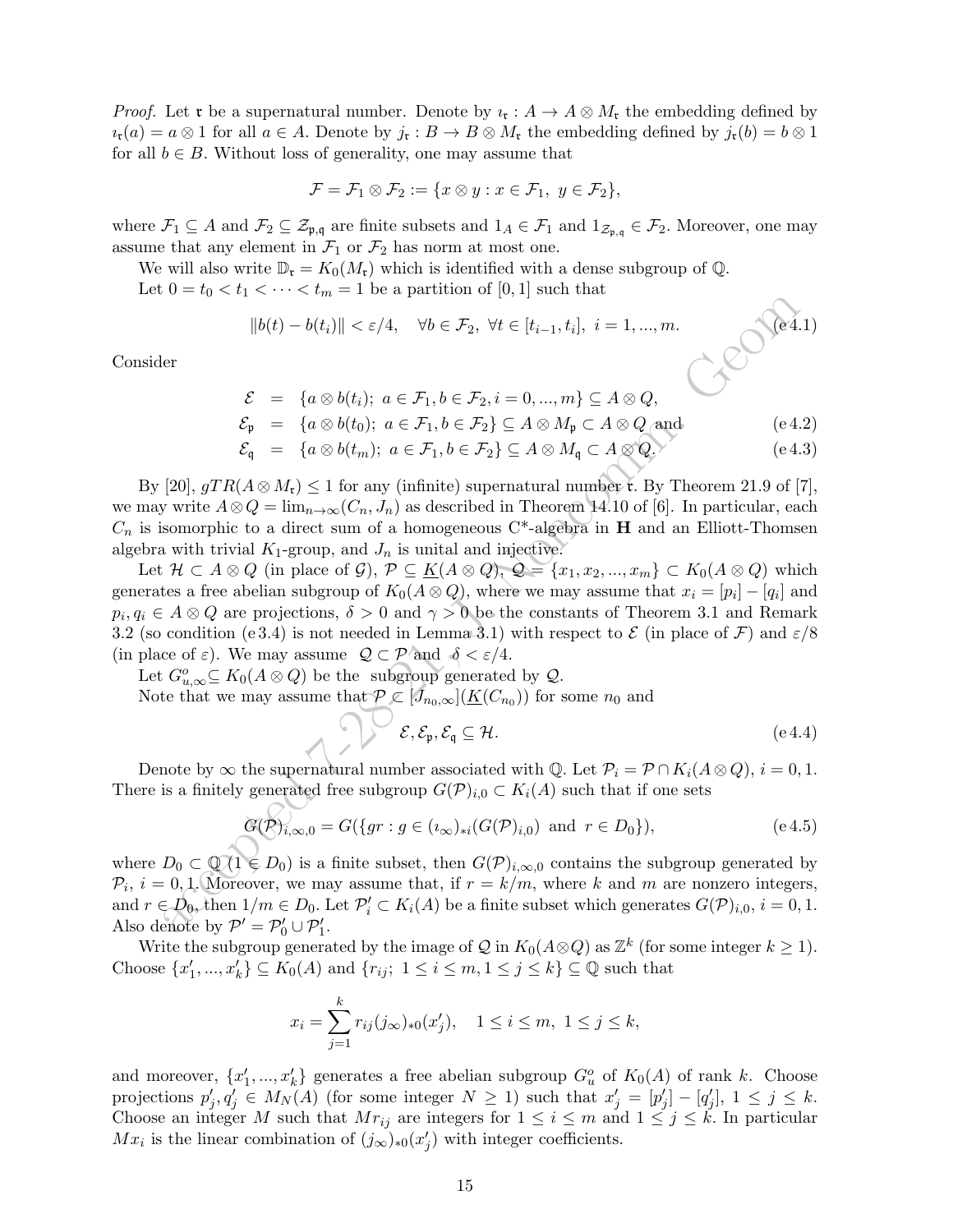Let  $\bar{p}_i$  be an orthogonal direct sum of  $Mr_{i,j}$  copies of  $j_{\infty}(p'_j)$  in  $M_{N_1}(A\otimes Q)$  for some integer  $N_1 \geq 1$ . One can find M mutually orthogonal and mutually equivalent projections  $e_{1,i},...,e_{M,i}$ such that  $\sum_{l=1}^{M} e_{1,i} = \bar{p}_i$ . Since  $p_i \in A \otimes Q$ , by replacing  $p'_j$  by a unitarily equivalent projection, we may assume that  $e_{1,i} = p_i$ . In other words, we make the arrangement so that  $\bar{p}_i$  is the direct sum of  $M$  copies of  $p_i$ .

Also noting that the subgroup of  $K_0(A \otimes Q)$  generated by

$$
\{(i_{\infty})_{*0}(x'_1),...,(i_{\infty})_{*0}(x'_k)\}
$$

is isomorphic to  $\mathbb{Z}^k$  and the subgroup of  $K_0(A \otimes M_{\mathfrak{r}})$  generated by

$$
\{(i_{\mathfrak{r}})_{*0}(x'_1),..., (i_{\mathfrak{r}})_{*0}(x'_k)\}
$$

has to be isomorphic to  $\mathbb{Z}^k$ , where  $\mathfrak{r} = \mathfrak{p}, \mathfrak{q}$ . We assume that  $x'_j \in \mathcal{P}'_0$ ,  $j = 1, 2, ..., k$ .

Since  $gTR(A \otimes M_{\mathfrak{r}}) \leq 1$ , by Theorem 21.9 of [6], one may write  $A \otimes M_{\mathfrak{r}} = \lim_{n \to \infty} (C_n^{\mathfrak{r}}, J_n^{\mathfrak{r}})$ as described in 14.10 of [6]. In particular, each  $J_n^{\mathfrak{r}}: C_n^{\mathfrak{r}} \to C_{n+1}^{\mathfrak{r}}$  is a unital embedding. We may assume that, for sufficiently large  $n'_\mathfrak{r}, \mathcal{E}_\mathfrak{r} \subseteq J^{\mathfrak{r}}_{n'_\mathfrak{r},\infty}(C^{\mathfrak{r}}_{n'_\mathfrak{r}})$  and there are projections

 $\{p''_{1,\mathfrak{r}},...,p''_{k,\mathfrak{r}},q''_{1,\mathfrak{r}},...,q''_{k,\mathfrak{r}}\}\subseteq M_{N}(C_{n'_{\mathfrak{r}}})$ such that for any  $1 \leq j \leq k$ , with  $p'_{j,\mathfrak{x}} = J^{\mathfrak{r}}_{n'_{\mathfrak{r}},\infty}(p''_{j,\mathfrak{r}})$  and  $q'_{j,\mathfrak{r}} = \overline{J^{\mathfrak{r}}_{n'_{\mathfrak{r}},\infty}(q''_{j,\mathfrak{r}})}$ ,

$$
||p'_j \otimes 1_{M_{\mathfrak{r}}} - p'_{j,\mathfrak{r}}|| < \gamma/2N(64(1+\sum_{i,j'} |Mr_{ij'}|)) < 1
$$
 (e 4.6)

and

$$
||q'_{j} \otimes 1_{M_{\mathfrak{r}}} - q'_{j,\mathfrak{r}}|| < \gamma/2N(64(1 + \sum_{i,j'} |Mr_{ij'}|)) < 1,
$$
 (e 4.7)

and  $\mathfrak{r} = \mathfrak{p}$  or  $\mathfrak{r} = \mathfrak{q}$ .

be isomorphic to  $Z^k$  and the subgroup or  $R_0(A \otimes M_r)$  generated by<br>
be isomorphic to  $Z^k$ , where  $\mathbf{r} = \mathbf{p}, \mathbf{q}$ . We assume that  $x'_j \in \mathcal{P}_0^k$ ,  $j = 1, 2, ..., k$ <br>
be isomorphic to  $Z^k$ , where  $\mathbf{r} = \mathbf{p}, \mathbf{q}$ Denote by  $x'_{j,\mathfrak{r}} = [p'_{j,\mathfrak{r}}] - [q'_{j,\mathfrak{r}}]$  and  $x''_{j,\mathfrak{r}} = [p''_{j,\mathfrak{r}}] - [q''_{j,\mathfrak{r}}]$ ,  $1 \leq j \leq k$ , and denote by  $G_{\mathfrak{r}}$  the subgroup of  $K_0(C_{n'_t}^{\mathfrak{r}})$  generated by  $\{x''_{1,\mathfrak{r}},...,x''_{k,\mathfrak{r}}\}$ , and write  $G_{\mathfrak{r}} = \mathbb{Z}^r \oplus \text{Tor}(G_{\mathfrak{r}})$ . Since  $G_{\mathfrak{r}}$  is generated by k elements, one has that  $r \leq k$  and  $r = k$  if and only if  $G<sub>r</sub>$  is torsion free. Note that the image of  $G_{\mathfrak{r}}$  in  $K_0(A \otimes M_{\mathfrak{r}})$  is the group generated by  $\{ [p'_1 \otimes 1_{M_{\mathfrak{r}}}]-[q'_1 \otimes 1_{M_{\mathfrak{r}}}]\ldots,[p'_k \otimes 1_{M_{\mathfrak{r}}}]-[q'_k \otimes 1_{M_{\mathfrak{r}}}] \}$ , which is isomorphic to  $\mathbb{Z}^k$   $\{ [p'_j \otimes 1_{M_r}] - [q'_j \otimes 1_{M_r}] ; 1 \leq j \leq k \}$  as the standard generators). Hence  $G_r$  is torsion free and  $r = k$ .

Without loss of generality, one may assume that  $i_{\mathfrak{r}}(\mathcal{P}') \subseteq [J^{\mathfrak{r}}_{n'_{\mathfrak{r}},\infty}](\underline{K}(C^{\mathfrak{r}}_{n'_{\mathfrak{r}}}))$ .

Assume that  $\mathcal H$  is sufficiently large and  $\delta$  is sufficiently small such that for any homomorphism h from  $A \otimes Q$  to  $B \otimes Q$  and any unitary  $z_j$   $(j = 1, 2, 3, 4)$ , if  $\| [h(x), z_j] \| < \delta$  for any  $x \in \mathcal{H}$ , then the map Bott $(h, z_j)$  and Bott $(h, w_j)$  are well defined on the subgroup generated by  $P$  and

$$
Bott(h, w_j) = Bott(h, z_1) + \cdots + Bott(h, z_j)
$$

on the subgroup generated by  $P$ , where  $w_j = z_1 \cdots z_j$ ,  $j = 1, 2, 3, 4$ .

By choosing larger  $H$  and smaller  $\delta$ , one may also assume that

$$
||h(p_i), z_j|| < 1/16 \text{ and } ||h(q_i), z_j|| < 1/16, \ 1 \le i \le m, j = 1, 2, 3, 4,
$$
 (e.4.8)

and, for any  $1 \leq i \leq m$ ,

$$
dist(\tilde{\zeta}_{i,z_1}^M, \prod_{j=1}^k (\zeta_{j,z_1}')^{Mr_{ij}}) < \gamma/64N,
$$
\n(e.4.9)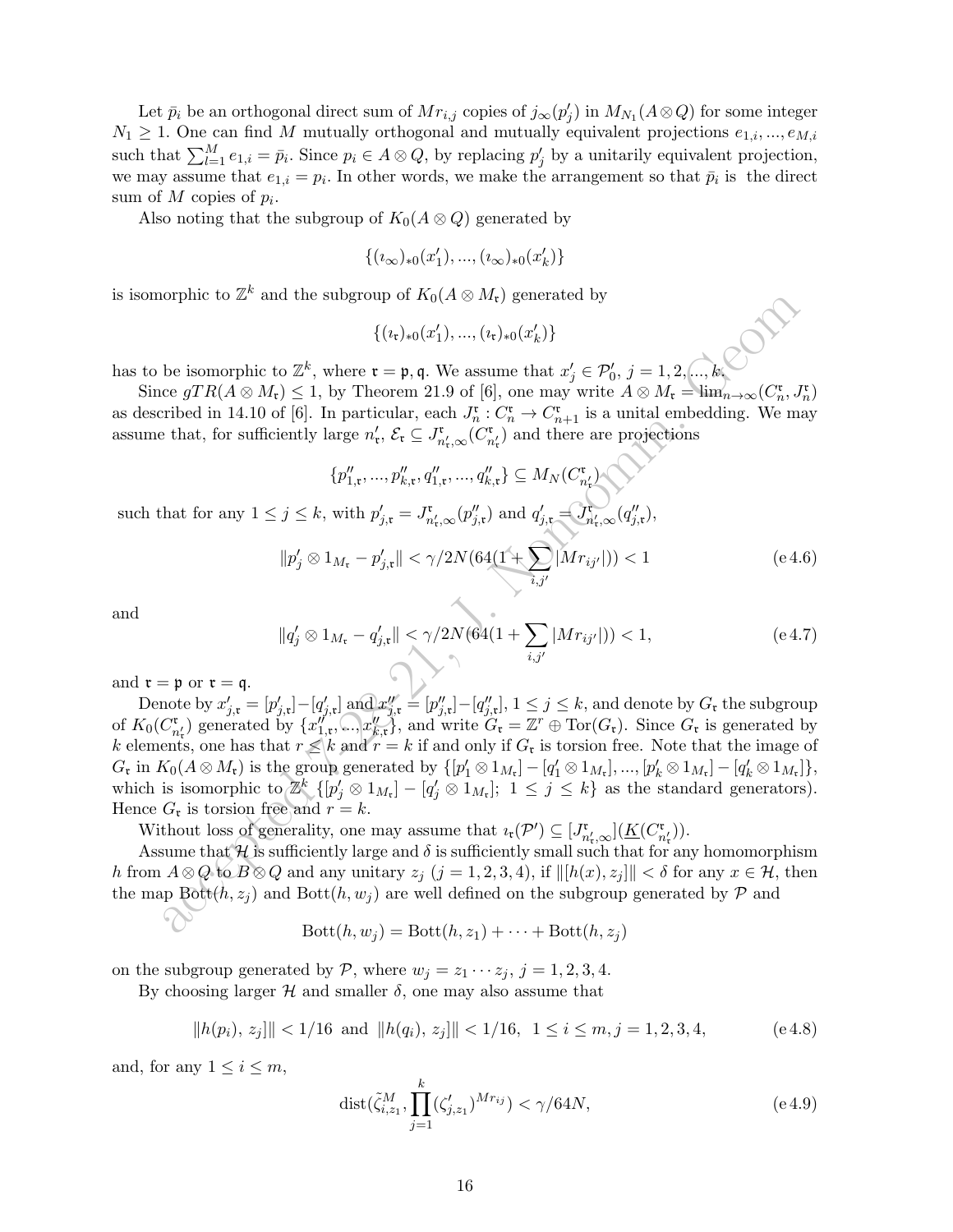where (with  $\mathbf{1} := 1_{A\otimes Q}$ )

$$
\zeta_{i,z_1} = \frac{\overline{\langle (1 - h(p_i) + h(p_i)z_1)(1 - h(q_i) + h(q_i))z_1^* \rangle \rangle}}{\overline{\zeta}_{i,z_1} = \overline{\langle (1 - h(p_i) + h(p_i)z_1)(1 - h(q_i) + h(q_i)z_1^* \rangle \oplus 1_{N-1} \rangle}},
$$
\n(e.4.10)

and (with  $\mathbf{1} := 1_{(A \otimes Q)}$ )

$$
\zeta'_{j,z_1} = \overline{\langle (\mathbf{1}_N - h(p'_j \otimes \mathbf{1}_{A \otimes Q}) + h(p'_j \otimes \mathbf{1}_{A \otimes Q}) z_1^{(N)}) (\mathbf{1}_N - h(q'_j \otimes \mathbf{1}_{A \otimes Q}) + h(q'_j \otimes \mathbf{1}_{A \otimes Q}) z_1^{(N)^*}) \rangle},
$$
\n
$$
\zeta'_{j,z_1} = \overline{\langle (\mathbf{1}_N - h(p'_j \otimes \mathbf{1}_{A \otimes Q}) + h(p'_j \otimes \mathbf{1}_{A \otimes Q}) z_1^{(N)}) (\mathbf{1}_N - h(q'_j \otimes \mathbf{1}_{A \otimes Q}) + h(q'_j \otimes \mathbf{1}_{A \otimes Q}) z_1^{(N)^*}) \rangle},
$$

where  $z_1^{(N)} = z_1 \otimes 1_N$ .

By choosing even smaller  $\delta$ , without loss of generality, we may assume that

$$
\mathcal{H}=\mathcal{H}^0\otimes\mathcal{H}^{\mathfrak{p}}\otimes\mathcal{H}^{\mathfrak{q}},
$$

where  $\mathcal{H}^0 \subset A$ ,  $\mathcal{H}^{\mathfrak{p}} \subset M_{\mathfrak{p}}$  and  $\mathcal{H}^{\mathfrak{q}} \subset M_{\mathfrak{q}}$  are finite subsets, and  $1 \in \mathcal{H}^0$ ,  $1 \in \mathcal{H}^{\mathfrak{p}}$  and  $1 \in \mathcal{H}^{\mathfrak{q}}$ .

Moreover, choose  $\mathcal{H}^0$ ,  $\mathcal{H}^{\mathfrak{p}}$  and  $\mathcal{H}^{\mathfrak{q}}$  even larger and  $\delta$  even smaller so that for any homomorphism  $h_{\mathfrak{r}}: A \otimes M_{\mathfrak{r}} \to B \otimes M_{\mathfrak{r}}$  and unitaries  $z_1, z_2 \in B \otimes M_{\mathfrak{r}}$  with  $||h_{\mathfrak{r}}(x), z_i|| < \delta$  for any  $x \in \mathcal{H}_0 \otimes \mathcal{H}_\mathfrak{r}$ , one has

$$
||h_{\mathfrak{r}}(p'_{i,\mathfrak{r}}), z_j||| < 1/16 \text{ and } ||h_{\mathfrak{r}}(q'_{i,\mathfrak{r}}), z_j||| < 1/16, \quad 1 \le i \le k, j = 1, 2,
$$
 (e 4.11)

and

$$
\text{dist}(\zeta_{i,z_1z_2}, \overline{(1_{B\otimes M_{\mathfrak{r}}})_N}) < \text{dist}(\zeta_{i,z_1^*}, \zeta_{i,z_2}) + \gamma/(64N(1+\sum_{i',j}|Mr_{i'j}|)),\tag{e.4.12}
$$

where

$$
\zeta_{i,z'} = \overline{\langle (\mathbf{1}_N - h_{\mathfrak{r}}(p'_{i,\mathfrak{r}}) + h_{\mathfrak{r}}(p'_{i,\mathfrak{r}})z' \rangle(\mathbf{1}_N - h_{\mathfrak{r}}(q'_{i,\mathfrak{r}}) + h_{\mathfrak{r}}(q'_{i,\mathfrak{r}})(z')^*) \rangle},
$$

and

$$
z' \widehat{\longrightarrow} z_1z_2 \otimes 1_N, z_1^* \otimes 1_N, z_2 \otimes 1_N.
$$

 $z_1^{(N)} = z_1 \otimes 1_N$ .<br>
choosing even smaller  $\delta$ , without loss of generality, we may assume that<br>  $\mathcal{H} - \mathcal{H}^0 \otimes \mathcal{H}^0 \otimes \mathcal{H}^1$ ,<br>  $\mathcal{H}^0 \subset A$ ,  $\mathcal{H}^0 \subset M_1$  and  $\mathcal{H}^0 \subset M_2$  are finite subsets, and  $1 \in \math$ Let n (we assume  $n \ge n_0$ ),  $\delta_2$  (in the place of  $\delta$ ) the constant,  $\mathcal{G} \subseteq K_1(C_n)$  (in the place of Q) the finite subset in Theorem 3.3 with respect to  $A \otimes Q$  (in the place of A),  $B \otimes Q$  (in the place of A),  $\varphi \otimes id_{\mathcal{O}}$  (in the place of h),  $\delta/4$  (in the place of  $\epsilon$ ), H (in the place of  $\mathcal{F}$ ), P and  $[i_{\infty}](G_u^o)$  (in place of G). Without loss of generality, we may write that  $n = n_0$ .

Let  $\mathcal{H}' \subseteq A \otimes Q$  be a finite subset and assume that  $\delta_2$  is small enough such that for any homomorphism h from  $A \otimes Q$  to  $B \otimes Q$  and any unitary  $z_j$   $(j = 1, 2, 3, 4)$ , the map Bott $(h, z_j)$ and Bott $(h, w_j)$  is well defined on the subgroup  $[J_{n_0,\infty}](\underline{K}(C_{n_0}))$  and

$$
Bott(h, w_j) = Bott(h, z_1) + \cdots + Bott(h, z_j)
$$

on the subgroup  $[J_{n_0,\infty}](\underline{K}(C_{n_0}))$ , if  $\| [h(x), z_j] \| < \delta_2$  for any  $x \in \mathcal{H}'$ , where  $w_j = z_1 \cdots z_j$ ,  $j = 1, 2, 3, 4$ . Furthermore, as above, one may assume, without loss of generality, that

$$
\mathcal{H}'=\mathcal{H}^{0'}\otimes\mathcal{H}^{\mathfrak{p}'}\otimes\mathcal{H}^{\mathfrak{q}'},
$$

where  $\mathcal{H}^0 \subseteq \mathcal{H}^{0'} \subset A$ ,  $\mathcal{H}^{\mathfrak{p}} \subseteq \mathcal{H}^{\mathfrak{p}'} \in M_{\mathfrak{q}}$  and  $\mathcal{H}^{\mathfrak{q}} \subseteq \mathcal{H}^{\mathfrak{q}'} \subset M_{\mathfrak{q}}$  are finite subsets.

Let  $\delta'_2 > 0$  be a constant such that for any unitary with  $||u-1|| < \delta'_2$ , one has that  $|| \log u ||$  $\delta_2/4$ . Without loss of generality, one may assume that  $\delta'_2 < \delta_2/16 < \varepsilon/16$  and  $\delta'_2 < \delta$ .

Let  $n_{\mathfrak{r}} \in \mathbb{N}$  (in place of  $n$ ),  $\mathcal{R}_{\mathfrak{r}} \subset K_1(C_{n_{\mathfrak{r}}}^{\mathfrak{r}})$  (in the place of  $\mathcal{Q}$ ) and  $\delta_{\mathfrak{r}}$  (in the place of  $\delta$ ) be the finite subset and constant of Theorem 3.3 with respect to  $A \otimes M_r$  (in the place of A),  $B \otimes M_r$  (in the place of B),  $\varphi \otimes id_{M_{\mathfrak{r}}}$  (in the place of h),  $\mathcal{H}^{0'} \otimes \mathcal{H}^{\mathfrak{r}'}$  (in place of  $\mathcal{F}$ ) and  $(\iota_{\mathfrak{r}})_{*0}(\mathcal{P}'_0) \cup (\iota_{\mathfrak{r}})_{*1}(\mathcal{P}'_1)$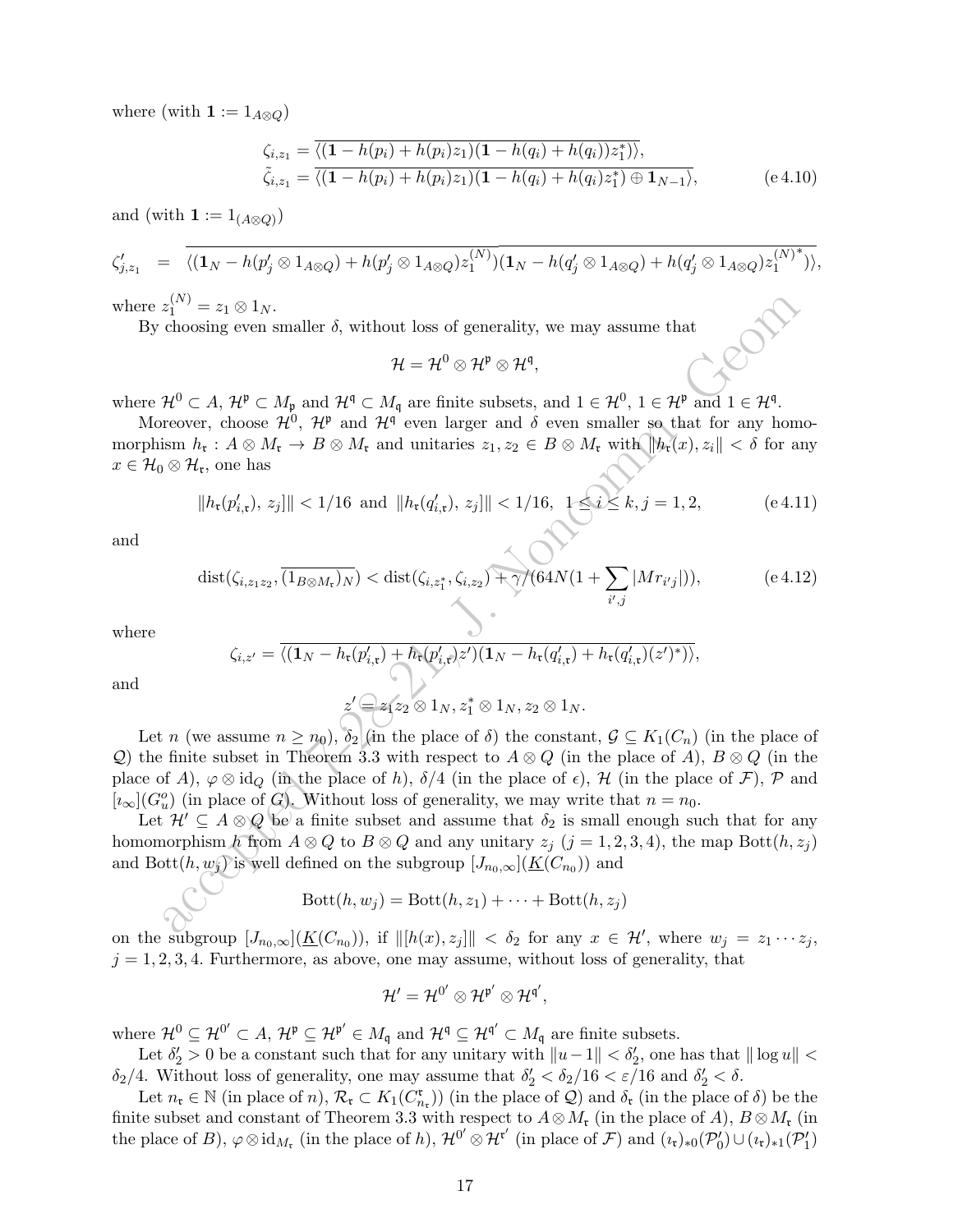(in the place of  $P$ ) and  $\delta'_2/8$  (in place of  $\varepsilon$ ),  $[\iota_r](G_u^o)$  (in place of G), and  $p'_{j,r}, q'_{j,r}$  (in place of  $p_j, q_j$ —see also Remark 3.4),  $\mathfrak{r} = \mathfrak{p}$  or  $\mathfrak{r} = \mathfrak{q}$ . Let  $\mathcal{R}^{(i)}_{\mathfrak{r}} = (\iota_{\mathfrak{r}})_{*i}(J_{n_{\mathfrak{r}},\infty}(K_i(C_{n_{\mathfrak{r}}}^{\mathfrak{r}})))$ ,  $i = 0,1$ . There is a finitely generated subgroup  $G_{i,0,\mathfrak{r}} \subset K_i(A)$  and a finitely generated subgroup  $D_{0,\mathfrak{r}} \subseteq \mathbb{D}_{\mathfrak{r}}$  so that

$$
G'_{i,0,\mathfrak{x}} := G(\{gr : g \in (\iota_{\mathfrak{r}})_{*i}(G_{i,0,\mathfrak{r}}) \text{ and } r \in D_{0,\mathfrak{r}}\})
$$

contains the subgroup  $\mathcal{R}_{\mathfrak{r}}^{(i)}$ ,  $i = 0, 1$ . Without loss of generality, one may assume that  $D_{0,\mathfrak{p}} =$  $\left\{\frac{k}{m}\right\}$  $\frac{k}{m_{\mathfrak{p}}}; k \in \mathbb{Z}$  and  $D_{0,\mathfrak{q}} = \{\frac{k}{m}\}$  $\frac{k}{m_q}$ ;  $k \in \mathbb{Z}$  for an integer  $m_p$  divides  $\mathfrak{p}$  and an integer  $m_q$  divides  $\mathfrak{q}$ , and  $n'_{\mathfrak{r}} = n_{\mathfrak{r}}$ . It follows that

$$
[\imath_{\mathfrak{r}}](x_j') \subset [\imath_{\mathfrak{r}}](\mathcal{P}_i) \subset \mathcal{R}_{\mathfrak{r}}^{(i)}, \ \ j = 1, 2, ..., k. \tag{e.4.13}
$$

In what follows, we also use  $\varphi_Q$  and  $\psi_Q$  for  $\varphi \otimes id_Q$  and  $\psi \otimes id_Q$ , respectively. Moreover, if r is a supernatural number, we also use  $\varphi_{\mathfrak{r}}$  and  $\psi_{\mathfrak{r}}$  for  $\varphi \otimes id_{M_{\mathfrak{r}}}$  and  $\psi \otimes id_{M_{\mathfrak{r}}}$ , respectively. Let  $\mathcal{R} \subset \underline{K}(A \otimes Q)$  be a finite subset which generates a subgroup containing

$$
\frac{1}{m_{\mathfrak{p}} m_{\mathfrak{q}}}((\imath_{\mathfrak{p}, \infty})_*(G'_{0,0, \mathfrak{p}} \cup G'_{1,0, \mathfrak{p}}) \cup (\imath_{\mathfrak{q}, \infty})_*(G'_{0,0, \mathfrak{q}} \cup G'_{1,0, \mathfrak{q}}))'
$$

in  $\underline{K}(A\otimes Q)$ , where  $\iota_{\mathfrak{r},\infty}$  is the canonical embedding  $A\otimes M_{\mathfrak{r}}\to A\otimes Q$ ,  $\mathfrak{r}=\mathfrak{p},\mathfrak{q}$ . Without loss of generality, we may also assume that  $\mathcal{R} \supseteq (J_{n_0,\infty})_{*1}(\mathcal{G})$ .

Let  $\mathcal{H}_r \subset A \otimes M_r$  be a finite subset and  $\delta_3 > 0$  such that for any homomorphism h from  $A \otimes M_{\mathfrak{r}}$  to  $B \otimes M_{\mathfrak{r}}$  ( $\mathfrak{r} = \mathfrak{p}$  or  $\mathfrak{r} = \mathfrak{q}$ ) any unitary  $z_j \hat{y} = 1, 2, 3, 4$ ), the map  $Bott(h, z_j)$  and Bott $(h, w_j)$  are well defined on the subgroup  $[J^{\mathfrak{r}}_{n_{\mathfrak{r}},\infty}](\underline{\mathcal{K}}(C^{\mathfrak{r}}_{n_{\mathfrak{r}}}))$  and

$$
Bott(h, w_j) = Bott(h, z_1) + \cdots + Bott(h, z_j)
$$

 $\label{eq:21} \begin{array}{ll} |a_i|(x_j')\subset [a_i](\mathcal{P}_i)\subset \mathcal{R}_i^{(i)},\quad j=1,2,...,k. \end{array} \hskip .2in \\ \begin{minipage}[c]{0.9\textwidth} \begin{minipage}[c]{0.9\textwidth} \begin{minipage}[c]{0.9\textwidth} \begin{minipage}[c]{0.9\textwidth} \begin{minipage}[c]{0.9\textwidth} \begin{minipage}[c]{0.9\textwidth} \begin{minipage}[c]{0.9\textwidth} \begin{minipage}[c]{0.9\textwidth} \begin{minipage}[c]{0.9\textwidth} \begin{minip$ on the subgroup generated by  $[J_{n_r,\infty}^{\mathfrak{r}}](\underline{K}(C_{n_r}^{\mathfrak{r}}))$ , if  $\| [h(x), z_j] \| < \delta_3$  for any  $x \in \mathcal{H}_{\mathfrak{r}}$ , where  $w_j = z_1 \cdots z_j$ ,  $j = 1, 2, 3, 4$ . Without loss of generality, we assume that  $\mathcal{H}^0 \otimes \mathcal{H}^{\mathfrak{p}} \subset \mathcal{H}_{\mathfrak{p}}$  and  $\mathcal{H}^0 \otimes \mathcal{H}^q \subset \mathcal{H}_q$ . Furthermore, we may also assume that

$$
\mathcal{H}_{\mathfrak{r}} = \mathcal{H}_{0,0} \otimes \mathcal{H}_{0,\mathfrak{r}}
$$
 (e 4.14)

for some finite subsets  $\mathcal{H}_{0,0}$  and  $\mathcal{H}_{0,\mathfrak{r}}$  with  $\mathcal{H}^{0'} \subset \mathcal{H}_{0,0} \subset A$ ,  $\mathcal{H}^{\mathfrak{p}'} \subset \mathcal{H}_{0,\mathfrak{p}} \subset M_{\mathfrak{p}}$  and  $\mathcal{H}^{\mathfrak{q}'} \subset \mathcal{H}_{0,\mathfrak{q}}$ . In addition, we may also assume that  $\delta_3 < \delta_2/2$ .

Furthermore, one may assume that  $\delta_3$  is sufficiently small such that, for any unitaries  $z_1, z_2, z_3$ in a C<sup>\*</sup>-algebra with tracial states,  $\tau(\frac{1}{2\pi i} \log(z_i z_j^*))$   $(i, j = 1, 2, 3)$  is well defined and

$$
\tau(\frac{1}{2\pi i}\log(z_1 z_2^*)) = \tau(\frac{1}{2\pi i}\log(z_1 z_3^*)) + \tau(\frac{1}{2\pi i}\log(z_3 z_2^*))
$$

for any tracial state  $\tau$ , whenever  $||z_1 - z_3|| < \delta_3$  and  $||z_2 - z_3|| < \delta_3$ .

To simplify notation, we also assume that, for any unitary  $z_j$ ,  $(j = 1, 2, 3, 4)$  the map Bott $(h, z<sub>j</sub>)$  and Bott $(h, w<sub>j</sub>)$  are well defined on the subgroup generated by R and

$$
Bott(h, w_j) = Bott(h, z_1) + \cdots + Bott(h, z_j)
$$

on the subgroup generated by R, if  $\|[h(x), z_j]\| < \delta_3$  for any  $x \in \mathcal{H}$ , where  $w_j = z_1 \cdots z_j$ ,  $j = 1, 2, ..., 4$ , and assume that

$$
\mathcal{H}''=\mathcal{H}_{0,0}\otimes\mathcal{H}_{0,\mathfrak{p}}\otimes\mathcal{H}_{0,\mathfrak{q}}.
$$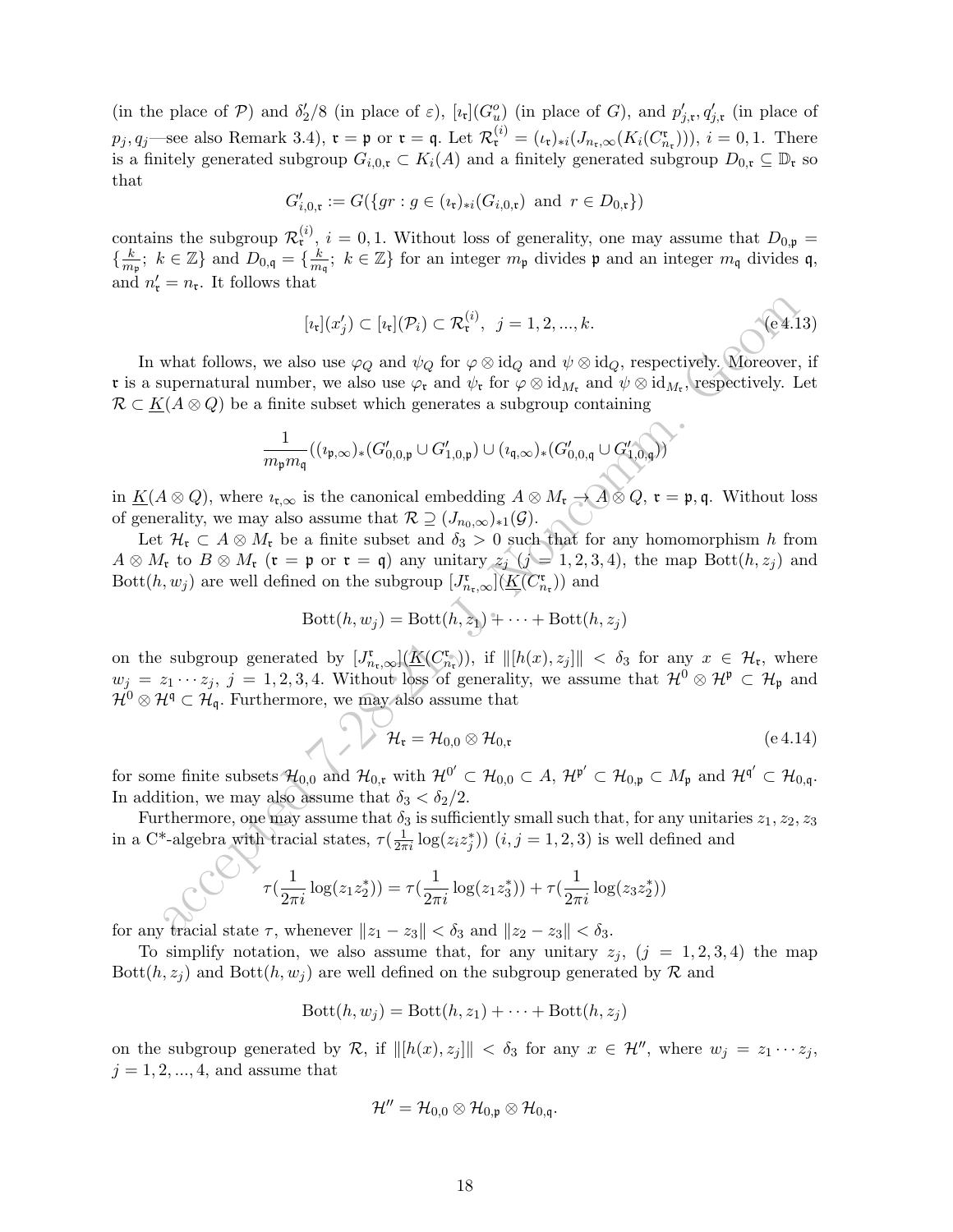Let  $\mathcal{R}^i = \mathcal{R} \cap K_i(A \otimes Q)$ . There is a finitely generated subgroup  $G_{i,0}$  of  $K_i(A)$  and there is a finite subset  $D'_0 \subset \mathbb{Q}$  such that

$$
G_{i,\infty} := G(\{gr : g \in (\iota_{\infty})_{*i}(G_{i,0})) \text{ and } r \in D'_0 \})
$$

contains the subgroup generated by  $\mathcal{R}^i$ ,  $i = 0, 1$ . Without loss of generality, we may assume that  $G_{i,\infty}$  is the subgroup generated by  $\mathcal{R}^i$ . Note that we may also assume that  $G_{i,0} \supset G(\mathcal{P})_{i,0}$ and  $1 \in D'_0 \supset D_0$ . Moreover, we may assume that, if  $r = k/m$ , where  $m, k$  are relatively prime non-zero integers, and  $r \in D'_0$ , then  $1/m \in D'_0$ . We may also assume that  $G_{i,0,\mathfrak{x}} \subseteq G_{i,0}$  for  $\mathfrak{r} = \mathfrak{p}, \mathfrak{q}$  and  $i = 0, 1$ . Let  $\mathcal{R}^{i'} \subset K_i(A)$  be a finite subset which generates  $G_{i,0}, i = 0, 1$ . Choose a finite subset  $\mathcal{U} \subset U_{n_1}(A)$  for some  $n_1$  such that for any element of  $\mathcal{R}^1$ , there is a representative in U. Let S be a finite subset of A such that if  $(z_{i,j}) \in U$ , then  $z_{i,j} \in S$ .

ative  $H \subset U_{n_1}(A)$  for some  $n_1$  such that for any defined to  $\mathcal{R}^D$ , there is a representable<br>these  $H \subset U_{n_1}(A)$  for some  $n_1$  such that for any defined to  $\mathcal{R}^D$ , there is a representable<br>note by  $\delta_4$  and Denote by  $\delta_4$  and  $\mathcal{Q}_r \subset K_1(A \otimes M_r) \cong K_1(A) \otimes \mathbb{D}_r$  the constant and finite subset of Lemma 4.1 corresponding to  $\mathcal{E}_{\mathfrak{r}} \cup \mathcal{H}_{\mathfrak{r}} \otimes 1 \cup i_{\mathfrak{r}}(S)$  (in the place of  $\mathcal{F}$ ),  $i_{\mathfrak{r}}(\mathcal{U})$  (in the place of  $\mathcal{P}$ ) and 1  $\frac{1}{n_1^2}$  min $\{\delta'_2/8, \delta_3/4\}$  (in the place of  $\varepsilon$ ) ( $\mathfrak{r} = \mathfrak{p}$  or  $\mathfrak{r} = \mathfrak{q}$ ). We may assume that  $\mathcal{Q}_{\mathfrak{r}} = \{x \otimes r :$  $x \in \mathcal{Q}'$  and  $r \in D''_r$ , where  $\mathcal{Q}' \subset K_1(A)$  is a finite subset and  $D''_r \subset \mathbb{Q}_r$  is also a finite subset. Let  $K = \max\{|r| : r \in D_{\mathfrak{p}}'' \cup D_{\mathfrak{q}}''\}.$  Since  $[\varphi] = [\psi]$  in  $KL(A, B), \varphi_{\sharp} \geq \psi_{\sharp}$  and  $\varphi^{\sharp} = \psi^{\sharp}$ , by Lemma 3.5 of [18],  $\overline{R}_{\varphi,\psi}(K_1(A)) \subseteq \overline{\rho_B(K_0(B))} \subset Aff(T(B))$ . Therefore, there is a map  $\eta: G(\mathcal{Q}') \to \overline{\rho_B(K_0(B))} \subset \text{Aff}(\mathrm{T}(B))$  such that

$$
(\eta - \overline{R}_{\varphi,\psi})([z]) \in \rho_B(K_0(B)) \text{ and } \|\eta(z)\| < \frac{\delta_4}{1+K} \text{ for all } z \in \mathcal{Q}'.
$$
 (e.4.15)

Consider the map  $\varphi_{\mathfrak{r}} = \varphi \otimes \mathrm{id}_{M_{\mathfrak{r}}}$  and  $\psi_{\mathfrak{r}} = \psi \otimes \mathrm{id}_{M_{\mathfrak{r}}}$  ( $\mathfrak{r} = \mathfrak{p}$  or  $\mathfrak{r} = \mathfrak{q}$ ). Since  $\eta$  vanishes on the torsion part of  $G(Q')$ , there is a homomorphism

$$
\eta_{\mathfrak{r}}: G((\imath_{\mathfrak{r}})_{*1}(\mathcal{Q}')) \to \overline{\rho_{B\otimes M_{\mathfrak{r}}}(K_0(B\otimes M_{\mathfrak{r}}))} \subset \text{Aff}(T(B\otimes M_{\mathfrak{r}}))
$$
\n
$$
\eta_{\mathfrak{r}} \circ (\imath_{\mathfrak{r}})_{*1} = \eta.
$$
\n
$$
(e \ 4.16)
$$

such that

Since 
$$
\overline{\rho_{B\otimes M_{\tau}}(K_0(B\otimes M_{\tau}))}
$$
 =  $\overline{\mathbb{R}\rho_B(K_0(B))}$  is divisible, one can extend  $\eta_{\tau}$  so it is defined on  $K_1(A)\otimes\mathbb{Q}_{\tau}$ . We will continue to use  $\eta_{\tau}$  for the extension. It follows from (e 4.15) that  $\eta_{\tau}(z) - \overline{R}_{\varphi_{\tau},\psi_{\tau}}(z) \in \rho_{B\otimes M_{\tau}}(K_0(B\otimes M_{\tau}))$  and  $||\eta_{\tau}(z)|| < \delta_4$  for all  $z \in \mathcal{Q}_{\tau}$ . By Lemma 4.1, there exists a unitary  $u_p \in B \otimes M_p$  such that

$$
\|\hat{u}_{\mathfrak{p}}^*(\varphi\otimes \mathrm{id}_{M_{\mathfrak{p}}})(c)u_{\mathfrak{p}}-(\psi\otimes \mathrm{id}_{M_{\mathfrak{p}}})(c)\|<\frac{1}{n_1^2}\min\{\delta_2^{\prime}/8,\delta_3/4\}\qquad\qquad(e\,4.17)
$$

for all  $c \in \mathcal{E}_p \cup \mathcal{H}_p \cup \iota_p(S)$ , and

$$
\tau(\frac{1}{2\pi i}\log(u_{\mathfrak{p}}^*(\varphi\otimes\mathrm{id}_{\mathfrak{p}})(z)u_{\mathfrak{p}}(\psi\otimes\mathrm{id}_{\mathfrak{p}})(z^*)))=\eta_{\mathfrak{p}}([z])(\tau)
$$

for all  $z \in i_{\mathfrak{p}}(\mathcal{U})$ , where we also use  $\varphi$  and  $\psi$  for  $\varphi \otimes id_{M_N}$  and  $\psi \otimes id_{M_N}$ , and  $u_{\mathfrak{p}}$  with  $u_{\mathfrak{p}} \otimes 1_{M_N}$ , respectively. Note that

$$
||u_{\mathfrak{p}}^*(\varphi\otimes \mathrm{id}_{M_{\mathfrak{p}}})(z)u_{\mathfrak{p}}-(\psi\otimes \mathrm{id}_{M_{\mathfrak{p}}})(z)||<\delta_3\quad\text{for any }z\in\mathcal{U}.
$$

The same argument shows that there is a unitary  $u_{\mathfrak{q}} \in B \otimes M_{\mathfrak{q}}$  such that

$$
||u_{\mathfrak{q}}^*(\varphi \otimes id_{M_{\mathfrak{q}}})(c)u_{\mathfrak{q}} - (\psi \otimes id_{M_{\mathfrak{q}}})(c)|| < \frac{1}{n_1^2} \min{\{\delta'_2/8, \delta_3/4\}} \qquad (e \ 4.18)
$$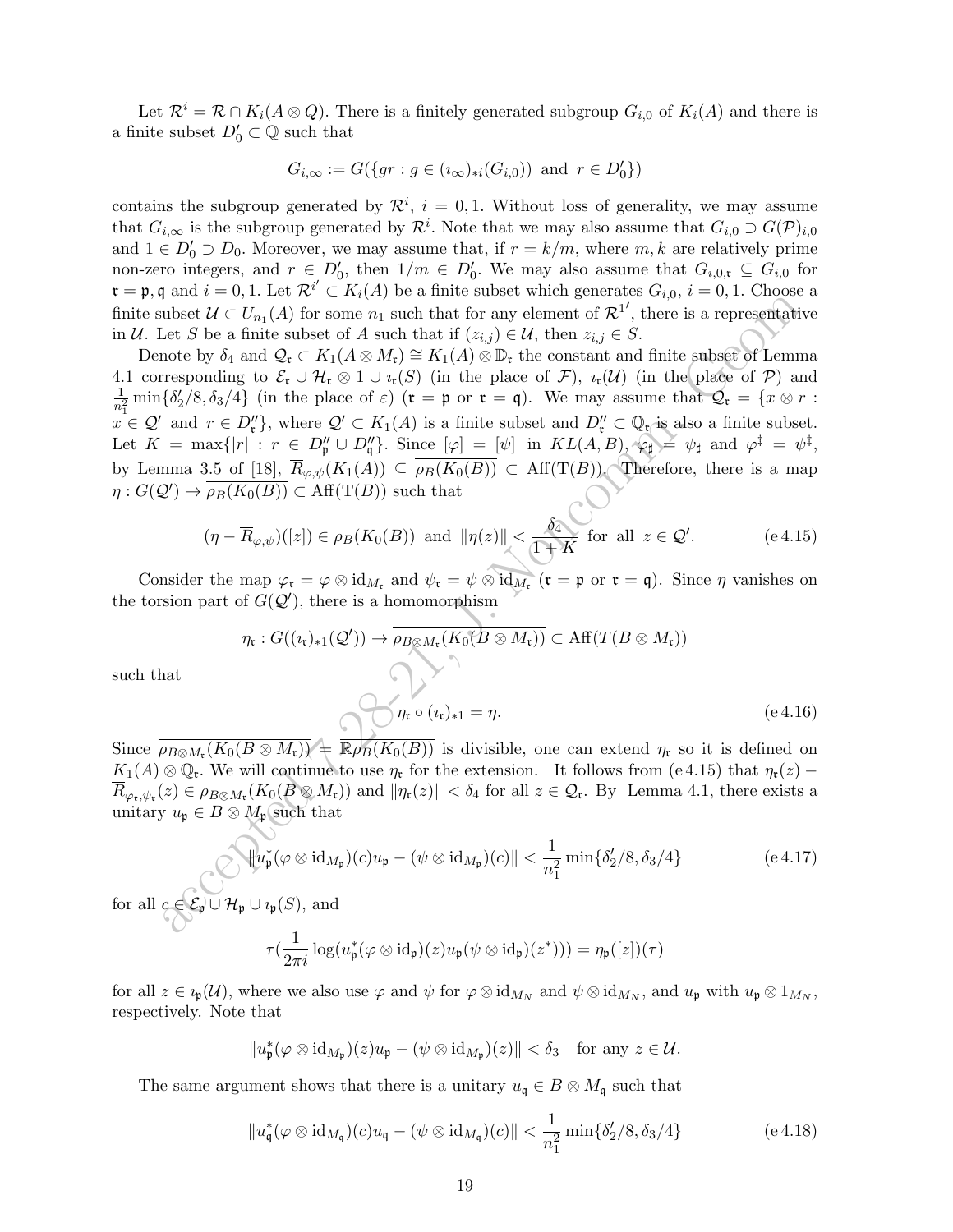for all  $c \in \mathcal{E}_{\mathfrak{q}} \cup \mathcal{H}_{\mathfrak{q}} \cup \iota_{\mathfrak{p}}(S)$ , and  $(\text{recall } \varphi_{\mathfrak{r}} = \varphi \otimes \text{id}_{M_{\mathfrak{r}}} \text{ and } \psi_{\mathfrak{r}} = \psi \otimes \text{id}_{M_{\mathfrak{r}}}$ 

$$
\tau(\frac{1}{2\pi i}\log(u_{\mathfrak{q}}^*(\varphi_{\mathfrak{q}})(z)u_{\mathfrak{q}}(\psi_{\mathfrak{q}})(z^*)))=\eta_{\mathfrak{q}}([z])(\tau)
$$

for all  $z \in i_{\mathfrak{q}}(\mathcal{U})$ , where we identify  $\varphi$  and  $\psi$  with  $\varphi \otimes id_{M_n}$  and  $\psi \otimes id_{M_n}$ , and  $u_{\mathfrak{q}}$  with  $u_{\mathfrak{q}} \otimes 1_{M_n}$ , respectively. We will also identify  $u_{\mathfrak{p}}$  with  $u_{\mathfrak{p}} \otimes 1_{M_{\mathfrak{q}}}$  and  $u_{\mathfrak{q}}$  with  $u_{\mathfrak{q}} \otimes 1_{M_{\mathfrak{p}}}$  respectively. Then  $u_{\mathfrak{p}}u_{\mathfrak{q}}^* \in A \otimes Q$  and one estimates that for any  $c \in \mathcal{H}_{00} \otimes \mathcal{H}_{0,\mathfrak{p}} \otimes \mathcal{H}_{\mathfrak{q}},$ 

$$
||u_q u_{\mathfrak{p}}^*(\varphi_Q(c)) u_{\mathfrak{p}} u_q^* - (\varphi_Q)(c)|| < \delta_3, \tag{e.4.19}
$$

and hence  $Bott(\varphi_Q, u_p u_q^*)(z)$  is well defined on the subgroup generated by R. Moreover, for any  $z \in \mathcal{U}$ , by the Exel formula (see [9]) and applying (e.4.16),

$$
\tau(\text{bott}_1(\varphi_Q, u_p u_q^*)( (i_{\infty})_{*1}([z]))) \tag{e 4.20}
$$
\n
$$
= \tau(\text{bott}_1((2 \circ z, u_q x^*)(q_-(z)))) \tag{e 4.21}
$$

$$
= \tau(\text{bott}_1(\varphi_Q, u_{\mathfrak{p}} u_{\mathfrak{q}}^*)(\iota_{\infty}(z))) \tag{e.4.21}
$$

$$
= \tau(\frac{1}{2\pi i}\log(u_{\mathfrak{p}}u_{\mathfrak{q}}^*(\varphi_Q)(i_{\infty}(z)))u_{\mathfrak{q}}u_{\mathfrak{p}}^*(\varphi_Q)(i_{\infty}(z))^*)
$$
 (e 4.22)

$$
= \tau(\frac{1}{2\pi i}\log(u_{\mathfrak{q}}^*(\varphi_Q)(\imath_\infty(z))))u_{\mathfrak{q}}(\psi_Q)(\imath_\infty(z^*))))
$$
 (e 4.23)

$$
-\tau(\frac{1}{2\pi i}\log(u_{\mathfrak{p}}^*(\varphi_Q)(i_{\infty}(z))u_{\mathfrak{p}}(\psi_Q)(i_{\infty}(z^*))))
$$
 (e 4.24)

$$
= \eta_{\mathfrak{q}}((\iota_{\mathfrak{q}})_{*1}([z]))(\tau) - \eta_{\mathfrak{p}}((\iota_{\mathfrak{p}})_{*1}([z]))(\tau) \qquad (e \, 4.25)
$$

$$
= \eta([z])(\tau) - \eta([z])(\tau) = 0 \text{ for all } \tau \in T(B), \tag{e.4.26}
$$

where we also use  $\varphi_Q$  and  $\psi_Q$  for  $\varphi_Q \otimes id_{M_n}$  and  $\psi_Q \otimes id_{M_n}$ , and  $u_{\mathfrak{p}}$  and  $u_{\mathfrak{q}}$  with  $u_{\mathfrak{p}} \otimes 1_{M_n}$  and  $u_{\mathfrak{q}}$  with  $u_{\mathfrak{q}} \otimes 1_{M_n}$ , respectively.

Now suppose that  $g \in G_{1,\infty}$ . Then  $g = (k/m)(i_{\infty})_{*1}([z])$  for some  $z \in \mathcal{U}$ , where  $k,m$  are non-zero integers. It follows that

$$
\tau(\text{bott}_1(\varphi_Q, u_p u_q^*)(mg)) = k\tau(\text{bott}_1(\varphi_Q, u_p u_q^*)(([z])) = 0 \qquad (\text{e 4.27})
$$

for all  $\tau \in T(B)$ . Since  $\text{Aff}(T(B))$  is torsion free, it follows that

$$
\tau(\text{bott}_1(\varphi_Q, u_{\mathfrak{p}} u_{\mathfrak{q}}^*)(g)) = 0 \tag{e.4.28}
$$

ance Bott $(\varphi_Q, u_q u_q^*)(z)$  is well defined on the subgroup generated by  $\mathcal R$ . Moreover, for a<br>by the Excl formula (see [9]) and applying (e.4.16),<br> $\tau(\text{bot}_1(\varphi_Q, u_q u_q^*)( (x_\infty, x_1([z])) )$ <br>=  $\tau(\text{bot}_1(\varphi_Q, u_q u_q^*)( (x_\infty(z))) u_q u_q^*(\varphi_Q$ for all  $g \in G_{1,\infty}$  and  $\tau \in T(B)$ . Therefore, the image of  $\mathcal{R}^1$  under bott<sub>1</sub> $(\varphi_Q, u_p u_q^*)$  is in ker  $\rho_{B\otimes Q}$ . One may write

$$
G_{1,0}=\mathbb{Z}^r\oplus\mathbb{Z}/p_1\mathbb{Z}\oplus\cdots\oplus\mathbb{Z}/p_s\mathbb{Z},
$$

where r is a non-negative integer and  $p_1, ..., p_s$  are powers of primes numbers. Since  $\mathfrak p$  and  $\mathfrak q$  are relatively prime, one then has the decomposition

$$
G_{1,0} = \mathbb{Z}^r \oplus \mathrm{Tor}_{\mathfrak{p}}(G_{1,0}) \oplus \mathrm{Tor}_{\mathfrak{q}}(G_{1,0}) \subseteq K_1(A),
$$

where  $\text{Tor}_{\mathfrak{p}}(G_{1,0})$  consists of the torsion-elements with their orders divide p and  $\text{Tor}_{\mathfrak{q}}(G_{1,0})$ consists of the torsion-elements with their orders divide q. Fix this decomposition.

Note that the restriction of  $(\iota_{\mathfrak{p}})_{*1}$  to  $\mathbb{Z}^r \oplus \text{Tor}_{\mathfrak{q}}(G_{1,0})$  is injective and the restriction to  $Tor_{\mathfrak{p}}(G_{1,0})$  is zero, and the restriction of  $(\iota_{\mathfrak{q}})_{*1}$  to  $\mathbb{Z}^r \oplus Tor_{\mathfrak{p}}(G_{1,0})$  is injective and the restriction to  $Tor_{\mathfrak{q}}(G_{1,0})$  is zero.

Moreover, using the assumption that  $\mathfrak p$  and  $\mathfrak q$  are relatively prime again, for any element  $k \in (i_{\mathfrak{q}})_{*1}(\mathbb{Z}^r \oplus \text{Tor}_{\mathfrak{p}}(G_{1,0}))$  and any nonzero integer q which divides q, the element  $k/q$  is well defined in  $K_1(A \otimes M_{\mathfrak{q}})$ ; that is, there is a unique element  $s \in K_1(A \otimes M_{\mathfrak{q}})$  such that  $qs = k$ .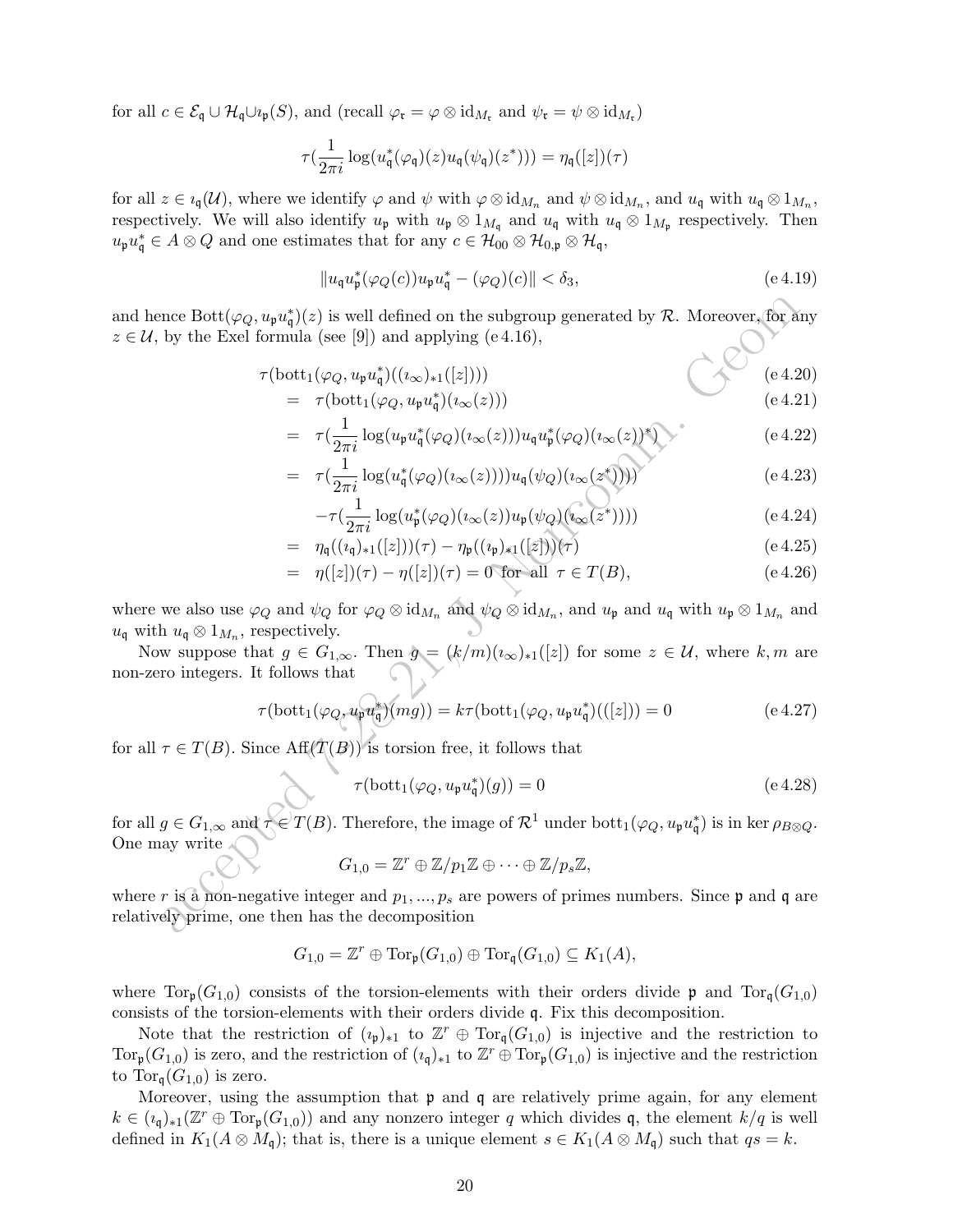Denote by  $e_1, ..., e_r$  the standard generators of  $\mathbb{Z}^r$ . It is also clear that

$$
(\iota_{\infty})_{*1}(\mathrm{Tor}_{\mathfrak{p}}(G_{1,0})) = (\iota_{\infty})_{*1}(\mathrm{Tor}_{\mathfrak{q}}(G_{1,0})) = 0.
$$

Recall that  $D_{0,\mathfrak{p}} = \{k/m_{\mathfrak{p}}; k \in \mathbb{Z}\} \subset \mathbb{D}_{\mathfrak{p}}$  and  $D_{0,\mathfrak{q}} = \{k/m_{\mathfrak{q}}; k \in \mathbb{Z}\} \subset \mathbb{D}_{\mathfrak{q}}$  for an integer  $m_{\mathfrak{p}}$ dividing **p** and an integer  $m_q$  dividing **q**. Put  $m_\infty = m_p m_q$ .

Consider  $\frac{1}{m_{\infty}}\mathbb{Z}^r \subseteq K_1(A \otimes Q)$ , and for each  $e_i$ ,  $1 \leq i \leq r$ , consider

$$
\frac{1}{m_{\infty}} \text{bott}_1(\varphi \otimes \text{id}_Q, u_{\mathfrak{p}} u_{\mathfrak{q}}^*)( (\imath_{\infty})_{*1}(e_i)) \in \ker \rho_{B \otimes Q}.
$$

 $\begin{array}{l} \mbox{ker } \rho_{B\otimes Q} \cong (\mbox{ker } \rho_B) \otimes \mathbb{Q}, \mbox{ ker } \rho_{B\otimes M_1} \cong (\mbox{ker } \rho_B) \otimes \mathbb{D}_y, \mbox{ and ker } \rho_{B\otimes M_1} \cong (\mbox{ker } \rho_B) \otimes \mathbb{D}_y, \mbox{ for } \rho_{A\otimes Q} \mbox{ is torsion free, both} (\psi \otimes \mbox{id}_q, u_p u_q^*) \mbox{ maps } \mbox{Tor}_p(G_{1,0}) \mbox{ to zero. Suppose that } \rho_{A\otimes Q} \mbox{ is torsion free, so }$ Note ker  $\rho_{B\otimes Q} \cong (\ker \rho_B) \otimes \mathbb{Q}$ , ker  $\rho_{B\otimes M_{\mathfrak{p}}} \cong (\ker \rho_B) \otimes \mathbb{D}_{\mathfrak{p}}$ , and ker  $\rho_{B\otimes M_{\mathfrak{q}}} \cong (\ker \rho_B) \otimes \mathbb{D}_{\mathfrak{q}}$ . Since ker  $\rho_{A\otimes Q}$  is torsion free, bott<sub>1</sub> $(\psi \otimes id_Q, u_{\mathfrak{p}}u_{\mathfrak{q}}^*)$  maps  $Tor_{\mathfrak{p}}(G_{1,0})$  to zero. Suppose that  $\left(\frac{1}{m}\right)$  $\frac{1}{m_{\infty}}$ )bott<sub>1</sub>( $\psi \otimes id_Q$ ,  $u_{\mathfrak{p}}u_{\mathfrak{q}}^*$ ) maps  $i_{\infty}(e_i)$  to  $\sum_{j=1}^{m_i} x_{i,j} \otimes r_{i,j}$ , where  $x_{i,j} \in \text{ker } \rho_B$  and  $r_{i,j} \in \mathbb{Q}$ ,  $j = 1, 2, ..., m_i$  and  $i = 1, 2, ..., r$ . Since p and q are relative prime, any rational number r can be written as  $r = r_p - r_q$  with  $r_p \in \mathbb{Q}_p$  and  $r_q \in \mathbb{Q}_q$  (see, for example, 2.6 of [18]). Hence there are  $r_{i,j,\mathfrak{p}} \in \mathbb{Q}_{\mathfrak{p}}$  and  $r_{i,j,\mathfrak{q}} \in \mathbb{Q}_{\mathfrak{q}}$  such that  $r_{i,j} = r_{i,j,\mathfrak{p}} - r_{i,j,\mathfrak{q}}, j = 1, 2, ..., m_i$  and  $i = 1, 2, ..., r$ . Choose  $g_{i,\mathfrak{p}} = \sum_{j=1}^{m_i} x_{i,j} \otimes r_{i,j,\mathfrak{p}} \text{ and } g_{i,\mathfrak{q}} = \sum_{j=1}^{m_i} x_{i,j} \otimes r_{i,j,\mathfrak{q}}.$  Then  $g_{i,\mathfrak{p}} \in \ker \rho_{B \otimes M_{\mathfrak{p}}}$  and  $g_{i,\mathfrak{q}} \in \ker \rho_{B \otimes M_{\mathfrak{q}}}$ . Moreover,

$$
\text{bott}_1(\varphi \otimes \text{id}_Q, u_{\mathfrak{p}} u_{\mathfrak{q}}^*) \left( \frac{1}{m_{\infty}}((\imath_{\infty})_{*1}(e_i)) \right) = (j_{\mathfrak{p}})_{*0}(g_{i,\mathfrak{p}}) - (j_{\mathfrak{q}})_{*0}(g_{i,\mathfrak{q}}), \tag{e.4.29}
$$

where  $g_{i,\mathfrak{p}}$  and  $g_{i,\mathfrak{q}}$  are identified as their images in  $K_0(A \otimes Q)$ .

Note that the subgroup  $(i_p)_{*1}(G_{1,0})$  in  $K_1(A\otimes M_p)$  is isomorphic to  $\mathbb{Z}^r \oplus \text{Tor}_{\mathfrak{q}}$  and  $\frac{1}{m_\mathfrak{p}}(\mathbb{Z}^r \oplus$ Tor<sub>q</sub>) is well defined in  $K_1(A \otimes M_{\mathfrak{p}})$ , and the subgroup  $(\iota_{\mathfrak{q}})_{*1}(G_{1,0})$  in  $K_1(B \otimes M_{\mathfrak{q}})$  is isomorphic to  $\mathbb{Z}^r \oplus \text{Tor}_{\mathfrak{p}}$  and  $\frac{1}{m_{\mathfrak{q}}}(\mathbb{Z}^r \oplus \text{Tor}_{\mathfrak{p}})$  is well defined in  $K_1(A \otimes M_{\mathfrak{q}})$ . One then defines the maps  $\theta_{\mathfrak{p}}: \frac{1}{m}$  $\frac{1}{m_{\mathfrak{p}}}(i_{\mathfrak{p}})_{*1}(G_{1,0}) \to \ker \rho_{B\otimes M_{\mathfrak{p}}}$  and  $\theta_{\mathfrak{q}}:\frac{1}{m}$  $\frac{1}{m_q}(i_q)_{*1}(G_{1,0}) \to \ker \rho_{B\otimes M_q}$  by

$$
\theta_{\mathfrak{p}}(\frac{1}{m_{\mathfrak{p}}}(\iota_{\mathfrak{p}})_{*1}(e_i)) = m_{\mathfrak{q}}g_{i,\mathfrak{p}} \quad \text{and} \quad \theta_{\mathfrak{q}}(\frac{1}{m_{\mathfrak{q}}}(\iota_{\mathfrak{q}})_{*1}(e_i)) = m_{\mathfrak{p}}g_{i,\mathfrak{q}}
$$

for  $1 \leq i \leq r$  and

$$
\theta_{\mathfrak{p}}|_{Tor((i_{\mathfrak{p}})_{*1}(G_{1,0}))}=0
$$
 and  $\theta_{\mathfrak{q}}|_{Tor((i_{\mathfrak{q}})_{*1}(G_{1,0}))}=0.$ 

Then, for each  $e_i$ , by (e4.29), one has

$$
(j_{\mathfrak{p}})_{*0} \circ \theta_{\mathfrak{p}} \circ (i_{\mathfrak{p}})_{*1}(e_{i}) - (j_{\mathfrak{q}})_{*0} \circ \theta_{\mathfrak{q}} \circ (i_{q})_{*1}(e_{i})
$$
\n
$$
\Rightarrow m_{\mathfrak{p}} \left( \frac{1}{m_{\mathfrak{p}}} (j_{\mathfrak{p}})_{*0} \circ \theta_{\mathfrak{p}} \circ (i_{\mathfrak{p}})_{*1}(e_{i}) - m_{\mathfrak{q}} \left( \frac{1}{m_{\mathfrak{q}}} (j_{\mathfrak{q}}) \right)_{*0} \circ \theta_{\mathfrak{q}} \circ (i_{q})_{*1}(e_{i}) \right)
$$
\n
$$
= m_{\mathfrak{p}} m_{\mathfrak{q}} ((j_{\mathfrak{p}})_{*0}(g_{i,p}) - (j_{\mathfrak{q}})_{*0}(g_{i,q}))
$$
\n
$$
= m_{\infty} \text{bot}_{1} (\varphi_{Q}, u_{\mathfrak{p}} u_{\mathfrak{q}}^{*}) \circ (i_{\infty})_{*1}(e_{i}/m_{\infty})
$$
\n
$$
= \text{bot}_{1} (\varphi_{Q}, u_{\mathfrak{p}} u_{\mathfrak{q}}^{*}) \circ (i_{\infty})_{*1}(e_{i}),
$$

where  $\varphi_Q = \varphi \otimes id_Q$ . Since the restrictions of  $\theta_{\mathfrak{p}} \circ (i_{\mathfrak{p}})_{*1}$ ,  $\theta_{\mathfrak{q}} \circ (i_{\mathfrak{q}})_{*1}$  and  $bott_1(\varphi_Q, u_{\mathfrak{p}} u_{\mathfrak{q}}^*) \circ (i_{\infty})_{*1}$ to the torsion part of  $G_{1,0}$  are zero, one has

$$
\text{bott}_1(\varphi_Q, u_{\mathfrak{p}} u_{\mathfrak{q}}^*) \circ (i_{\infty})_{*1} = (j_{\mathfrak{p}})_{*0} \circ \theta_{\mathfrak{p}} \circ (i_{\mathfrak{p}})_{*1} - (j_{\mathfrak{q}})_{*0} \circ \theta_{\mathfrak{q}} \circ (i_{q})_{*1} \quad \text{on } G_{1,0}.\tag{e.4.30}
$$

The same argument shows that there also exist maps

$$
\alpha_{\mathfrak{p}}: \frac{1}{m_{\mathfrak{p}}}((\iota_{\mathfrak{p}})_{*0}(G_{0,0})) \to K_1(B \otimes M_{\mathfrak{p}})
$$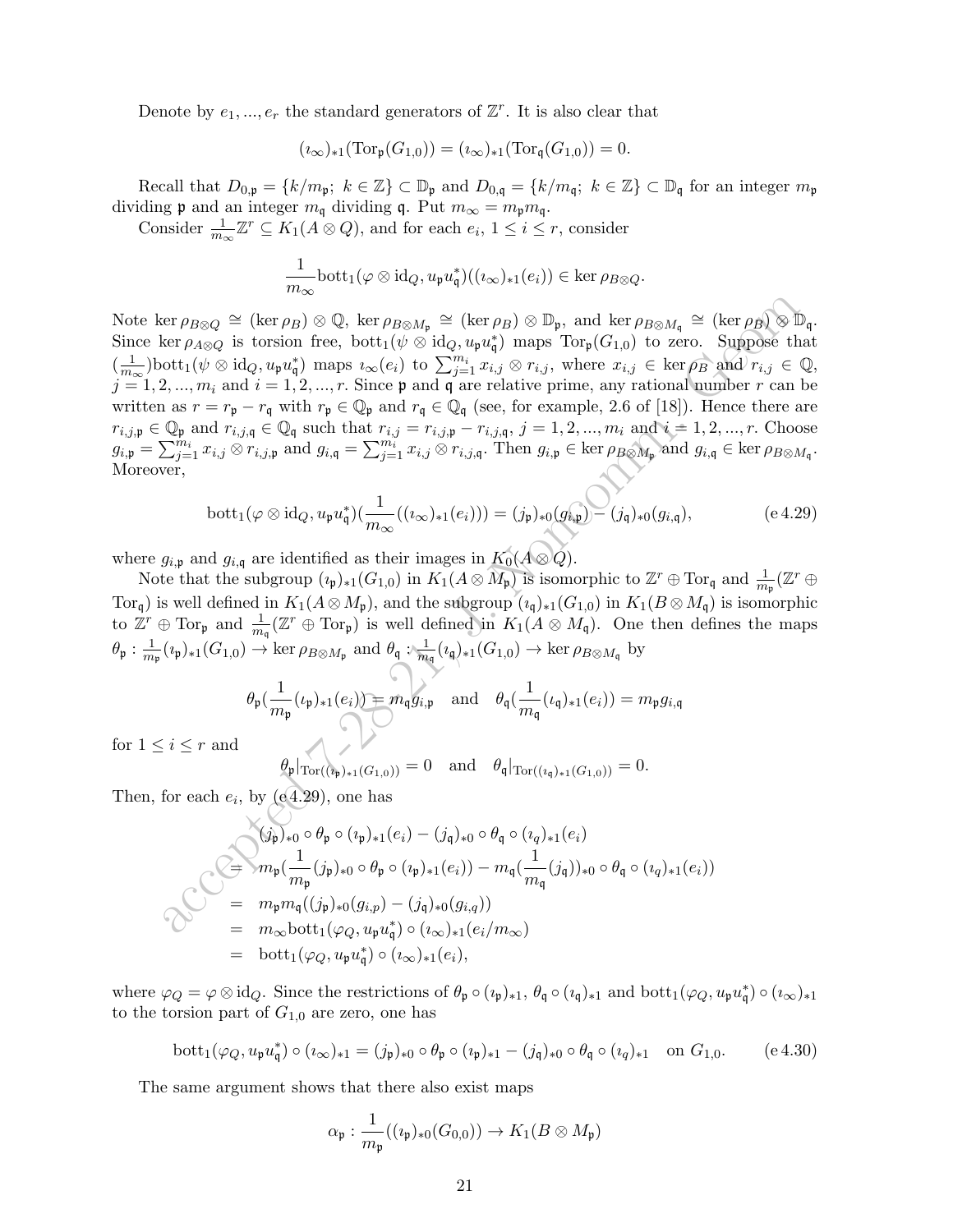and

$$
\alpha_{\mathfrak{q}}: \frac{1}{m_{\mathfrak{q}}}((\imath_{\mathfrak{q}})_{*0}(G_{0,0})) \to K_1(B \otimes M_{\mathfrak{q}})
$$

such that

$$
\mathrm{bott}_0(\varphi_Q, u_{\mathfrak{p}} u_{\mathfrak{q}}^*) \circ (i_{\infty})_{*0} = (j_{\mathfrak{p}})_{*1} \circ \alpha_{\mathfrak{p}} \circ (i_{\mathfrak{p}})_{*0} - (j_{\mathfrak{q}})_{*1} \circ \alpha_{\mathfrak{q}} \circ (i_{\mathfrak{q}})_{*0} \text{ on } G_{0,0}.
$$
 (e.4.31)

Note that  $G_{i,0,\mathfrak{r}} \subseteq G_{i,0}, i = 0,1, \mathfrak{r} = \mathfrak{p}, \mathfrak{q}$ . In particular, one has that

$$
(\iota_{\mathfrak{r}})_{*i}(G_{i,0,\mathfrak{r}}) \subseteq (\iota_{\mathfrak{r}})_{*i}(G_{i,0}),
$$

and therefore

$$
G'_{1,0,\mathfrak{p}} \subseteq \frac{1}{m_{\mathfrak{p}}}(i_{\mathfrak{p}})_{*0}(G_{1,0}) \text{ and } G'_{1,0,\mathfrak{q}} \subseteq \frac{1}{m_{\mathfrak{q}}}(i_{\mathfrak{q}})_{*0}(G_{1,0}).
$$

Then the maps  $\theta_{\rm p}$  and  $\theta_{\rm q}$  can be restricted to  $G'_{1,0,\rm p}$  and  $G'_{1,0,\rm q}$  respectively. Since the group  $G'_{i,0,\rm r}$ contains  $(J_{n_r,\infty}^{\mathfrak{r}})_{*i}(K_i(C_{n_r}^{\mathfrak{r}}))$ , the maps  $\theta_{\mathfrak{p}}$  and  $\theta_{\mathfrak{q}}$  can be restricted further to  $(J_{n_p,\infty}^{\mathfrak{p}})_{*1}(K_1(C_{n_p}^{\mathfrak{p}}))$ and  $(J_{n_q,\infty}^{\mathfrak{q}})_{*1}(K_1(C_{n_q}^{\mathfrak{q}}))$ , respectively.

For the same reason, the maps  $\alpha_{\mathfrak{p}}$  and  $\alpha_{\mathfrak{q}}$  can be restricted to  $(J_{n_{\mathfrak{p}},\infty}^{\mathfrak{p}})_{{*}0}(K_0(C_{n_{\mathfrak{p}},\infty}^{\mathfrak{p}})$  and  $(J_{n,q,\infty}^{\mathfrak{q}})_{*0}(K_0(C_{n,q,\infty}^{\mathfrak{q}}))$  respectively. We keep the same notation for the restrictions of these maps  $\alpha_{\mathfrak{p}}, \alpha_{\mathfrak{q}}, \theta_{\mathfrak{p}}, \text{ and } \theta_{\mathfrak{q}}.$ 

By the universal multi-coefficient theorem (see [2]), there is  $\kappa_{\mathfrak{p}} \in \text{Hom}_{\Lambda}(\underline{K}(C_{n_{\mathfrak{p}}}^{\mathfrak{p}}\otimes \mathrm{C}(\mathbb{T})), \underline{K}(B\otimes$  $(M_{\mathfrak{p}})$  such that

$$
\kappa_{\mathfrak{p}}|_{\beta(K_1(C_{\mathfrak{p}}'))} = -\theta_{\mathfrak{p}} \circ (J_{n_{\mathfrak{p}},\infty}^{\mathfrak{p}})_{*1} \circ \beta^{-1} \text{ and } \kappa_{\mathfrak{p}}|_{\beta(K_0(C_{n_{\mathfrak{p}}}^{\mathfrak{p}}))} = -\alpha_{\mathfrak{p}} \circ (J_{n_{\mathfrak{p}},\infty}^{\mathfrak{p}})_{*0} \circ \beta^{-1}, \quad (e \ 4.32)
$$

where  $\beta: \underline{K}(\cdot) \to \underline{K}(\cdot \otimes C(\mathbb{T}))$  is defined by the identification  $\underline{K}(\cdot \otimes C(\mathbb{T})) = \underline{K}(\cdot) \oplus \beta(\underline{K}(\cdot)).$ Similarly, there exists  $\kappa_{\mathfrak{q}} \in \text{Hom}_{\Lambda}(\underline{K}(C_{n_{\mathfrak{q}}}^{\mathfrak{q}} \otimes C(\mathbb{T}))), \underline{K}(B \otimes M_{\mathfrak{q}}))$  such that

q −1 q −1

$$
\kappa_{\mathfrak{q}}|_{\beta(K_1(C'_{\mathfrak{q}}))} = -\theta_{\mathfrak{q}} \circ (J^{\mathfrak{q}}_{n_{\mathfrak{q}},\infty})_{*1} \circ \beta^{-1} \text{ and } \kappa_{\mathfrak{q}}|_{\beta(K_0(C_{n_{\mathfrak{q}}}^{\mathfrak{q}}))} = -\alpha_{\mathfrak{q}} \circ (J^{\mathfrak{q}}_{n_{\mathfrak{q}},\infty})_{*0} \circ \beta^{-1}.
$$
 (e.4.33)

Define

$$
\zeta_{x'_j,u,b}=\overline{\langle (\mathbf{1}_N-\varphi_Q(p'_j\otimes \mathbf{1}_Q)+\varphi_Q(p'_j)u_{\mathfrak{p}}u_{\mathfrak{q}}^*)(\mathbf{1}_N-\varphi_Q(q'_j\otimes \mathbf{1}_Q)+\varphi_Q(q'_j\otimes \mathbf{1}_Q)u_{\mathfrak{q}}u_{\mathfrak{p}}^*)\rangle}.
$$

 $\label{eq:22} \begin{array}{l} \mbox{erefore} \\ G_{1,0,\mathfrak{p}}^{\bullet} \subseteq \frac{1}{m_{\mathfrak{p}}}(i_{\mathfrak{p}})_{s0}(G_{1,0}) \quad \mbox{and} \,\, G_{1,0,\mathfrak{q}}^{\prime} \subseteq \frac{1}{m_{\mathfrak{q}}}(i_{\mathfrak{q}})_{s0}(G_{1,0}).\\ \mbox{the maps $\theta_{\mathfrak{p}}$ and $\theta_{\mathfrak{q}}$ can be restricted to $G_{1,0,\mathfrak{q}}^{\prime}$ and $G_{1,0,\mathfrak{q}}^{\prime}$ respectively. Since the group $G_{1,$ Recall that we use  $u_{\mathfrak{p}} := (u_{\mathfrak{p}} \otimes 1_{M_{\mathfrak{q}}}) \otimes 1_N$  and  $u_{\mathfrak{q}} := (u_{\mathfrak{q}} \otimes 1_{M_{\mathfrak{p}}}) \otimes 1_N$  above. Choose the unique  $\zeta_{x'_j,u,b} \in U(B)/CU(B)$  which is represented by a unitary  $z_{x'_j,u} \in U(B)$  such that  $\text{diag}(z_{x'_j,u,b}, 1_{N-1}) = \zeta_{x'_j,u,b}$  (see Theorem 11.10 of [6]). Choose  $z_{x'_j,\mathfrak{r}} \in U(B \otimes M_{\mathfrak{r}})$  such that

$$
[z_{x'_{j,\mathfrak{p}}}] = \alpha_{\mathfrak{p}}(x'_{j,\mathfrak{p}}) \text{ and } [z_{x'_{j},\mathfrak{q}}] = -\alpha_{\mathfrak{q}}(x'_{j,\mathfrak{p}}). \tag{e.4.34}
$$

Then, by  $(e4.31)$ ,

$$
f_j := \zeta_{x'_j, u, b} \overline{(z_{x'_{j, \mathfrak{p}} \otimes 1_{M_{\mathfrak{q}}})^*(z_{x'_{j, \mathfrak{q}} \otimes 1_{M_{\mathfrak{p}}})^*}} \in U_0(B \otimes Q) / CU(B \otimes Q).
$$
 (e 4.35)

Identify  $U_0(B)/CU(B)$  with  $\text{Aff}(T(B\otimes Q)/\rho_{B\otimes Q}(K_0(B\otimes Q)) = \text{Aff}(T(B\otimes M_{\mathfrak{p}}))/\rho_{B\otimes M_{\mathfrak{p}}}(K_0(B\otimes M_{\mathfrak{p}})).$ So we may also view  $f_j \in U_0(B \otimes M_{\mathfrak{p}})/CU(B \otimes M_{\mathfrak{p}})$ . Define

$$
\zeta_{x'_{j,\mathfrak{p}},u_{\mathfrak{p}}} = (f_j \overline{z_{x'_{j},\mathfrak{p}}}) \text{ and } \zeta_{x'_{j,\mathfrak{q}},u_{\mathfrak{q}}} = \overline{z_{x'_{j,\mathfrak{q}}}}.
$$

Note that

$$
\zeta_{x'_j, u, b} = (j_{\mathfrak{p}}^{\dagger}(\zeta_{x'_j \mathfrak{p}, u_{\mathfrak{p}}})) (j_{\mathfrak{q}}^{\dagger}(\zeta_{x'_{j, \mathfrak{q}}, u_{\mathfrak{q}}})).
$$
\n(e.4.36)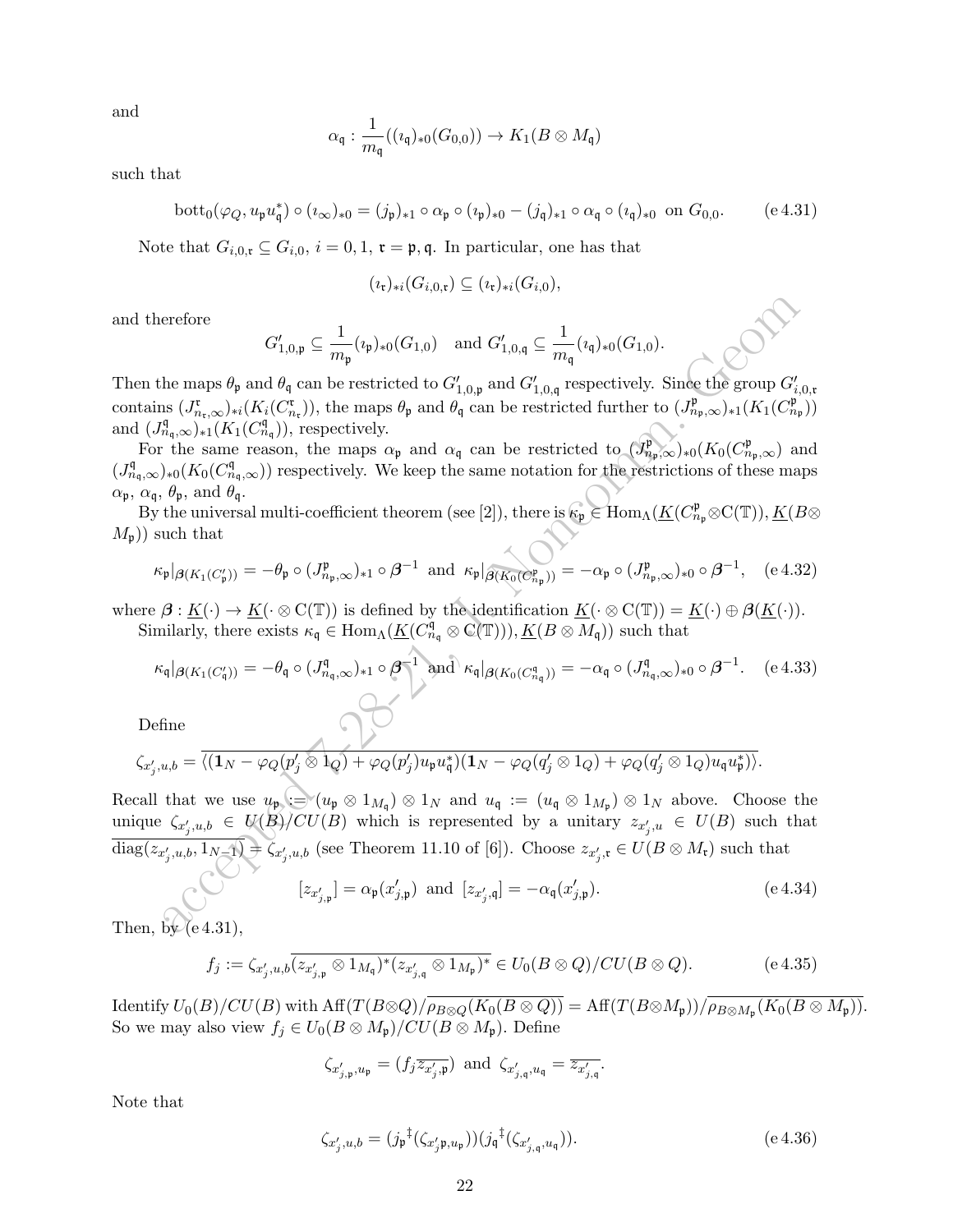Define the map  $\Gamma_{\mathfrak{r}}: \mathbb{Z}^k \to U(B \otimes M_{\mathfrak{r}})/CU(B \otimes M_{\mathfrak{r}})$  by

$$
\Gamma_{\mathfrak{r}}(x'_{j,\mathfrak{r}}) = \zeta_{x'_{j,\mathfrak{r}},u_{\mathfrak{r}}}, \quad 1 \le j \le k. \tag{e.4.37}
$$

Note that, by (e 4.13), (e 4.32), (e 4.33), and (e 4.34),

$$
\Pi_{B\otimes M_{\mathfrak{p}}}^{cu}(\Gamma_{\mathfrak{p}}(x'_{j,\mathfrak{p}})) = -\kappa_{\mathfrak{p}} \circ \beta(x''_{j,\mathfrak{p}}) \text{ and } \Pi_{B\otimes M_{\mathfrak{q}}}^{cu}(\Gamma_{\mathfrak{q}}(x'_{j,\mathfrak{q}})) = \kappa_{\mathfrak{q}} \circ \beta(x''_{j,\mathfrak{q}}), \tag{e.4.38}
$$

where the map  $\Pi_{B\otimes M_{\tau}}^{cu}$  is defined in 2.4. Since  $g_{i,\tau} \in \text{ker}\rho_{A\otimes M_{\tau}}, \ \kappa_{\tau}(\beta(K_1(C_{n_{\tau}}^{\tau}))) \subseteq \text{ker}\rho_{B\otimes M_{\tau}}$ ,  $\mathfrak{r} = \mathfrak{p}$  or  $\mathfrak{r} = \mathfrak{q}$ . By Theorem 3.3, there exist unitaries  $w_{\mathfrak{p}} \in B \otimes M_{\mathfrak{p}}$  and  $w_{\mathfrak{q}} \in B \otimes M_{\mathfrak{q}}$  such that

$$
\| [w_{\mathfrak{p}}, \varphi_{\mathfrak{p}}(x)] \| < \delta'_2/8, \quad \| [w_{\mathfrak{q}}, \varphi_{\mathfrak{q}}(y)] \| < \delta'_2/8,
$$
 (e 4.39)  
for any  $x \in \mathcal{H}^{0'} \otimes \mathcal{H}^{\mathfrak{p}'} \text{ and } y \in \mathcal{H}^{0'} \otimes \mathcal{H}^{\mathfrak{q}'}, \text{ and}$ 

$$
Bott(\varphi_{\mathfrak{p}}, w_{\mathfrak{p}}) \circ [J^{\mathfrak{p}}_{n_{\mathfrak{p}}, \infty}] = \kappa_{\mathfrak{p}} \circ \beta \quad \text{and} \quad Bott(\varphi_{\mathfrak{q}}, w_{\mathfrak{q}}) \circ [J^{\mathfrak{q}}_{n_{\mathfrak{q}}, \infty}] = \kappa_{\mathfrak{q}} \circ \beta,
$$
 (e.4.40)

and

$$
dist(\zeta_{x'_{j,\mathfrak{p}},w_{\mathfrak{p}}^*},\Gamma_{\mathfrak{r}}(x'_{j,\mathfrak{p}})) \le \gamma/(64N(1+\sum_{i,j}|Mr_{ij}|)) \text{ and } (e\,4.41)
$$

$$
\text{dist}(\zeta_{x'_{j,\mathfrak{q}},w_{\mathfrak{q}}},\Gamma_{\mathfrak{r}}(x'_{j,\mathfrak{q}})) \le \gamma/(64N(1+\sum_{i,j} |Mr_{ij}|)) \quad 1 \le j \le k,\tag{e.4.42}
$$

where

$$
\zeta_{x'_{j,\mathfrak{r}},w_{\mathfrak{r}}^*} = \overline{\langle (\mathbf{1}_N - (\varphi_{\mathfrak{r}})(p'_{j,\mathfrak{r}}) + ((\varphi_{\mathfrak{r}})(p'_{j,\mathfrak{r}}))w_{\mathfrak{r}}^{(N)} \rangle^* (\mathbf{1}_N - (\varphi_{\mathfrak{r}})(q'_{j,\mathfrak{r}}) + ((\varphi_{\mathfrak{r}})(q'_{j,\mathfrak{r}}))w_{\mathfrak{r}}^{(N)})\rangle},
$$

where  $w_{\mathfrak{r}}^{(N)}=w_{\mathfrak{r}}\otimes 1_N$  and  $\mathfrak{r}=\mathfrak{p},\mathfrak{q}$ . Define

$$
||[w_{\mathfrak{p}}, \varphi_{\mathfrak{p}}(x)]|| < \delta_{2}'/8, \quad ||[w_{\mathfrak{q}}, \varphi_{\mathfrak{q}}(y)]|| < \delta_{2}'/8,
$$
\n
$$
r x \in \mathcal{H}^{0'} \otimes \mathcal{H}^{\mathfrak{p}'} \text{ and } y \in \mathcal{H}^{0'} \otimes \mathcal{H}^{\mathfrak{q}'}, \text{ and}
$$
\n
$$
\text{Bott}(\varphi_{\mathfrak{p}}, w_{\mathfrak{p}}) \circ [J_{n_{\mathfrak{p}}, \infty}^{\mathfrak{p}}] = \kappa_{\mathfrak{p}} \circ \beta \quad \text{and} \quad \text{Bott}(\varphi_{\mathfrak{q}}, w_{\mathfrak{q}}) \circ [J_{n_{\mathfrak{q}}, \infty}^{\mathfrak{q}}] = \kappa_{\mathfrak{q}} \circ \beta,
$$
\n
$$
\text{dist}(\zeta_{x'_{j,\mathfrak{p}}, w_{\mathfrak{p}}^{\ast}}, \Gamma_{\mathfrak{r}}(x'_{j,\mathfrak{p}})) \le \gamma/(64N(1 + \sum_{i,j} |Mr_{ij}|)) \text{ and}
$$
\n
$$
\text{dist}(\zeta_{x'_{j,\mathfrak{p}}, w_{\mathfrak{p}}^{\ast}}, \Gamma_{\mathfrak{r}}(x'_{j,\mathfrak{q}})) \le \gamma/(64N(1 + \sum_{i,j} |\mathcal{M}r_{ij}|)) \quad 1 \le j \le k,
$$
\n
$$
(\text{e } 4.42)
$$
\n
$$
\zeta_{j,\mathfrak{r}}, w_{\mathfrak{r}}^{\ast} = \overline{\langle (1_N - (\varphi_{\mathfrak{r}})(p'_{j,\mathfrak{r}}) + ((\varphi_{\mathfrak{r}})(p'_{j,\mathfrak{r}}))w_{\mathfrak{r}}^{(N)} \rangle^{*}(1_N - (\varphi_{\mathfrak{r}})(q'_{j,\mathfrak{r}}) + ((\varphi_{\mathfrak{r}})(q'_{j,\mathfrak{r}}))w_{\mathfrak{r}}^{(N)})},
$$
\n
$$
w_{\mathfrak{r}}^{(N)} = w_{\mathfrak{r}} \otimes 1_N \text{ and } \mathfrak{r} = \mathfrak
$$

where  $w_{\mathfrak{r}}^{(N)} = w_{\mathfrak{r}} \otimes 1_N$  and define (with  $w_{\mathfrak{p}} := w_{\mathfrak{p}} \otimes 1_{M_{\mathfrak{q}}}$  and  $w_{\mathfrak{q}} := w_{\mathfrak{q}} \otimes 1_{M_{\mathfrak{p}}})$ 

$$
\zeta_{x_i, w_{\mathfrak{r}}^*} = \overline{\langle (1 - \varphi_Q(p_i) + \varphi_Q(p_i)w_{\mathfrak{r}}^*)(1 - \varphi_Q(q_i) + \varphi_Q(q_i)w_{\mathfrak{r}}) \rangle}, \text{ and } (e4.44)
$$
\n
$$
\zeta_{x_i, w_{\mathfrak{r}}^*} = \overline{\langle (1 - \varphi_Q(p_i) + \varphi_Q(p_i)w_{\mathfrak{r}}^*)(1 - \varphi_Q(q_i) + \varphi_Q(q_i)w_{\mathfrak{r}}) \rangle}, \text{ and } (e4.45)
$$

$$
\tilde{\zeta}_{x_i,w_{\mathfrak{r}}^*} = \overline{\langle (1 + \varphi_Q(p_i) + \varphi_Q(p_i)w_{\mathfrak{r}}^*)(1 - \varphi_Q(q_i) + \varphi_Q(q_i)w_{\mathfrak{r}}) \oplus 1_{N-1} \rangle},
$$
 (e.4.45)

 $\mathfrak{r} = \mathfrak{p}, \mathfrak{q}.$  Also, define

$$
\mathcal{L}_{x_i,u} = \overline{\langle (1 - \varphi_Q(p_i) + \varphi_Q(p_i)u_{\mathfrak{p}}u_{\mathfrak{q}}^*)(1 - \varphi_Q(q_i) + \varphi_Q(q_i)u_{\mathfrak{q}}u_{\mathfrak{p}}^*) \rangle \rangle} \text{ and } (e 4.46)
$$

$$
\widehat{\zeta_{x_i, u}} = \overline{\langle (1 - \varphi_Q(p_i) + \varphi_Q(p_i)u_{\mathfrak{p}}u_{\mathfrak{q}}^*) \langle (1 - \varphi_Q(q_i) + \varphi_Q(q_i)u_{\mathfrak{q}}u_{\mathfrak{p}}^*) \oplus 1_{N-1}) \rangle}.
$$
 (e.4.47)

By the choice of H and  $\delta$ , and by (e 4.9) (see also Lemma 11.9 of [6]),

$$
dist(\zeta_{i,u}^M, \prod_{j=1}^k \zeta_{x'_j, u, b}^{Mr_{i,j}}) < \gamma/32,
$$
\n(e 4.48)

and, together with (e 4.41), (e 4.42), (e 4.6) and (e 4.7),

$$
\text{dist}(\zeta_{i,w_{\mathfrak{p}}^*}^M, \prod_{j=1}^k \zeta_{x'_{j,\mathfrak{p}}^*,u_{\mathfrak{p}}^*}^{Mr_{i,j}}) < \gamma/8 \text{ and } \text{dist}(\zeta_{i,w_{\mathfrak{q}}}^M, \prod_{j=1}^k \zeta_{x'_{j,\mathfrak{q}}^*,u_{\mathfrak{q}}^*}^{Mr_{i,j}}) < \gamma/8. \tag{e.4.49}
$$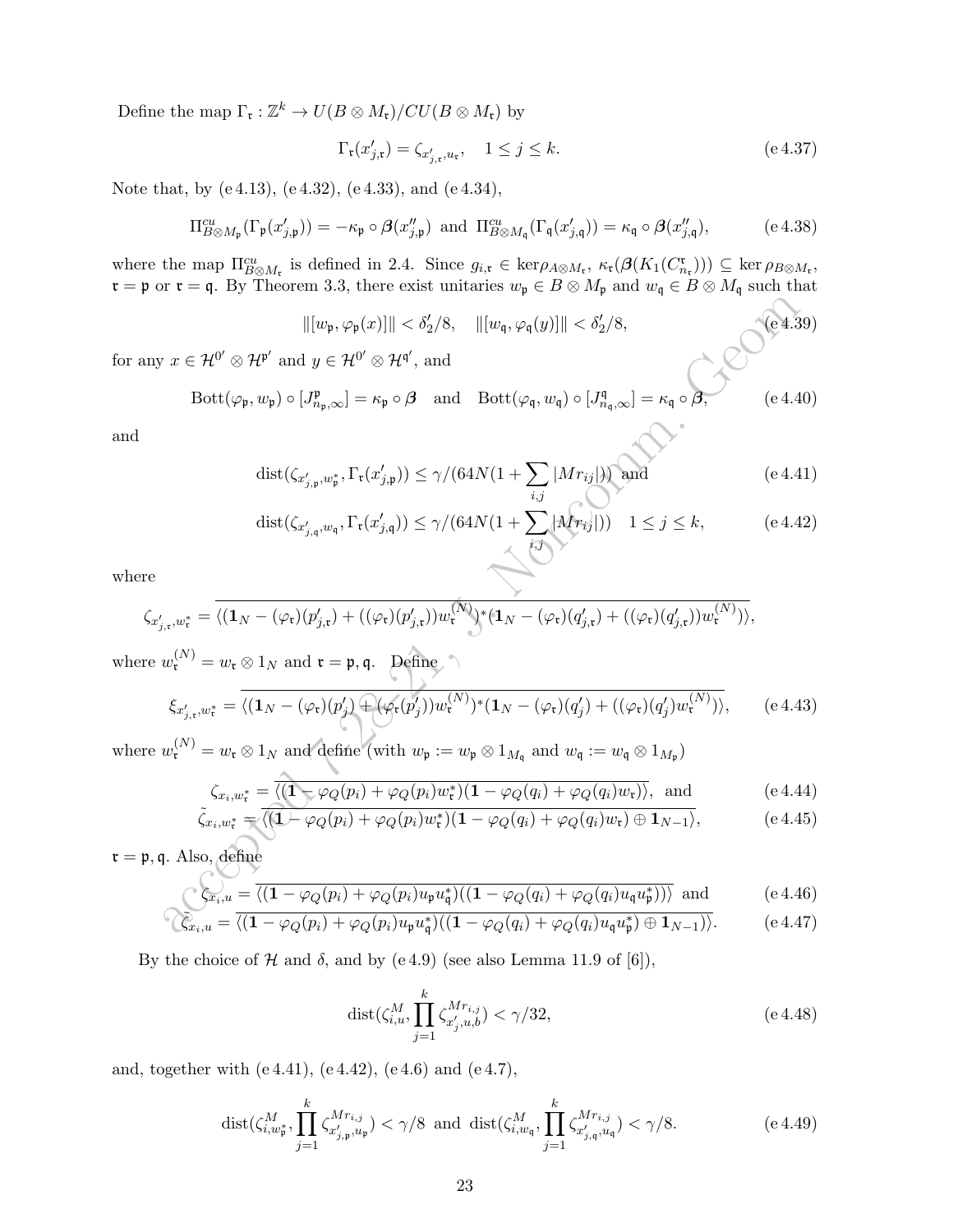Put  $v_{\mathfrak{r}} = w_{\mathfrak{r}} u_{\mathfrak{r}}$ . In what follows we will also write  $v_{\mathfrak{p}}$  for  $v_{\mathfrak{p}} \otimes 1_{M_{\mathfrak{q}}} \in A \otimes Q$  and  $v_{\mathfrak{q}}$  for  $v_{\mathfrak{q}}\otimes 1_{M_{\mathfrak{p}}}\in A\otimes Q,$  whenever it is convenient.

We have, by (e 4.49), (e 4.48) and (e 4.36),

dist(
$$
\overline{\langle (1 - (\varphi \otimes id_{Q})(p_{i}) + (\varphi \otimes id_{Q})(p_{i})v_{p}v_{q}^{*})(1 - (\varphi \otimes id_{Q})(q_{i}) + (\varphi \otimes id_{Q})(q_{i})v_{q}v_{p}^{*})^{M}, \overline{(1_{B \otimes Q})}
$$
  
\n
$$
= dist(\zeta_{x_{i},w_{p}}^{M}, \zeta_{x_{i},w_{i}}^{M}, \zeta_{x_{i},w_{i}}^{M}, \overline{1_{B \otimes Q}})
$$
\n
$$
= dist(\zeta_{x_{i},w_{p}}^{M}, \sum_{j=1}^{M} \zeta_{x_{j},w_{j}}^{M,r_{i,j}}) (\sum_{j=1}^{k} \zeta_{x_{j},w_{j}}^{M,r_{i,j}}) (\sum_{j=1}^{k} \zeta_{x_{j},w_{j}}^{M,r_{i,j}}) \overline{1_{B \otimes Q}})
$$
\n
$$
\leq dist(\zeta_{x_{j},w_{p}}^{M}, \sum_{j=1}^{k} \zeta_{x_{j},w_{j}}^{M,r_{i,j}}) + dist((\sum_{j=1}^{k} \zeta_{x_{j},w_{j}}^{M,r_{i,j}}) \sum_{j=1}^{k} \zeta_{x_{j},w_{j}}^{M,r_{i,j}}) \overline{1_{B \otimes Q}}) + dist(\zeta_{x_{j},w_{i}}^{M}, \sum_{j=1}^{k} \zeta_{x_{j},w_{i}}^{M,r_{i,j}})
$$
\n
$$
< \gamma/8 + \gamma/32 + \gamma/8 < \gamma/3.
$$
\nThat is  
\n
$$
dist(\zeta_{x_{i},v_{q}v_{p}^{*}}, \overline{1_{B \otimes Q}}) < \gamma/3,
$$
\nwhere  
\n
$$
\zeta_{x_{i},v_{q}v_{p}^{*}} = \overline{\langle (1 - \varphi_{Q}(p_{i}) + \varphi_{Q}(p_{i})v_{q}v_{p}^{*})(1 - \varphi_{Q}(q_{i}) + \varphi_{Q}(q_{i})v_{p}v_{q}^{*}) \rangle}.
$$
\nBy the second part of 3.2,  
\n
$$
dist(\zeta_{x_{i},v_{q}v_{p}^{*}}, \overline{1_{B \otimes Q}}) = dist(\zeta_{x_{i},v_{q}v_{p}^{*}}, \overline{1_{B
$$

That is

$$
\text{dist}(\zeta_{x_i, v_\mathfrak{q} v_\mathfrak{p}^*}^{-M}, \overline{1_{B \otimes Q}}) < \gamma/3,\tag{e.4.50}
$$

where

$$
\zeta_{x_i, v_{\mathfrak{q}} v_{\mathfrak{p}}^*} = \overline{\langle (1 - \varphi_Q(p_i) + \varphi_Q(p_i)v_{\mathfrak{q}} v_{\mathfrak{p}}^*) (1 - \varphi_Q(q_i) + \varphi_Q(q_i)v_{\mathfrak{p}} v_{\mathfrak{q}}^*) \rangle}.
$$
  
cond part of 3.2,

By the second part of 3.2,

$$
dist(\zeta_{x_i, v_{\mathfrak{q}}v_{\mathfrak{p}}^*}, \overline{1_{B \otimes Q}}) = dist(\zeta_{x_i, v_{\mathfrak{q}}v_{\mathfrak{p}}^*}, \overline{1_{B \otimes Q}}) < \gamma/3, \tag{e.4.51}
$$

Then, by  $(e 4.14)$  and the line below it, and, by  $(e 4.17)$ ,  $(e 4.18)$ , and  $(e 4.39)$ , one also has

$$
\|\psi \otimes \mathrm{id}_{Q}(x) - v_{\mathfrak{p}}^{*}(\varphi \otimes \mathrm{id}_{Q})(x)v_{\mathfrak{p}}\| < \delta_{2}'/4, \quad \forall x \in \mathcal{H}^{0'} \otimes \mathcal{H}^{p'} \otimes \mathcal{H}^{q'} \text{ and } (e 4.52)
$$
  

$$
\|\psi \otimes \mathrm{id}_{Q}(x) - v_{\mathfrak{q}}^{*}(\varphi \otimes \mathrm{id}_{Q})(x)v_{\mathfrak{q}}\| < \delta_{2}'/4, \quad \forall x \in \mathcal{H}^{0'} \otimes \mathcal{H}^{p'} \otimes \mathcal{H}^{q'}.
$$
 (e 4.53)

$$
\|\psi \otimes \mathrm{id}_{Q}(x) - v_{\mathfrak{q}}^{*}(\varphi \otimes \mathrm{id}_{Q})(x)v_{\mathfrak{q}}\| < \delta_{2}'/4, \quad \forall x \in \mathcal{H}^{0'} \otimes \mathcal{H}^{p'} \otimes \mathcal{H}^{q'}.
$$
 (e.4.5)

Hence

$$
\|\left[v_{\mathfrak{p}}v_{\mathfrak{q}}^*,\varphi\otimes\mathrm{id}_Q\right]\|<\delta_2'/2<\delta_2,\quad\forall x\in\mathcal{H}'.
$$

Thus Bott $(\varphi_Q, v_{\mathfrak{p}} v_{\mathfrak{q}}^*)$  is well defined on the subgroup generated by  $\mathcal P$ . Moreover, a direct calculation shows that

$$
\begin{array}{ll}\n\text{bott}_1(\varphi\otimes\text{id}_Q, v_{\mathfrak{p}}v_{\mathfrak{q}}^*) \circ (i_{\infty})_{*1}(z) \\
= & \text{bott}_1(\varphi\otimes\text{id}_Q, w_{\mathfrak{p}}) \circ (i_{\infty})_{*1}(z) + \text{bott}_1(\varphi\otimes\text{id}_Q, u_{\mathfrak{p}}u_{\mathfrak{q}}^*) \circ (i_{\infty})_{*1}(z) \\
+ & \text{bott}_1(\varphi\otimes\text{id}_Q, w_{\mathfrak{q}}^*) \circ (i_{\infty})_{*1}(z) \\
= & \text{(j}_{\mathfrak{p}})_{*0} \circ \text{bott}_1(\varphi\otimes\text{id}_{M_{\mathfrak{p}}}, w_{\mathfrak{p}}) \circ (i_{\mathfrak{p}})_{*1}(z) + \text{bott}_1(\varphi\otimes\text{id}_Q, u_{\mathfrak{p}}u_{\mathfrak{q}}^*) \circ (i_{\infty})_{*1}(z) + \\
& (j_{\mathfrak{q}})_{*0} \circ \text{bott}_1(\varphi\otimes\text{id}_{M_{\mathfrak{q}}}, w_{\mathfrak{q}}^*) \circ (i_{\mathfrak{q}})_{*1}(z) \\
= & -(j_{\mathfrak{p}})_{*0} \circ \theta_{\mathfrak{p}} \circ (i_{\mathfrak{p}})_{*1}(z) + ((j_{\mathfrak{p}})_{*0} \circ \theta_{\mathfrak{p}} \circ (i_{\mathfrak{p}})_{*1} - \\
& (j_{\mathfrak{q}})_{*0} \circ \theta_{\mathfrak{q}} \circ (i_{\mathfrak{q}})_{*1}) - (-(j_{\mathfrak{q}})_{*0} \circ \theta_{\mathfrak{q}} \circ (i_{\mathfrak{q}})_{*1}(z)) \qquad \text{(see (e 4.40), (e 4.30) and (e 4.33))} \\
= & 0 \qquad \text{for all } z \in G(\mathcal{P})_{1,0}.\n\end{array}
$$

The same argument shows that  $bot_0(\varphi \otimes id_Q, v_{\mathfrak{p}}v_{\mathfrak{q}}^*) = 0$  on  $G(\mathcal{P})_{0,0}$ . Now, for any  $g \in$  $G(\mathcal{P})_{1,\infty,0}$ , there is  $z \in G(\mathcal{P})_{1,0}$  and integers k, m such that  $(k/m)z = g$ . From the above,

$$
bott_1(\varphi \otimes id_Q, v_{\mathfrak{p}}v_{\mathfrak{q}}^*)(mg) = kbot_1(\varphi \otimes id_Q, v_{\mathfrak{p}}v_{\mathfrak{q}}^*)(z) = 0.
$$
 (e 4.54)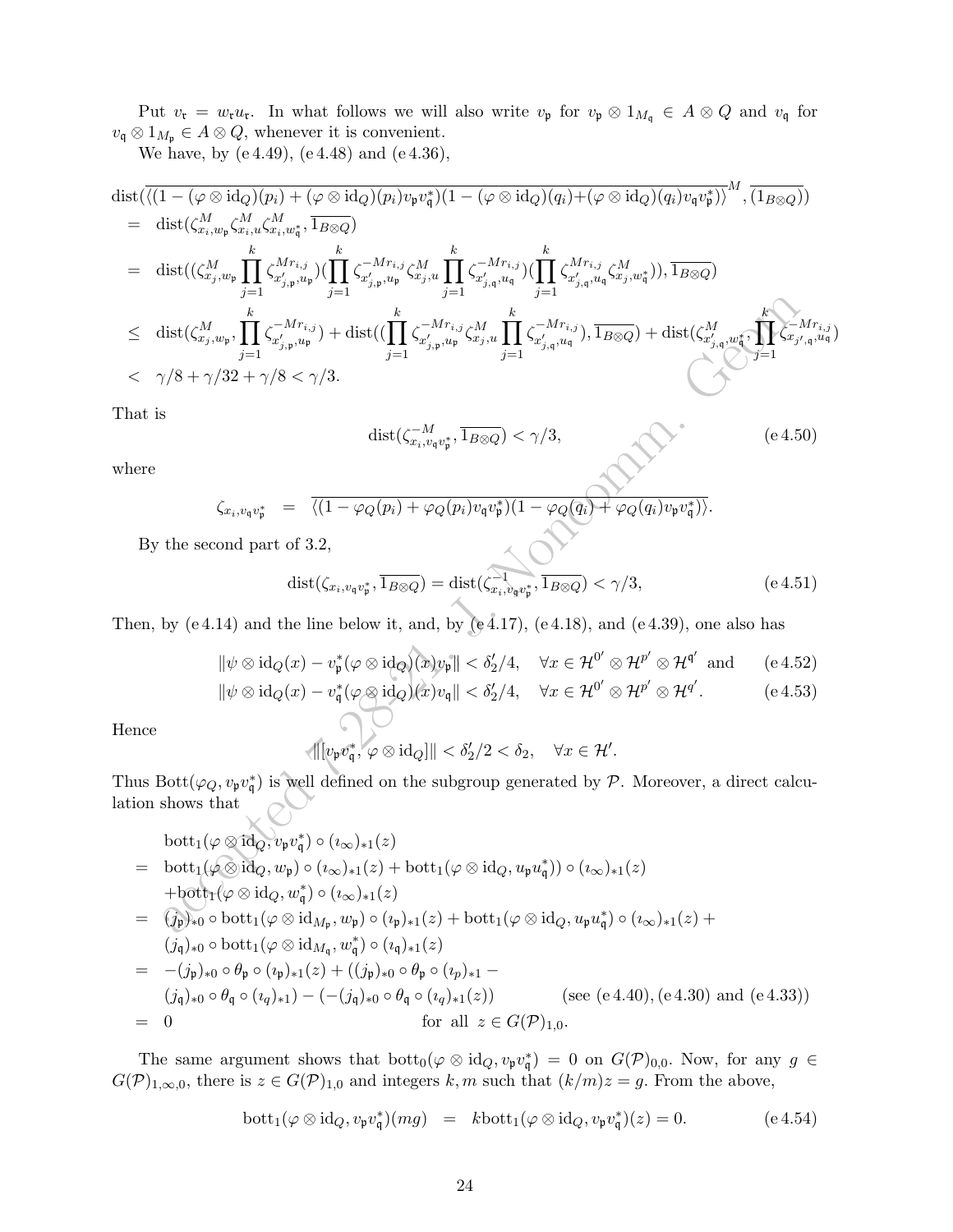Since  $K_0(B \otimes Q)$  is torsion free, it follows that

$$
\mathrm{bott}_1(\varphi\otimes\mathrm{id}_Q,v_{\mathfrak{p}}v_{\mathfrak{q}}^*)(g)=0
$$

for all  $g \in G(\mathcal{P})_{1,\infty,0}$ . So it vanishes on  $\mathcal{P} \cap K_1(A \otimes Q)$ . Similarly,

$$
\mathrm{bott}_0(\varphi\otimes\mathrm{id}_Q,v_{\mathfrak{p}}v_{\mathfrak{q}}^*)|_{\mathcal{P}\cap K_0(A\otimes Q)}=0
$$

on  $\mathcal{P} \cap K_0(A \otimes Q)$ .

Since  $K_i(B \otimes Q, \mathbb{Z}/m\mathbb{Z}) = \{0\}$  for all  $m \geq 2$ , we conclude that

$$
\text{Bott}(\varphi \otimes \text{id}_Q, v_{\mathfrak{p}} v_{\mathfrak{q}}^*)|_{\mathcal{P}} = 0
$$

on the subgroup generated by  $\mathcal{P}$ .

Since  $[\varphi] = [\psi]$  in  $KL(A, B)$ ,  $\varphi_{\sharp} = \psi_{\sharp}$  and  $\varphi^{\ddagger} = \psi^{\ddagger}$ , one has that

$$
[\varphi \otimes \mathrm{id}_Q] = [\psi \otimes \mathrm{id}_Q] \quad \text{in} \quad KL(A \otimes Q, B \otimes Q), \tag{e.4.55}
$$

$$
(\varphi \otimes \mathrm{id}_Q)_{\sharp} = (\psi \otimes \mathrm{id}_Q)_{\sharp} \text{ and } (\varphi \otimes \mathrm{id}_Q)^{\sharp} = (\psi \otimes \mathrm{id}_Q)^{\sharp}.
$$
 (e.4.56)

Therefore, by Theorem 12.11(a) of [6],  $\varphi \otimes id_Q$  and  $\psi \otimes id_Q$  are approximately unitarily equivalent. Thus there exists a unitary  $u\in B\otimes Q$  such that

$$
||u^*(\varphi \otimes id_Q)(c)u - (\psi \otimes id_Q)(c)|| < \delta'_2/8 \text{ for all } c \in \mathcal{H}'.
$$
 (e 4.57)

It follows that from (e 4.52) that

$$
||uv_{\mathfrak{p}}^*(\varphi \otimes id_Q)(c)v_{\mathfrak{p}}u^* - (\varphi \otimes id_Q)(c)|| < \delta'_2/2 + \delta'_2/8 \quad \forall c \in \mathcal{H}'.
$$
 (e.4.58)

By the choice of  $\delta'_2$  and  $\mathcal{H}'$ ,  $Bott(\varphi \otimes id_Q, v_pu^*)$  is well defined on  $[J_{n_0,\infty}](\underline{K}(C_{n_0}))$ , and

$$
|\tau(\mathrm{bott}_1(\varphi\otimes\mathrm{id}_Q, v_{\mathfrak{p}}u^*)(z))| < \delta_2/2, \quad \forall \tau \in \mathrm{T}(B), \forall z \in \mathcal{G}.
$$

For each  $1 \leq i \leq m$ , define (see (e.4.8))

$$
\zeta_{x_i,uv_p^*} = \frac{\overline{\langle (1 - (\varphi_Q)(p_i) + ((\varphi_Q)(p_i))uv_p^* \rangle (1 - (\varphi_Q)(q_i) + ((\varphi_Q)(q_i))v_pu^* ) \rangle}}{\langle \varphi_Q \rangle_{\mathcal{H}}}
$$

 $\begin{array}{ll} &\text{Bott}(\varphi\otimes \mathrm{id}_Q,v_{\overline{p}}v_{\overline{q}}^*)|p=0\\ \text{subgroup generated by }\mathcal{P},\\ \text{ce } [\varphi]=[\psi]\ \ \text{in }\ KL(A,B),\ \varphi_1=\psi_1\ \text{and }\varphi^{\dagger}=\psi^{\dagger},\ \text{one has that}\\ & [\varphi\otimes \mathrm{id}_Q]=[\psi\otimes \mathrm{id}_Q]\ \text{in }\ KL(A\otimes Q,B\otimes Q),\\ & (\varphi\otimes \mathrm{id}_Q)_{\overline{r}}=(\psi\otimes \mathrm{id}_Q)_{\overline{r}}\ \text{and }\ (\varphi\otimes \mathrm{id}_Q$ and define the map  $\Gamma : \mathbb{Z}^m = G_{u,\infty}^o \to U(B \otimes Q)/CU(B \otimes Q)$  by  $\Gamma(x_i) = \zeta_{x_i,uv_i^*}$ . Note that  $\prod_{B\otimes Q}^{cu} \circ \Gamma(x_i) = \text{Bott}(\varphi_Q, v_pu^*)(x_i)$ . By Theorem 3.3, there exists a unitary  $y_p \in B \otimes Q$  such that

and

$$
||[y_{\mathfrak{p}}, \varphi_Q(h)]|| < \delta/2, \quad \forall h \in \mathcal{H},
$$
\n
$$
(\text{e } 4.59)
$$
\n
$$
\text{Bott}(\varphi_Q, y_{\mathfrak{p}}) = \text{Bott}(\varphi_Q, v_{\mathfrak{p}} u^*)
$$

on the subgroup generated by  $P$ , and

$$
dist(\zeta_{x_i,y_p^*},\Gamma(x_i)) \le \gamma/2,
$$

where

$$
\zeta_{x_i,y_p^*} = \overline{\langle (1-(\varphi_Q)(p_i)+(\varphi_Q)(p_i)y_p^*)(1-(\varphi_Q)(q_i)+(\varphi_Q)(q_i)y_p) \rangle}.
$$

Consider the unitary  $v = y_p u$ , one has that

 $\|[vv^*_{\mathfrak{p}},(\varphi\otimes \mathrm{id}_Q)(h)]\|<\delta, \text{ for all } h\in\mathcal{H} \text{ and } \mathrm{Bott}(\varphi\otimes \mathrm{id}_Q,vv^*_{\mathfrak{p}})=0$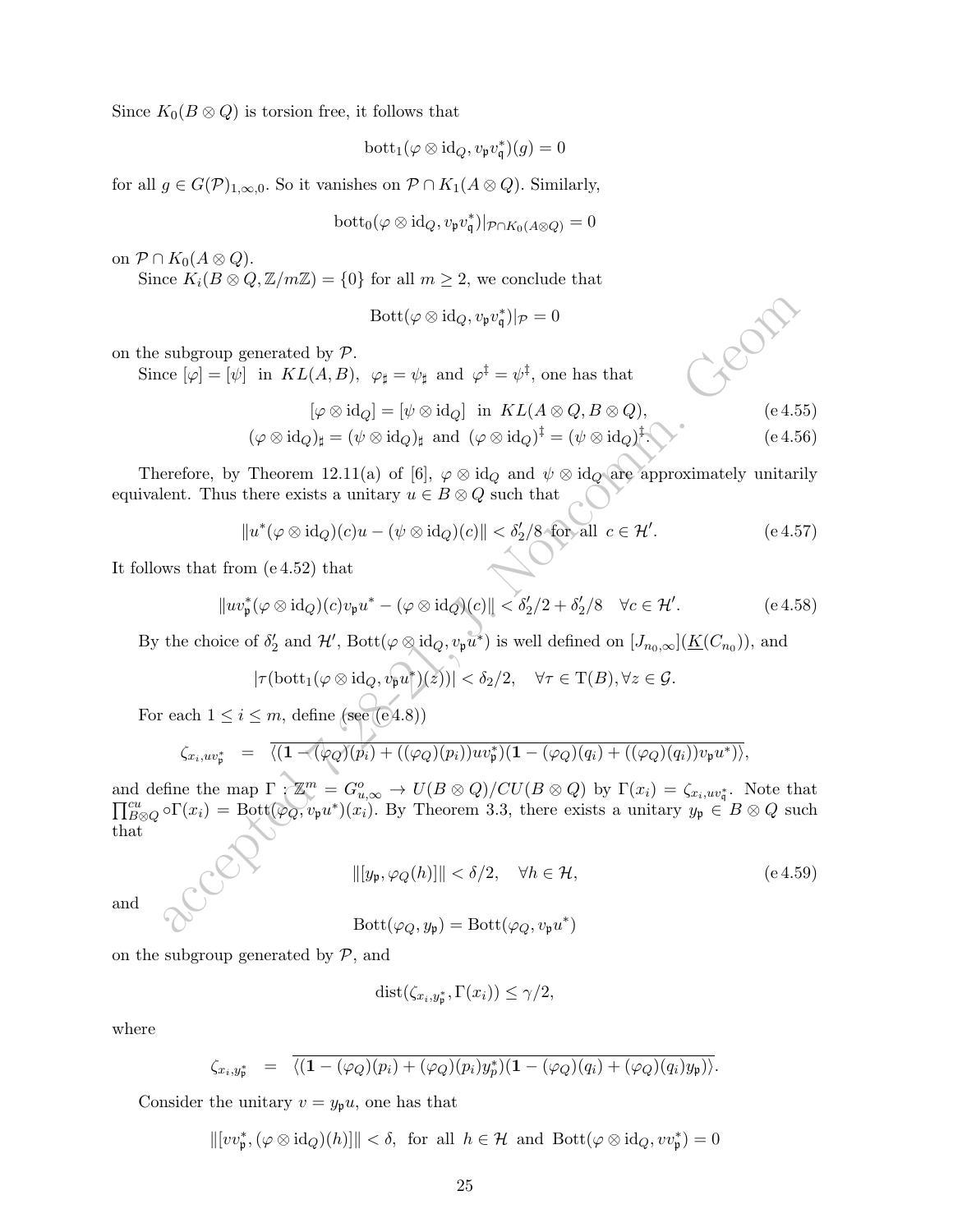on the subgroup generated by  $P$ , and for any  $1 \leq i \leq m$ ,

$$
dist(\zeta_{x_i, vv_p^*}, \overline{1}) < \gamma/2, \tag{e.4.60}
$$

where

$$
\zeta_{x_i,vv_{\mathfrak{p}}^*} = \overline{\langle (1 - (\varphi_Q)(p_i) + ((\varphi_Q)(p_i))vv_{\mathfrak{p}}^*)(1 - (\varphi_Q)(q_i) + ((\varphi_Q)(q_i))v_{\mathfrak{p}}v^*) \rangle}.
$$

Applying Lemma 3.1 to  $A \otimes Q$  and  $\varphi_Q = \varphi \otimes id_Q$ , one obtains a continuous path of unitaries  $z_{\mathfrak{p}}(t)$  in  $B \otimes Q$  such that  $z_{\mathfrak{p}}(0) = 1$  and  $z_{\mathfrak{p}}(t_1) = v v_{\mathfrak{p}}^*$ , and

$$
\| [z_{\mathfrak{p}}(t), (\varphi \otimes \mathrm{id}_{Q})(c)] \| < \varepsilon/8 \quad \forall c \in \mathcal{E}, \ \forall t \in [0, t_{1}]. \tag{e4.61}
$$

Note that

$$
||[z_{p}(t), (\varphi \otimes id_{Q})(c)]|| < \varepsilon/8 \quad \forall c \in \mathcal{E}, \forall t \in [0, t_{1}].
$$
\n
$$
= \text{Bott}(\varphi_{Q}, v_{q}v_{p}^{*}v_{p}v^{*})
$$
\n
$$
= 0 + 0 = 0
$$
\n
$$
= 0 + 0 = 0
$$
\n
$$
\text{subgroup generated by } \mathcal{P}, \text{ and for any } 1 \leq i \leq m,
$$
\n
$$
\text{dist}(\zeta_{x_{i},v_{q}v^{*}}, \overline{1}) \leq \text{dist}(\zeta_{x_{i},v_{q}v_{p}^{*}}, \overline{1}) + \text{dist}(\zeta_{x_{i},v_{p}v^{*}}, \overline{1})
$$
\n
$$
= \gamma, \qquad (\text{by (e 4.51) and (e 4.60)})
$$
\n
$$
\zeta_{x_{i},v_{q}v^{*}} = \overline{\langle (1 - \varphi_{Q}(p_{i}) + (\varphi_{Q})(p_{i})v_{q}v^{*})(\overline{1 - (\varphi_{Q})(q_{i}) + (\varphi_{Q})(q_{i})v_{q}^{*}) \rangle} \qquad (e 4.66)
$$
\n
$$
\zeta_{x_{i},v_{q}v^{*}} = \overline{\langle (1 - \varphi_{Q}(p_{i}) + (\varphi_{Q})(p_{i})v_{q}v^{*})(\overline{1 - (\varphi_{Q})(q_{i}) + (\varphi_{Q})(q_{i})v_{q}^{*}) \rangle} \qquad (e 4.67)
$$
\n
$$
\text{ace}
$$
\n
$$
||[vv_{q}^{*}, (\varphi \otimes id_{Q})(c)]|| < \delta, \quad \forall c \in \mathcal{H},
$$
\na 3.1 implies that there is a continuous path of unitaries  $z_{q}(t): [t_{m-1}, 1] \rightarrow \text{U}(B \otimes Q)$  such that\n
$$
||[z_{q}(t), (\varphi \otimes id_{Q})(c)]|| < \varepsilon/8, \quad \forall t \in [t_{m-1}, 1], \forall c \in \mathcal{E}.
$$
\n
$$
\text{inside the unitary}
$$
\n
$$
v(t) = \begin{cases} z_{p}(t)v_{p}, & \text{if }
$$

on the subgroup generated by  $P$ , and for any  $1 \leq i \leq m$ ,

$$
dist(\zeta_{x_i, v_q v^*}, \overline{1}) \leq dist(\zeta_{x_i, v_q v_p^*}, \overline{1}) + dist(\zeta_{x_i, v_p v^*}, \overline{1})
$$
\n
$$
= \gamma, \qquad (by \text{ (e 4.51) and (e 4.60)})
$$
\n
$$
(e 4.66)
$$

where

$$
\zeta_{x_i, v_q v^*} = \overline{\langle (1 - \varphi_Q(p_i) + (\varphi_Q)(p_i)v_q v^*)(1 - (\varphi_Q)(q_i) + (\varphi_Q)(q_i)v v_q^*) \rangle}
$$
 (e 4.67)

Since

$$
\| [v v_{\mathfrak{q}}^*, (\varphi \otimes \mathrm{id}_Q)(c)] \| < \delta, \quad \forall c \in \mathcal{H},
$$

Lemma 3.1 implies that there is a continuous path of unitaries  $z_{\mathfrak{q}}(t): [t_{m-1}, 1] \to \mathrm{U}(B \otimes Q)$  such that  $z_{\mathfrak{q}}(t_{m-1}) = v v_{\mathfrak{q}}^*$ ,  $z_{\mathfrak{q}}(1) = 1$  and

$$
\| [z_{\mathfrak{q}}(t), (\varphi \otimes id_{Q})(c)] \| < \varepsilon/8, \quad \forall t \in [t_{m-1}, 1], \ \forall c \in \mathcal{E}.
$$
 (e 4.68)

Consider the unitary  $\begin{array}{cc} \diagup \diagup \diagdown \end{array}$ 

$$
v(t) = \begin{cases} z_{\mathfrak{p}}(t)v_{\mathfrak{p}}, & \text{if } 0 \leq t \leq t_1, \\ v, & \text{if } t_1 \leq t \leq t_{m-1}, \\ z_{\mathfrak{q}}(t)v_{\mathfrak{q}}, & \text{if } t_{m-1} \leq t \leq t_m. \end{cases}
$$

Then, for any  $t_i$ ,  $0 \le i \le m-1$  by (e4.59) and (e4.57), (recall  $\mathcal{E} \subset \mathcal{H} \subset \mathcal{H}'$ ), one has that, for any  $c \in \mathcal{E}$ 

$$
||v^*(t_i)(\varphi_Q)(c)v(t_i) - (\psi_Q)(c)||
$$
  
=  $||u^*y_p^*(\varphi_Q)(c)y_p u - (\psi_Q)(c)||$   
 $\leq ||u^*(\varphi_Q)(c)u - (\psi_Q)(c)|| + \delta/2$   
 $\leq \delta'_2/8 + \delta/2 < 3\varepsilon/4.$ 

Thus, for any  $t \in [t_j, t_{j+1}]$  with  $1 \leq j \leq m-2$ , one has, by (e4.1), for any  $a \in \mathcal{F}_1$  and  $b \in \mathcal{F}_2$ ,

$$
||v^*(t)(\varphi \otimes id(a \otimes b(t)))v(t) - \psi \otimes id(a \otimes b(t))|| \qquad (e 4.69)
$$

$$
= \|v(t_j)^*(\varphi(a)\otimes b(t))v(t_j) - \psi(a)\otimes b(t)\|
$$
\n(e.4.70)

$$
<\quad \|v(t_j)^*(\varphi(a)\otimes b(t_j))v(t_j)-\psi(a)\otimes b(t_j)\|+\varepsilon/4\tag{e.4.71}
$$

$$
< \quad 3\varepsilon/4 + \varepsilon/4 < \varepsilon. \tag{e.4.72}
$$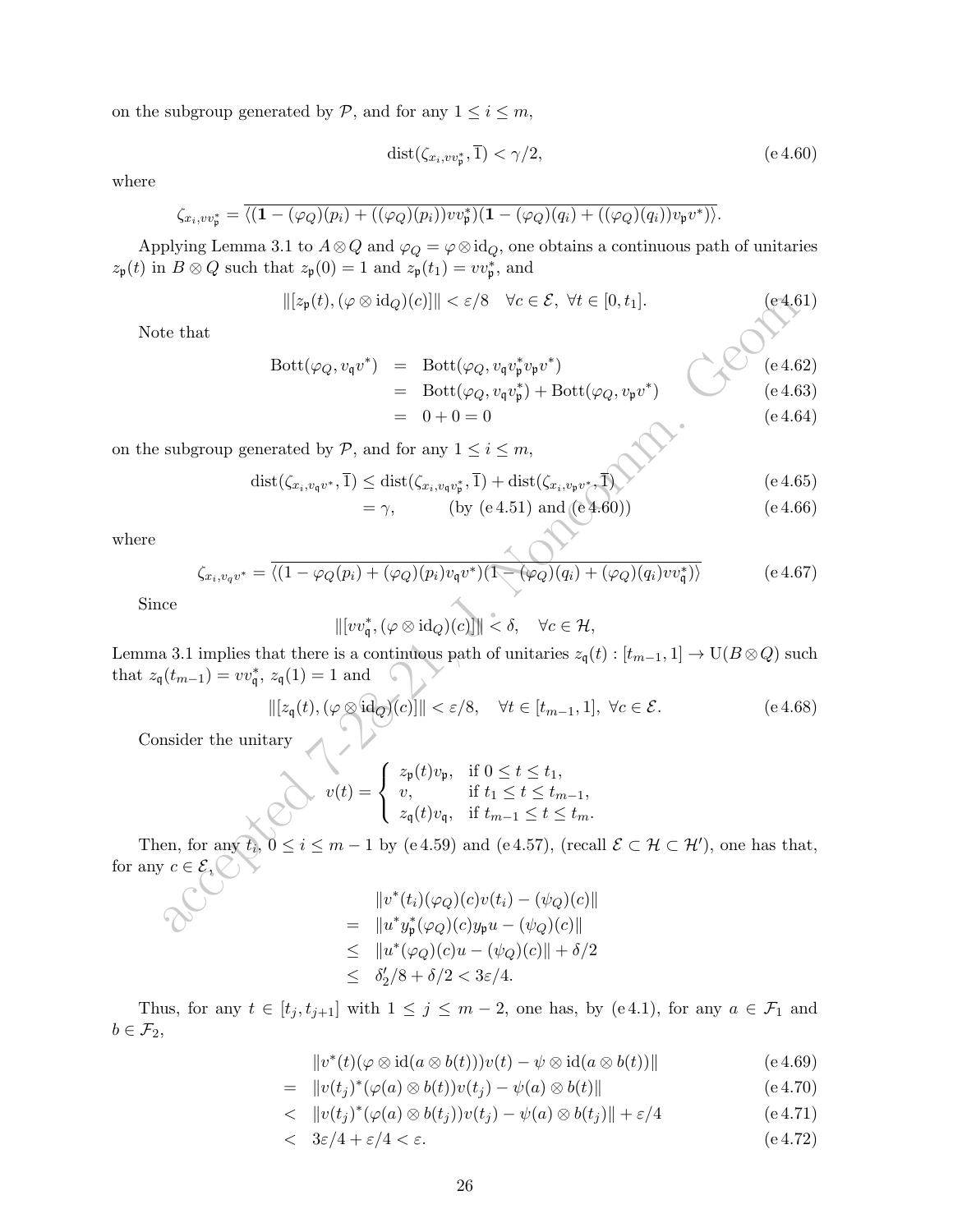For any  $t \in [0, t_1]$ , by (e4.1), (e4.61), and (e4.52) (note that  $\delta'_2 < \epsilon/16$  and  $\mathcal{E}_\mathfrak{p} \subseteq \mathcal{H}$ ), one has that for any  $a \in \mathcal{F}_1$  and  $b \in \mathcal{F}_2$ ,

$$
||v^*(t)(\varphi \otimes id(a \otimes b(t)))v(t) - \psi \otimes id(a \otimes b(t))|| \qquad (e 4.73)
$$

$$
= \|v_{\mathfrak{p}}^* z_{\mathfrak{p}}^*(t)(\varphi(a)\otimes b(t))z_{\mathfrak{p}}(t)v_{\mathfrak{p}} - \psi(a)\otimes b(t)\|
$$
 (e 4.74)

$$
<\quad \|v_p^* z_p^*(t)(\varphi(a)\otimes b(t_0)) z_p(t) v_p - \psi(a)\otimes b(t_0)\| + \varepsilon/2\tag{e.4.75}
$$

$$
<\quad \|v_{\mathfrak{p}}^*(\varphi(a)\otimes b(t_0))v_{\mathfrak{p}} - \psi(a)\otimes b(t_0)\| + \varepsilon/8 + \varepsilon/2\tag{e.4.76}
$$

 $\langle \varepsilon/16 + 5\varepsilon/8 \langle \varepsilon.$  (e.4.77)

The same argument shows that for any  $t \in [t_{m-1}, 1]$ , one has that for any  $a \in \mathcal{F}_1$  and  $b \in \mathcal{F}_2$ ,

$$
||v^*(t)((\varphi \otimes \mathrm{id}_Q)(a \otimes b(t)))v(t) - (\psi \otimes \mathrm{id}_Q)(a \otimes b(t))|| < \varepsilon.
$$
 (e.4.78)

Therefore, one has

$$
||v(\varphi \otimes id(f))v - \psi \otimes id(f)|| < \varepsilon \text{ for all } f \in \mathcal{F}.
$$

**Theorem 4.3.** Let A and B be unital separable simple  $C^*$ -algebras. Suppose that A is finite and amenable, and satisfies the UCT, and suppose that  $B$  is  $\mathcal{Z}\text{-stable}$  and  $gTR(B \otimes M_{\mathfrak{r}}) \leq 1$ for all supernatural number **r** of infinite type. Let  $\varphi, \psi : A \rightarrow B$  be two unital monomorphisms. Then there exists a sequence of unitaries  $\{u_n\} \subset B$  such that

$$
\lim_{n \to \infty} u_n^* \psi(c) u_n = \varphi(c) \text{ for all } c \in A,
$$

if and only if

$$
[\varphi]=[\psi]
$$
 in  $KL(A, B)$ ,  $\varphi_{\sharp}=\psi_{\sharp}$  and  $\varphi^{\sharp}=\psi^{\ddagger}$ .

e same argument shows that for any  $t \in [t_{m-1}, 1]$ , one has that for any  $a \in \mathcal{F}_1$  and  $b \in \mathcal{F}'$ <br>  $||v^*(t)((\varphi \otimes id(f))v - \psi \otimes id(f)|| < \varphi \otimes id(f)|| < \varphi \otimes id(f)|| < \varphi \otimes id(f)||$ <br>
erefore, one has<br>  $||v(\varphi \otimes id(f))v - \psi \otimes id(f)|| < \varphi \otimes id(f)|| < \varphi \otimes id(f$ *Proof.* Note, by the remark at the end of 2.10,  $gTR(A \otimes M_{\mathfrak{r}}) \leq 1$  for any supernatural number  $\mathfrak{r}$ of infinite type. In what follows we let  $B = B \otimes \mathcal{Z}$ . Choose a pair of relatively prime supernatural numbers **p** and **q** of infinite type. Let  $\mu$  :  $Z_{p,q} \to \mathcal{Z}$  and  $\lambda : \mathcal{Z} \to \mathcal{Z}_{p,q}$  be unital embeddings given by Proposition 3.5 of [23]. Then  $\mu \circ \lambda : \mathcal{Z} \to \mathcal{Z}$  is a unital embedding. Therefore  $\mu \circ \lambda$  and  $id_{\mathcal{Z}}$ are approximately unitarily equivalent (see Theorem 7.6 of [10]). Let  $j_D : D \to D \otimes \mathcal{Z}$  be the unital embedding  $d \mapsto d \otimes 1_{\mathcal{Z}}$  and let  $E_D : D \to D \otimes \mathcal{Z}_{\mathfrak{p},\mathfrak{q}}$  be the unital embedding  $d \mapsto d \otimes 1_{\mathcal{Z}_{\mathfrak{p},\mathfrak{q}}}$ . for any unital  $C^*$ -algebra  $D$ .

Then  $j_B \circ \varphi = (\varphi \otimes \mathrm{id}_{\mathcal{Z}}) \circ j_A$  and  $(\mathrm{id}_B \otimes \lambda) \circ j_B \circ \varphi = (\varphi \otimes \mathrm{id}_{Z_{\mathfrak{p}, \mathfrak{q}}}) \circ E_A$ . Also  $(\mathrm{id}_B \otimes \lambda) \circ j_B \circ \psi = \psi$  $(\psi \otimes \operatorname{id}_{\mathcal{Z}_{\mathfrak{p},\mathfrak{q}}}) \circ E_{A}$ 

By Lemma 4.2 (together with the remark at the end of 2.10),  $(id_B \otimes \lambda) \circ j_B \circ \varphi$  and  $(id_B \otimes \lambda) \circ j_B$  $j_B \circ \psi$  are approximately unitarily equivalent. It follows that  $(id_B \otimes \mu) \circ (id_B \otimes \lambda) \circ j_B \circ \varphi$  and  $(id_B \otimes \mu)$  (id<sub>B</sub>  $\otimes \lambda$ ) ∘ j<sub>B</sub> ∘  $\psi$  are approximately unitarily equivalent. As  $\mu \circ \lambda$  is approximately unitarily equivalent to  $id_{\mathcal{Z}}$ ,  $j_B \circ \varphi$  and  $j_B \otimes \psi$  are approximately unitarily equivalent.

Recall  $B = B \otimes \mathcal{Z}$  and the unital embedding  $j_{\mathcal{Z}} : \mathcal{Z} \to \mathcal{Z} \otimes \mathcal{Z}$  is approximately unitarily equivalent to id $\zeta$ , we conclude that  $\varphi$  and  $\psi$  are approximately unitarily equivalent.

 $\Box$ 

**Remark 4.4.** The condition that  $gTR(B \otimes M_t) \leq 1$  in Theorem 4.3 may be replaced by that B is amenable and satisfies the UCT (see [3]).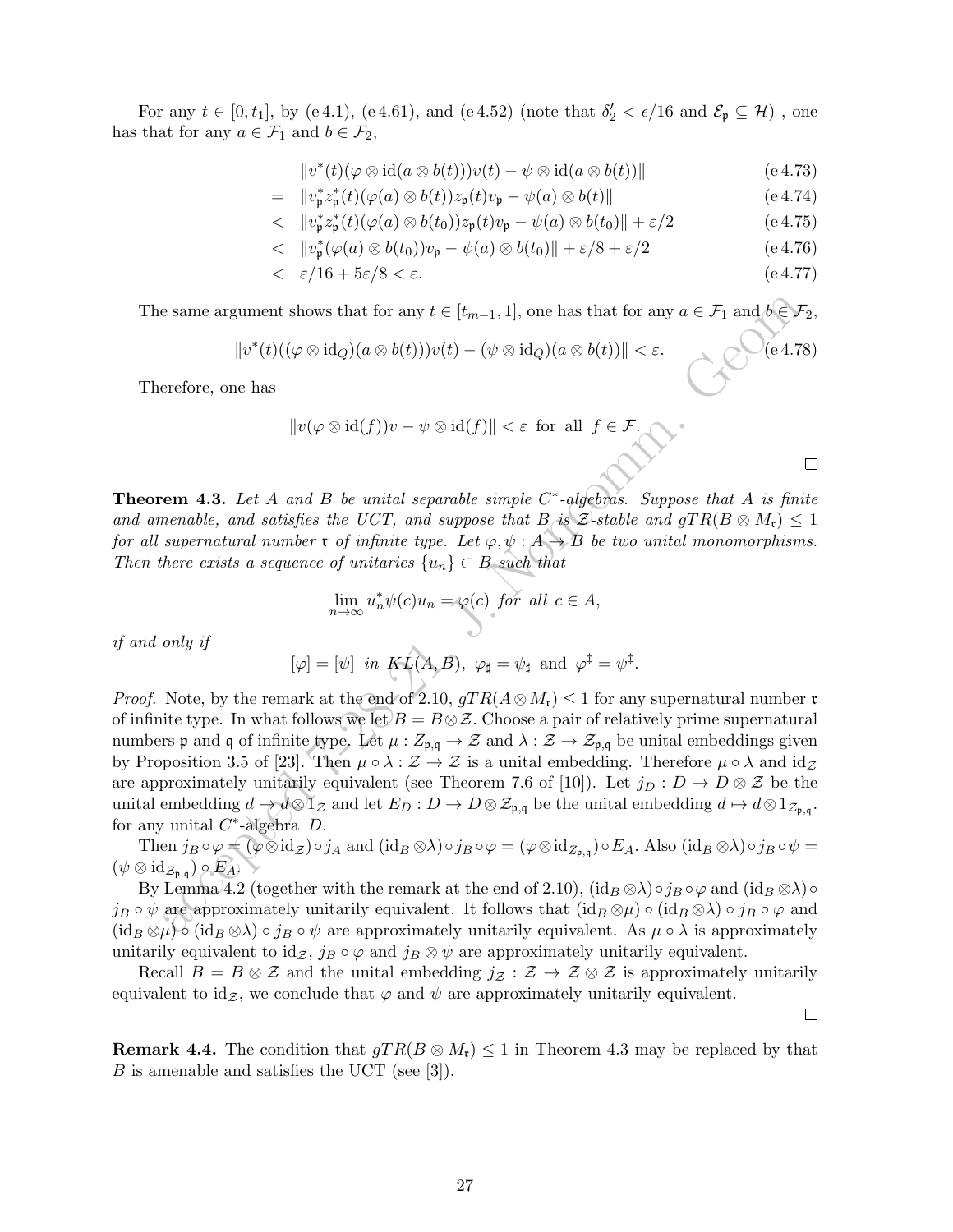## 5 The Range

**Theorem 5.1.** Let A be a separable amenable  $C^*$ -algebra which satisfies the UCT with a fixed splitting map  $s_A$  as in 2.4 and let B be a unital C<sup>\*</sup>-algebra such that  $T(B) \neq \emptyset$ . Suppose that there are two unital homomorphisms  $\varphi, \psi : A \to B$  such that  $\tau \circ \varphi = \tau \circ \psi$  for all  $\tau \in T(B)$ .

(1) Suppose that  $KK(\varphi) = KK(\psi)$ . Then there is a homomorphism  $\delta : K_1(A) \to Aff(T(B))$ such that

$$
(\varphi^{\ddagger} - \psi^{\ddagger}) \circ s_A = \Sigma_B \circ \delta, \tag{e.5.1}
$$

where  $\Sigma_B$ : Aff $(T(B) \to \text{Aff}(T(B))/\rho_B(K_0(B))$  is the quotient map.

(2) Suppose that  $KL(\varphi) = KL(\psi)$ . Let  $K_1(A) = \bigcup_{n=1}^{\infty} G_n$ , where  $G_n \subset G_{n+1} \subset K_1(A)$  is a finitely generated subgroup. Then, for each n, there is a homomorphism  $\delta_n : K_1(A) \to \text{Aff}(T(B))$ such that

$$
(\varphi^{\ddagger} - \psi^{\ddagger}) \circ s_A|_{G_n} = \Sigma_B \circ \delta_n|_{G_n}.
$$
\n
$$
(e 5.2)
$$

 $\begin{array}{l} \Sigma_D: \mathrm{Aff}(T(D) \rightarrow \mathrm{Aff}(T(D))/\overline{\rho_D(K_0(D))} \text{ is the quotient map,} \\ \mathrm{Suppose}\;that\; KL(\varphi)=KL(\psi). \;Let\; K_1(A)=\cup_{n=1}^\infty C_n, \;where\; C_n \subset C_{n+1} \subset K_1(A) \text{ is the product of } \mathrm{Sp}_2(M) \text{ is the product of } \mathrm{Sp}_2(M) \text{ is the product of } \mathrm{Sp}_2(M) \text{ is the product of } \mathrm{Sp}_2(M) \text{ is the product of } \mathrm{Sp}_2(M) \text{ is the product of } \mathrm{Sp}_2(M) \text{ is the product of } \$ *Proof.* Let  $z \in K_1(A)$  be represented by a unitary  $u \in M_n(A)$  for some integer  $n \geq 1$ . As before, we will continue to use  $\varphi$  and  $\psi$  for the extensions  $\varphi \otimes id_{M_n}$  and  $\psi \otimes id_{M_n}$ , respectively. Then  $[\varphi(u)\psi(u)^*]=0$  in  $K_1(B)$ . By replacing u by  $u \oplus 1_k$  in  $M_{n+k}$  for some integer  $k \in \mathbb{N}$  and n by  $n + k$ , without loss of generality, we may assume that  $\varphi(u)\psi(u)^* \in U_0(M_n(B))$ . It follows that there is a continuous and piecewise smooth path  $\{v(t): t \in [0,1]\} \subset M_n(B)$  such that  $v(0) = \varphi(u)\psi(u)^*$  and  $v(1) = 1_{M_n(B)}$ . Put  $w(t) = v(t)\psi(v)$ . Then  $w(0) = \varphi(u)$  and  $w(1) = \psi(u)$ .

Then, in  $\text{Aff}(T(B))/\overline{\rho_B(K_0(B))}$ ,

$$
(\varphi^{\dagger} - \psi^{\dagger}) \circ s_A([z]) = \frac{1}{2\pi i} \int_0^1 \tau(\frac{dv(t)}{dt} v^*(t)) dt + \overline{\rho_B(K_0(B))}
$$
(e 5.3)

$$
= \frac{1}{2\pi i} \int_0^1 \tau(\frac{dw(t)}{dt} w^*(t)) dt + \overline{\rho_B(K_0(B))} \qquad (\tau \in T(B)). \quad (e.5.4)
$$

Let

$$
M_{\varphi,\psi} = \{(b,a) \in C([0,1],B) \oplus A : b(0) = \varphi(a) \text{ and } b(1) = \psi(a)\}
$$
 (e 5.5)

be the mapping torus. Since  $\tau \circ \varphi = \tau \circ \psi$ , as in 2.8,

$$
R_{\varphi,\psi}([w(t)]) = \frac{1}{2\pi i} \int_0^1 \tau(\frac{dw(t)}{dt} w^*(t)) dt
$$
 (e 5.6)

gives a homomorphism  $R_{\varphi,\psi}: K_1(M_{\varphi,\psi}) \to \text{Aff}(T(B)).$ 

If  $KK(\varphi) = KK(\psi)$ , as in 3.4 of [15], there is a splitting map  $\theta : K_1(A) \to K_1(M_{\varphi,\psi})$  such that  $\theta(z) - [w(t)] \in \iota_{*1}(K_0(B))$ , where  $\iota : B \to M_{\varphi,\psi}$  is the embedding (see also 3.3 of [15]). Then

$$
R_{\varphi,\psi}(\theta(z) - [w(t)]) \in \rho_B(K_0(B)).
$$
\n<sup>(e.5.7)</sup>

Define

$$
\delta := R_{\varphi,\psi} \circ \theta : K_1(A) \to \text{Aff}(T(B)). \tag{e.5.8}
$$

One then has

$$
(\varphi^{\ddagger} - \psi^{\ddagger}) \circ s_A(z) = \Sigma_B \circ \delta(z). \tag{e.5.9}
$$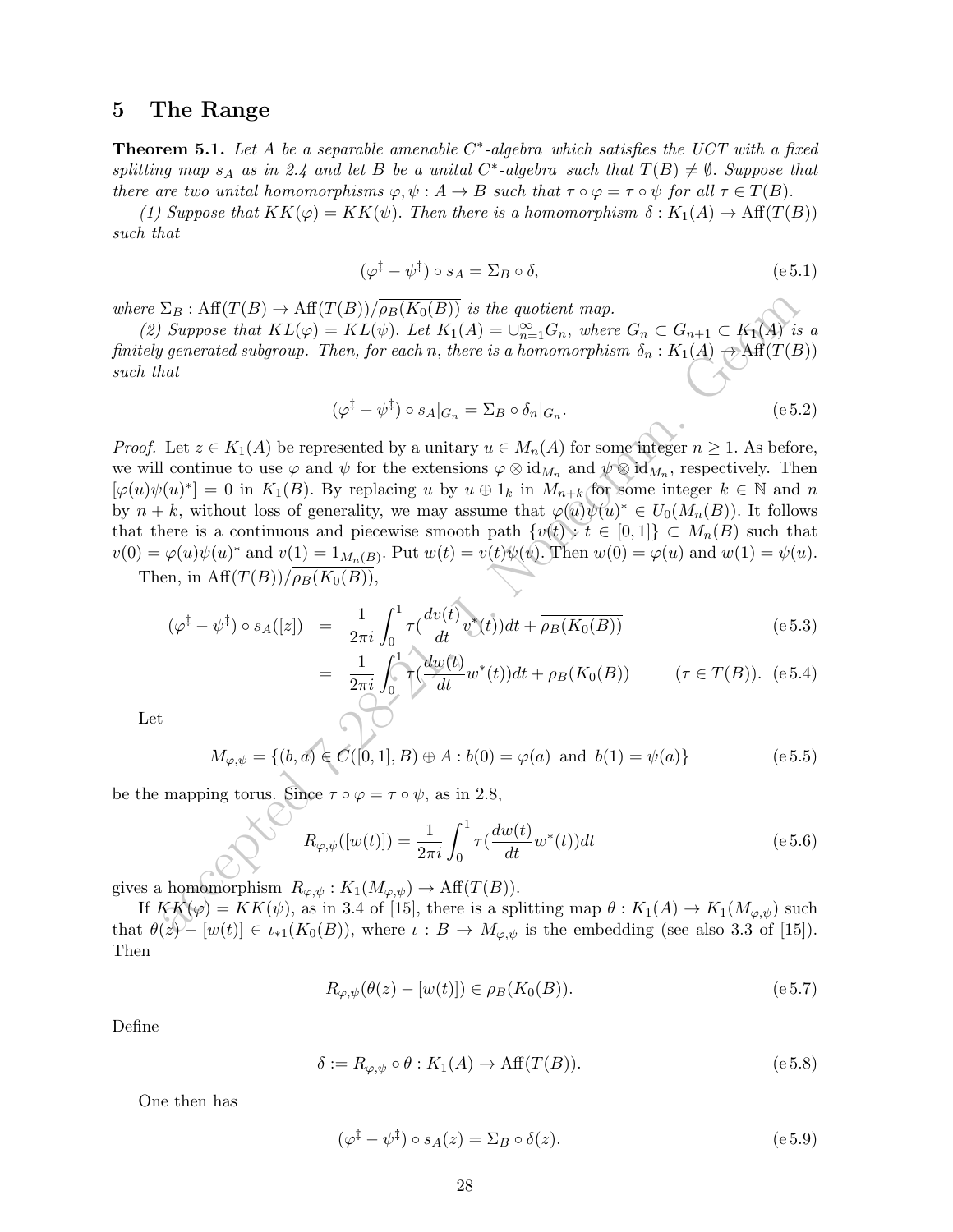This proves the case (i).

For case (ii), let  $KL(\varphi) = KL(\psi)$ . Then, for each n, there is a homomorphism  $\theta_n : G_n \to$  $K_1(M_{\varphi,\psi})$  such that  $(\pi_e)_{*0} \circ \theta_n = \mathrm{id}_{G_n}$ , where  $\pi_e: M_{\varphi,\psi} \to A$  is the quotient map,  $n = 1, 2, ...$ Since Aff(T(B)) is divisible, there is  $\delta_n : K_1(A) \to Aff(T(B))$  such that  $\delta_n|_{G_n} = R_{\varphi,\psi} \circ \theta_n$ ,  $n = 1, 2, \dots$  Note that, if  $z \in G_n$ , then  $\theta_n(z) - [w(t)] \in \iota_{*1}(K_0(B))$ . The computation above shows that

$$
R_{\varphi,\psi}(\theta_n(z) - [w(t)]) \in \overline{\rho_B(K_0(B))}.
$$
\n
$$
\tag{e.5.10}
$$

It follows that

$$
(\varphi^{\ddagger} - \psi^{\ddagger}) \circ s_A(z) = \Sigma_B \circ \delta_n(z).
$$
 (e 5.11)

This proves the case (ii).

Access the case (ii).<br>
<br>
access the case (ii).<br>
as 5.2. [cf. Lemma 6.8 of [18]] Let A and B be unital separable simple  $C^*$ -algebras su<br>
is finite and annenable, and satisfies the UCT, and gTR(B  $\otimes A_3$ )  $\leq 1$  for any **Lemma 5.2.** [cf. Lemma 6.8 of [18]] Let A and B be unital separable simple  $C^*$ -algebras such that A is finite and amenable, and satisfies the UCT, and  $qTR(B \otimes M_r) \leq 1$  for any supernatural number **r** of infinite type. Suppose also B is Z-stable. Let  $\kappa \in KL_e(A, B)^{++}$  and  $\lambda$  : Aff(T(A))  $\rightarrow$  Aff(T(B)) be an affine homomorphism which are compatible (see Definition 2.6). Then there exists a unital homomorphism  $\Psi: A \rightarrow B$  such that

$$
[\Psi]=\kappa \text{ and } (\Psi)_{\sharp}=\lambda,
$$

Moreover, if  $\gamma \in \bigcup_{n=1}^{\infty} U(M_n(A))/CU(M_n(A)) \to \widehat{U(B)}/CU(B)$  is a continuous homomorphism which is compatible with  $\kappa$  and  $\lambda$ , then one may also require that

$$
\Psi^{\ddagger}|_{U(A)_0/CU(A)} = \gamma|_{U(A)_0/CU(A)} \text{ and } (\Psi)^{\ddagger} \circ s_A = \gamma \circ s_A - \bar{h}, \qquad (e.5.12)
$$

where  $s_A : K_1(A) \to U(A)/CU(A)$  is a splitting map (see 2.4), and

$$
\bar{h}: K_1(A) \to \overline{\mathbb{R}\rho_B(K_0(B))}/\overline{\rho_B(K_0(B))}
$$

is a homomorphism.

Recall that B has stable rank one (see Theorem 6.7 of [24]). By the last part of 2.6, the map  $\overline{u} \to \text{diag}(\overline{u}, \overline{1}_m) : U(B)/CU(B) \to U(M_m(B))/CU(M_m(B))$  is an isomorphism.

In the following proof and rest of the paper, we will use  $E_D$  to denote the homomorphism  $E_D: D \to D \otimes \mathcal{Z}_{p,q}$  defined by  $d \mapsto d \otimes 1_{\mathcal{Z}_{p,q}}$  for all  $d \in D$  and for any  $C^*$ -algebra  $D$ .

*Proof.* Let **p** and **q** be two relative prime supernatural numbers of infinite type such that  $Q =$  $M_{\mathfrak{p}} \otimes M_{\mathfrak{q}}$ . Let  $A_{\mathfrak{p}} = A \otimes M_{\mathfrak{p}}$ ,  $A_{\mathfrak{q}} = A \otimes M_{\mathfrak{q}}$ ,  $B_{\mathfrak{p}} = B \otimes M_{\mathfrak{p}}$  and  $B_{\mathfrak{q}} = B \otimes M_{\mathfrak{q}}$ . Note, by the second part of 2.10,  $gTR(A_{r}) \leq 1$  for any supernatural number **r**, and by the assumption,  $gTR(B_{r}) \leq 1$ . Let  $\kappa_{\mathfrak{r}} \in KL(A_{\mathfrak{r}}, B_{\mathfrak{r}}), \ \lambda_{\mathfrak{r}} : Aff(T(A_{\mathfrak{r}})) \to Aff(T(B_{\mathfrak{r}})), \ \gamma_{\mathfrak{r}} : U(A_{\mathfrak{r}})/CU(A_{\mathfrak{r}}) \to U(B_{\mathfrak{r}})/CU(B_{\mathfrak{r}})$ be induced by  $\kappa$ ,  $\lambda$  and  $\gamma$ , respectively (see Lemma 6.1 of [18] for  $\gamma_t$ ) for infinite supernatural number **r**, including the supernatural number  $\infty$  (recall  $M_{\infty} = Q$ ). Moreover,  $M_{\mathfrak{r}} \cong M_{\mathfrak{r}} \otimes M_{\mathfrak{r}}$  for any supernatural number  $\mathfrak r$  of infinite type. It follows from Corollary 24.4 of [7] that there is a unital homomorphism  $\varphi_{\mathfrak{p}} : A_{\mathfrak{p}} \to B_{\mathfrak{p}}$  such that

$$
[\varphi_{\mathfrak{p}}] = \kappa_{\mathfrak{p}} \text{ in } KL(A_{\mathfrak{p}}, B_{\mathfrak{p}}), (\varphi_{\mathfrak{p}})^{\dagger} = \gamma_{\mathfrak{p}} \text{ and } (\varphi_{\mathfrak{p}})_{\sharp} = \lambda_{\mathfrak{p}}.
$$
 (e 5.13)

For the same reason, there is also a unital homomorphism  $\psi_{\mathfrak{q}} : A_{\mathfrak{q}} \to B_{\mathfrak{q}}$  such that

$$
[\psi_{\mathfrak{q}}] = \kappa_{\mathfrak{q}} \text{ in } KL(A_{\mathfrak{q}}, B_{\mathfrak{q}}), (\psi_{\mathfrak{q}})^{\dagger} = \gamma_{\mathfrak{q}} \text{ and } (\psi_{\mathfrak{q}})_{\sharp} = \lambda_{\mathfrak{q}}.
$$
 (e.5.14)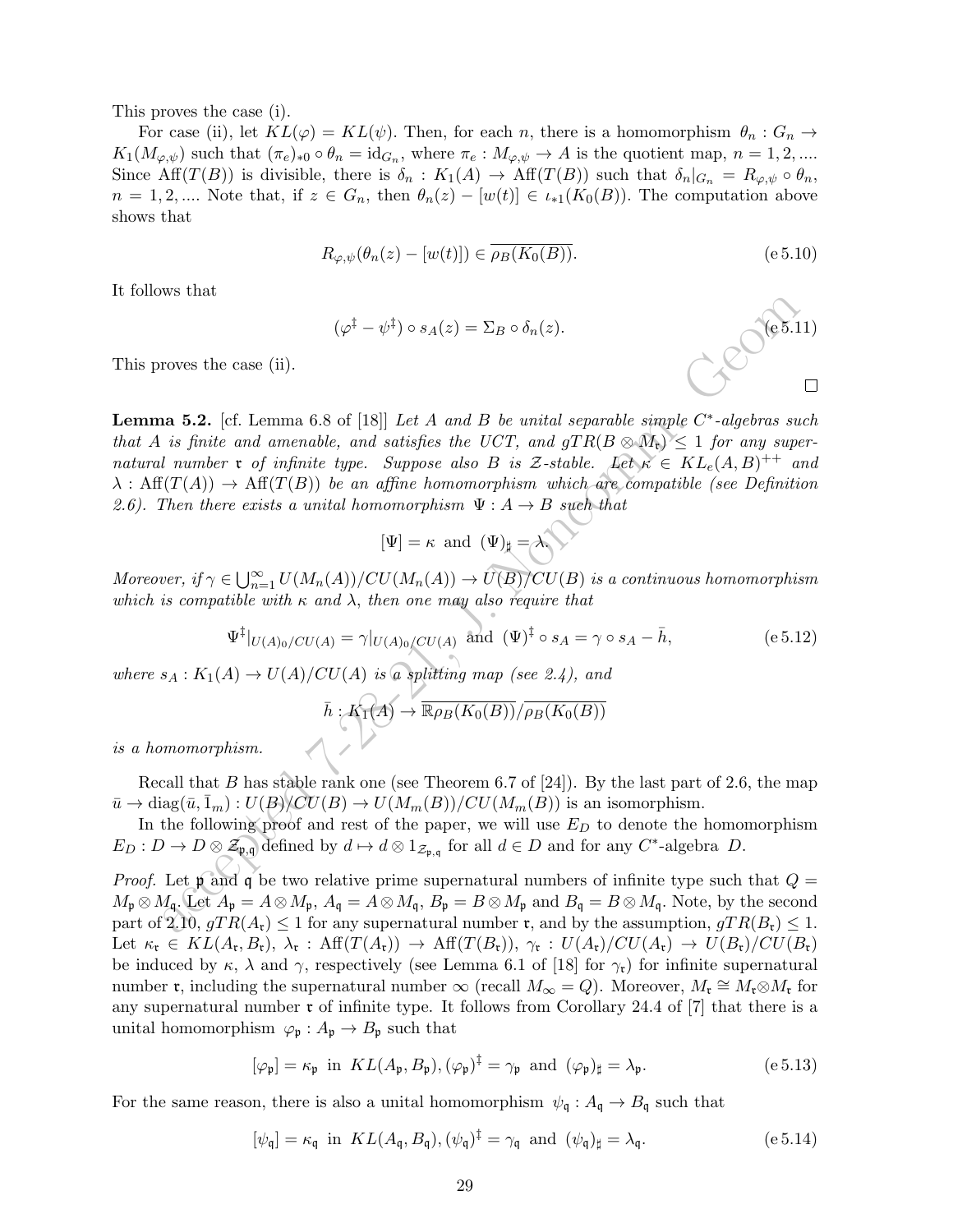Define  $\varphi = \varphi_{\mathfrak{p}} \otimes \mathrm{id}_{M_{\mathfrak{q}}}$  and  $\psi = \psi_{\mathfrak{q}} \otimes \mathrm{id}_{M_{\mathfrak{p}}} : A \otimes Q \to B \otimes Q$ . From above, one has that

$$
[\varphi] = [\psi] \text{ in } KL(A \otimes Q, B \otimes Q), \varphi_{\sharp} = \psi_{\sharp} \text{ and } \varphi^{\sharp} = \psi^{\sharp} = \gamma_{\infty}.
$$
 (e.5.15)

Since both  $K_i(B \otimes Q)$  are divisible  $(i = 0, 1)$ , one actually has

$$
[\varphi] = [\psi] \text{ in } KK(A \otimes Q, B \otimes Q).
$$

(c)  $\otimes Q$ ) into  $B \otimes Q$ ),  $(\beta \circ \psi)_T - \psi_{T}$ ,  $(\beta \circ \psi)^{\dagger} - \psi^{\dagger}$ , and  $\overline{R}_{\psi, \beta \circ \psi} = -\overline{R}_{\psi, \psi}$ . It follows the<br>  $= 0$  (see also the proof of Theorem 28.7 of [7]). Then, by Theorem 27.5 of [*X*<sub>2</sub><sup>2</sup> and  $K_0(A \otimes$ As in the proof of Theorem 28.7 of [7] (see also the proof of Theorem 28.3 and (e.28.6) of [7]), there is  $\beta \in \text{Inn}(\psi(A\otimes Q), B\otimes Q)$  with  $KK(\beta) = KK(i_{\psi(A\otimes Q)})$  (where  $i_{\psi(A\otimes Q)}$  is the embedding of  $\psi(A\otimes Q)$  into  $B\otimes Q$ ),  $(\beta\circ\psi)_T=\psi_T$ ,  $(\beta\circ\psi)^{\dagger}=\psi^{\dagger}$ , and  $\overline{R}_{\psi,\beta\circ\psi}=-\overline{R}_{\varphi,\psi}$ . It follows that  $\overline{R}_{\varphi,\beta\circ\psi} = 0$  (see also the proof of Theorem 28.7 of [7]). Then, by Theorem 27.5 of [7],  $\varphi$  and  $\beta \circ \psi$  are asymptotically unitarily equivalent. Since  $K_1(B \otimes Q)$  is divisible and  $K_0(A \otimes Q)$  is torsion free,  $H_1(K_0(A \otimes Q), K_1(B \otimes Q)) = K_1(B \otimes Q)$  (see Definition 28.10 of [7] for notation). It follows that  $\varphi$  and  $\beta \circ \psi$  are strongly asymptotically unitarily equivalent.

Note that one may identify  $T(B_q)$ ,  $T(B_p)$  and  $T(B \otimes Q)$ . Moreover,

$$
\overline{\rho_{B\otimes Q}(K_0(B\otimes Q))} = \overline{\mathbb{R}\rho_B(K_0(B))} = \overline{\rho_{B_{\mathfrak{q}}}(K_0(B_{\mathfrak{q}}))}.
$$

Denote by  $i_{\mathfrak{p}}: B_{\mathfrak{q}} \to B \otimes Q$  the embedding  $a \mapsto a \otimes 1_{\mathfrak{p}}$  (where  $1_{\mathfrak{r}} := 1_{M_{\mathfrak{r}}},$  and note that the image of  $\iota_p \circ \psi_q$  is in the image of  $\psi$ . Thus, by Lemma 3.5 of [18],  $R_{\beta \circ \iota_p \circ \psi_q, \iota_p \circ \psi_q}$  is in

$$
\mathrm{Hom}((K_1(M_{\beta\circ\imath_{\mathfrak{p}}\circ\psi_{\mathfrak{q}},\imath_{\mathfrak{p}}\circ\psi_{\mathfrak{q}}}),\overline{\rho_{B_{\mathfrak{q}}}(K_0(B_{\mathfrak{q}}))}).
$$

Note that

$$
[\beta \circ \iota_{\mathfrak{p}} \circ \psi_{\mathfrak{q}}] = [\iota_{\mathfrak{p}} \circ \psi_{\mathfrak{q}}] \quad \text{in } KK(A_{\mathfrak{q}}, B_{\mathfrak{q}}).
$$

By Theorem, 28.3 of [7], there exists  $\alpha \in \overline{\mathrm{Inn}}(\psi_{\mathfrak{q}}(A_{\mathfrak{q}}), B_{\mathfrak{q}})$  such that

$$
[\alpha] = [\iota_{\psi_{\mathfrak{q}}(A_{\mathfrak{q}})}] \text{ in } KK(\psi_{\mathfrak{q}}(A_{\mathfrak{q}}), B_{\mathfrak{q}}), \tag{e.5.16}
$$

where  $i_{\psi_{\mathfrak{q}}(A_{\mathfrak{q}})}$  is the embedding of  $\psi_{\mathfrak{q}}(A_{\mathfrak{q}})$  into  $B_{\mathfrak{q}}$ , and

$$
\mathcal{F}_{\alpha,\imath_{\psi_{\mathfrak{q}}(A_{\mathfrak{q}})}} = -\overline{R}_{\beta \circ \imath_{\mathfrak{p}} \circ \psi_{\mathfrak{q}},\imath_{\mathfrak{p}} \circ \psi_{\mathfrak{q}}}.
$$

One computes (just as Lemma 6.5 of [18]) that

$$
\mathcal{I}_{\mathfrak{p}} \circ \alpha \circ \psi_{q} = [\beta \circ \iota_{\mathfrak{p}} \circ \psi_{q}] \text{ in } KK(A_{q}, B \otimes Q), \tag{e.5.17}
$$

$$
\mathcal{C}_{\mathfrak{p}} \circ \alpha \circ \psi_{q})_{\sharp} = (\beta \circ \iota_{\mathfrak{p}} \circ \psi_{q})_{\sharp} \text{ and } (\iota_{\mathfrak{p}} \circ \alpha \circ \psi_{q})^{\sharp} = (\beta \circ \iota_{\mathfrak{p}} \circ \psi_{q})^{\sharp}, \tag{e.5.18}
$$

and

$$
\overline{R}_{i_{\mathfrak{p}}\circ\alpha\circ\psi_q,\beta\circ\imath_{\mathfrak{p}}\circ\psi_{\mathfrak{q}}} = 0.
$$

It follows from Theorem 27.5 and Theorem 28.13 of [7] that  $\iota_p \circ \alpha \circ \psi_q$  and  $\beta \circ \iota_p \circ \psi_q$  are strongly asymptotically unitarily equivalent.

We will show that  $\beta \circ \psi$  and  $(\alpha \circ \psi_{\mathfrak{q}}) \otimes id_{M_{\mathfrak{p}}}$  are strongly asymptotically unitarily equivalent. Define  $\beta_1 = (\beta \circ \imath_{\mathfrak{p}} \circ \psi_{\mathfrak{q}}) \otimes \mathrm{id}_{M_{\mathfrak{p}}} : A \otimes M_{\mathfrak{q}} \otimes M_{\mathfrak{p}} \to B \otimes Q \otimes M_{\mathfrak{p}}$ . Let  $j : Q \to Q \otimes M_{\mathfrak{p}}$  be defined by  $j(b) = b \otimes 1_p$ . Consider the C<sup>\*</sup>-subalgebra

$$
C = \beta \circ \psi(1_{A \otimes M_{\mathfrak{q}}} \otimes M_{\mathfrak{p}}) \otimes M_{\mathfrak{p}} = \beta(1_{B_{\mathfrak{q}}} \otimes M_{\mathfrak{p}}) \otimes M_{\mathfrak{p}} \subset B \otimes Q \otimes M_{\mathfrak{p}}.
$$
 (e 5.19)

(note  $\psi(1_{A\otimes M_{\mathfrak{q}}})=1_{B_{\mathfrak{q}}}$  and  $\psi(1_{A\otimes M_{\mathfrak{q}}}\otimes M_{\mathfrak{p}})=1_{B_{\mathfrak{q}}}\otimes M_{\mathfrak{p}})$ . Since  $K_1(C)=\{0\}$ , in C,  $(id_B \otimes j) \circ (\beta|_{1_{B_q} \otimes M_p})$  and  $j_0$  are strongly asymptotically unitarily equivalent, where  $j_0: M_p \to$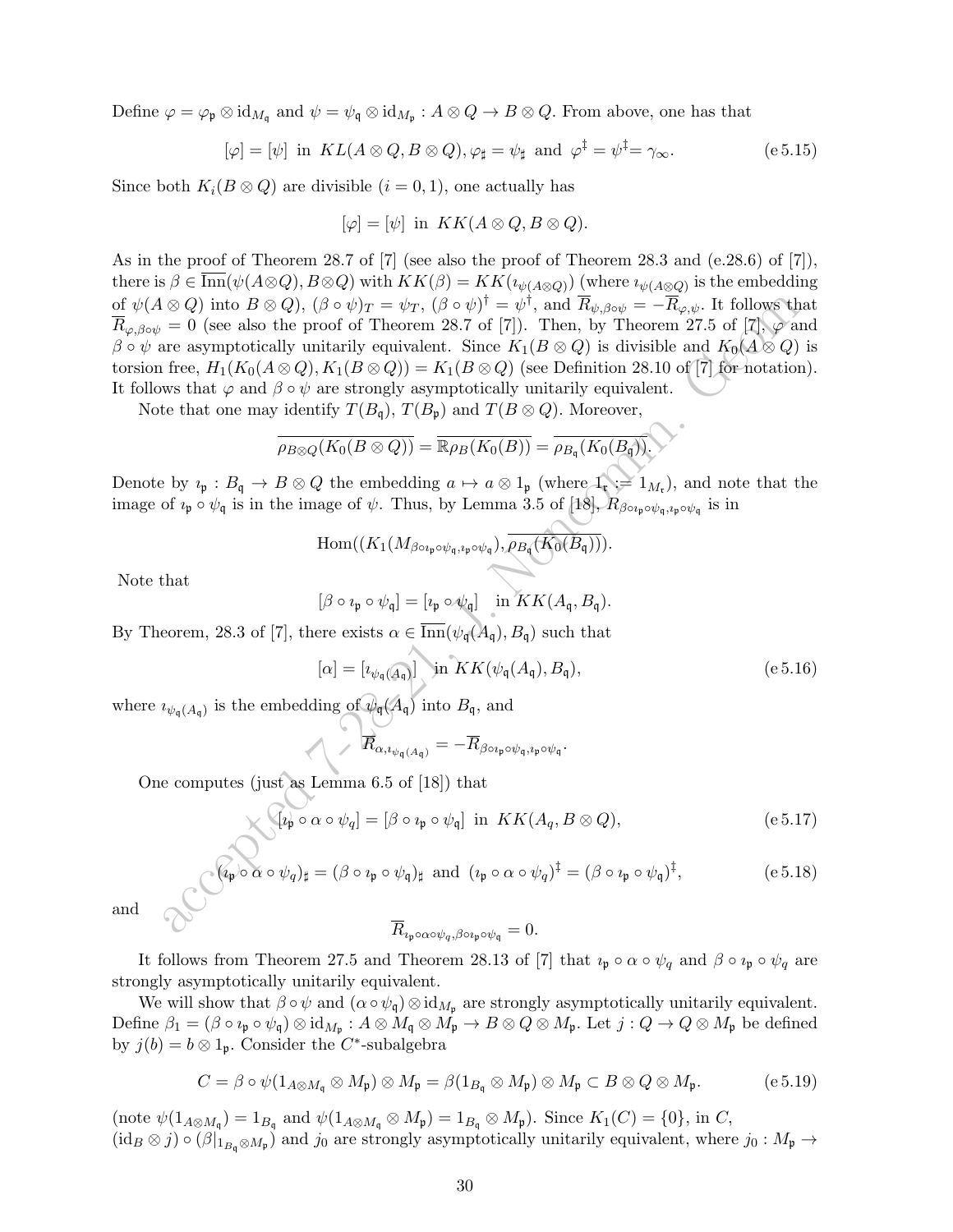C is defined by  $j_0(a) = 1_{B\otimes Q} \otimes a$  for all  $a \in M_p$ . In particular, there exists a continuous path of unitaries  $\{v(t): t \in [0,1)\} \subset C$  such that

$$
\lim_{t \to 1} \operatorname{Ad} v(t) \circ (\operatorname{id}_B \otimes j) \circ (\beta \circ \psi)(1_{A_{\mathfrak{q}}} \otimes a) = 1_{B \otimes Q} \otimes a \text{ for all } a \in M_{\mathfrak{p}}.
$$
 (e 5.20)

Note that, for  $a_q \in A_q$ ,  $(id_B \otimes j)(\beta \circ \psi(a_q \otimes 1_p)) = \beta(\psi_q(a_q) \otimes 1_p) \otimes 1_p$ . Then, by (e 5.19),  $v(t)$ commutes with  $(id_B \otimes j)(\beta \circ \psi(a_q \otimes 1_p))$ . It follows that  $(id_B \otimes j) \circ \beta \circ \psi$  and  $\beta_1$  are strongly asymptotically unitarily equivalent. Since  $\iota_{\mathfrak{p}} \circ \alpha \circ \psi_q$  and  $\beta \circ \iota_{\mathfrak{p}} \circ \psi_q$  are strongly asymptotically unitarily equivalent, one concludes that  $(id_B \otimes j) \circ \beta \circ \psi$  and  $(\iota_{\mathfrak{p}} \circ \alpha \circ \psi_q) \otimes id_{M_{\mathfrak{p}}}$  are strongly asymptotically unitarily equivalent. There is a homomorphism  $\theta : Q \otimes M_{\mathfrak{p}} \to Q$  such that  $\theta \circ j$ :  $Q \to Q$  is strongly asymptotically unitarily equivalent to id<sub>Q</sub>. Consequently, (id<sub>B</sub>  $\otimes \theta$ )  $\circ$  (id<sub>B</sub>  $\otimes$  $j) \circ \beta \circ \psi$  is strongly asymptotically unitarily equivalent  $\beta \circ \psi$ , and  $(\mathrm{id}_B \otimes \theta) \circ ((\imath_\mathfrak{p} \circ \alpha \circ \psi_q) \otimes \mathrm{id}_{M_\mathfrak{p}})$ is strongly asymptotically unitarily equivalent  $(\alpha \circ \psi_{\mathfrak{q}}) \otimes \mathrm{id}_{M_{\mathfrak{p}}}$ . Therefore  $\beta \circ \psi$  and  $(\alpha \circ \psi_{\mathfrak{q}}) \otimes \mathrm{id}_{M_{\mathfrak{p}}}$ are strongly asymptotically unitarily equivalent.

Finally, we conclude that  $(\alpha \circ \psi_{\mathfrak{q}}) \otimes id_{M_{\mathfrak{p}}}$  and  $\varphi$  are strongly asymptotically unitarily equivalent. Note that, by (e 5.16),  $\alpha \circ \psi_{\mathfrak{q}}$  is an isomorphism which induces  $\Gamma_{\mathfrak{q}}$ .

Thus, there is a continuous path of unitaries  $\{u(t): t \in [0,1)\}\$ in  $B \otimes M_{\mathfrak{p}} \otimes M_{\mathfrak{q}}$  (it can be madeinto piecewise smooth—see Lemma 4.1 of [15]) such that  $u(0) = 1$  and

$$
\lim_{t \to 1} \operatorname{ad} u(t) \circ \varphi(a) = (\alpha \circ \psi_{\mathfrak{q}}) \otimes \operatorname{id}_{M_{\mathfrak{p}}}(a) \text{ for all } a \in A \otimes Q.
$$
 (e 5.21)

Note that, if  $a \in A \otimes \mathcal{Z}_{\mathfrak{p},\mathfrak{q}}$ , then  $a(0) \in A \otimes M_{\mathfrak{p}} \otimes 1_{\mathfrak{q}},$  and  $\varphi(a(0)) \in B_{\mathfrak{p}} \otimes 1_{\mathfrak{q}},$  and  $a(1) \in A \otimes M \otimes 1_{\mathfrak{q}}$ .  $A \otimes M_{\mathfrak{q}} \otimes 1_{\mathfrak{p}},$  and

$$
((\alpha \circ \psi_{\mathfrak{q}}) \otimes \mathrm{id}_{M_{\mathfrak{p}}})(a(1)) \in B_{\mathfrak{q}} \otimes 1_{\mathfrak{p}}.
$$

This provides a unital homomorphism  $\Phi: A \otimes \mathcal{Z}_{\mathfrak{p},\mathfrak{q}} \to B \otimes \mathcal{Z}_{\mathfrak{p},\mathfrak{q}}$  such that, for each  $t \in (0,1)$ ,

$$
\pi_t \circ \Phi(a) = \text{ad } u(t) \circ \varphi(a(t)) \text{ for all } a \in A \otimes \mathcal{Z}_{\mathfrak{p}, \mathfrak{q}}.
$$
 (e 5.22)

Denote by  $C_k$  a commutative  $C^*$ -algebra with  $K_0(C_k) = \mathbb{Z}/k\mathbb{Z}$  and  $K_1(C_k) = \{0\}, 2, 3, \dots,$  and  $C_0 = \mathbb{C}$ . So one identifies  $K_i(A \otimes C_k)$  with  $K_i(A, \mathbb{Z}/k\mathbb{Z})$   $(i = 0, 1)$ .

Note that  $[E_A] : \underline{K}(A) \to \underline{K}(A \otimes Z_{\mathfrak{p},\mathfrak{q}})$  is an isomorphism in  $\text{Hom}_{\Lambda}(\underline{K}(A), \underline{K}(A \otimes Z_{\mathfrak{p},\mathfrak{q}}))$ (recall  $K_0(\mathcal{Z}_{\mathfrak{p},\mathfrak{q}}) = \mathbb{Z}$  and  $K_1(\mathcal{Z}_{\mathfrak{p},\mathfrak{q}}) = \{0\}$ ). Denote by  $[E_A]^{-1}$  the inverse of  $[E_A]$  and  $\kappa^Z \in$  $KL(A \otimes \mathcal{Z}_{\mathfrak{p},\mathfrak{q}}, B \otimes \mathcal{Z}_{\mathfrak{p},\mathfrak{q}})$  the composition  $[E_B] \circ \kappa \circ [E_A]^{-1}$ . One computes, applying the Künneth formula, that  $\kappa^Z(g \otimes [1_{\mathbb{Z}_{p,q}}]_0) = \kappa(g) \otimes [1_{\mathbb{Z}_{p,q}}]_0$  for all  $g \in K_i(A \otimes C_k)$ ,  $k = 0, 2, ...,$  and  $i = 0, 1$ . Thus we have the commutative diagrams:

accepted 7-28-21, J. Noncomm. Geom Ki(A ⊗ Ck) [EA⊗Ck ] −→ Ki(A ⊗ C<sup>k</sup> ⊗ Z<sup>p</sup>,<sup>q</sup>) [πe] <sup>→</sup> <sup>K</sup>i(<sup>A</sup> <sup>⊗</sup> <sup>C</sup><sup>k</sup> <sup>⊗</sup> <sup>M</sup>p) <sup>⊕</sup> <sup>K</sup>i(<sup>A</sup> <sup>⊗</sup> <sup>C</sup><sup>k</sup> <sup>⊗</sup> <sup>M</sup>q) ↓κ|K0(A,Z/kZ) ↓κ<sup>Z</sup> <sup>|</sup>Ki (A⊗Ck⊗Zp,q) ↓<sup>κ</sup>p⊕κ<sup>q</sup> Ki(B ⊗ Ck) [EB⊗Ck ] → Ki(B ⊗ C<sup>k</sup> ⊗ Z<sup>p</sup>,<sup>q</sup>) [πe] <sup>→</sup> <sup>K</sup>i(<sup>B</sup> <sup>⊗</sup> <sup>C</sup><sup>k</sup> <sup>⊗</sup> <sup>M</sup>p) <sup>⊕</sup> <sup>K</sup>i(<sup>B</sup> <sup>⊗</sup> <sup>C</sup><sup>k</sup> <sup>⊗</sup> <sup>M</sup>q) (e 5.23)

and

$$
K_{i}(A \otimes C_{k} \otimes Z_{\mathfrak{p},\mathfrak{q}}) \stackrel{[\pi_{e}]}{\to} K_{i}(A \otimes C_{k} \otimes M_{\mathfrak{p}}) \oplus K_{i}(A \otimes C_{k} \otimes M_{\mathfrak{q}})
$$
  
\n
$$
\downarrow_{[\varphi_{1}]|_{K_{0}(A,\mathbb{Z}/k\mathbb{Z})}} \downarrow_{[\varphi_{\mathfrak{p}}] \oplus [\psi_{\mathfrak{q}}]} (e 5.24)
$$
  
\n
$$
K_{i}(B \otimes C_{k} \otimes Z_{\mathfrak{p},\mathfrak{q}}) \stackrel{[\pi_{e}]}{\to} K_{i}(B \otimes C_{k} \otimes M_{\mathfrak{p}}) \oplus K_{i}(B \otimes C_{k} \otimes M_{\mathfrak{q}})
$$

 $(\text{recall } E_D: D \to D \otimes \mathcal{Z}_{\mathfrak{p},\mathfrak{q}} \text{ is defined by } E_D(d) = d \otimes 1_{\mathcal{Z}_{\mathfrak{p},\mathfrak{q}}}\text{), where } \pi_e: D \otimes \mathcal{Z}_{\mathfrak{p},\mathfrak{q}} \to (D \otimes M_{\mathfrak{p}}) \oplus \mathfrak{p}$  $D \otimes M_{\mathfrak{q}}$  denotes the quotient map (for  $D = A \otimes C_k$  and  $D = B \otimes C_k$ ). Recall, by (e 5.13) and (e 5.14),  $[\varphi_{\mathfrak{p}}] = \kappa_{\mathfrak{p}}$  and  $[\psi_{\mathfrak{q}}] = \kappa_{\mathfrak{q}}$ . Note (since  $\mathfrak{p}$  and  $\mathfrak{q}$  are relatively prime) that  $[\pi_e]$  is injective (see Proposition 5.2 of [26]) and  $[j_D]$  is an isomorphism. Therefore, from the commutative diagrams (e 5.23) and (e 5.24), one concludes that  $KL(\Phi) = \kappa^Z$ .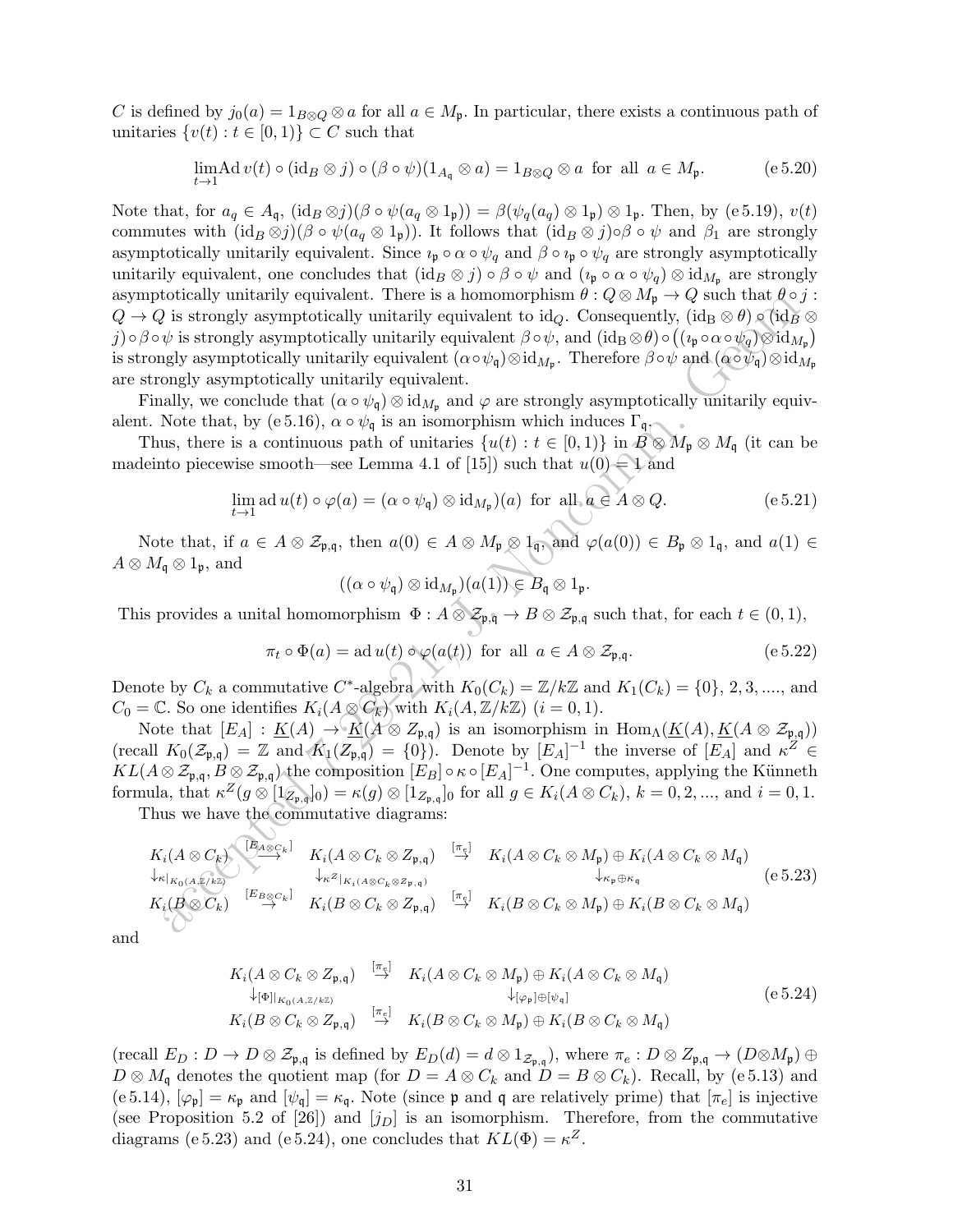Let  $\eta: Z_{\mathfrak{p},\mathfrak{q}} \to \mathcal{Z}$  be the unital embedding given by Proposition 3.3 of [23]. Define  $\Psi: A \to$  $B \otimes \mathcal{Z}$  by  $(\text{id}_B \otimes \eta) \circ \Phi \circ E_A$ . Note  $[\text{id}_B \otimes \eta] = [E_B]^{-1}$ . Then  $\Psi$  is a unital homomorphism such that  $KL(\Psi) = [E_B]^{-1} \circ \kappa^Z \circ E_A = \kappa$ . For each t, and  $\tau \in T(B)$ ,  $\tau(\Phi_t(a)) = \lambda(\hat{a})(\tau)$  for all  $a \in A$ . One then checks that  $\tau(\Psi(a)) = \lambda(\hat{a})(\tau)$  for all  $a \in A_{s,a}$  and all  $\tau \in T(B)$ . In fact, one has that

$$
\Phi_{\sharp}(a \otimes b)(\tau \otimes \mu) = \lambda(a(\tau))\mu(b) \text{ for all } a \in A_{s.a.} \text{ and } b \in (\mathcal{Z}_{\mathfrak{p},\mathfrak{q}})_{s.a.}
$$
 (e 5.25)

for any  $\tau \in T(B)$  and  $\mu \in T(\mathcal{Z}_{\mathfrak{p},\mathfrak{q}})$ .

Note that it follows from (e 5.25) that

$$
(\Phi \circ E_A)^{\dagger}|_{U_0(A)/CU(A)} = E_B^{\dagger} \circ \gamma|_{U_0(A)/CU(A)},
$$
\n(6.5.26)

Then, one has, for  $t \in (0,1)$ ,

$$
(\pi_t \circ \Phi \circ E_A)^{\ddagger} = \gamma_Q = i_Q^{\ddagger} \circ \gamma,
$$
 (e 5.27)

where  $i_Q : B \to B \otimes Q$  is defined by  $i_Q(a) = a \otimes 1_Q$  and  $\gamma_Q : U(A \otimes Q)/\mathbb{C}U(A \otimes Q) \to U(B \otimes Q)$  $Q$ /CU(B⊗Q) (see Lemma 6.1 of [18]). On the other hand, for each  $z \in U(M_k(A))/CU(M_k(A))$ for some integer  $k \geq 1$ , let  $w_0 \in U(B)$  be such that its image  $\bar{w}_0 = \gamma(z)$ . Put  $w_1 = w_0 \otimes 1_{\mathcal{Z}_{p,q}} \in$  $B \otimes \mathcal{Z}_{\mathfrak{p},\mathfrak{q}}$  and  $w = \text{diag}(w_1, 1_{k-1}).$ 

In what follows, we will use H for  $H \otimes id_{M_k}$  (for a map H) and  $U(t)$  for  $U(t) \otimes 1_{M_k}$ , in particular, this includes the case  $H = \varphi$ .

Then

$$
\pi_t(w) = \pi_{t'}(w) \text{ for all } t, t' \in [0, 1] \text{ and } E_B^{\ddagger} \circ \gamma(z) = \overline{w}.
$$
 (e 5.28)

Since  $\pi_t(w) \in B$  is constant, one may use w for its evaluation at t. Let  $v_0 \in U(M_k(A))$  be such that  $\overline{v_0} = z$ .

Let  $Z = \Phi(E_A(v_0))w^*$ . Then, for any  $t \in (0,1)$ ,

$$
Z(t) = \pi_t \circ \Phi(E_A(v_0)) w^* = u(t)^* \varphi(v_0) u(t) w^*.
$$
 (e 5.29)

Since  $(\kappa, \lambda, \gamma)$  is compatible, in  $K_1(B \otimes Z_{\mathfrak{p}, \mathfrak{q}})$ ,

$$
[Z] = [\Phi(E_A(v_0))w^*] = [\kappa^Z(E_A(v_0))][w_0^* \otimes 1_{\mathcal{Z}_{\mathfrak{p},\mathfrak{q}}}] = [\kappa([v_0]) \otimes 1_{\mathcal{Z}_{\mathfrak{p},\mathfrak{q}}}] [w_0^* \otimes 1_{\mathcal{Z}_{\mathfrak{p},\mathfrak{q}}}] = 0.
$$

 $\begin{array}{l} (\Phi\circ E_A)^{\frac{1}{2}}|_{U_0(A)/CU(A)}=E_B^{\frac{1}{2}}\circ\gamma|_{U_0(A)/CU(A)},\\[2mm] \mbox{one has, for $t\in (0,1)$},\\[2mm] (\pi_t\circ\Phi\circ E_A)^{\frac{1}{2}}=\gamma_Q-\imath_Q^{\frac{1}{2}}\circ\gamma,\\[2mm] l_2:B\to B\otimes Q\mbox{ is defined by $u_Q(a)=a\otimes 1_Q$ and $\gamma_Q:U(A\otimes Q)(CU(A\otimes Q)\to U(B)\wedge U(B\otimes Q)$ and $U_0(A\otimes Q)\to U(B\otimes Q)$ and $U_0(A\otimes Q$ It follows that diag( $Z, Y_m$ ) ∈  $U_0(M_{m+1}(M_k(B) \otimes \mathcal{Z}_{\mathfrak{p},\mathfrak{q}}))$ . Let  $Z_1(t,s)$  be a piecewise smooth continuous path of unitaries in  $U_0(M_{m+1}(M_k(B)\otimes \mathcal{Z}_{\mathfrak{p},\mathfrak{q}}))$  such that  $Z_1(t,0) = Z_1(t)$  and  $Z_1(t,1) = 1$ . Denote by  $\tau_0$  the unique tracial state in T(Q), where **r** is a supernatural number. For each  $s_{\mu} \in T(\mathcal{Z}_{\mathfrak{p},q})$ , one may write

$$
s_{\mu}(a) = \int_0^1 \tau_0(a(t))d\mu(t),
$$

where  $\mu$  is a probability Borel measure on [0, 1].

To apply Lemma 6.6 of [18], put  $V(t) = \text{diag}(u(t), 1_m)$ ,  $\varphi^{(m+1)}(a) = \text{diag}(\varphi(a), \varphi(a), ..., \varphi(a))$ and  $w_1 = \text{diag}(w, \varphi(v_0), \dots, \varphi(v_0))$  as well as (for  $a \in A$ )

$$
\psi^{(m+1)}(a)=\mathrm{diag}(((\alpha\circ\psi_{\mathfrak{q}})\otimes\mathrm{id}_{M_{\mathfrak{p}}})(a),\varphi(a),\cdots,\varphi(a)).
$$

Then  $Z_1(t) = V(t)^* \varphi^{(m+1)}(v_0) V(t) w_1^*$  for all  $t \in [0, 1)$  and

$$
\lim_{t \to 1} V(t)^* \varphi^{(m+1)}(v_0) V(t) w_1^* = \text{diag}(u(t)^* \varphi(v_0) u(t) w^*, 1_m).
$$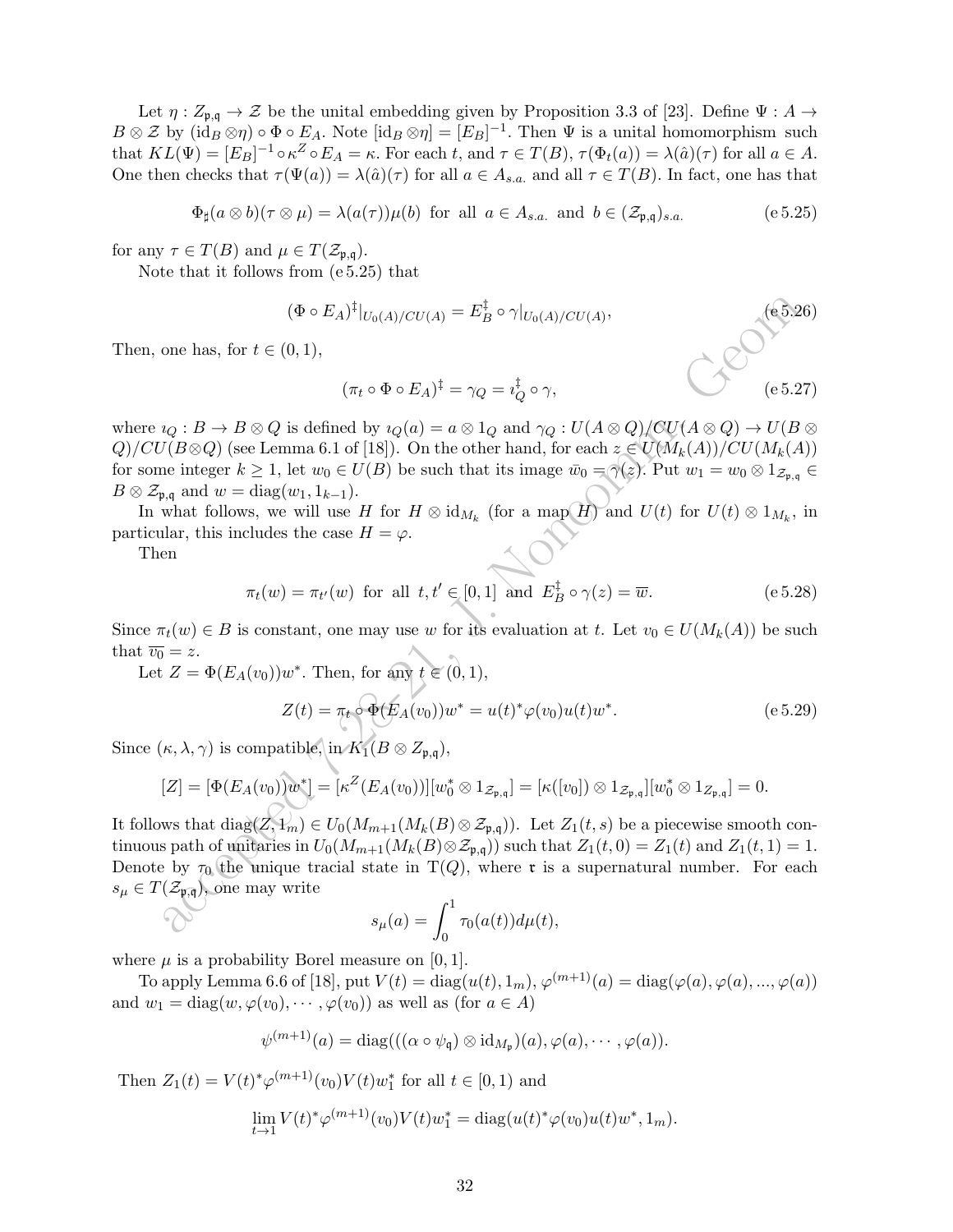Then, for  $\tau \in T(B)$  and  $s_{\mu} \in T(Z_{\mathfrak{p},\mathfrak{q}})$ , by applying Lemma 6.6 of [18],

$$
Det(Z_1)(\tau \otimes s_{\mu}) \tag{e 5.30}
$$

$$
= \frac{1}{2\pi\sqrt{-1}} \int_0^1 (\tau \otimes s_\mu) (\frac{dZ_1(t,s)}{ds} Z_1(t,s)^*) ds \tag{e.5.31}
$$

$$
= \frac{1}{2\pi\sqrt{-1}} \int_0^1 \int_0^1 (\tau \otimes \tau_0) (\frac{dZ_1(t,s)}{ds} Z_1(t,s)^*) d\mu(t) ds \qquad (e 5.32)
$$

$$
= \int_0^1 \left(\frac{1}{2\pi\sqrt{-1}} \int_0^1 (\tau \otimes \tau_0) \left(\frac{dZ_1(t,s)}{ds} Z_1(t,s)^*)\right) ds\right) d\mu(t) \tag{e 5.33}
$$

$$
= \int_0^1 \mathrm{Det}(\varphi(v_0))w_0^*)(\tau)d\mu(t) + f(\tau) \text{ for some } f \in \rho_B(K_0(B \otimes Q))
$$
 (e5.34)  
=  $\mathrm{Det}(\varphi(v_0)w_0^*)(\tau) + f(\tau),$  (e5.35)

 $\begin{array}{ll} \displaystyle{J_0=2s\sqrt{-1}}\,J_0 & \displaystyle{J_0=2s\sqrt{-1}}\,J_1 & \displaystyle{J_1=\sqrt{1}}\,J_2 & \displaystyle{J_2=\sqrt{1}}\,J_3 & \displaystyle{J_3=\sqrt{1}}\,J_4 & \displaystyle{J_4=\sqrt{1}}\,J_5 & \displaystyle{J_5=\sqrt{1}}\,J_6 & \displaystyle{J_6=\sqrt{1}}\,J_7 & \displaystyle{J_7=\sqrt{1}}\,J_8 & \displaystyle{J_7=\sqrt{1}}\,J_9 & \displaystyle{J_8=\sqrt{1}}\,J_9 & \displaystyle{J_8=\sqrt$ where  $\mu$  is a Borel probability measure on [0, 1] associated with  $s_{\mu}$ . Note that, if  $p, q \in M_n(B \otimes Q)$ are two projections, then there are projections  $p_0, q_0 \in M_m(B)$  (for some integer m) and  $r \in Q$ such that that  $[p] - [q] = r([p_0] - [q_0])$ . By (e 5.15), for any  $\varepsilon > 0$ , there are projection  $p_0, q_0 \in$  $M_m(B)$  and  $r \in \mathbb{Q}$  such that

$$
\sup\{|g(\tau) - r(\tau(p) - \tau(q))| : \tau \in T(B)\} < \varepsilon,
$$
\n
$$
(e 5.36)
$$

where  $g(\tau) = \mathrm{Det}(\varphi(v_0)w_0^*)(\tau)$  for all  $\tau \in T(B)$ . Put  $p_1 = p_0 \otimes 1_{Z_{\mathfrak{p},\mathfrak{q}}}\text{ and } q_1 = q_0 \otimes 1_{Z_{\mathfrak{p},\mathfrak{q}}}\text{. By}$ (e 5.35), for  $g_1(\tau \otimes s_\mu) = \text{Det}(Z_1)(\tau \otimes s_\mu),$ 

$$
|g_1(\tau \otimes s_\mu) - r((\tau \otimes s_\mu)(p_1) - (\tau \otimes s_\mu)(q_1)| < \varepsilon
$$
 (e 5.37)

for all  $\tau \in T(B)$  and  $s_{\mu} \in T(Z_{\mathfrak{p},\mathfrak{q}})$ . It follows

Therefore the map

$$
T(B \otimes Z_{\mathfrak{p},\mathfrak{q}}) \ni \tau \otimes s_{\mu} \mapsto Det(Z_1)(\tau \otimes s_{\mu}) = Det((\varphi(v_0)w_0^*)(\tau) + f(\tau)
$$
(e 5.38)

defines an element in  $\overline{\mathbb{R}\rho_B(K_0(B))}$   $\subseteq$  Aff( $T(B \otimes Z_{\mathfrak{p},\mathfrak{q}})$ ).

Thus,  $(\Phi \circ E_A)^{\dagger}(z) (E_B \circ \gamma(z)^*)$  defines a homomorphism from the group  $U(A)/CU(A)$  into  $\frac{\overline{\mathbb{R}\rho_B(K_0(B))}}{\mathbb{R}\rho_B(K_0(B))}$  which will be denoted by  $h_0$ . By (e 5.26),

$$
h_0|_{U_0(A)/CU(A)} = 0.\t\t(e 5.39)
$$

Thus  $-h_0$  induces a homomorphism  $\bar{h}: K_1(A) \to \overline{\mathbb{R}\rho_B(K_0(B))}/\overline{\rho_B(K_0(B))}$ . Since all unital endomorphisms on  $\mathcal Z$  are approximately inner (see Theorem 7.6 of [10]),

$$
\Psi^{\ddagger}(s_A(x))\gamma(s_A(x))^* = (((\omega \eta) \circ \Phi \circ E_A)^{\ddagger}(s_A(x)))\gamma(s_A(x)^{-1}) = -\bar{h}(x) \text{ for all } x \in K_1(A).
$$
  
In other words,

$$
\Psi^{\ddagger} \circ s_A = \gamma \circ s_A - \bar{h}.\tag{e.5.40}
$$

 $\Box$ 

**Lemma 5.3.** Let A and B be two unital separable simple  $C^*$ -algebras such that A is finite, amenable and satisfies the UCT, and  $gTR(B \otimes M_r) \leq 1$  for any supernatural number  $\mathfrak r$  of infinite type. Suppose that B is Z-stable. Let  $\psi : A \to B$  be a unital homomorphism. Suppose that

$$
\bar{h} \in \text{Hom}(K_1(A), \overline{\mathbb{R}\rho_B(K_0(B))}/\overline{\rho_B(K_0(B))})
$$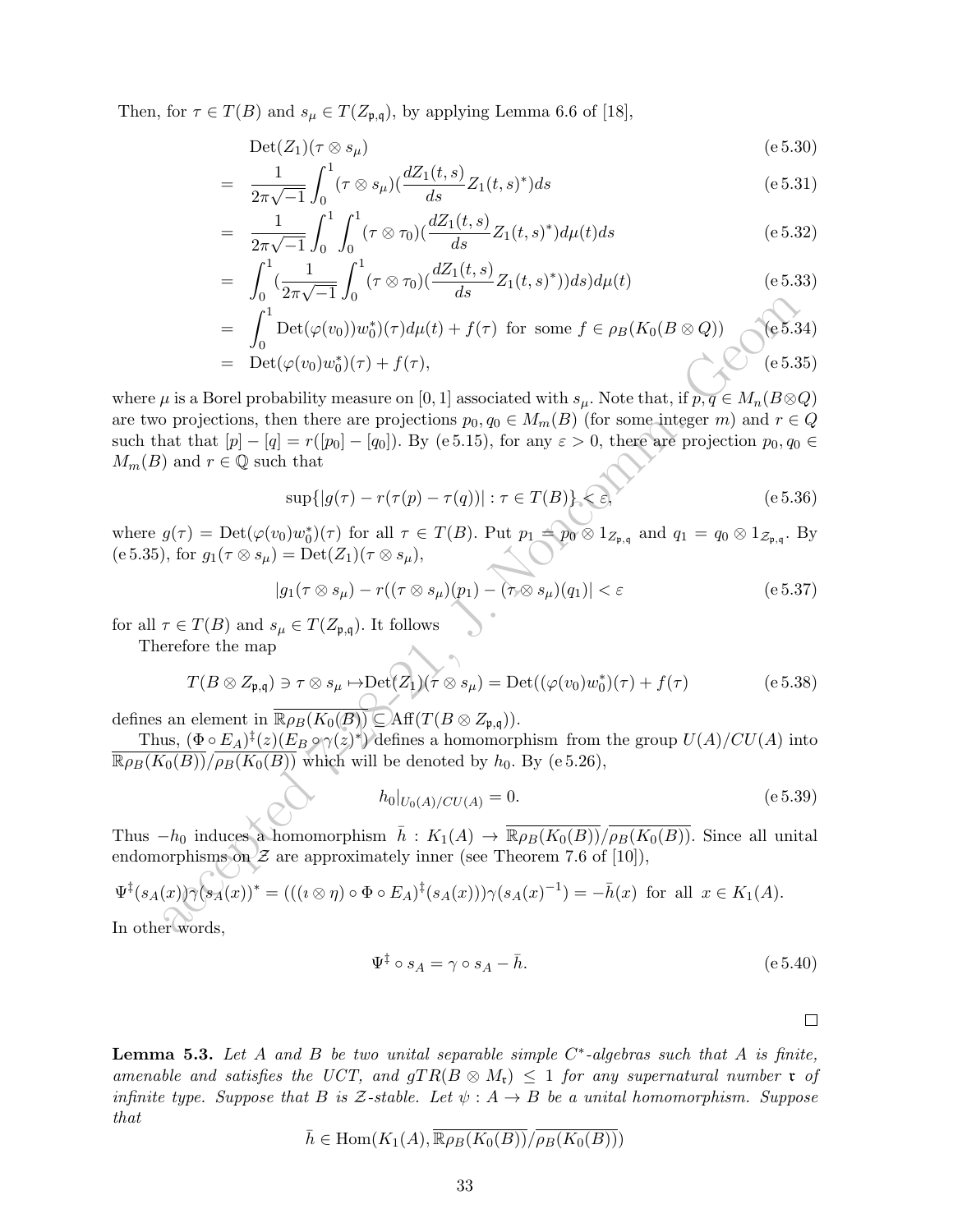such that there exists  $h \in \text{Hom}(K_1(A), \overline{\mathbb{R}\rho_B(K_0(B))})$  with  $\overline{h} = \Sigma_B \circ h$ . Then there exists a homomorphism  $\varphi: A \to B$  such that

$$
KL(\psi) = KL(\varphi), \psi_T = \varphi_T \text{ and } (\psi^{\dagger} - \varphi^{\dagger}) \circ s_A = \bar{h}.
$$
 (e.5.41)

*Proof.* First, recall, by the second part of 2.10, that  $qTR(A \otimes M_{r}) \leq 1$  for any supernatural number **r** of infinite type. Fix a splitting map  $s_A : K_1(A) \to U(M_\infty(A))/CU(M_\infty(A))$  as defined in 2.4. Let  $\gamma: U(M_\infty(A))/CU(M_\infty(A)) \to U(B)/CU(B)$  be homomorphism such that

$$
\gamma|_{\text{Aff}(T(A))/\overline{\rho_A(K_0(A))}} = \psi^{\ddagger}|_{\text{Aff}(T(A))/\overline{\rho_A(K_0(A))}} \text{ and } \gamma \circ s_A = \psi^{\ddagger} \circ s_A + \bar{h} \circ s_A. \tag{e.5.42}
$$

Therefore

$$
(\psi \otimes id_{\mathcal{Z}_{\mathfrak{p},\mathfrak{q}}})^{\sharp} \circ E_A^{\sharp} \circ s_A = E_B^{\sharp} \circ \gamma \circ s_A - \bar{h} \text{ and } \Pi_B^{cu} \circ \gamma \circ s_A = \psi_{*1} \qquad (e \ 5.43)
$$

In what follows we will identify  $T(B)$  with  $T(B \otimes M_{\mathfrak{r}})$  whenever it is necessary. There is a homomorphism  $h_{\mathfrak{r}}: K_1(A \otimes M_{\mathfrak{r}}) \to \overline{\rho_B(K_0(B \otimes M_{\mathfrak{r}}))} = \overline{\mathbb{R}\rho_B(K_0(B))}$  such that

$$
h = h_{\mathfrak{r}} \circ (i_{A,\mathfrak{r}})_{*1},\tag{e.5.44}
$$

where  $i_{A,\mathfrak{r}}: A \to A \otimes M_{\mathfrak{r}}$  is the embedding so that  $i_{A,\mathfrak{r}}(a) = a \otimes 1_{\mathfrak{r}}$  for all  $a \in A$  ( $\mathfrak{r}$  is a supernatural number, including  $\infty$  which corresponds to  $\mathbb{Q}$ ).

Choose a pair of relatively prime supernatural numbers p and q of infinite type. We also require that  $M_{\mathfrak{p}} \otimes M_{\mathfrak{q}} = Q$ . Put  $A'_{\mathfrak{r}} = (\psi \otimes \mathrm{id}_{M_{\mathfrak{r}}})(A \otimes M_{\mathfrak{r}})$ , where  $\mathfrak{r}$  is a supernatural number.

It follows from Theorem 28.3 of [7] that there is a monomorphism  $\beta_0 \in \overline{\text{Inn}}(A'_{\mathfrak{p}}, B_{\mathfrak{p}})$  such that

$$
[\beta_0] = [\iota_{A'_{\mathfrak{p}}}] \text{ in } KK(A'_{\mathfrak{p}}, B_{\mathfrak{p}}), \ (\beta_0)_{\sharp} = \iota_{A'_{\mathfrak{p}}_{\sharp}}, \ \beta_0^{\ddagger} = \iota_{A'_{\mathfrak{p}}}^{\ddagger} \text{ and } (\text{e } 5.45)
$$

$$
\overline{R}_{\mathrm{id}_{A'_{\mathfrak{p}}},\beta_0} = h_{\mathfrak{p}} + (\rho_{B_{\mathfrak{p}}} \circ f_{\mathfrak{p}}),\tag{e.5.46}
$$

 $\label{eq:21} \begin{array}{ll} \text{Var}(I(A))/\rho_A(Ke(A)) & \longrightarrow \text{Var}(I(A))/\rho_A(Ke(A)) & \longrightarrow \text{Var}(I(A))/\rho_B(Ke(A)) & \longrightarrow \text{Var}(I(A))/\rho_B(Ke(A)) & \longrightarrow \text{Var}(I(A))\\ \text{for} \quad \text{for } \quad \text{for } \quad \text{for } \quad \text{for } \quad \text{for } \quad \text{for } \quad \text{for } \quad \text{for } \quad \text{for } \quad \text{for } \quad \text{for } \quad \text{for } \quad \text{for } \quad \text{for } \quad \text{for } \quad \text{for } \quad \text{for }$ where  $i_{A'_\mathfrak{p}}$  is the embedding of  $A'_\mathfrak{p}$  and  $f_\mathfrak{p} \in \text{Hom}(K_1(A_\mathfrak{p}), K_0(B \otimes M_\mathfrak{p}))$ . (Recall, here,  $\overline{R}_{\text{id}_{A'_\mathfrak{p}},\beta_0} \in$  $\text{Hom}(K_1(A_{\mathfrak{p}}), \text{Aff}(T(B_{\mathfrak{p}})))/\mathcal{R}_0$ , where  $\mathcal{R}_0$  is the subgroup of those  $\lambda \in \text{Hom}(K_1(A_{\mathfrak{p}}), \text{Aff}(T(B_{\mathfrak{p}})))$ such that there  $\lambda_0 \in \text{Hom}(K_1(A_{\mathfrak{p}}), K_0(B_{\mathfrak{p}}))$  such that  $\lambda = \rho_{B_{\mathfrak{p}}} \circ \lambda_0$  (–see 3.4 of [15]). Put  $f'_\mathfrak{p} := \rho_{B_\mathfrak{p}} \circ f_\mathfrak{p} \in \text{Hom}(K_\mathfrak{p}(A_\mathfrak{p}), \rho_{B_\mathfrak{p}}(K_0(B_\mathfrak{p})))$ . Denote by  $\tilde{\psi}_\mathfrak{r} : A \to B_\mathfrak{r}$  the map defined by  $\tilde{\psi}_{\mathfrak{r}}(a) = (\psi \otimes \mathrm{id}_{M_{\mathfrak{r}}})(a \otimes \mathfrak{1}_{M_{\mathfrak{r}}})$  for all  $a \in A$ ,  $\mathfrak{r} = \mathfrak{p}, \mathfrak{q}$ . Thus

$$
\overline{R}_{\iota_{\mathfrak{p}} \circ \tilde{\psi}_{\mathfrak{p}}, \iota_{\mathfrak{p}} \circ \beta_0 \circ \tilde{\psi}_{\mathfrak{p}}} = h + (f'_{\mathfrak{p}} \circ (\iota_{A, \mathfrak{p}})_{*1}),
$$
\n
$$
\tag{e.5.47}
$$

where  $\iota_{\mathfrak{p}}: B_{\mathfrak{p}} \to B \otimes Q$  is the embedding defined by  $\iota_{\mathfrak{p}}(b) = b \otimes 1_{M_{\mathfrak{q}}}$ . Note that  $\iota_{\mathfrak{p}} \circ (\psi \otimes \mathrm{id}_{M_{\mathfrak{p}}}) =$  $\psi \otimes \mathrm{id}_Q$ .

Similarly, there is a monomorphism  $\beta_1 \in \overline{\text{Inn}}(A'_{\mathfrak{q}}, B_{\mathfrak{q}})$  such that

$$
[\beta_1] = [\iota_{A'_\mathfrak{q}}] \text{ in } KK(A'_\mathfrak{q}, B_\mathfrak{q}), \ (\beta_1)_\sharp = \iota_{A'_\mathfrak{q}\sharp}, \ \beta_1^\sharp = \iota_{A'_\mathfrak{q}}^{\sharp} \text{ and } (\text{e } 5.48)
$$

$$
\overline{R}_{i_{\mathfrak{q}} \circ \tilde{\psi}_{\mathfrak{q}}, \iota_{\mathfrak{q}} \circ \beta_1 \circ \tilde{\psi}_{\mathfrak{q}}} = h + f'_{\mathfrak{q}} \circ (i_{A, \mathfrak{q}})_{*1},
$$
\n
$$
(e 5.49)
$$

where  $i_{\mathfrak{q}}: B_{\mathfrak{q}} \to B \otimes Q$  is the embedding defined by  $i_{\mathfrak{q}}(b) = b \otimes 1_{M_{\mathfrak{p}}},$  and where  $f'_{\mathfrak{q}} := \rho_{B_{\mathfrak{q}}} \circ f_{\mathfrak{q}}$ for some  $f_{\mathfrak{q}} \in \text{Hom}(K_1(A_{\mathfrak{q}}), K_0(B_{\mathfrak{q}})).$ 

Denote by  $\psi_0 = \iota_{\mathfrak{p}} \circ \beta_0 \circ (\psi \otimes \mathrm{id}_{M_{\mathfrak{p}}})$  and  $\psi_1 = \iota_{\mathfrak{q}} \circ \beta_1 \circ (\psi \otimes \mathrm{id}_{M_{\mathfrak{q}}})$ . Consider

$$
\psi_0 \otimes \text{id}_{M_{\mathfrak{q}}}: A_{\mathfrak{p}} \otimes M_{\mathfrak{q}} (= A \otimes Q) \to B \otimes Q \otimes M_{\mathfrak{q}} (= B \otimes Q)
$$
 and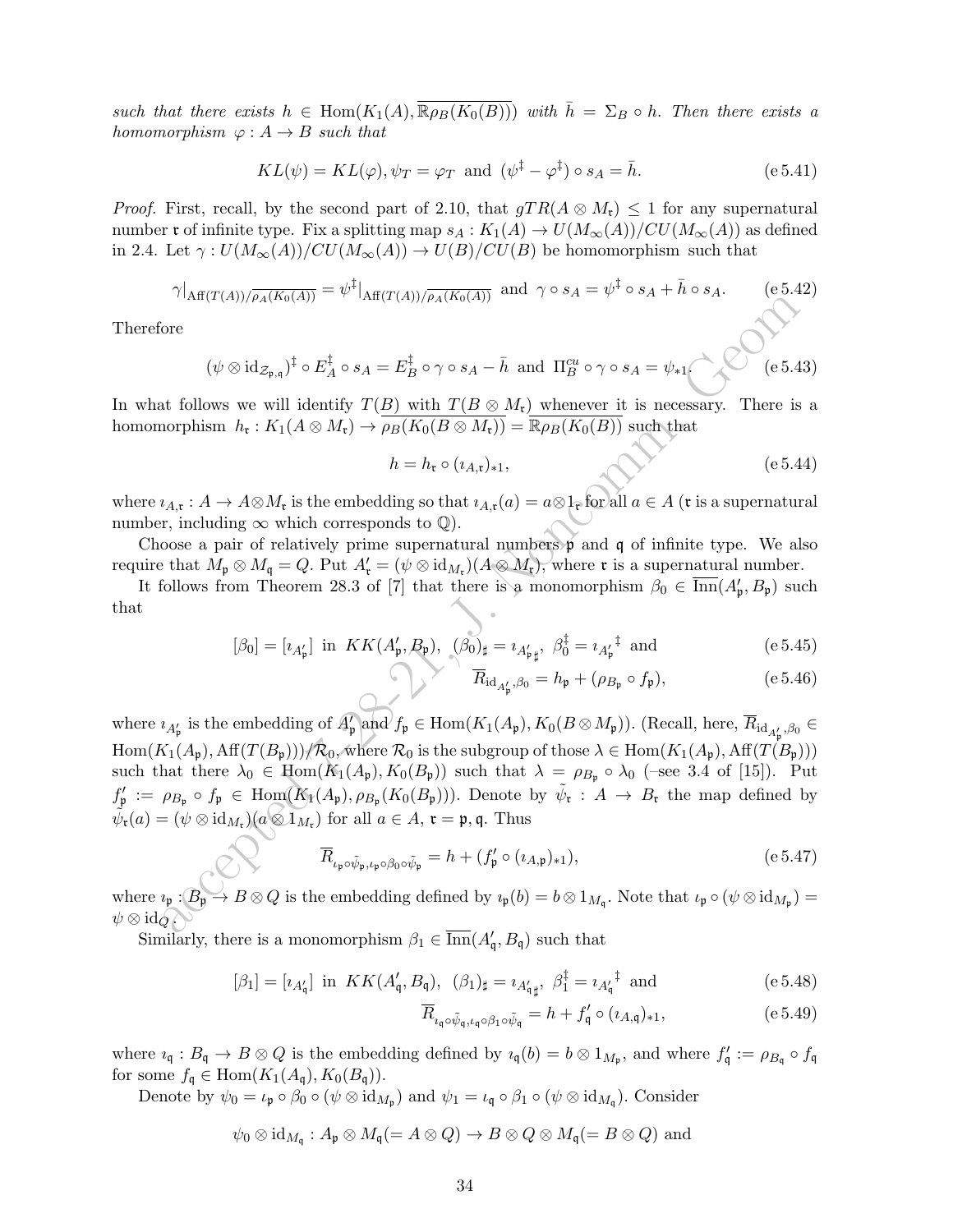$$
\psi_1 \otimes \mathrm{id}_{M_{\mathfrak{p}}}: A_{\mathfrak{q}} \otimes M_{\mathfrak{p}}(=A \otimes Q) \to B \otimes Q \otimes M_{\mathfrak{p}}(=B \otimes Q).
$$

We have

 $KK(\psi_0\otimes \mathrm{id}_{M_\mathfrak{q}})=KK(\psi_1\otimes \mathrm{id}_{M_\mathfrak{p}}),\,\, (\psi_0\otimes \mathrm{id}_{M_\mathfrak{q}})_{\sharp}=(\psi_1\otimes \mathrm{id}_{M_\mathfrak{q}})_{\sharp} \,\,\,\text{and}\,\,\, (\psi_0\otimes \mathrm{id}_{M_\mathfrak{q}})^\ddagger=(\psi_1\otimes \mathrm{id}_{M_\mathfrak{q}})^\ddagger.$ 

We also compute that

$$
\overline{R}_{\psi_0 \otimes \mathrm{id}_{M_\mathfrak{q}}, \psi_1 \otimes \mathrm{id}_{M_\mathfrak{p}}} = \overline{R_{\psi_0 \otimes \mathrm{id}_{M_\mathfrak{q}}, \psi \otimes \mathrm{id}_Q}} + \overline{R_{\psi \otimes \mathrm{id}_Q, \psi_1 \otimes \mathrm{id}_{M_\mathfrak{q}}}} \tag{e 5.50}
$$
\n
$$
= -h_{\infty} + h_{\infty} = \overline{0}.
$$
\n
$$
(e 5.51)
$$

It follows from Theorem 27.5 and Theorem 28.13 of [7] that there is a continuous path of unitaries  $\{U(t): t \in [0,1)\} \subset U(B \otimes Q)$  with  $U(0) = 0$  such that

$$
\lim_{t\to 1} U(t)^{*}(\psi_0\otimes id_{M_{\mathfrak{q}}})(a)U(t)=(\psi_1\otimes id_{M_{\mathfrak{p}}})(a).
$$
 (e 5.52)

By Lemma 4.1 of [15], we may also assume that  $\{U(t): t \in [0, 1)\}\$ is piecewise smooth.

Let  $\Phi: A \otimes \mathcal{Z}_{\mathfrak{p},\mathfrak{q}} \to B \otimes \mathcal{Z}_{\mathfrak{p},\mathfrak{q}}$  be defined by

$$
\Phi(a\otimes b)(t) = U^*(t)((\psi_0\otimes id_{M_{\mathfrak{q}}})(a\otimes b(t))U(t) \text{ for all } t\in[0,1) \text{ and } (e\,5.53)
$$

$$
\Phi(a\otimes b)(1) = \psi_1\otimes \mathrm{id}_{M_{\mathfrak{p}}}(a\otimes b(1)), \qquad (e\,5.54)
$$

for all  $a \otimes b \in A \otimes \mathcal{Z}_{p,q}$ . Exactly the same argument in the proof of Lemma 5.2 around (e 5.23) and (e 5.24) show that

$$
KL(\Phi) = [E_B] \circ KL(\psi) \circ [E_A]^{-1}.
$$
\n
$$
(e 5.55)
$$

We claim that

$$
\Phi^{\ddagger} \circ E_A^{\ddagger} \circ s_A = (E_B)^{\ddagger} \circ \gamma \circ s_A. \tag{e.5.56}
$$

To compute  $\Phi^{\ddagger}$ , let  $x \in s_A(K_{\mathcal{I}}(A))$  and  $v_0 \in U(M_k(A))$  (for some integer  $k \geq 1$ ) such that  $\overline{v_0} = x$ . Let  $w_0 \in U(B)$  such that its image  $\overline{w_0} = \gamma(x)$ . Put  $w_1 = w_0 \otimes 1_{\mathcal{Z}_{\mathfrak{p},\mathfrak{q}}}\in B \otimes \mathcal{Z}_{\mathfrak{p},\mathfrak{q}}$ . Then  $w(t) = w(t')$  for all  $t, t' \in [0, 1]$  and

$$
E_B^{\ddagger} \circ \gamma \circ s_A(x) = \overline{w}.\tag{e.557}
$$

ws from Theorem 27.5 and Theorem 28.13 of [7] that there is a continuous path of unitarity  $t \in [0,1)$ ])  $\subset U(B \otimes Q)$  with  $U(0) = 0$  such that<br>  $\lim_{t \to 1} U(t)^*(\psi_0 \otimes \mathrm{id}_{M_q})(a)U(t) = (\psi_1 \otimes \mathrm{id}_{M_q})(a).$ <br>  $\mathfrak{g}: A \otimes \mathcal{Z}_{p,q} \to B \ot$ Put  $w := diag(w, 1_{k-1})$ . In what follows, we will use H for  $H \otimes id_{M_k}$  (for a map H) and  $U(t)$ for  $U(t) \otimes 1_{M_k}$ . Let  $Z = (\Phi \circ E_A(v_0))w^* \in M_k(B) \otimes \mathcal{Z}_{\mathfrak{p},\mathfrak{q}}$ . By the second part of (e 5.43) and by (e 5.55),  $[Z] = 0$ . Suppose that there is a piecewise smooth continuous path  $\{Z_1(t,s) : s \in \mathbb{R}\}$  $[0,1]\subset M_{m+1}(M_k(B)\otimes \mathcal{Z}_{\mathfrak{p},\mathfrak{q}})$  such that  $Z_1(t,0)=\text{diag}(Z(t),1_m)$  and  $Z_1(t,1)=1_{m+1}$ . Then, in  $\text{Aff}(T(B\otimes \mathcal{Z}_{\mathfrak{p},\mathfrak{q}}))/\rho_{B\otimes \mathcal{Z}_{\mathfrak{p},\mathfrak{q}}}(K_0(B\otimes \mathcal{Z}_{\mathfrak{p},\mathfrak{q}})),$  by (e 5.43) and  $\bar{w}_0 = \gamma(x)$ ,

$$
\begin{aligned}\n\text{Det}(Z_1(t,s)) \\
&= \text{Det}(Z_1(t,s)(w(\psi \otimes \text{id}_{\mathcal{Z}_{\mathfrak{p},\mathfrak{q}}}(E_A(v_0)^*))) + \text{Det}((\psi \otimes \text{id}_{\mathcal{Z}_{\mathfrak{p},\mathfrak{q}}})(E_A(v_0))(E_B(w_0^*))) \\
&= \text{Det}(Z_1(t,s)(w(\psi \otimes \text{id}_{\mathcal{Z}_{\mathfrak{p},\mathfrak{q}}}(E_A(v_0)^*))) + h \circ ([v_0]),\n\end{aligned} \tag{e 5.58}
$$

where we identify  $T(B)$  with  $T(B \otimes Q)$ , and  $(h \circ s_A(x))(\tau \otimes \delta_t) = h([v_0])(\tau)$  for all  $\tau \in T(B \otimes Q)$ and  $t \in [0, 1]$ . By (e 5.46) (see also (e 5.47)), there is a continuous and piecewise smooth path  $\{z(t): t \in [0,1]\}$  in  $U_0(M_k(B_{\mathfrak{p}} \otimes M_{\mathfrak{q}}) \otimes 1_{M_{\mathfrak{q}}})$  such that

$$
z(0) = (\beta_0 \circ \psi(v_0 \otimes 1_{M_{\mathfrak{p}}}) \otimes 1_{M_{\mathfrak{q}}})((\psi(v_0) \otimes 1_{M_{\mathfrak{p}}}) \otimes 1_{M_{\mathfrak{q}}}), \ z(1) = 1 \text{ and}
$$
  

$$
\frac{1}{2\pi i} \int_0^1 \tau(\frac{dz(s)}{ds}z(s)^*)ds = -(h([v_0])(\tau) + (f'_{\mathfrak{p}}(x))(\tau) \text{ for all } \tau \in T(A \otimes M_{\mathfrak{p}}).
$$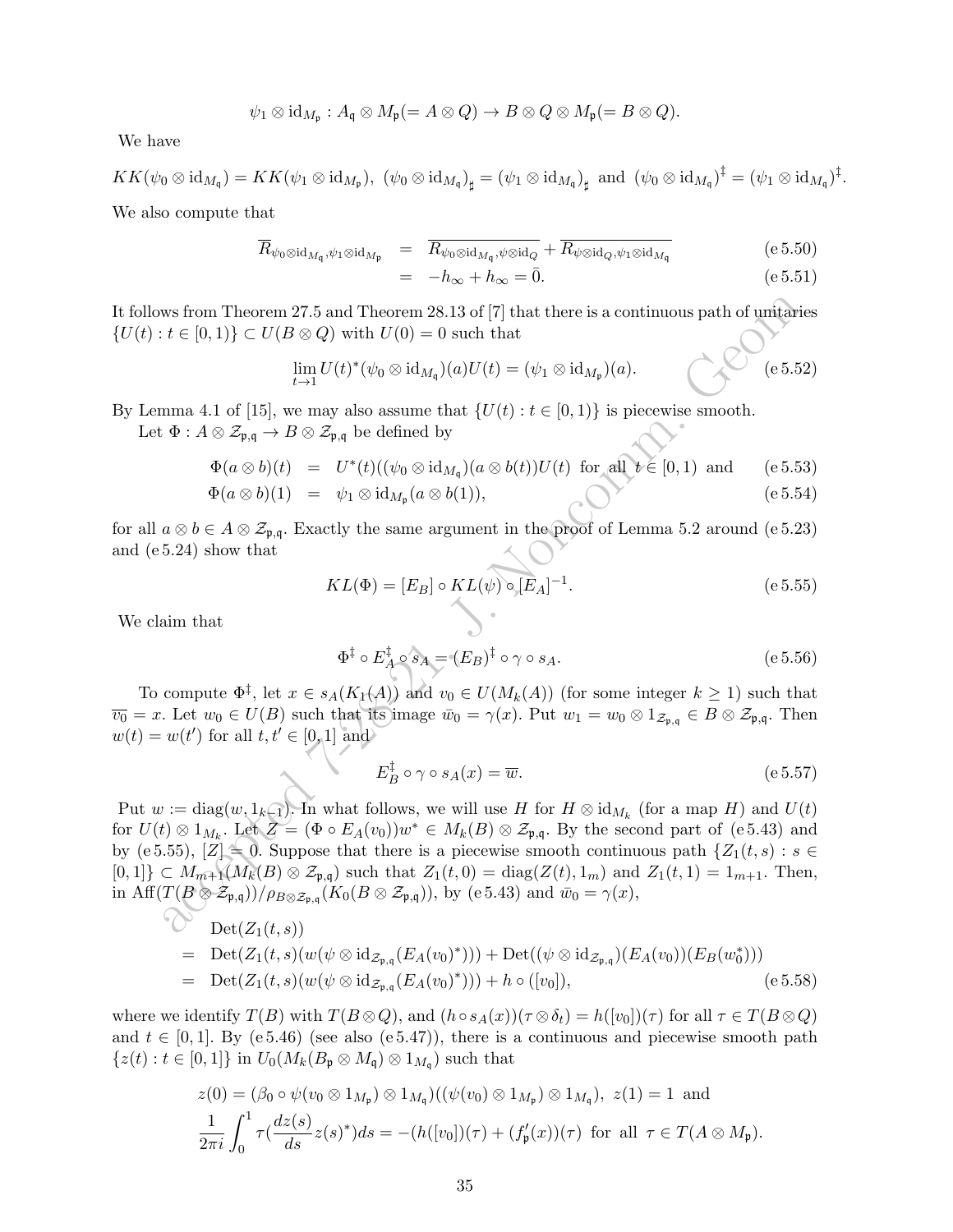Define  $Z_2(t, s) = Z_1(t, s) (w(\psi \otimes id_{\mathcal{Z}_{\mathfrak{p}, \mathfrak{q}}}(v_0)^*)(E_A(v_0)^*))$ . We also have

$$
Z_2(t,0) = (U^*(t)(\beta_0 \circ \psi(v_0) \otimes 1_{M_{\mathfrak{p}}}) \otimes 1_{M_{\mathfrak{q}}}) U(t) (\psi(v_0) \otimes 1_Q)^*, 1_m), \qquad (e \ 5.59)
$$

$$
Z_2(0,0) = (((\beta_0 \circ (\psi(v_0) \otimes 1_{M_{\mathfrak{p}}})) \otimes 1_{M_{\mathfrak{q}}})(\psi(v_0) \otimes 1_Q)^*, 1_m), \qquad (\mathrm{e }5.60)
$$

$$
Z_2(1,0) = (((\beta_1 \circ (\psi(v_0) \otimes 1_{M_q})) \otimes 1_{M_p})(\psi(v_0) \otimes 1_Q)^*, 1_m).
$$
 (e 5.61)

Note that

$$
Det(Z_2)(\tau \otimes \delta_0) = -h([v_0]))(\tau) + h_{00}(\tau) \text{ and } (e 5.62)
$$

$$
Det(Z_2)(\tau \otimes \delta_1) = -(h([v_0])(\tau) + h_{1,0}(\tau)) \qquad (e5.63)
$$

for some  $h_{00} \in \rho_{B_{\mathfrak{p}}}(K_0(B_{\mathfrak{p}}))$  and  $h_{1,0} \in \rho_{B_{\mathfrak{q}}}(K_0(B_{\mathfrak{q}}))$ . Recall that we have identified  $T(B)$  with  $T(B \otimes M_{\mathfrak{r}})$  as well as  $T(B \otimes Q)$ . It follows from Lemma 3.6 that (see also lines above (e 5.30)), there is  $f \in \rho_{B \otimes \mathcal{Z}_{\mathfrak{p},\mathfrak{q}}}(K_0(B \otimes \mathcal{Z}_{\mathfrak{p},\mathfrak{q}}))$  such that for each  $t \in [0,1],$ 

$$
Det(Z_1(t,s)w((\psi \otimes id_{\mathcal{Z}_{\mathfrak{p},\mathfrak{q}}})(E_A(v_0)^*)))(\tau \otimes \delta_t)
$$
 (e 5.64)

= 
$$
\text{Det}(Z_2)(\tau \otimes \delta_t) = \left(\frac{1}{2\pi i} \int_0^1 \tau \left(\frac{dZ_2(t,s)}{ds} Z_2(t,s)^*\right) ds\right) (\delta_t)
$$
 (e 5.65)  
=  $-h(s_A(x))(\tau) + f(\tau \otimes \delta_t).$  (e 5.66)

Therefore, by  $(e 5.44)$  and by  $(e 5.58)$ , the map

$$
T(B\otimes \mathcal{Z}_{\mathfrak{p},\mathfrak{q}})\ni \tau \otimes s_{\mu}\ \text{(where $\tau\in T(B)$, $s_{\mu}\in T(\mathcal{Z}_{\mathfrak{p},\mathfrak{q}}))\mapsto \text{Det}(Z_1(t,s))(\tau\otimes s_{\mu})$},
$$

where  $\tau \in T(B)$ ,  $s_\mu \in T(\mathcal{Z}_{\mathfrak{p},\mathfrak{q}})$ , defines an element in  $\rho_{B \otimes \mathcal{Z}_{\mathfrak{p},\mathfrak{q}}}(K_0(B \otimes \mathcal{Z}_{\mathfrak{p},\mathfrak{q}}))$ . Hence  $\Phi^\ddagger \circ E^\ddagger$  $A^+(x) =$  $\overline{w} = (E_B)^{\ddagger} \circ \gamma(x)$ . This proves the claim.

Denote by  $\eta: Z_{\mathfrak{p},\mathfrak{q}} \to \mathcal{Z}$  the unital embedding given by Proposition 3.3 of [23]. Consider

$$
\varphi = (\mathrm{id}_B \otimes \eta) \circ \Phi \circ E_A.
$$

One then checks that

which i

$$
[\varphi] \cong [\psi]
$$
 in  $KL(A, B)$ ,  $\varphi_{\sharp} = \psi_{\sharp}$ .

Since B is Z-stable,  $Z$  itself is strongly absorbing and every unital endomorphism of  $Z$  is approximately inner (Theorem 8.7 and Theorem 7.6 of [10]),  $(id_B \otimes \eta)^{\ddagger} \circ E_B^{\ddagger} = id$ . By (e 5.56),

Det(Z<sub>2</sub>)(τ ⊗ δ<sub>1</sub>) = 
$$
-(h([v_0])(\tau) + h_{1,0}(\tau))
$$
 (e5.63)  
\nne  $h_{00} ∈ \rho_{B_p}(K_0(B_p))$  and  $h_{1,0} ∈ \rho_{B_q}(K_0(B_q))$ . Recall that we have identified  $T(B)$  with  
\n $M_t$ ) as well as  $T(B ⊗ Q)$ . It follows from Lemma 3.6 that (see also lines above (e 5.30)),  
\n $s f ∈ \rho_{B \otimes Z_{p,q}}(K_0(B \otimes Z_{p,q}))$  such that for each  $t ∈ [0, 1]$ ,  
\n $Det(Z_1(t, s)w((ψ ⊗ id_{Z_{p,q}})(E_A(v_0)^*)))(\tau ⊗ δ_t)$  (e 5.64)  
\n $= Det(Z_2)(\tau ⊗ δ_t) = (\frac{1}{2\pi i} \int_0^1 \tau(\frac{dZ_2(t, s)}{ds} Z_2(t, s)^* ds)(δ_t)$  (e 5.65)  
\n $= -h(s_A(x))(\tau) + f(\tau ⊗ δ_t)$ .  
\n(25.66)  
\n $\tau ∈ T(B)$ ,  $s_\mu ∈ T(Z_{p,q})$ , defines an element in  $\overline{\rho_{B \otimes Z_{p,q}}(K_0(B \otimes Z_{p,q}))}$ . Hence  $\Phi^{\dagger} ∘ E_A^{\dagger}(x) = E_B)^{\dagger} ∘ \gamma(x)$ . This proves the claim.  
\nnote by  $\eta : Z_{p,q} \rightarrow Z$  the unital embedding given by Proposition 3.3 of [23]. Consider  
\n $\varphi = [\text{id}_B ⊗ \eta) ∘ \Phi ∘ E_A$ .  
\nthen checks that  
\n $[\varphi] = [\psi]$  in  $KL(A, B)$ ,  $\varphi_{\sharp} = \psi_{\sharp}$ .  
\nB is Z-stable, Z itself is strongly absorbing and every unital endomorphism of Z is  
\nsimately inner (Theorem 8.7 and Theorem 7.6 of [10]),  $(id_B ⊗ \eta)^{\dagger} ∘ E_B^{\dagger} = id$ . By (e 5.56),  
\n $\varphi^{\dagger} ∘ s_A$ – $(id_B ⊗ \eta)^{\dagger} ∘ \Phi^{\dagger} ∘ E_A^{\dagger} ∘ s_A = (id_B ⊗ \$ 

**Theorem 5.4.** Let A be a unital finite separable amenable simple  $\mathcal{Z}\text{-stable}$  C<sup>\*</sup>-algebra which satisfies the UCT. Then there exists a sequence of unital separable amenable simple  $\mathcal{Z}\text{-stable}$ . algebras  $A_n$  such that  $K_i(A)$  are finitely generated  $(i = 0, 1)$  and a sequence of homomorphisms  $\varphi_n: A_n \to A_{n+1}$  such that  $A = \lim_{n \to \infty} (A_n, \varphi_n)$  and  $\varphi_{n+i}: K_i(A_n) \to K_i(A_{n+1})$  is injective.

*Proof.* Let  $G_n^0 \subset K_0(A)$  be a sequence of finitely generated subgroups satisfying

$$
[1_A] \in G_1^0 \subset G_2^0 \subset \cdots \subset G_n^0 \subset \cdots, \text{ and } K_0(A) = \cup G_n^0,
$$

and let  $G_n^1 \subset K_1(A)$  be a sequence of finitely generated subgroups satisfying

$$
G_1^1 \subset G_2^1 \subset \cdots \subset G_n^1 \subset \cdots , \text{ and } K_1(A) = \cup G_n^1.
$$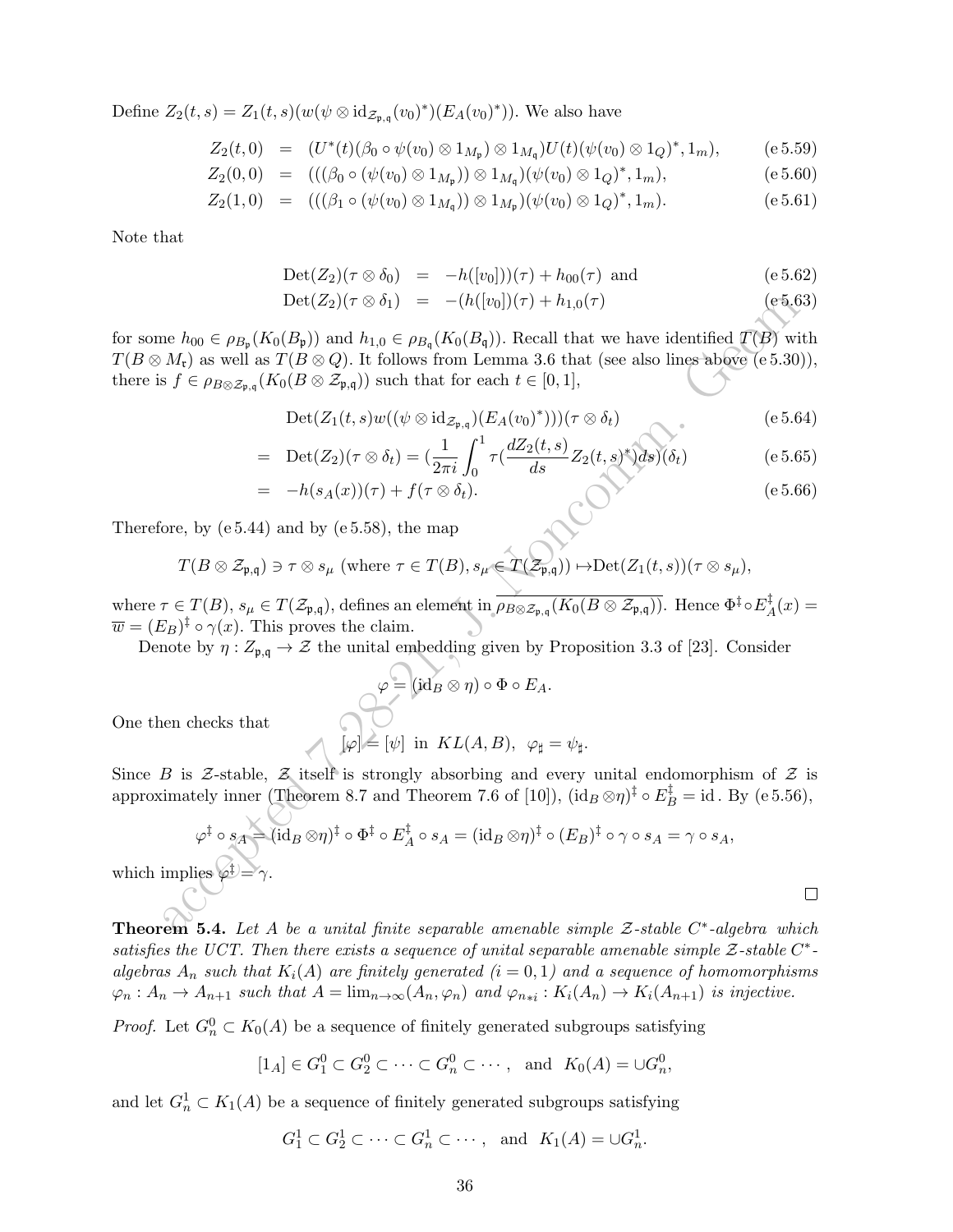Recall the Elliott invariant of A is described as  $((K_0(A), K_0(A), K_1(A), T(A), T(A), r_A),$  where  $r_A: T(A) \to S(K_0(A))$  is the canonical map. Let  $\Delta = T(A)$  and  $r = r_A$ . Define  $r_n: \Delta \to S(G_n^0)$ by  $r_n(\tau) = r(\tau)|_{G_n^0}$ .

By Corollary 13.51 of [6], there is a separable simple amenable unital  $\mathcal{Z}\text{-stable }C^*\text{-algebra}$  $A_n$  such that

$$
((K_0(A_n), K_0(A_n), [1_{A_n}]), K_1(A_n), T(A_n), r_{A_n}) = ((G_n^0, G_n^0 \cap K_0(A), [1_A]), G_n^1, \Delta, r_n).
$$

By lemma 5.2 above, there is a homomorphism  $\varphi_n : A_n \to A_{n+1}$  such that

$$
(\varphi_n)_{*,0} : K_0(A_n) = G_n^0 \to K_0(A_{n+1}) = G_{n+1}^0 \text{ and } (\varphi_n)_{*,1} : K_1(A_n) = G_n^1 \to K_1(A_{n+1}) = G_{n+1}^1
$$

are the inclusion maps, and  $(\varphi_n)_T : T(A_{n+1}) = \Delta \to T(A_n) = \Delta$  is the identity map. Let  $B := \lim_{n\to\infty} (A_n, \varphi_n)$ . Then, from the construction, A and B have the same Elliott invariant and therefore are isomorphic to each other by Corollary 29.9 of [6] and Theorem 4.10 of [3].  $\square$ 

**Theorem 5.5.** Let A and B be unital finite separable simple  $\mathcal{Z}\text{-stable } C^*\text{-algebras. Suppose that}$ A is amenable and satisfy the UCT and  $gTR(B \otimes Q) \leq 1$ . Fix a splitting map  $s_A : K_1(A) \rightarrow$  $U(A)/CU(A)$ . For any  $\varepsilon > 0$  and any finite subset  $\mathcal{F} \subset A$ , there exist a finite subset  $\mathcal{P} \subset \underline{K}(A)$ and a finite subset  $U \subset U(A)$  such that, for any two unital homomorphisms  $\varphi, \psi : A \to B$ , if

$$
KL(\varphi)|_{\mathcal{P}} = KL(\psi)|_{\mathcal{P}}, \ \varphi_T = \psi_T \text{ and } (e.5.67)
$$

$$
(\varphi^{\ddagger} \circ s_A)|_{\mathcal{P} \cap K_1(A)} = (\psi^{\ddagger} \circ s_A)|_{\mathcal{P} \cap K_1(A)}, \tag{e.5.68}
$$

then there exists a unitary  $u \in B$  such that

$$
||u^*\varphi(a)u - \psi(a)|| < \varepsilon
$$
 for all  $a \in \mathcal{F}$ . (e 5.69)

i:  $K_0(A_n) = G_n^0 \rightarrow K_0(A_{n+1}) = G_{n+1}^0$  and  $(\varphi_n)_1$ :  $K_1(A_n) = G_n^1 \rightarrow K_1(A_{n+1}) = G_n^1$ <br>
inclusion maps, and  $(\varphi_n)_T$ :  $T(A_{n+1}) = \Delta \rightarrow T(A_n) = \Delta$  is the identity undp. If<br>  $\lim_{\epsilon \to \infty} (A_n, \varphi_n)$ . Then, from the construction,  $A$  and *Proof.* It follows from Theorem 5.4, we may write  $A = \lim_{n\to\infty} (A_n, \iota_n)$ , where each  $A_n$  is a unital separable amenable simple  $\mathcal{Z}\text{-stable} C^*$ -algebra with finitely generated  $K_i(A_n)$   $(i = 0, 1)$ , and  $\iota_n : A_n \to A_{n+1}$  is a unit monomorphism. Therefore there exists an increasing sequence  $\mathcal{F}_1 \subset \mathcal{F}_2 \subset \cdots \subset \mathcal{F}_n \subset \mathcal{F}_{n+1} \subset \cdots$  of finite subsets of A such that there are finite subset  $\mathcal{G}_n \subset A_n$  with the property  $\hat{\iota}_{n,\infty}(\mathcal{G}_n) = \mathcal{F}_n$   $(n = 1, 2, ...)$  and and  $\cup_{n=1}^{\infty} \mathcal{F}_n$  is dense in A.

Let  $\varepsilon > 0$  and a finite subset  $\mathcal{F} \subset A$  be given, without loss of generality, we may assume that  $\mathcal{F} \subset \mathcal{F}_n$  for some integer  $n \geq 1$ . Since  $K_i(A_n)$  is finitely generated  $(i = 0, 1)$ , by Corollary 2.11 of [2], there is a finitely generated subgroup  $F \subset \underline{K}(A)$  such that, if  $\kappa_1, \kappa_2 \in KL(A_n, B)$ and  $\kappa_1|_F = \kappa_2|_F$ , then  $\kappa_1 = \kappa_2$ . Let  $\mathcal{Q} \subset F$  be a finite generating set. Define  $\mathcal{P} = [\iota_{n,\infty}](\mathcal{Q})$ .

Now suppose that  $\varphi, \psi : A \to B$  are two unital homomorphisms which satisfy (e 5.67) and (e 5.68). Then

$$
KL(\varphi \circ \iota_{n,\infty}) = KL(\psi \circ \iota_{n,\infty}), (\varphi \circ \iota_{n,\infty})_{\sharp} = (\psi \circ \iota_{n,\infty})_{\sharp} \text{ and } \varphi \circ \iota_{n,\infty}^{\sharp} = \psi \circ \iota_{n,\infty}^{\sharp}.
$$
 (e 5.70)

It follows from Theorem 4.3 that there exists a unitary  $u \in B$  such that

$$
||u^*\varphi \circ \iota_{n,\infty}(g)u - \psi \circ \iota_{n,\infty}(g)|| < \varepsilon \text{ for all } a \in \mathcal{G}_n.
$$
 (e 5.71)

It follows that

$$
||u^*\varphi(a)u - \psi(a)|| < \varepsilon \text{ for all } a \in \mathcal{F}_n.
$$
 (e 5.72)

$$
\Box
$$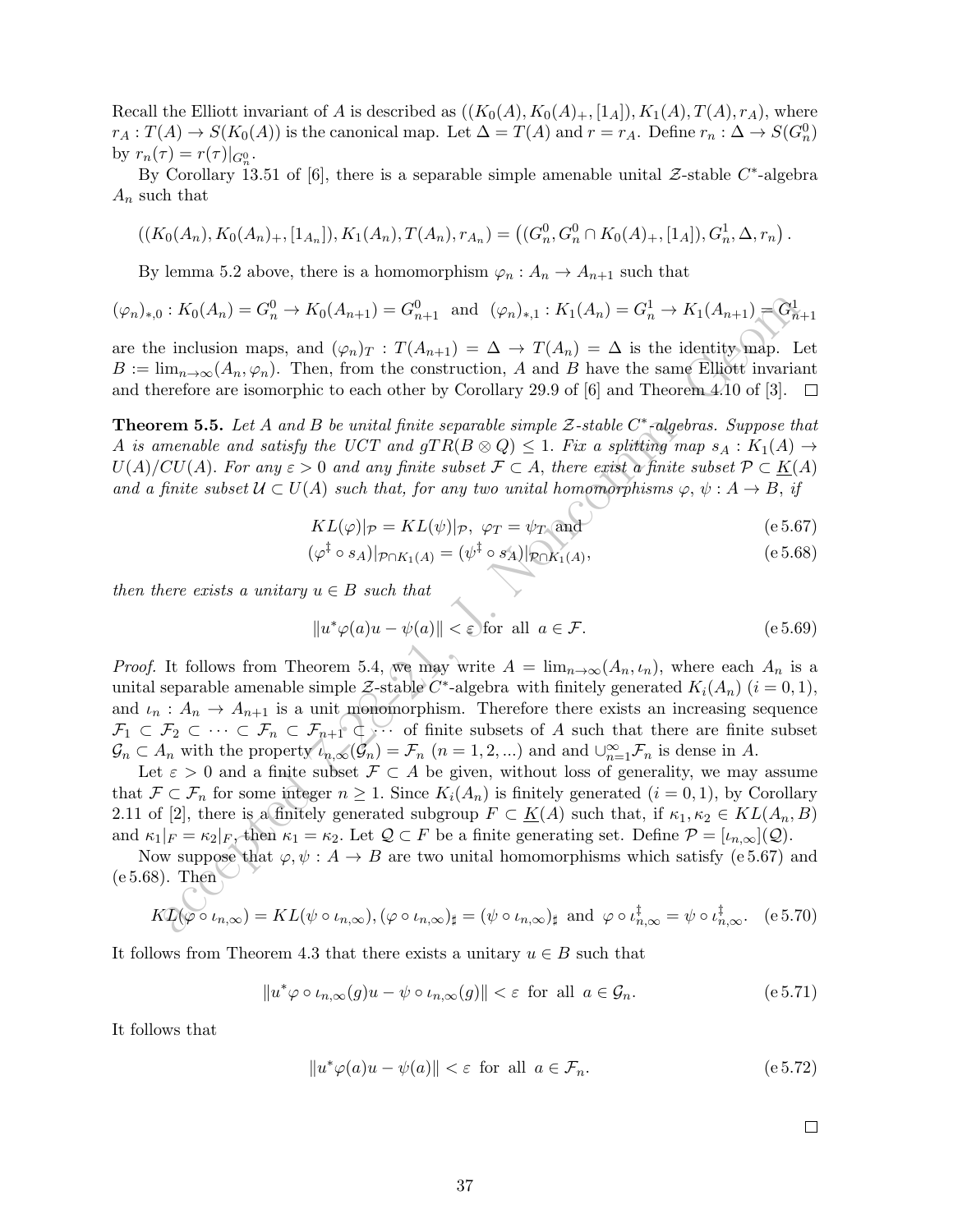**Theorem 5.6.** Let A and B be two unital finite separable simple amenable  $\mathcal{Z}\text{-stable }C^*\text{-algebras}$ which satisfy the UCT. Let  $\varphi: A \to B$  be a unital homomorphism. Suppose that

$$
\bar{h} \in \text{Hom}_{alf}(K_1(A), \text{Aff}(T(B))/\overline{\rho_B(K_0(B))})
$$

(see Definition 2.9 for the notation). Then there exists a homomorphism  $\psi: A \rightarrow B$  such that

$$
KL(\psi) = KL(\varphi), \psi_T = \varphi_T \text{ and } (\varphi^{\dagger} - \psi^{\dagger}) \circ s_A = \bar{h}.
$$
 (e 5.73)

*Proof.* Let  $\gamma := \varphi^{\ddagger} - \bar{h} \circ \Pi_A^{su}$ . Then  $([\varphi], \varphi_T, \gamma)$  is compatible. By Lemma 5.2 (see also the second part of 2.10), there is unital a homomorphism  $\psi' : A \to B$  such that  $KL(\psi') = KL(\varphi)$ ,  $(\psi')_T = \varphi_T$  and

$$
\bar{h}_0 := ((\psi')^{\ddagger} - \gamma) \circ s_A \in \text{Hom}(K_1(A), \overline{\mathbb{R}\rho_B(K_0(B))}/\overline{\rho_B(K_0(B))}).
$$

Then

$$
((\psi')^{\ddagger} - \varphi^{\ddagger}) \circ s_A = ((\psi')^{\ddagger} - (\gamma + \bar{h} \circ \Pi_A^{su}) ) \circ s_A = \bar{h}_0 - \bar{h}.
$$
 (e 5.74)

It follows from Theorem 5.1 that  $\bar{h}_0 - \bar{h} \in \text{Hom}_{alf}(K_1(A), \text{Aff}(T(B))/\overline{\rho_B(K_0(B))})$ . Since  $\bar{h}$  is in  $\text{Hom}_{alf}(K_1(A), \text{Aff}(T(B))/\overline{\rho_B(K_0(B))})$ , so is  $\bar{h}_0$ .

 $\bar{E}_{\mathcal{F}} = \bar{\varphi}_{\mathcal{F}}$  and<br>  $\bar{h}_0 := ((\psi')^{\frac{1}{2}} - \gamma) \circ s_A \in \text{Hom}(K_1(A), \overline{\mathbb{R}\rho_B(K_0(B))})/\rho_B(K_0(B)))$ .<br>  $((\psi')^{\frac{1}{2}} - \varphi^{\frac{1}{2}}) \circ s_A = ((\psi')^{\frac{1}{2}} - (\gamma + \bar{h} \circ \Pi_{\gamma}^{m})) \circ s_A = \bar{h}_0 - \bar{h}_c$ <br>
(e.g. 2)<br>  $(\psi')^{\frac{1}{2}} - \varphi^{\frac{1}{2}}) \$ Let  $K_1(A) = \bigcup_{n=1}^{\infty} G_n$ , where  $G_n \subset G_{n+1}$  is an increasing sequence of finitely generated subgroups. Since  $\bar{h}_0 \in \text{Hom}_{alf}(K_1(A), \text{Aff}(T(B))/\overline{\rho_B(K_0(B))})$ , there are homomorphisms  $h_n$ :  $K_1(A) \to \text{Aff}(T(B))$  such that  $\Sigma_B \circ h_n|_{G_n} = -\tilde{h}_0|_{G_n}$ ,  $n = 1, 2, ...$  (see 2.5 for  $\Sigma_B$ ). Since  $\bar{h}_0 \in$  $\text{Hom}(K_1(A), \overline{\mathbb{R}\rho_B(K_0(B))}/\overline{\rho_B(K_0(B))}), h_n|_{G_n} \in \text{Hom}(G_n, \overline{\mathbb{R}\rho_B(K_0(B))})$ . Since  $\overline{\mathbb{R}\rho_B(K_0(B))}$  is divisible, there exists homomorphism  $h_{0,n} : K_1(A) \to \overline{\mathbb{R} \rho_B(K_0(B))}$  such that  $h_{0,n}|_{G_n} = h_n|_{G_n}$ .

By the second part of 2.10,  $gTR(A \otimes M_{\mathfrak{r}}) \leq 1$  and  $gTR(B \otimes M_{\mathfrak{r}}) \leq 1$  for any supernatural number **r** of infinite type. By Lemma 5.2, there is a homomorphism  $\varphi_n : A \to B$  such that

$$
KL(\varphi_n) = KL(\psi') = KL(\varphi), \ \varphi_n \cdot \varphi_n = \varphi \quad \text{and} \ \ (\psi'^{\ddagger} - \varphi_n^{\ddagger}) \circ s_A = \bar{h}_n. \tag{e.5.75}
$$

Let  $\mathcal{F}_n \subset \mathcal{F}_{n+1}$  be a sequence of finite subsets of A such that  $\cup_{n=1}^{\infty} \mathcal{F}_n$  is dense in A. By applying Theorem 5.5, we obtain a subsequence  $\{\varphi_{n_k}\}\$  and a sequence of unitaries  $\{u_k\}$  of B such that

$$
||u_{k+1}^*\varphi_{n_{k+1}}(a)u_{k+1} - \psi_k(a)|| < 1/2^{k+1} \text{ for all } a \in \mathcal{F}_k,
$$
 (e 5.76)

where  $\psi_1 = \varphi_1$ , and  $\psi_{j+1} = \text{Ad} \, u_{j+1} \circ \varphi_{n_{j+1}}, \ j = 1, 2, ....$ 

Then  $\{\psi_k(a)\}\$ is a Cauchy sequence for each  $a \in A$ . Let  $\psi(a) = \lim_{k \to \infty} \psi_k(a)$  for  $a \in A$ . Then  $\psi$  defines a unital homomorphism from A to B. Since  $KL(\varphi_n) = KL(\varphi)$  and  $\varphi_{nT} = \varphi_T$ for all  $n \in \mathbb{N}$ , one concludes that

$$
KL(\psi) = KL(\varphi) \text{ and } \psi_T = \varphi_T. \tag{e.5.77}
$$

Note  $\bar{h}_n|_{G_n} = \bar{h}_0|_{G_n}$ , by (e 5.75),

$$
(\psi'^{\ddagger} - \psi^{\ddagger}) \circ s_A|_{G_n} = -\bar{h}_0|_{G_n}, \ n = 1, 2, \dots
$$
 (e 5.78)

It follows that

$$
(\psi'^{\ddagger} - \psi^{\ddagger}) \circ s_A = -\bar{h}_0. \tag{e.5.79}
$$

Finally,

$$
(\varphi^{\ddagger} - \psi^{\ddagger}) \circ s_A = (\varphi^{\ddagger} - \psi'^{\ddagger}) \circ s_A + (\psi'^{\ddagger} - \psi^{\ddagger}) \circ s_A = -(\bar{h}_0 - \bar{h}) - \bar{h}_0 = \bar{h}.
$$
 (e 5.80)

 $\Box$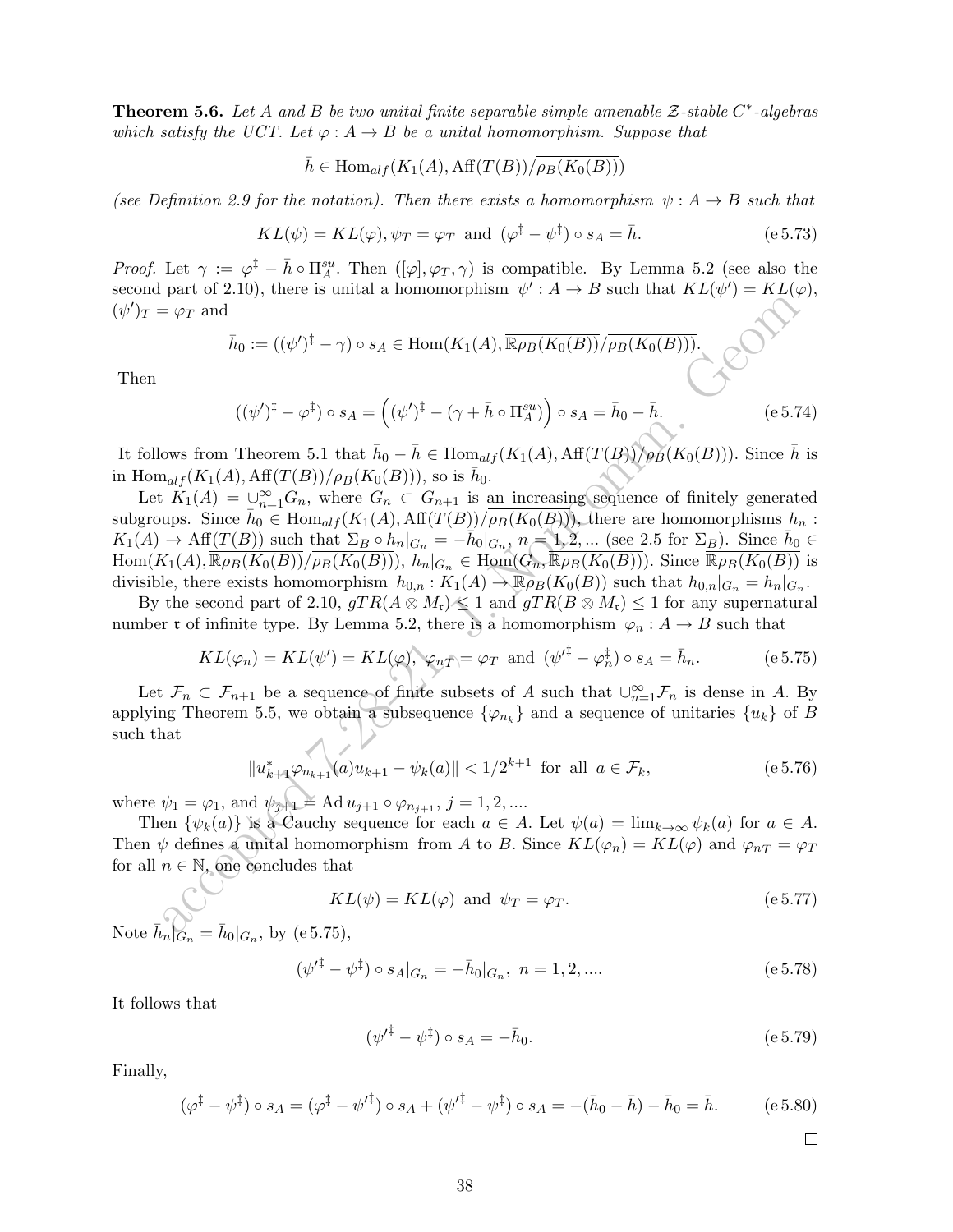**Definition 5.7.** Let A be a unital separable  $C^*$ -algebra with stable rank at most n such that  $T(A) \neq \emptyset$ . Let  $j : Aff(T(A))/\rho_A(K_0(A)) \rightarrow U_0(M_n(A))/CU(M_n(A)) \subset U(M_n(A))/CU(M_n(A))$ be the embedding.

Define  $\mathbb{R}^0 := j(\overline{\mathbb{R}\rho_A(K_0(A))})$ . Denote by  $U(A)/CU(A)^{\mathbb{R}}$  the quotient group  $(U(M_n(A))/CU(M_n(A)))/\mathbb{R}^0$  and

$$
\Pi_A^{\mathbb{R},cu}: U(M_n(A))/CU(M_n(A)) \to U(M_n(A))/\mathbb{R}^0 = U(M_n(A))/CU(M_n(A))^{\mathbb{R}}
$$

is the quotient map. Denote by  $\pi_A^{\mathbb{R}cu} : U(M_n(A))/CU(M_n(A))^{\mathbb{R}} \to K_1(A)$ and  $\lambda_A^{\mathbb{R}}$  $A^{\mathbb{R}}$ : Aff $(T(A)) \to Aff(T(A))/\overline{\mathbb{R}\rho_A(K_0(A))}$  be the quotient map. Since  $\overline{\mathbb{R}\rho_A(K_0(A))}$  is a divisible subgroup (a real subspace of  $\text{Aff}(T(B))$ , in fact), there is a splitting map

$$
s_A^{\gamma}: U(M_n(A))/CU(M_n(A))^{\mathbb{R}} \to U(M_n(A))/CU(M_n(A)) \qquad \qquad (\text{e 5.81})
$$

such that  $\Pi_A^{\mathbb{R},cu} \circ s_A^\gamma = \mathrm{id}_{U(M_n(A))/CU(M_n(A))^{\mathbb{R}}}$ .

If B is another separable  $C^*$ -algebra with stable rank at most n such that  $T(A) \neq \emptyset$  and  $\varphi : A \to B$  is a unital homomorphism, then  $\varphi$  induces a continuous homomorphism  $\varphi^{R\ddagger}$ :  $U(M_n(A))/CU(M_n(A))^{\mathbb{R}} \to U(M_n(B))/CU(M_n(B))^{\mathbb{R}}.$ 

Let  $\kappa \in KL_e(A, B)^{++}$  and  $\kappa_T : T(B) \to T(A)$  be a continuous affine map.

are  $\alpha$  is a splitting  $s_A^T : U(M_n(A))/CU(M_n(A))^2 \rightarrow U(M_n(A))/CU(M_n(A))$ <br>
as the subgroup (a real subspace of  $\text{Aff}(T(B))$ , in fact), there is a splitting map<br>  $s_A^T : U(M_n(A))/CU(M_n(A))^3 \rightarrow U(M_n(A))^2$ <br>
as another separable  $C$ -algebra with stable rank at Let  $\gamma^{\mathbb{R}} : U(M_n(A))/CU(M_n(A))^{\mathbb{R}} \to U(M_n(B))/CU(M_n(B))^{\mathbb{R}}$  be a homomorphism. We say  $(\kappa, \kappa_T, \gamma^{\mathbb{R}})$  is compatible, if  $(\kappa, \kappa_T)$  is compatible,  $\gamma^{\mathbb{R}}|_{\text{Aff}(T(A))/\overline{\mathbb{R}P_A(K_0(A))}}$  is induced by  $\kappa_T$ , and  $\pi_B^{\mathbb{R}cu} \circ \gamma^{\mathbb{R}} = \kappa|_{K_1(A)} \circ \pi_A^{\mathbb{R}cu}$ .

Denote by  $\text{Hom}_{\kappa,\kappa_T}(U(M_n(A))/CU(M_n(A))^{\mathbb{R}}, U(M_n(B))/CU(M_n(B))^{\mathbb{R}})$  the set of all homomorphisms  $\gamma^{\mathbb{R}}: U(M_n(A))/CU(M_n(A))^{\mathbb{R}}, U(M_n(B))/CU(M_n(B))^{\mathbb{R}}$  which are compatible with  $(\kappa, \kappa_T)$ . Fix

$$
\bar{g} \in \text{Hom}_{\kappa,\kappa_T}(U(M_n(A))/CU(M_n(A))^{\mathbb{R}}, U(M_n(B))/CU(M_n(B))^{\mathbb{R}}),
$$

then

$$
\{\bar{g} - \beta : \beta \in \text{Hom}_{\kappa,\kappa_T}(U(M_n(A))'/CU(M_n(A))^{\mathbb{R}}, U(M_n(B))/CU(M_n(B))^{\mathbb{R}})\} \\
= \text{Hom}(K_1(A), \text{Aff}(T(B))/\overline{\mathbb{R}\rho_B(K_0(B))}).
$$
\n(e5.82)

We use the notation  $\Gamma^{\bar{g}}$  for the bijection  $\beta \mapsto \bar{g} - \beta$ . Thus we will view it as an abelian group.

For the simplicity of notation, we will use  $U(A)$ ,  $CU(A)$  and  $CU(A)^{\mathbb{R}}$  for  $U(M_n(A))$ ,  $CU(M_n(A))$  and  $CU(M_n(A))^{\mathbb{R}}$ , or simply assume that the algebras A and B have stable rank 1, and therefore  $n = 1$ .

**Proposition 5.8.** Let  $(\kappa, \kappa_T)$  be a compatible pair. Then there is a splitting short exact sequence:

$$
0 \to \text{Hom}(K_1(A), \overline{\mathbb{R}\rho_B(K_0(B))}/\overline{\rho_B(K_0(B))})
$$
\n
$$
\to \text{Hom}_{K_{K\mathbb{R}^n}}(U(A)/CU(A), U(B)/CU(B))
$$
\n
$$
(e 5.83)
$$
\n
$$
(e 5.84)
$$

$$
\text{Hom}_{\kappa,\kappa_T}(U(A)/CU(A),U(B)/CU(B))\tag{e 5.84}
$$

$$
\to \operatorname{Hom}_{\kappa,\kappa_T}(U(A)/CU(A)^{\mathbb{R}}, U(B)/CU(B)^{\mathbb{R}}) \to 0. \tag{e.5.85}
$$

Proof. For each  $\zeta \in \text{Hom}_{\kappa,\kappa_T}(U(A)/CU(A),U(B)/CU(B)),$  consider  $\Pi_B^{cu} \circ \zeta(x)$  for all  $x \in$  $U(A)/CU(A)$ . Since

$$
\zeta(\overline{\mathbb{R}\rho_A(K_0(A))}/\overline{\rho_A(K_0(A))}) \subset \overline{\mathbb{R}\rho_A(K_0(B))}/\overline{\rho_A(K_0(B))}
$$

as  $\zeta$  is compatible with  $(\kappa, \kappa_T)$ ,  $\Pi_B^{cu} \circ \zeta$  vanishes on  $\overline{\mathbb{R}\rho_A(K_0(A))}/\overline{\rho_A(K_0(A))}$  which uniquely defines a homomorphism  $\Pi^{H,\mathbb{R}}(\zeta) \in \text{Hom}_{\kappa,\kappa_T}(U(A)/CU(A)^{\mathbb{R}},U(B)/CU(B)^{\mathbb{R}})$ . Fix

$$
g \in \text{Hom}_{\kappa, \kappa_T}(U(A)/CU(A), U(B)/CU(B))
$$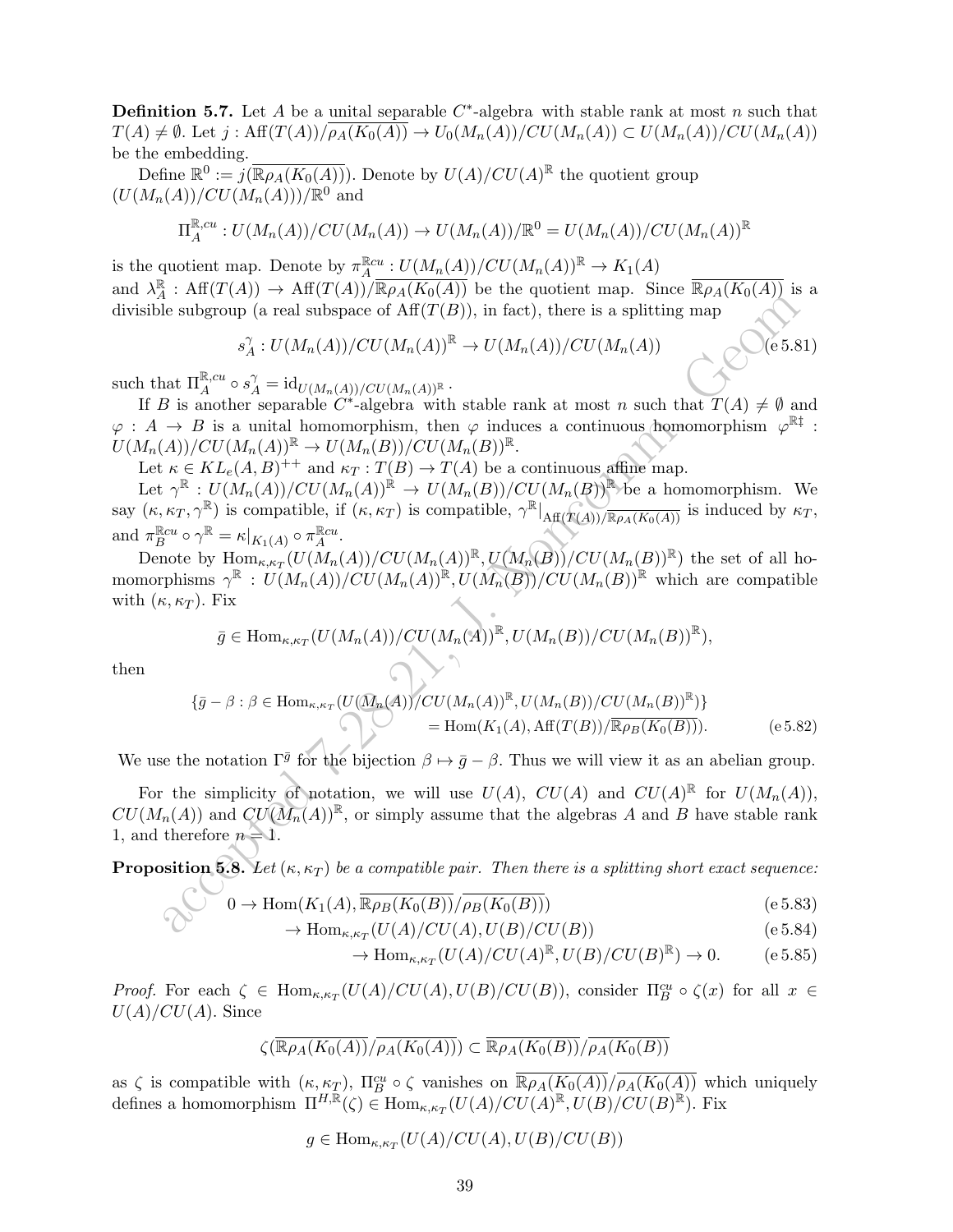and let  $\bar{g} := \Pi^{H,\mathbb{R}}(g) \in \text{Hom}_{\kappa,\kappa_T}(U(A)/CU(A)^{\mathbb{R}}, U(B)/CU(B)^{\mathbb{R}})$ . Using  $\Gamma^g$  and  $\Gamma^{\bar{g}}$  and viewing  $\text{Hom}_{\kappa,\kappa_T}(U(A)/CU(A),U(B)/CU(B))$  and  $\text{Hom}_{\kappa,\kappa_T}(U(A)/CU(A)^{\mathbb{R}},U(B)/CU(B)^{\mathbb{R}})$  as abelian groups as described in 2.9 and 5.7, then

$$
\Pi^{H,\mathbb{R}}: \text{Hom}_{\kappa,\kappa_T}(U(A)/CU(A),U(B)/CU(B)) \to \text{Hom}_{\kappa,\kappa_T}(U(A)/CU(A)^{\mathbb{R}},U(B)/CU(B)^{\mathbb{R}})
$$

defines a homomorphism. If  $\Pi_B^{\mathbb{R},cu}\circ (g-\zeta)=0$ , then  $g(x)-\zeta(x)\in \overline{\mathbb{R}\rho_A(K_0(B))}/\overline{\rho_A(K_0(B))}$  for all  $x \in U(A)/CU(A)$ . Since g and  $\zeta$  are both compatible with  $(\kappa, \kappa_T), g-\zeta$  defines a homomorphism from  $K_1(A)$  to  $\overline{\mathbb{R}\rho_A(K_0(B))}/\overline{\rho_A(K_0(B))}$ . Conversely, if  $g-\zeta$  defines a homomorphism from  $K_1(A)$  into  $\overline{\mathbb{R}\rho_A(K_0(B))}/\overline{\rho_A(K_0(B))}$  (not just into  $\overline{\mathop{\rm Aff}\nolimits(T(A))}/\overline{\rho_A(K_0(B))}$ , then  $\Pi^{H,\mathbb{R}}(g-\zeta)=0$ . It follows that

$$
\ker \Pi^{H,\mathbb{R}} = \text{Hom}(K_1(A), \overline{\mathbb{R}\rho_B(K_0(B))}/\overline{\rho_B(K_0(B))}).
$$
 (e 5.86)

For each  $\xi \in \text{Hom}_{\kappa,\kappa_T}(U(A)/CU(A)^{\mathbb{R}}, U(B)/CU(B)^{\mathbb{R}})$ , define a homomorphism  $\zeta: U(A)/CU(A) \to U(B)/CU(B)$  by  $\zeta = s_H^{\gamma}$  $\int_B^{\gamma} \circ \xi \circ \Pi_A^{\mathbb{R},cu}$  $A^{k,cu}$ . Since (see the line below (e 5.81))

$$
\Pi_B^{\mathbb{R},cu}(\zeta) = (\Pi_B^{\mathbb{R},cu} \circ s_B^{\gamma})(\xi \circ \Pi_A^{\mathbb{R},cu}) = \xi \circ \Pi_A^{\mathbb{R},cu}
$$

we have

$$
\Pi^{H,\mathbb{R}}(s_B^\gamma \circ \xi \circ \Pi_A^{\mathbb{R},cu}) = \xi. \tag{e.5.87}
$$

,

 $\Box$ 

This implies that  $\Pi^{H,\mathbb{R}}$  is surjective. Define

$$
S^{H,\mathbb{R}}: \text{Hom}_{\kappa,\kappa_T}(U(A)/CU(A)^{\mathbb{R}}, U(B)/CU(B)^{\mathbb{R}}) \to \text{Hom}_{\kappa,\kappa_T}(U(A)/CU(A), U(B)/CU(B))
$$
  
by  $S^{H,\mathbb{R}}(\xi) = s_B^{\gamma} \circ \Pi_A^{\mathbb{R},cu}$ . Then, by (e 5.87),  $S^{H,\mathbb{R}}$  is the splitting map.

Proposition 5.9. (See Definition 2.9 for the notations.)

$$
\operatorname{Hom}_{alf}(K_1(A), \operatorname{Aff}(T(B))\sqrt{\rho_B(K_0(B))}) = \operatorname{Hom}(K_1(A)/\operatorname{Tor}(K_1(A)), \operatorname{Aff}(T(B))\sqrt{\rho_B(K_0(B))})
$$

and

Into Rβ<sub>A</sub>(R<sub>0</sub>(B))/β<sub>A</sub>(R<sub>0</sub>(B)) (not just into Aπ(*I*(A))/β<sub>A</sub>(R<sub>0</sub>(B)), then 
$$
H^{n-1}(g-\zeta) = 0
$$
.

\nwe have that

\n
$$
\ker \Pi^{H,\mathbb{R}} = \text{Hom}(K_1(A), \overline{\mathbb{R}}_{PB}(K_0(B))/\overline{\rho_B(K_0(B)}).
$$
\neach ξ ∈ Hom<sub>κ,κ<sub>T</sub></sub>(U(A)/CU(B) by ζ = s<sub>B</sub><sup>2</sup> σ ξ  $\Pi_{\mathbb{R}}^{\mathbb{R},cu}$ . Since (see the line below (e5.81))

\n
$$
\Pi_{\mathbb{B}}^{\mathbb{R},cu}(\zeta) = (\Pi_{\mathbb{B}}^{\mathbb{R},cu} \circ s_{\mathbb{B}}^{\gamma})(\xi \circ \Pi_{\mathbb{A}}^{\mathbb{R},cu}) = \xi \circ \Pi_{\mathbb{A}}^{\mathbb{R},cu}
$$
\nre

\n
$$
\Pi^{H,\mathbb{R}}(s_{\mathbb{B}}^{\gamma} \circ \xi \circ \Pi_{\mathbb{A}}^{\mathbb{R},cu}) = \xi \circ \Pi_{\mathbb{A}}^{\mathbb{R},cu}
$$
\nre

\n
$$
\Pi^{H,\mathbb{R}}(s_{\mathbb{B}}^{\gamma} \circ \xi \circ \Pi_{\mathbb{A}}^{\mathbb{R},cu}) = \xi \circ \Pi_{\mathbb{A}}^{\mathbb{R},cu}
$$
\nre

\nthe

\n
$$
\xi : \text{Hom}_{\kappa,\kappa_T}(U(A)/CU(A)^{\mathbb{R}}, U(B)/CU(B)^{\mathbb{R}}) \to \text{Hom}_{\kappa,\kappa_T}(U(A)/CU(B))
$$
\nisition 5.9. (See Definition 2.9 for the notations.)

\nisation 5.9. (See Definition 2.9 for the notations.)

\n
$$
\text{and } f(K_1(A), \text{Aff}(T(B))/\overline{\rho_B(K_0(B))}) = \text{Hom}(K_1(A)/\text{Tor}(K_1(A)), \text{Aff}(T(B))/\overline{\rho_B(K_0(B))})
$$
\nHom

\n
$$
=
$$

*Proof.* Suppose that  $\xi \in \text{Hom}_{alf}(K_1(A), \text{Aff}(T(B))/\overline{\rho_B(K_0(B))})$ . Write  $K_1(A) = \bigcup_{n=1}^{\infty} G_n$ , where  $G_n \subset G_{n+1}$  and each  $G_n$  is finitely generated. For any  $x \in Tor(K_1(A))$ , there is an integer  $n \geq 1$ such that  $x \in G_n$ . Choose  $h_n: K_1(A) \to \text{Aff}(T(B))$  such that  $\Sigma_B \circ h_n|_{G_n} = \xi|_{G_n}$ . Since  $\text{Aff}(T(B))$ is torsion free,  $h_n(x) = 0$ . It follows that  $\xi(x) = 0$ . In other words,  $\xi|_{Tor(K_1(A))} = 0$ . Therefore  $\xi$ gives a unique homomorphism  $\bar{\xi}$  in Hom $(K_1(A)/\text{Tor}(K_1(A)), \text{Aff}(T(B))/\overline{\rho_B(K_0(B))})$ . The map

$$
G: \text{Hom}_{alf}(K_1(A), \text{Aff}(T(B))/\overline{\rho_B(K_0(B))})
$$
  

$$
\longrightarrow \text{Hom}(K_1(A)/\text{Tor}(K_1(A)), \text{Aff}(T(B))/\overline{\rho_B(K_0(B))})
$$
 (e 5.89)

given by  $\xi \mapsto \overline{\xi}$  is an injective group homomorphism.

To see the surjectivity, let  $\overline{\zeta} \in \text{Hom}(K_1(A)/\text{Tor}(K_1(A)), \text{Aff}(T(B))/\overline{\rho_B(K_0(B))})$ . Define  $\zeta$ :  $K_1(A) \to \text{Aff}(T(B))/\overline{\rho_B(K_0(B))}$  by  $\zeta := \overline{\zeta} \circ q$ , where  $q : K_1(A) \to K_1(A)/\text{Tor}(K_1(A))$  is the quotient map.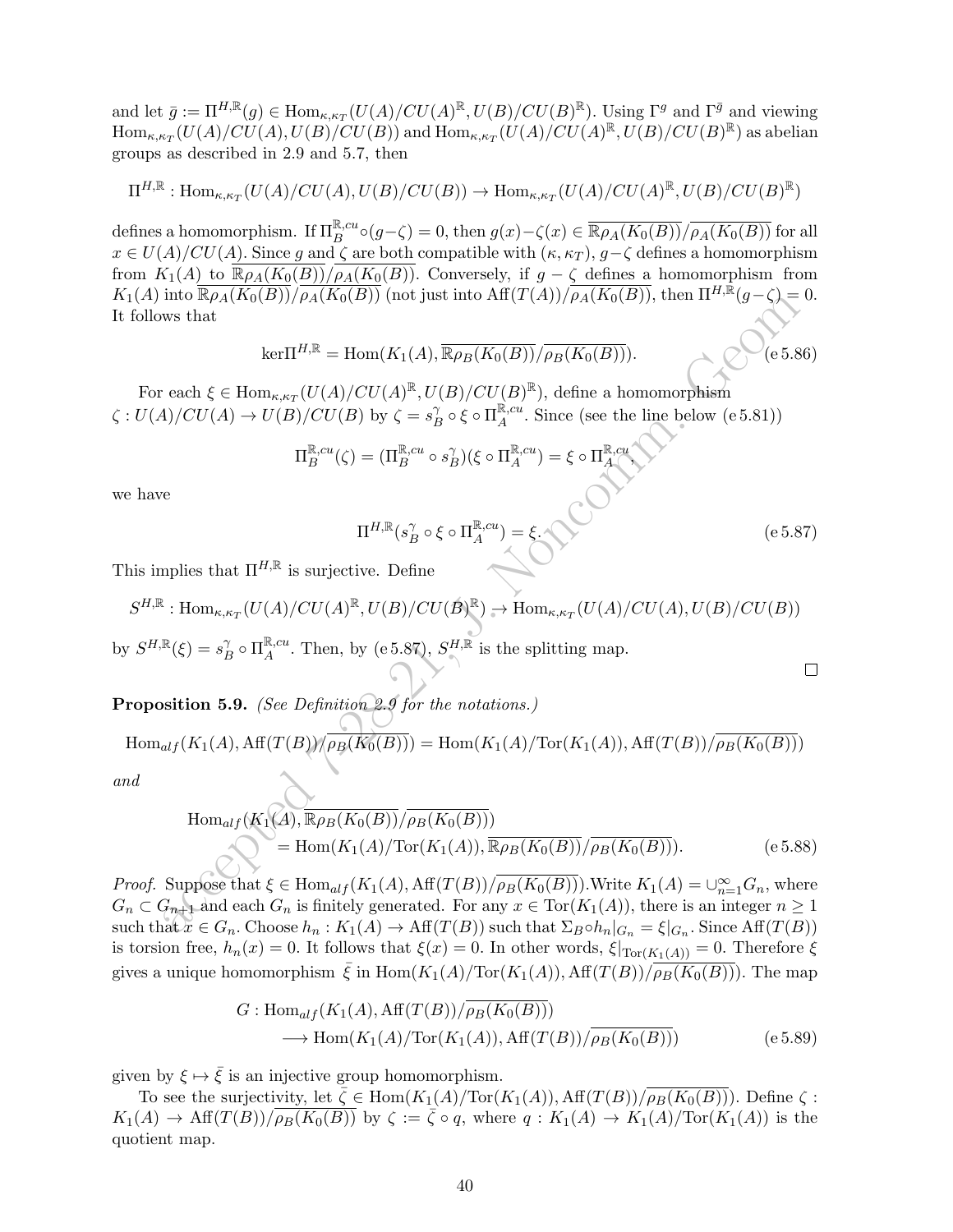For each  $n \in \mathbb{N}$ , let  $\bar{G}_n$  be the image of  $G_n$  in  $K_1(A)/\text{Tor}(K_1(A))$ . Then  $\bar{G}_n$  is a free abelian group. Therefore there exist a homomorphism  $\lambda_n : \tilde{G}_n \to \text{Aff}(T(B))$  such that  $\Sigma_B \circ \lambda_n = \bar{\zeta}|_{\bar{G}_n}$ . Since Aff $(T(B))$  is divisible, there is an extension  $\tilde{\lambda}_n : K_1(A)/\text{Tor}(K_1(A)) \to \text{Aff}(T(B))$  such that  $\tilde{\lambda}_n|_{\bar{G}_n} = \lambda_n$ .

Define  $\gamma_n: K_1(A) \to \text{Aff}(T(B))$  by  $\gamma'_n := \tilde{\lambda}_n \circ q$ . Then

$$
\zeta|_{G_n} = \Sigma_B \circ \gamma_n|_{G_n}.\tag{e.5.90}
$$

This implies that

$$
\zeta \in \text{Hom}_{\text{alf}}(K_1(A), \text{Aff}(T(B))/\overline{\rho_B(K_0(B))}).
$$

But  $G(\zeta) = \overline{\zeta}$ . So the map is surjective.

The second identity follows from the first one.

**Theorem 5.10.** Let A and B be unital finite separable simple amenable  $\mathcal{Z}\text{-stable }C^*\text{-algebras}$ which satisfy the UCT. Then, for every compatible pair  $(\kappa, \kappa_T)$ , where  $\kappa \in K\overline{L_e}(A, B)^{++}$  and  $\kappa_T : T(B) \to T(A)$  is an affine continuous map, there exists a splitting short exact sequence

$$
0 \to \text{Hom}(K_1(A)/\text{Tor}(K_1(A)), \overline{\mathbb{R}\rho_B(K_0(B))}/\overline{\rho_B(K_0(B))}
$$
  
\n
$$
\to \text{Hom}_{\kappa,\kappa_T,app}(A, B)
$$
  
\n
$$
\to \text{Hom}_{\kappa,\kappa_T}(U(A)/CU(A)^{\mathbb{R}}, U(B)/CU(A)^{\mathbb{R}}) \to 0.
$$
 (e 5.91)

*Proof.* By Theorem 4.3 and Theorem 5.2, for each compatible pair  $(\kappa, \kappa_T)$ , there is a one-to-one map

$$
\Gamma: \text{Hom}_{\kappa, \kappa_T, app}(A, B) \to \text{Hom}_{\kappa, \kappa_T}(U(A)/CU(A), U(B)/CU(B))
$$
 (e 5.92)

 $\zeta \in \text{Hom}_{\text{alg}}(K_1(A), \text{Aff}(I(B)))/\rho_B(K_0(B))).$ <br>
second identity follows from the first one.<br>
second identity follows from the first one.<br>
cepted 7-algebra 3.10. Let A and B be unital finite separable simple amenable  $Z$ -blable which is not void. So  $\Gamma(\text{Hom}_{\kappa,\kappa_T,app}(A,B))$  is a subset of  $\text{Hom}_{\kappa,\kappa_T}(U(A)/CU(A),U(B)/CU(B)).$  Choosing a splitting map  $s^{\gamma}_{A}$  $A^{\gamma}_{A}: U(A)/CU(A)^{\mathbb{R}} \to U(A)/CU(A),$  by Theorem 5.2 and Proposition 5.8, the quotient map  $\Pi^{H,\mathbb{R}}:\text{Hom}_{\kappa,\kappa_T}(U(A)/CU(A),U(B)/CU(B)))\to \text{Hom}_{\kappa,\kappa_T}(U(A)/CU(A)^{\mathbb{R}},U(B)/CU(B)^{\mathbb{R}})$ 

restricting on  $\Gamma(\text{Hom}_{\kappa,\kappa_T,app}(A,B))$  is surjective. Fix  $[\varphi] \in \text{Hom}_{\kappa,\kappa_T,app}(A,B)$ . If  $[\psi] \in \text{Hom}_{\kappa,\kappa_T,app}(A,B)$  and  $\Pi^{H,\mathbb{R}}(\Gamma([\varphi])) - \Pi^{H,\mathbb{R}}(\Gamma(([\psi])) = 0$ , then, by Theorem 5.1,

$$
\bar{h} := \Gamma([\varphi]) - \Gamma([\psi]) \in \text{Hom}_{alf}(K_1(A), \overline{\mathbb{R}\rho_B(K_0(B))}/\overline{\rho_B(K_0(B))}.\tag{e.5.93}
$$

By Theorem 5.6, there is  $\psi_1 : A \to B$  such that

$$
KL(\psi_1) = KL(\varphi), \ \psi_{1T} = \kappa_T \ \text{and} \ (\varphi^{\ddagger} - \psi^{\ddagger}) \circ s_A = \bar{h}.
$$
 (e.5.94)

This implies, applying Theorem 4.3, that  $\text{Hom}_{alf}(K_1(A), \overline{\mathbb{R}\rho_B(K_0(B))}/\overline{\rho_B(K_0(B))})$  is a subgroup in the subset  $\Gamma(\text{Hom}_{\kappa,\kappa_T,app}(A,B))$  of an abelian group. Since  $\Pi^{H,\mathbb{R}}\circ\Gamma(\text{Hom}_{\kappa,\kappa_T,app}(A,B))$ is a group, we conclude that  $\Gamma(\text{Hom}_{\kappa,\kappa_T,app}(A,B))$  is a subgroup of

 $\text{Hom}_{\kappa,\kappa_T}(U(A)/CU(A),U(B)/CU(B)).$  Thus we obtain the short exact sequence, applying also Proposition 5.9.

To show that the short exact sequence splits, it suffices to show that

 $Hom(K_1(A)/Tor(K_1(A)), \overline{\mathbb{R}\rho_B(K_0(B))}/\overline{\rho_B(K_0(B))})$  is divisible. But this is immediate since  $\overline{\mathbb{R}\rho_B(K_0(B))}/\overline{\rho_B(K_0(B))}$  is divisible.

 $\Box$ 

 $\Box$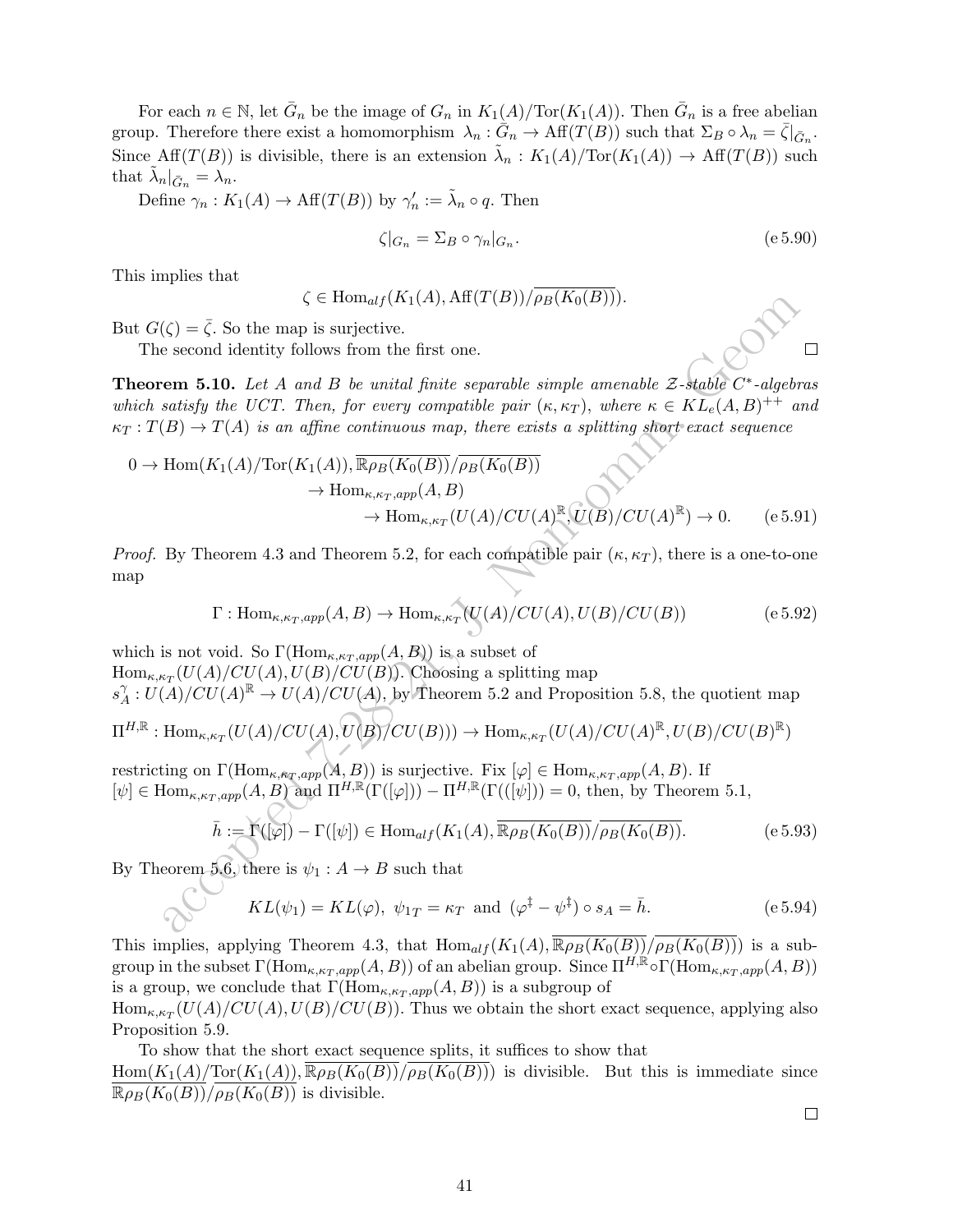Corollary 5.11. Let A and B be two finite separable simple amenable  $\mathcal{Z}\text{-stable }C^*\text{-algebras}$ which satisfy the UCT. Then

$$
\text{Hom}_{\kappa,\kappa_{\mathcal{T}}}(U(A)/CU(A),U(B)/CU(B))/\text{Hom}_{\kappa,\kappa_{\mathcal{T}},app}(A,B)
$$
  
\n
$$
\cong \text{Hom}(K_1(A),\overline{\mathbb{R}\rho_B(K_0(B))}/\overline{\rho_B(K_0(B))})/\text{Hom}_{alf}(K_1(A),\overline{\mathbb{R}\rho_B(K_0(B))}/\overline{\rho_B(K_0(B))}).
$$

**Theorem 5.12.** Let A and B be finite unital separable simple amenable  $\mathcal{Z}\text{-stable }C^*\text{-algebras}$ which satisfy the UCT. Suppose  $(\kappa, \kappa_T)$  is a compatible pair, where  $\kappa \in KL_e(A, B)^{++}$  and  $\kappa_T : T(B) \to T(A)$  is an affine continuous map. Then there exists a unital homomorphism  $\varphi: A \to B$  such that  $(KL(\varphi), \varphi_T) = (\kappa, \kappa_T)$ . Moreover,

$$
\operatorname{Hom}_{\kappa,\kappa_T,app}(A,B)\cong \operatorname{Hom}(K_1(A)/\operatorname{Tor}(K_1(A)),\operatorname{Aff}(T(B))/\overline{\rho_B(K_0(B))}).
$$
 (e 5.95)

*A B such that*  $(KL(\varphi), \varphi_T) = (\kappa, \kappa_T)$ . Moreover,<br>  $\lim_{\kappa, \kappa_T, \text{app}} (A, B) \cong \text{Hom}(K_1(A)/\text{Tor}(K_1(A)), \text{Aff}(T(B))/\overline{\rho_B(K_0(B))})$ . Ces 5.8<br>
By Theorem 5.2, there exists a unital homomorphism  $\varphi : A \to B$  such that  $(KL(\varphi), \varphi_T)$ <br>
Let *Proof.* By Theorem 5.2, there exists a unital homomorphism  $\varphi : A \to B$  such that  $(KL(\varphi), \varphi_T) =$  $(\kappa, \kappa_T)$ . Let  $\Gamma : \text{Hom}_{\kappa, \kappa_T, app}(A, B) \to \text{Hom}_{\kappa, \kappa_T}(U(A)/CU(A), U(B)/CU(B))$  be the one-to-one map introduced in (e 5.92). Put  $g := \Gamma(\varphi)$ . If  $\psi : A \to B$  is another unital homomorphism with  $(KL(\psi), \psi_T) = (\kappa, \kappa_T)$ , Then, by Theorem 5.1,  $g - \psi^{\ddagger} \in \text{Hom}_{alf}(K_1(A), \text{Aff}(T(B))/\overline{\rho_B(K_0(B))})$ . In other words,

 $\Gamma^g \circ \Gamma(\text{Hom}_{\kappa,\kappa_T,app}(A,B)) \subset \text{Hom}_{alf}(K_1(A), \text{Aff}(T(B))/\overline{\rho_B(K_0(B))}).$ 

Note that  $\Gamma^g$  is also one-to-one. It follows from Theorem 5.6 that  $\Gamma^g \circ \Gamma$  is surjective. Hence

$$
\text{Hom}_{\kappa,\kappa_T,app}(A,B)\cong \text{Hom}_{alf}(K_1(A),\text{Aff}(T(B))/\overline{\rho_B(K_0(B))}).
$$

Applying Proposition 5.9, one obtains

Hom<sub>$$
\kappa, \kappa_T, app(A, B) \cong \text{Hom}(K_1(A)/\text{Tor}(K_1(A)), \text{Aff}(T(B))/\overline{\rho_B(K_0(B))}).
$$</sub>

Corollary 5.13. Let A and B be unital finite separable simple amenable  $\mathcal{Z}\text{-stable }C^*\text{-algebras}$ which satisfy the UCT. Then, for any compatible triple  $(\kappa, \kappa_T, \kappa_\gamma)$ , where  $\kappa \in KL_e(A, B)^{++}$ ,  $\kappa_T : T(B) \to T(A)$  is an affine continuous map and  $\kappa_\gamma : U(A)/CU(A) \to U(B)/CU(B)$  is a continuous homomorphism, there is a unital homomorphism  $\varphi : A \to B$  such that

$$
KL(\varphi) = \kappa, \ \varphi_T = \kappa_T \ \text{and} \ \varphi^{\ddagger} = \kappa_{\gamma} \tag{e.5.96}
$$

if one of the following holds:

 $(1)$   $TR(B) \leq 1$ ,  $(2)$   $\rho_B(K_0(B)) = \overline{\mathbb{R}\rho_B(K_0(B))},$ (3)  $\text{Hom}(K_1(A), \overline{\mathbb{R}\rho_B(K_0(B))}/\overline{\rho_B(K_0(B))}) = \text{Hom}_{alf}(K_1(A), \overline{\mathbb{R}\rho_B(K_0(B))}/\overline{\rho_B(K_0(B))}).$ 

(4) 
$$
K_1(A)
$$
 is torsion free.

Proof. Note that (2) follows from Theorem 5.10 immediately. Therefore, by Proposition 3.6 of  $[14]$ ,  $(1)$  follows.

Also (3) follows from Corollary 5.11. Moreover, (4) follows from Theorem 5.12.

 $\Box$ 

 $\Box$ 

Remark 5.14. There are plenty of examples of

$$
\operatorname{Hom}(K_1(A), \overline{\mathbb{R}\rho_B(K_0(B))}/\overline{\rho_B(K_0(B))})/\operatorname{Hom}_{alf}(K_1(A), \overline{\mathbb{R}\rho_B(K_0(B))}/\overline{\rho_B(K_0(B))}) \neq \{0\}.
$$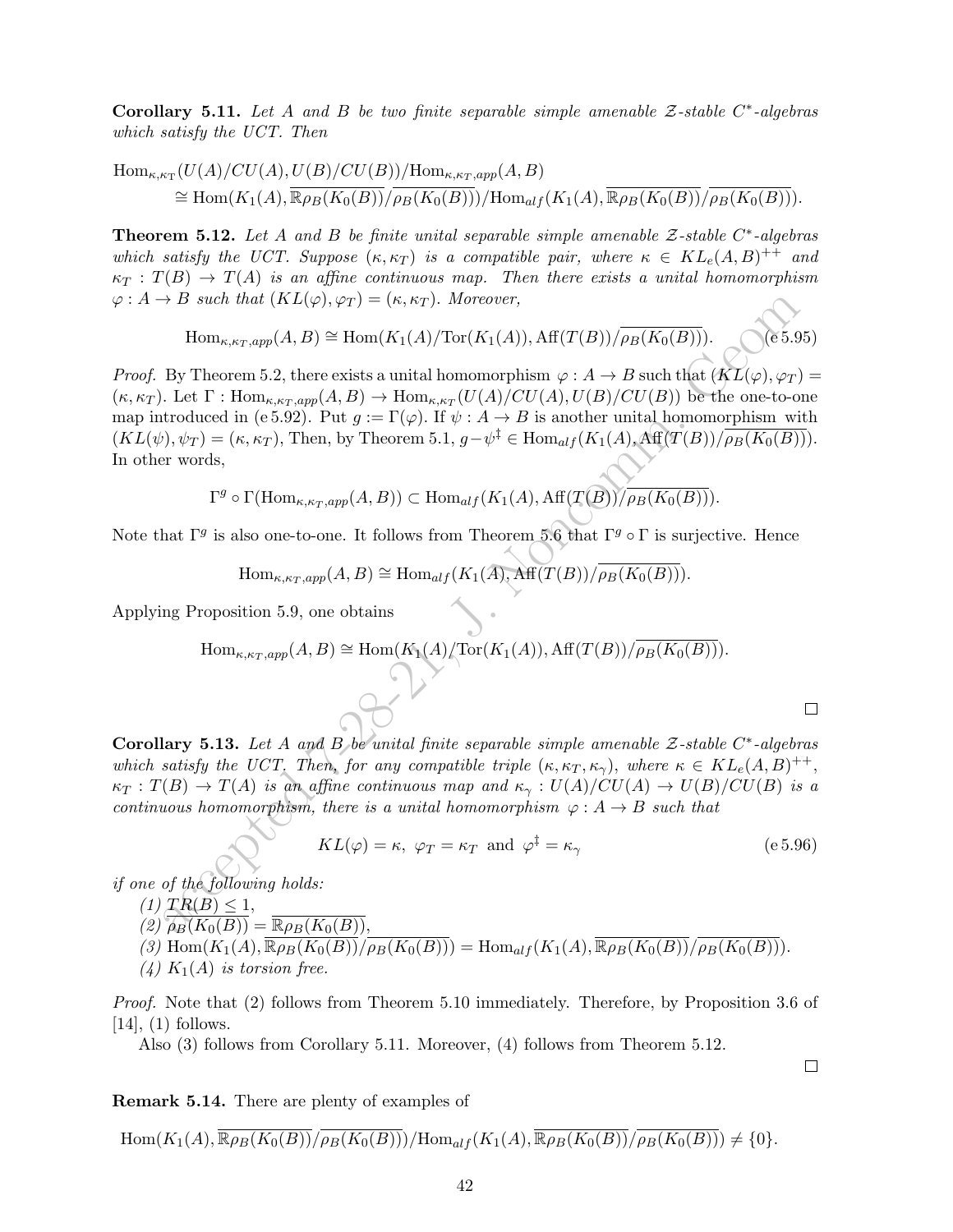In those cases, there are compatible triples  $(\kappa, \kappa_T, \kappa_\gamma)$  which cannot be represented by homomorphisms from A to B.

To illustrate this, let us consider a simple example. By Theorem 13.50 of [6], there is a unital separable simple amenable  $\mathcal{Z}\text{-stable } C^*$ -algebra A with a unique tracial state  $\tau_A$  satisfying the UCT such that  $(K_0(A), K_1(A)_+, [1]) = (\mathbb{Z}, \mathbb{Z}_+, 1)$  and  $K_1(A) = \mathbb{Z}/m\mathbb{Z}$  for some prime number  $m \geq 2$ . Note that, one has the following splitting short exact sequence

$$
0 \to \mathbb{R}/\mathbb{Z} \to U(A)/CU(A) \to \mathbb{Z}/m\mathbb{Z} \to 0.
$$
 (e 5.97)

Let  $B = \mathcal{Z}$  be the Jiang-Su algebra. Note that  $KL(A, B) = KK(A, B) = Hom(\mathbb{Z}, \mathbb{Z}) \oplus Ext(\mathbb{Z}/m, \mathbb{Z})$ . Let  $\kappa \in KL_e(A, \mathcal{Z})^{++}$  with  $\kappa([1_A]) = [1_{\mathcal{Z}}]$  (there are m such elements, we will fixed one). By Lemma 5.2, there is a unital homomorphism  $\varphi : A \to \mathcal{Z}$ . Then  $\varphi^{\ddagger} : U(A)/CU(A) \to \mathbb{R}/\mathbb{Z}$  is a homomorphism which is compatible with  $(\kappa, \iota)$ , where  $\iota$  induces the identity map on R. It follows that ker $\varphi^{\ddagger} \cong \mathbb{Z}/m\mathbb{Z}$ . One may also write

$$
U(A)/CU(A) = \mathbb{R}/\mathbb{Z} \oplus \ker \varphi^{\ddagger}.
$$
 (e 5.98)

Note that

$$
\text{Hom}_{\kappa,\iota}(U(A)/CU(A),U(\mathcal{Z})/CU(\mathcal{Z})) = \text{Hom}(\mathbb{Z}/m\mathbb{Z},\mathbb{R}/\mathbb{Z}) \cong \mathbb{Z}/m\mathbb{Z}.
$$
 (e 5.99)

Since  $K_1(A) = \mathbb{Z}/m\mathbb{Z}$  is torsion,

Hom<sub>alf</sub>
$$
(K_1(A), \mathbb{R}/\mathbb{Z}) = \text{Hom}(K_1(A)/\text{Tor}(K_1(A)), \mathbb{R}/\mathbb{Z}) = \{0\}.
$$
 (e 5.100)

Therefore, by Theorem 5.10,  $\text{Hom}_{\kappa,\iota}(A, B)$  has only a single point. So

$$
\text{Hom}_{\kappa,\iota,app}(A,B) \neq \text{Hom}_{\kappa,\iota}(U(A)/CU(A),U(\mathcal{Z})/CU(\mathcal{Z})).\tag{e.5.101}
$$

EV.  $KL_c(A, Z)^{1+\gamma}$  with  $\kappa([1_A]) = [1_Z]$  (there are m such elements, we will fixed one)  $\lambda = K_c(A, Z)^{1+\gamma}$  with  $\kappa([1_A]) = [1_Z]$  (there are m such elements, we will fixed one)  $\lambda = 2$ , there is a unital homomorphism with the som **Proposition 5.15.** Let B be a unital finite separable simple amenable  $\mathcal{Z}\text{-stable }C^*\text{-algebra which}$ satisfies the UCT such that  $\overline{\mathbb{R}\rho_B(K_0(B))} \neq \overline{\rho_B(K_0(B))}$ . Then, for any unital separable simple amenable Z-stable C<sup>\*</sup>-algebra which satisfies the UCT with  $Tor(K_1(A)) \neq \{0\}$ , and for any compatible pair  $(\kappa, \kappa_T)$ , where  $\kappa \in KL_e(A, B)^{++}$  and  $\kappa_T : T(B) \to T(A)$  is a continuous affine homeomorphism, there is a compatible triple  $(\kappa, \kappa_T, \kappa_\gamma)$ , such that no unital homomorphism  $\varphi: A \to B$  has the property that

$$
(KL(\varphi), \varphi_T, \varphi^{\dagger}) = (\kappa, \kappa_T, \kappa_{\gamma}).
$$
\n<sup>(e.5.102)</sup>

*Proof.* Fix a compatible triple  $(\kappa, \kappa_T)$ , where  $\kappa \in KL_e(A, B)^{++}$  and  $\kappa_T : T(B) \to T(A)$  is a continuous affine homeomorphism. It follows from Lemma 5.2 that there is a unital homomorphism  $\psi: A \to B$  such that  $KL(\psi) = \kappa$  and  $\psi_T = \kappa_T$ .

Let  $x \in K_1(A) \setminus \{0\}$  such that  $px = 0$  for some prime number  $p > 1$ . Since  $\overline{\mathbb{R}\rho_B(K_0(B))} \neq \overline{\rho_B(K_0(B))}$ , there is  $y \neq 0$  in  $\overline{\rho_B(K_0(B))}$  such that

$$
\{r \in \mathbb{Q} : ry \in \overline{\rho_B(K_0(B))}\}\tag{e.5.103}
$$

is not dense in  $\mathbb{R}$ . Note  $\mathbb{D}_{\mathfrak{p}} = \{\frac{m}{p^n} : n \in \mathbb{N} \cup \{0\}, m \in \mathbb{Z}\}$  is dense in  $\mathbb{Q}$ . Therefore there must be an integer  $n \in \mathbb{N}$  such that

$$
(1/p^{n+1})y \notin \overline{\rho_B(K_0(B))}
$$
 and  $(1/p^n)y \in \overline{\rho_B(K_0(B))}$ . (e 5.104)

Put  $z_0 = (1/p^{n+1})y$ . Then  $pz_0 \in \overline{\rho_B(K_0(B))}$ . Let z be the image of  $z_0$  in  $\overline{\mathbb{R}\rho_B(K_0(B))}/\overline{\rho_B(K_0(B))}$ . Then  $z \neq 0$  and  $pz = 0$ . Let  $G_x$  be the subgroup of  $K_1(A)$  generated by x. Then  $G_x \cong$  $\mathbb{Z}/p\mathbb{Z}$ . Define a homomorphism  $h_x : G_x \to \overline{\mathbb{R}\rho_B(K_0(B))}/\overline{\rho_B(K_0(B))}$  by  $h_x(x) = z$ . Since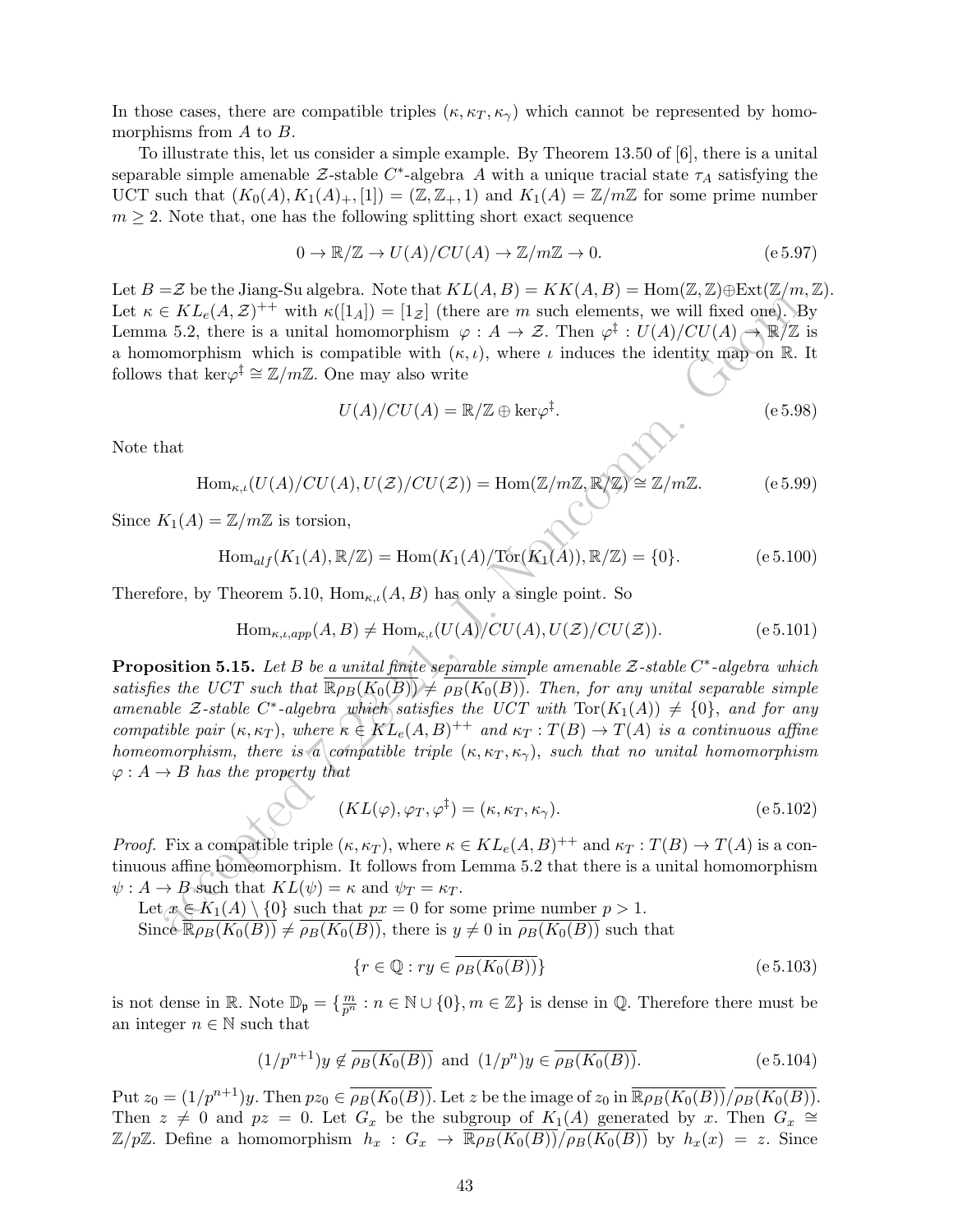$\overline{\mathbb{R}\rho_B(K_0(B))}/\overline{\rho_B(K_0(B))}$  is divisible, there is a homomorphism  $\overline{h}: K_1(A) \to \overline{\mathbb{R}\rho_B(K_0(B))}/\overline{\rho_B(K_0(B))}$ such that  $h|_{G_x} = h_x$ .

Now define  $\kappa_{\gamma}: U(A)/CU(A) \to U(B)/CU(B)$  by  $\kappa_{\gamma} := \psi^{\ddagger} + \bar{h} \circ \Pi_A^{cu}$ . Then  $(\kappa, \kappa_T, \kappa_{\gamma})$  is compatible. If there were a unital homomorphism  $\varphi : A \to B$  such that  $\varphi^{\ddagger} = \kappa_{\gamma}$ , then, for a fixed splitting map  $s_A$ ,

$$
(\varphi^{\ddagger} - \psi^{\ddagger}) \circ s_A \in \text{Hom}_{alf}(K_1(A), \overline{\mathbb{R}\rho_B(K_0(B))}/\overline{\rho_B(K_0(B))}.\tag{e.5.105}
$$

But

$$
(\varphi^{\ddagger} - \psi^{\ddagger}) \circ s_A = \bar{h} \circ \Pi_A^{cu} \circ s_A = \bar{h}
$$
 (e5.106)

 $\Box$ 

which is not in  $\text{Hom}_{alf}(K_1(A), \overline{\mathbb{R}\rho_B(K_0(B))}/\overline{\rho_B(K_0(B))}$ . A contradiction.

**Remark 5.16.** Note that if A is a unital separable simple C<sup>\*</sup>-algebra such that  $gTR(A \otimes M_p) \le$ 1 for some supernatural number  $\mathfrak p$  of infinite type, then A, as a C<sup>\*</sup>-subalgebra of  $A \otimes M_{\mathfrak p}$  must have a finite faithful trace. In particular, A is stably finite.

 $(\varphi^2 - \psi^1) \circ s_A = \bar{h} \circ \Pi_A^{\alpha} \circ s_A = \bar{h}$  (e.f.) If<br>
is not in Hom<sub>ai</sub>/(K<sub>1</sub>(A<sub>1</sub>, R<sub>*PB*</sub>(K<sub>0</sub>(B))/ $\rho_B(K_0(B))$ . A contradiction.<br> **ack 5.16.** Note that if A is a unital separable simple C\*-algebra such that  $gTR(A \otimes M_p)$  m Theorem 5.6, 5.10, and 5.12, Corollary 5.11 and 5.13, and Proposition 5.15 all hold if we replace the condition that B is amenable and satisfies the UCT by  $gTR(B) \leq 1$ , since we only use that before 5.6. If we further assume that  $K_i(A)$  is finitely generated  $(i = 0, 1)$ , then the condition that A is Z-stable can be replaced by  $gTR(A \otimes Q) \leq 1$  as we do not need 5.4 and 5.5.

## 6 Sequence of maps, another description

Definition 6.1. Set

$$
\mathbb{I}_k := \{ f \in C_0((0,1], M_k) : f(1) \in \mathbb{C}1_k \}. \tag{e 6.1}
$$

Put  $A^{(k)} = A \otimes \mathbb{I}_k$  and  $A^{(k)}$  the unitization of  $A^{(k)}$ . We may identify

$$
\widetilde{A^{(k)}} = \{ f \in C([0,1], A \otimes M_k) : f(0) \in \mathbb{C}1_k \text{ and } f(1) \in A \otimes 1_k \}. \tag{e 6.2}
$$

Note  $K_i(A \otimes \mathbb{I}_k)$  is identified with  $K_{i+1}(A, \mathbb{Z}/k\mathbb{Z})$  (see 1.2 of [2]). Let  $\eta_k : A^{(k)} \to A$  be the homomorphism defined by  $\eta_k(f) = f(1)$  for all  $f \in A^{(k)}$ . Consider the short exact sequence

$$
0 \to S(M_k(A)) \to A \otimes \mathbb{I}_k \xrightarrow{\eta_k} A \to 0,
$$
 (e 6.3)

where  $S(M_k(A)) = \{f \in C([0,1], M_k) : f(0) = f(1) = 0\}$ . It gives the following six-term exact sequence (see equation  $(1.6)$  of  $[2]$ ).

$$
K_0(A) \rightarrow K_0(A, \mathbb{Z}/k\mathbb{Z}) \xrightarrow{\eta_{k+1}} K_1(A)
$$
  
\n
$$
\uparrow \times k \qquad \qquad \downarrow \times k
$$
  
\n
$$
K_0(A) \xrightarrow{\eta_{k+0}} K_1(A, \mathbb{Z}/k\mathbb{Z}) \leftarrow K_1(A).
$$
  
\n(e 6.4)

One also has a (unnaturally) splitting short exact sequence

$$
0 \to K_0(A)/kK_0(A) \to K_0(A, \mathbb{Z}/k\mathbb{Z}) \to \text{Tor}(K_1(A), \mathbb{Z}/k\mathbb{Z}) \to 0,
$$
 (e 6.5)

where  $\text{Tor}(K_1(A), \mathbb{Z}/k\mathbb{Z}) = \{y \in K_1(A) : ky = 0\}$ . Fix a splitting map  $j_k : \text{Tor}(K_1(A), \mathbb{Z}/k\mathbb{Z}) \to$  $K_0(A, \mathbb{Z}/k\mathbb{Z})$ . Then, combining (e 6.4),

$$
\eta_{k+1} \circ j_k = \mathrm{id}_{\mathrm{Tor}(K_1(A), \mathbb{Z}/k\mathbb{Z})} \,. \tag{e.6.6}
$$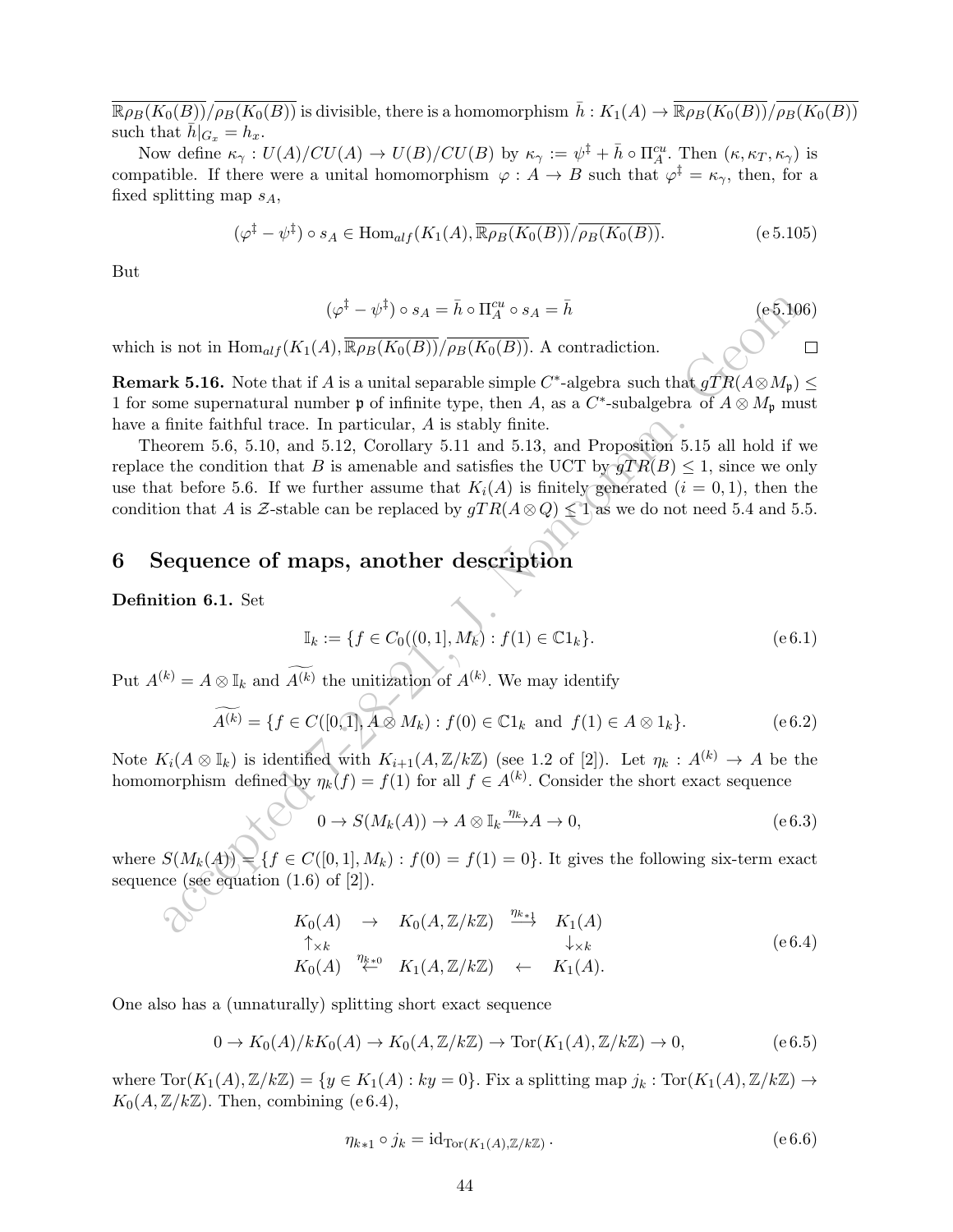Let  $\pi_{\lambda}^{\mathbb{C}}$  $\mathcal{L}_{A^{(k)}}^{\mathbb{C}} : \widetilde{A^{(k)}} \to \mathbb{C}$  be the quotient map and  $(\pi^{\mathbb{C}}_{M})$  $_{M_n(A^{(k)})}^{\mathbb{C}})^u : U(M_n(A^{(k)})) \to U(M_n(\mathbb{C}))$  be the induced group homomorphism. Define for any  $n \geq 1$ 

$$
U(M_n(A\otimes \mathbb{I}_k))^{\iota} = \ker(\pi_{M_n(A^{(k)})}^{\mathbb{C}})^{\iota} = \{ u \in M_n(\widetilde{A^{(k)}}) : \pi_{A^{(k)}}^{\mathbb{C}} \otimes \mathrm{id}_n(u) = 1_n \}. \tag{e.6.7}
$$

Denote by  $CU(M_n(A\otimes \mathbb{I}_k))^{\iota} := CU(M_n(\widetilde{A\otimes \mathbb{I}_k}))\cap U(M_n(A\otimes \mathbb{I}_k))^{\iota}.$ 

**Definition 6.2.** Let D be a non-unital C<sup>\*</sup>-algebra with  $T(D) \neq \emptyset$ . For each  $f \in Aff(T(D))$ , define  $\iota_D^{\sharp} : \text{Aff}(T(D)) \to \text{Aff}(T(\tilde{D}))$  by  $\iota_D^{\sharp}(f)(\alpha t_{\mathbb{C}} + (1 - \alpha)\tau) = (1 - \alpha)f(\tau)$  for all  $0 \leq \alpha \leq 1$ ,  $\tau \in T(D)$  and  $t_{\mathbb{C}} \in T(D)$  such that  $t_{\mathbb{C}}|_{D} = 0$ , where  $t_{\mathbb{C}} := t \circ \pi_D^{\mathbb{C}}$  and where  $\pi_D^{\mathbb{C}} : D \to \mathbb{C}$  is the quotient map and  $t$  is the unique tracial state on  $\mathbb{C}$ . Put

$$
\text{Aff}(T(D))^{\iota} = {\iota_D^{\sharp}(f) : f \in \text{Aff}(T(D))} \subset \text{Aff}(T(\tilde{D})).
$$

**Definition 6.3.** Let  $k = 0, 2, ...$  Suppose that A is a unital C<sup>\*</sup>-algebra and has stable rank at most  $n-1$ . Note, since  $K_0((A\otimes \mathbb{I}_k))$  is a torsion group,  $\rho_{\widetilde{A^{(k)}}}(K_0((A\otimes \mathbb{I}_k)^{\sim})=\overline{\mathbb{Z}}\cdot 1_T$ , where  $1_T$ represents the constant affine function on  $T(\widetilde{A^{(k)}})$  with value 1. Then

$$
\overline{\rho_{\widetilde{A^{(k)}}}(K_0(A\otimes \mathbb{I}_k)^\sim)}=\mathbb{Z}\cdot 1_T.
$$

One then checks that  $Aff(T(A \otimes \mathbb{I}_k))^{\iota} \cap \overline{\rho_{\widetilde{A^{(k)}}}(K_0((A \otimes \mathbb{I}_k)^{\sim}))} \subseteq \{0\}.$ 

On the other hand, let  $x \in K_1(A \otimes \mathbb{I}_k)$  and  $u \in U(M_n(A \otimes \mathbb{I}_k))$  be a unitary which represents x. Suppose that  $\pi^{\mathbb{C}}$  $\mathbb{C}_{M_n(\widetilde{A^{(k)}})}(u) = z$  which is a scalar unitary. Let  $Z \in M_n(\mathbb{C} \cdot 1_{\widetilde{A^{(k)}}})$  be the same scalar matrix in  $M_n(A^{(k)})$ . Put  $v = uZ^*$ . Then  $[v] = [u]$  in  $K_1(A \otimes \mathbb{I}_k)$  and  $v \in U(A \otimes \mathbb{I}_k)^{\iota}$ . This implies that  $\Pi_{A^{(k)}}^{cu}$ , the restriction of  $\Pi_{\widehat{A^{(k)}}}^{cu}$  $\frac{cu}{A^{(k)}}$  on  $\widehat{U}(A\otimes \mathbb{I}_k)^{\iota}/CU(A\otimes \mathbb{I}_k)^{\iota}$  is surjective. Thus, from the short exact sequence

$$
0 \to \text{Aff}(T(\widetilde{A^{(k)}}))/\mathbb{Z} \to \widetilde{U(M_n(\widetilde{A^{(k)}}))/CU(M_n(\widetilde{A^{(k)}}))} \stackrel{\Pi^{cu}}{\longrightarrow} K_1(A^{(k)}) \to 0,
$$
 (e 6.8)

one obtains the following short exact sequence

$$
0 \to \text{Aff } (T(A \otimes \mathbb{I}_k))^t \to U(M_n(A \otimes \mathbb{I}_k))^t / CU(M_n(A \otimes \mathbb{I}_k))^t \stackrel{\Pi^{cu}_{A(k)}}{\longrightarrow} K_1(A \otimes \mathbb{I}_k) \to 0. \quad (e \, 6.9)
$$

*D)* and  $r_c \in (1/2)$  stellar track  $p_c$  ( $\cdots$  For  $t_c$  if  $\cdots$  For  $t_c$ ) in the summand  $t$  is the unique tracial state on C. Put<br>
the map and  $t$  is the unique tracial state on C. Put<br>
Aff $(T(D))^t = \{t_{D}^k(f) : f \in \text{Aff}(T(D))\$ Let A and B be unital  $C^*$ -algebras of stable rank no more than  $n-1$ . Fix a compatible pair  $(\kappa, \kappa_T)$ . Then  $\kappa_T$  induces an affine continuous map  $\tau \otimes s \mapsto \kappa_T(\tau) \otimes s$  from  $T(B \otimes \mathbb{I}_k)$  to  $T(A \otimes \mathbb{I}_k)$ which in turn induces an affine continuous map  $\bar{\kappa}_{\mu}^{(k)}$  $\mathcal{L}_{\sharp}^{(k)}: \text{Aff}(T(A\otimes\mathbb{I}_k))^{\iota} \to \text{Aff}(T(B\otimes\mathbb{I}_k))^{\iota}.$  Let  $\kappa_\gamma^{(k)}:U(M_n(A\otimes \mathbb{I}_k))^\iota/CU(M_n(A\otimes \mathbb{I}_k))^\iota\to U(M_n(B\otimes \mathbb{I}_k))^\iota/CU(M_n(B\otimes \mathbb{I}_k))^\iota$  be a continuous homomorphism. We say that  $(\kappa, \kappa_T, \kappa_\gamma^{(k)})$  is compatible, if the following digram commutes.

$$
0 \to \begin{array}{ccc}\n\text{Aff}(T(A \otimes \mathbb{I}_k))^{\iota} & \to & U(M_n(A \otimes \mathbb{I}_k))^{\iota}/CU(M_n(A \otimes \mathbb{I}_k))^{\iota} & \xrightarrow{\text{Tr}_{A(k)}^{\alpha} \\
\downarrow_{\kappa_{\sharp}}^{(k)}} & & \downarrow_{\kappa_{\sharp}}^{(k)} \\
0 \to & \text{Aff}(T(B \otimes \mathbb{I}_k))^{\iota} & \to & U(M_n(B \otimes \mathbb{I}_k))^{\iota}/CU(M_n(B \otimes \mathbb{I}_k))^{\iota} & \xrightarrow{\text{Tr}_{B(k)}^{\alpha} \\
\downarrow_{\kappa}|_{K_0(A, \mathbb{Z}/k\mathbb{Z})}} & & \text{(e 6.10)} \\
0 \to & \text{Aff}(T(B \otimes \mathbb{I}_k))^{\iota} & \to & U(M_n(B \otimes \mathbb{I}_k))^{\iota}/CU(M_n(B \otimes \mathbb{I}_k))^{\iota} & \xrightarrow{\text{Tr}_{B(k)}^{\alpha} \\
\downarrow_{\kappa}|_{K_0(A, \mathbb{Z}/k\mathbb{Z})}} & & \text{(e 6.10)} \\
\end{array}
$$

Recall that  $Aff(T(A\otimes \mathbb{I}_k))^t$  is identified with  $Aff(T(A\otimes \mathbb{I}_k))^t/\overline{\rho_{\widetilde{A(k)}}(K_0(A\otimes \mathbb{I}_k^{\sim}))}$ . Note that the homomorphism  $\eta_k$  also gives the following commutative diagram

$$
0 \to \text{Aff}(T(A \otimes \mathbb{I}_k))^{\iota} \to U(M_n(A \otimes \mathbb{I}_k))^{\iota}/CU(M_n(A \otimes \mathbb{I}_k))^{\iota} \xrightarrow{\Pi_{A(k)}^{\text{cu}}} K_1(A \otimes \mathbb{I}_k) \to 0
$$
  
\n
$$
\downarrow_{\eta_k^{\pm}} \downarrow_{[\eta_k]|_{K_0(A,\mathbb{Z}/k\mathbb{Z})}} (e \cdot 6.11)
$$
  
\n
$$
0 \to \text{Aff}(T(A))/\overline{\rho_A(K_0(A))} \to U(M_n(A))/CU(M_n(A)) \xrightarrow{\Pi_{A(k)}^{\text{cu}}} K_1(A) \to 0.
$$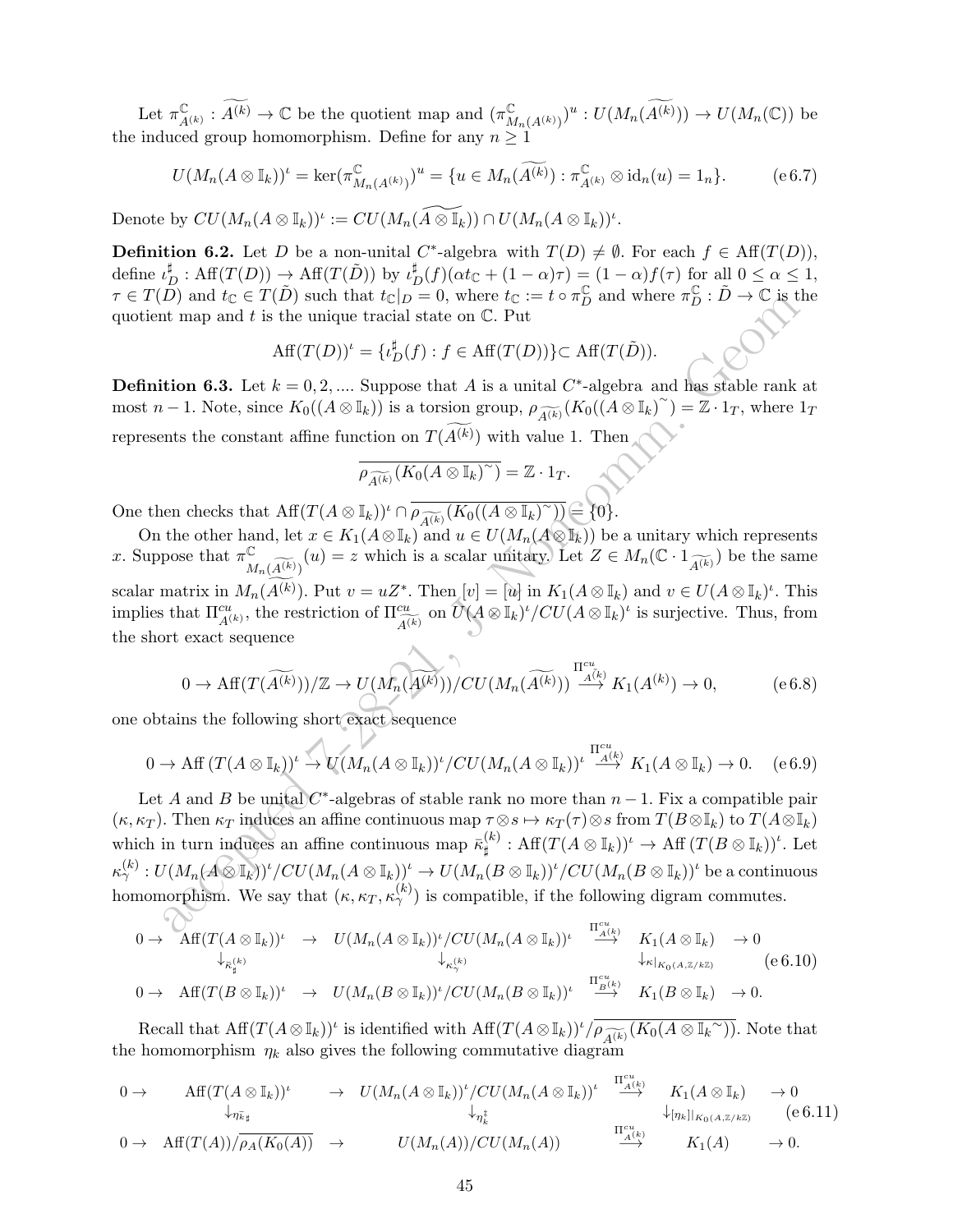Denote by  $\kappa_{\Gamma} := {\{\kappa_{\gamma}^{(k)}\}}_{k=0,2,...}$  a sequence of homomorphisms. We say  $(\kappa, \kappa_T, \kappa_{\Gamma})$  is totally compatible if, for each  $k \geq 2$ , the following digram commutes



Note that the assumption that  $C^*$ -algebras have finite stable rank is not necessary. We put it here for convenience so we do not need to draw infinite matrices.

**Proposition 6.4.** (1) The short exact sequence of (e.6.9) splits uniquely for  $k \geq 2$ .

(2) Suppose  $(\kappa, \kappa_T, \kappa_T')$  and  $(\kappa, \kappa_T, \kappa_T'')$  are totally compatible, where  $\kappa_T' = {\{\kappa_T', \kappa_T^{(k)'} : k \geq 2\}}$ and  $\kappa''_{\Gamma} = {\kappa''_{\gamma}, \kappa^{(k)''}_{\gamma}: k \geq 2}, \text{ and, } \kappa'_{\gamma}, \kappa''_{\gamma}: U(M_n(A))/CU(M_n(A)) \to U(M_n(B))/CU(M_n(B)),$ and

$$
\kappa_{\gamma}^{(k)'}, \kappa_{\gamma}^{(k)''}: U(M_n(A^{(k)}))^{\iota}/CU(M_n(A^{(k)}))^{\iota} \to U(M_n(B^{(k)}))^{\iota}/CU(M_n(B^{(k)}))^{\iota}
$$

are continuous homomorphisms. Then  $(\kappa'_{\gamma} - \kappa''_{\gamma})$  induces a homomorphism in

$$
\operatorname{Hom}(K_1(A)/\mathrm{Tor}(K_1(A)),\operatorname{Aff}(T(B))/\overline{\rho_B(K_0(B))}).
$$

(3) In (2), if 
$$
\kappa'_{\gamma} = \kappa''_{\gamma}
$$
, then  $\kappa'_{\Gamma} = \kappa''_{\Gamma}$ .

te that the assumption that  $C^*$ -algebras have finite stable rank is not necessary. We port once<br>for convenience so we do not need to draw infinite matrices.<br>
Suppose  $(\kappa, \kappa; r, \kappa'_1)$  and  $(\kappa, \kappa; r, \kappa''_1)$  are totall *Proof.* (1) The fact that the short exact sequence splits follows from the fact that Aff  $(T(A \otimes \mathbb{I}_k))^t$ is divisible. Let  $s_{A(k)}$  be a splitting map. Then  $\Pi_{A(k)}^{cu} \circ s_{A(k)} = id_{K_1(A(k))}$ . Suppose that s:  $K_1(A\otimes\mathbb{I}_k)\to U(M_n(A\otimes\mathbb{I}_k))^l/CU(M_n(A\otimes\mathbb{I}_k))^l$  is another splitting map. Then  $s_{A(k)}-s$  maps  $K_1(A^{(k)})$  to  $\text{Aff}(A\otimes\mathbb{I}_k)$ <sup>*l*</sup>. However,  $\text{Aff}(T(A\otimes\mathbb{I}_k))^{\iota}$  is torsion free and  $K_1(A\otimes\mathbb{I}_k)\cong K_0(A,\mathbb{Z}/k\mathbb{Z})$ is torsion. It follows  $s_{A(k)} - s = 0$ .

(2) Let  $x \in \text{Tor}(K_1(A))$ . Choose an integer  $k \geq 2$  such that  $kx = 0$ . Let  $\text{Tor}(K_1(A), \mathbb{Z}/k\mathbb{Z}) =$  ${y \in K_1(A) : ky = 0}$ . Recall that  $K_1(A \otimes \mathbb{I}_k) = K_0(A, \mathbb{Z}/k\mathbb{Z})$ . Let  $s_{A(k)} : K_1(A \otimes \mathbb{I}_k) \to$  $\overline{U(M_n(A\otimes \mathbb{I}_k))}^t/CU(M_n(A\otimes \mathbb{I}_k))$  be the unique splitting map.

Suppose that  $(\kappa, \kappa_T, \kappa'_\Gamma)$  and  $(\kappa, \kappa_T, \kappa''_\Gamma)$  are totally compatible. Then

$$
(\kappa_{\gamma}^{(k)'} - \kappa_{\gamma}^{(k)''})|_{\text{Aff}(T(A))/\overline{\rho_A(K_0(A))}} = 0.
$$
 (e 6.12)

Moreover, the map

$$
\bigvee (\kappa_\gamma^{(k)'} - \kappa_\gamma^{(k)''}) \circ s_{A^{(k)}} : K_1(A \otimes \mathbb{I}_k) \to \text{Aff}(T(A \otimes \mathbb{I}_k))^t
$$

has to be zero, as  $\text{Aff}(T(A\otimes\mathbb{I}_k))^t$  is torsion free. In particular, for any element z with finite order,

$$
(\kappa_{\gamma}^{(k)'} - \kappa_{\gamma}^{(k)''}) \circ s_{A^{(k)}}(z) = 0.
$$
 (e 6.13)

By the 12-term commutative diagram above at the end of 6.3, for any  $y \in U(M_n(A \otimes \mathbb{I}_k))^t / CU(M_n(A \otimes \mathbb{I}_k))^t$ , one has

$$
(\kappa'_{\gamma} - \kappa''_{\gamma}) \circ \eta_k^{\dagger}(y) = \eta_k^{\ B} (\kappa^{(k)'}_{\gamma} - \kappa^{(k)''}_{\gamma})(y), \tag{e 6.14}
$$

where  $\eta_k^B : B \otimes \mathbb{I}_k \to B$  is defined by  $\eta_k^B(f) = f(1)$  for all  $f \in B \otimes \mathbb{I}_k$  as  $\eta_k$  defined. As mentioned above, since Aff  $(T(B\otimes \mathbb{I}_k))^t$  is torsion free, if y has finite order,

$$
(\kappa'_{\gamma} - \kappa''_{\gamma}) \circ \eta_k^{\dagger}(y) = \eta_k^{\ B} (\kappa^{(k)'}_{\gamma} - \kappa^{(k)''}_{\gamma})(y) = 0.
$$
 (e 6.15)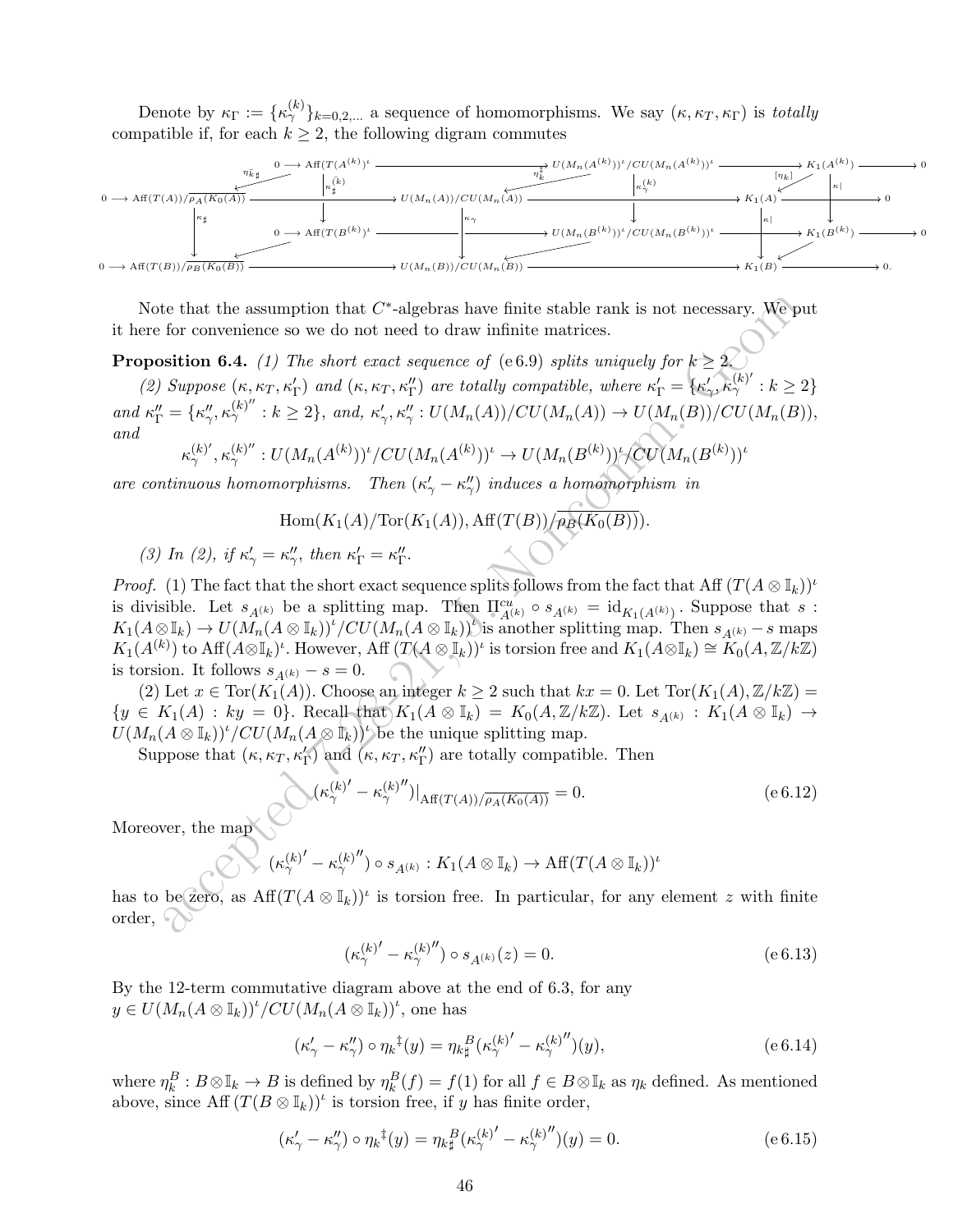By the 12-term diagram above, again, since  $s_{A(k)}$  is unique,

$$
\eta_{k+1} = \Pi_A^{cu} \circ \eta_k^{\ddagger} \circ s_{A^{(k)}}.
$$
\n(e 6.16)

Therefore (recall (e 6.6))

$$
\Pi_A^{cu}(\ker(\kappa'_{\gamma}-\kappa''_{\gamma})) \supset \text{Tor}(K_1(A), \mathbb{Z}/k\mathbb{Z}).\tag{e.6.17}
$$

Consequently, for any splitting map  $s_A$  (see also (e 6.12))

$$
J(\text{Aff}(T(A))/\overline{\rho_A(K_0(A))} + s_A(\text{Tor}(K_1(A), \mathbb{Z}/k\mathbb{Z})) \subset \text{ker}(\kappa'_{\gamma} - \kappa''_{\gamma}),
$$
 (e6.18)

where  $J : (Aff(T(A))/\overline{\rho_A(K_0(A))} \to U(A)/CU(A)$  is given by the (inverse of) determinant map. This implies that  $(\kappa'_{\gamma} - \kappa''_{\gamma})(x) = 0$ . Hence

$$
(\kappa'_{\gamma} - \kappa''_{\gamma})|_{\text{Tor}(K_1(A))} = 0. \tag{e 6.19}
$$

This proves (2).

(3) For any  $k \geq 2$ , by (1), since  $s_{A(k)}$  is unique, the diagram (e 6.10) becomes

$$
0 \to \text{Aff}(T(A \otimes \mathbb{I}_k))^{\iota} \to \text{Aff}(T(A \otimes \mathbb{I}_k))^{\iota} \oplus s_{A^{(k)}}(K_1(A \otimes \mathbb{I}_k)) \xrightarrow{\Pi_{A^{(k)}}^{\text{cu}}} K_1(A \otimes \mathbb{I}_k) \to 0
$$
  
\n
$$
\downarrow_{\kappa_{\gamma}^{(k)}} \downarrow_{\kappa_{\gamma}^{(k)}} K_1(B \otimes \mathbb{I}_k) \to 0
$$
  
\n
$$
0 \to \text{Aff}(T(B \otimes \mathbb{I}_k))^{\iota} \to \text{Aff}(T(B \otimes \mathbb{I}_k))^{\iota} \oplus s_{B^{(k)}}(K_1(B \otimes \mathbb{I}_k)) \xrightarrow{\Pi_{B^{(k)}}^{\text{cu}}} K_1(B \otimes \mathbb{I}_k) \to 0.
$$

Then, as Aff  $(T(A \otimes \mathbb{I}_k))^t$  and Aff  $(T(B \otimes \mathbb{I}_k))^t$  are torsion free, and  $K_1(A \otimes \mathbb{I}_k)$  and  $K_1(B \otimes \mathbb{I}_{(k)})$ are torsion, we may write the decomposition  $\kappa_\gamma^{(k)} \stackrel{d}{=} \overline{\kappa_{\sharp}}^{(k)} \oplus \kappa|_{K_1(A^{(k)})}$  which is uniquely determined by  $\kappa$  and  $\kappa_T$ . Thus (3) follows.

 $J(\text{Aff}(T(A))/\rho_A(K_0(A))) + s_A(\text{Tor}(K_1(A),\mathbb{Z}/k\mathbb{Z})) \subset \ker(\kappa'_\gamma - \kappa''_\gamma),$ <br>  $J: (\text{Aff}(T(A))/\rho_A(K_0(A))) \to U(A)/CU(A)$  is given by the (inverse of) determinant map<br>
mplies that  $(\kappa'_\gamma - \kappa''_\gamma)(x) = 0$ . Hence<br>  $(\kappa'_\gamma - \kappa''_\gamma)(x) = 0$ . Hence<br>  $(\kappa'_\gamma - \$ **Theorem 6.5.** Let A and B be unital finite separable simple amenable  $\mathcal{Z}\text{-stable }C^*\text{-algebras such}$ that A and B satisfy the UCT. Then, for any totally compatible triple  $(\kappa, \kappa_T, \kappa_F)$ , where  $\kappa \in$  $KL_e(A, B)^{++}, \kappa_T : T(B) \rightarrow T(A)$  is a continuous affine homomorphism, and  $\kappa_{\Gamma} = {\{\kappa_{\gamma}^{(k)}\}}_{k=0,2,...}$ is as defined in 6.3, there is a unital homomorphism  $\varphi: A \to B$  such that  $(KL(\varphi), \varphi_T, \varphi_T^{\ddagger})$  $_{1}^{\ast}$ )  $=$  $(\kappa, \kappa_T, \kappa_\Gamma).$ 

*Proof.* Fix a compatible pair  $(\kappa, \kappa_T)$ , by Lemma 5.2, there is a unital homomorphism  $\psi : A \to B$ such that  $KL(\psi) = \kappa$ , and  $\psi_T = \kappa_T$ . Clearly that  $(KL(\psi), \psi_T, \psi_T^{\dagger})$  is totally compatible.

Suppose that  $(\kappa, \kappa_T, \kappa_F)$  is totally compatible. Then, by Proposition 6.4,  $\psi^{\ddagger} - \kappa_{\gamma}$  induces a homomorphism  $\bar{h} \in \text{Hom}(K_1(A)/\text{Tor}(K_1(A)), \text{Aff}(T(B))/\rho_B(K_0(B)))$ . It follows from Theorem 5.12 that there is a unique (up to approximately unitarily equivalent) unital homomorphism  $\varphi: A \to B$  such that  $KL(\varphi) = \kappa$ ,  $\varphi_T = \kappa_T$  and  $\psi^{\ddagger} - \varphi^{\ddagger} = \bar{h}$ . It follows that  $\varphi^{\ddagger} = \kappa_{\gamma}$ . Since  $(\kappa, \kappa_T, \varphi_{\overline{\Gamma}}^{\ddag}$  $_{\Gamma}^{\ddagger}$ ) is totally compatible, by Proposition 6.4,  $\varphi_{\Gamma}^{\ddagger} = \kappa_{\Gamma}$ .  $\Box$ 

Remark 6.6. Theorem 6.5 provides a complement to Theorem 5.12 and is a consequence of Theorem 5.12 as the proof presented. It also provides a seemingly more functorial description. However,  $\varphi_{\text{r}}^{\ddagger}$  $_{\Gamma}^{\dagger}$  is really a sequence of maps, and, by (3) of Proposition 6.4, most of the data are redundant. It does not appear to fit Theorem 4.3, the uniqueness theorem, well enough as Theorem 4.3 only requires one map  $\varphi^{\ddagger}$  from the list of  $\varphi^{\ddagger}_{\Gamma}$ Γ .

By (1) of Proposition 6.4 (and its proof), for  $k \geq 2$ , the splitting map

$$
s_{A^{(k)}}: K_0(A, \mathbb{Z}/k\mathbb{Z}) = K_1(A \otimes \mathbb{I}_k) \to U(M_n(A \otimes \mathbb{I}_k))^t / CU(M_n(A \otimes \mathbb{I}_k))^t
$$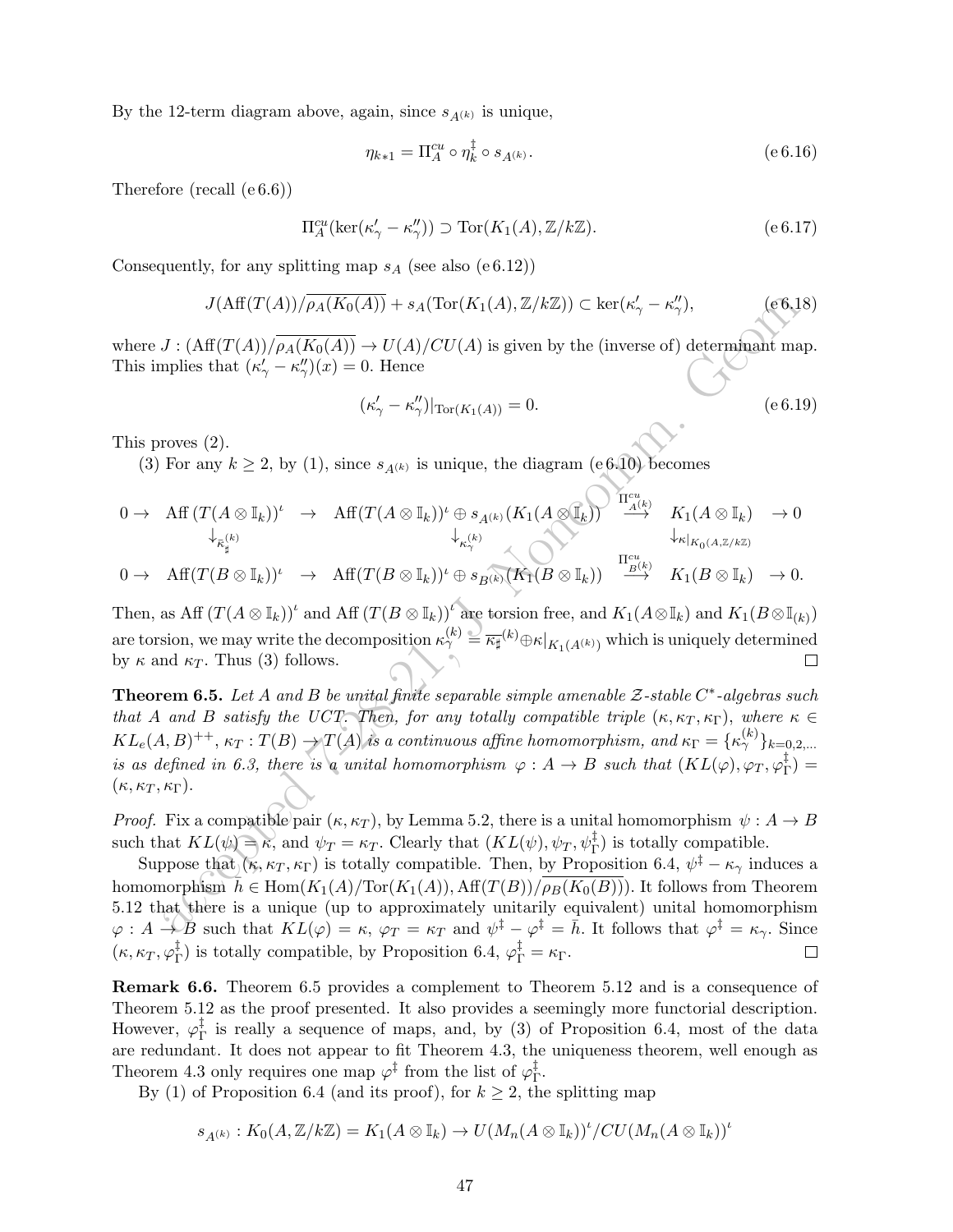is a natural map. It follows that the composition

$$
\zeta_k^A := \eta_k^{\dagger} \circ s_{A^{(k)}} : K_0(A, \mathbb{Z}/k\mathbb{Z}) \to U(M_n(A))/CU(M_n(A))
$$

is also natural. By the last large diagram in 6.3, that  $(\kappa, \kappa_T, \kappa_F)$  is totally compatible is equivalent to say that  $(\kappa, \kappa_T, \kappa_\gamma)$  is compatible together with  $\zeta_k^B \circ \kappa|_{K_0(A, \mathbb{Z}/k\mathbb{Z})} = \kappa_\gamma \circ \zeta_k^A$  for each  $k \geq 2$ .

In section 5, we state that, for a fixed compatible pair  $(\kappa, \kappa_T)$ ,  $\text{Hom}_{\kappa, \kappa_T, app}(A, B)$  is a subset of  $\text{Hom}_{\kappa,\kappa_T}(U(A)/CU(A),U(B)/CU(B)).$  Theorem 5.10 and Theorem 5.12 provide a complete description of this subset. One advantage of Theorem 5.10 and 5.12 is that it provides Corollary 5.13 which could not be seen from Theorem 6.5 as easily. More importantly it reveals that it is the subgroup  $\mathbb{R}\rho_B(K_0(B))/\rho_B(K_0(B))$  that prevents some of compatible triples  $(\kappa, \kappa_T, \kappa_Y)$  from realizing by homomorphisms (see also Proposition 5.15).

group  $\mathbb{R}\rho_B(K_0(H))/\rho_B(K_0(H))$  that prevents some of compatible triples  $(\kappa, \kappa_T, \kappa_r)$  from<br>
grow by homomorphisms (see also Proposition 5.15).<br>
Let A and B be unital finite separable simple amena<br>
le C\*-algebra unite st **Theorem 6.7** (cf. Theorem 29.5 of [7]). Let A and B be unital finite separable simple amenable Z-stable C<sup>\*</sup>-algebra which satisfy the UCT. Suppose that there is an isomorphism  $\gamma_i: K_i(A) \to$  $K_i(B)$  (i = 0, 1) and an affine homeomorphism  $\kappa_T : T(B) \to T(A)$  such that  $\gamma_0([1_A]) = [1_B]$  and  $(\rho_B \circ \gamma_0(x))(\tau) = \rho_A(x)(\kappa_T)$  for all  $x \in K_0(A)$  and  $\tau \in T(B)$ . Then there exists an isomorphism  $\Phi: A \to B$  such that  $\Phi$  induces  $\gamma_i$   $(i = 0, 1)$  and  $\kappa_T$ . Moreover, if there is a totally compatible triple  $(\kappa, \kappa_T, \kappa_{\Gamma}),$  where  $\kappa \in KL(A, B)$  such that  $\kappa([1_A]) = [1_B], \kappa$  induces isomorphisms from  $K_i(A)$  onto  $K_i(B)$   $(i = 0, 1)$ ,  $\kappa_T$  is an affine homeomorphism, and  $\kappa_{\Gamma} = {\{\kappa_{\gamma}^{(k)}\}}_{k=0,2,...}$  is as defined in 6.3, then there is an isomorphism  $\psi: A \to B$  such that  $(KL(\psi), \psi_T, \psi_T^{\ddagger}) = (\kappa, \kappa_T, \kappa_{\Gamma}).$ 

Proof. The first part of the statement follows from Theorem 29.5 of [7] (and the last two sentences of the proof). However, the first part also follows from the second part which can be proved using the results of this paper. In fact, there is  $\kappa \in KL(A, B)$  which induces  $\gamma_i$   $(i = 0, 1)$ . By Theorem 5.2, there is a unital homomorphism  $\varphi: A \to B$  such that  $(KL(\varphi), \varphi_T, \varphi_T^{\ddagger})$  $_{\Gamma}^{\ddag})=(\kappa,\kappa_{T},\varphi_{\Gamma}^{\ddag}% )(\epsilon,\kappa_{T})$  $_{\Gamma}^{\ddag})$ , which is totally compatible. Hence the first part follows from the second part.

For the second part, by the UCT, there is a  $\kappa^{-1} \in KL(B, A)$  (so that  $\kappa \times \kappa^{-1} = KL(\mathrm{id}_A)$  and  $(\kappa^{-1}, \kappa_T^{-1})$  is compatible. It follows from Theorem 5.2 again that there is a unital homomorphism  $\Psi : B \to A$  such that  $KL(\Psi) = \kappa^{-1}$  and  $\Psi_T = \kappa_T^{-1}$  $T^{-1}$ . Consider the endomorphism  $\Psi \circ \varphi$ :  $A \to A$ . Then  $KL(\Psi \circ \varphi) = KL(\mathrm{id}_A)$  and  $(\Psi \circ \varphi)_T = \mathrm{id}_{T(A)}$ . By Theorem 5.1, there is  $h \in$  $Hom_{alf}(K_1(A), Aff(T(A))/\rho_A(K_0(A)))$  such that

$$
(\mathrm{id}_A^\ddagger - (\Psi \circ \varphi)^\ddagger) \circ s_A = h. \tag{e 6.20}
$$

It follows from Theorem 5.6 that there is a unital homomorphism  $H' : A \rightarrow A$  such that  $KL(H') = KL(\mathrm{id}_A), H'_T = \mathrm{id}_{T(A)} \text{ and } ((H')^{\ddagger} - \mathrm{id}_A^{\ddagger}) \circ s_A = h. \text{ Then } KL(H \circ \Psi \circ \varphi) = KL(\mathrm{id}_A),$  $(H' \circ \Psi \circ \varphi)_T = \mathrm{id}_{T(A)}$  and

$$
(H' \circ \Psi \circ \varphi)^{\ddagger} = \mathrm{id}_{U(A)/CU(A)}.
$$
\n<sup>(e 6.21)</sup>

Put  $H := H' \circ \Psi : B \to A$ . Then,  $KL(H) = \kappa^{-1}$ ,  $H_T = \kappa_T^{-1}$  $T^1$  and  $H^{\ddagger} = \kappa_\gamma^{-1}$ . It follows from Theorem 4.3 that  $H \circ \varphi$  is approximately unitarily equivalent to id<sub>A</sub> and  $\varphi \circ H$  is approximately unitarily equivalent to  $id_B$ . By the standard Elliott approximately intertwining argument, one obtains an isomorphism  $\psi: A \to B$  such that  $KL(\psi) = KL(\varphi)$ ,  $\varphi_T = \kappa_T$  and  $\varphi^{\ddagger} = \kappa_{\gamma}$ . It follows from (3) of Theorem 6.4 that  $\varphi_{\Gamma}^{\ddagger} = \kappa_{\Gamma}$ .  $\Box$ 

Remark 6.8. Our method heavily depends on the papers [6] and [7] and is in the same lines of those of [18]. Two ingredients of the proof are Winter's deformation method  $(26)$  and asymptotic unitary equivalence of homomorphisms (see [15]). As this note was drafting, we were aware that a general result of this type has been announced by J. Carrion, J. Gabe, C. Schafhauser, A. Tikuisis and S. White which we understand does not use Winter's deformation method ([26]) and asymptotic unitary equivalence of homomorphisms.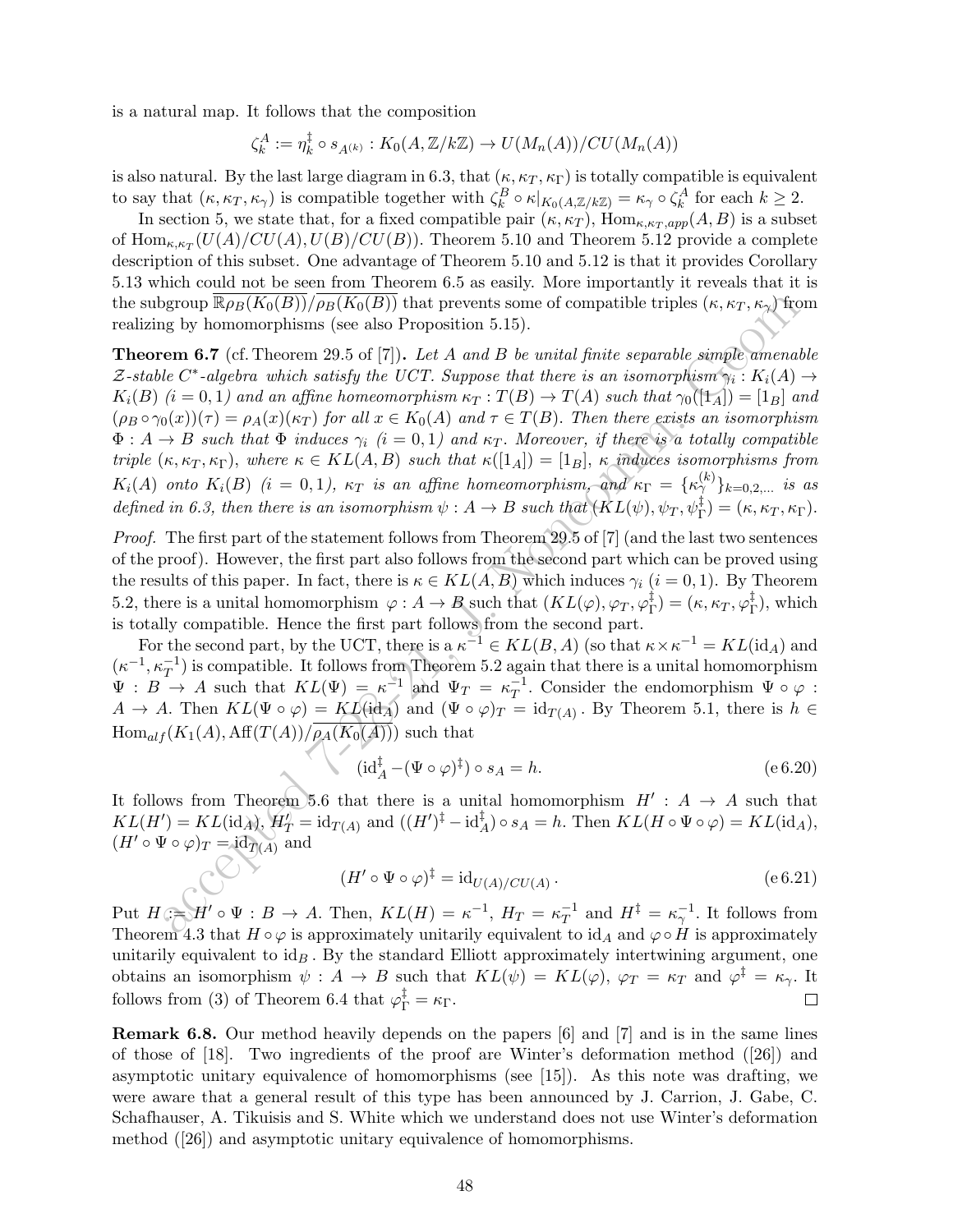## References

- [1] J. Castillejos, S. Evington, A. Tikuisis, S. White, W. Winter, Nuclear dimension of simple  $C^*$ -algebras, preprint, arXiv:1901.05853.
- [2] M. Dădărlat and T. Loring, A universal multicoefficient theorem for the Kasparov groups, Duke Math. J. 84 (1996), 355–377.
- [3] G. A. Elliott, G. Gong, H. Lin and Z. Niu, On the classification of simple C<sup>\*</sup>-algebras with finite decomposition rank, II, preprint. arXiv:1507.03437.
- [4] G. Gong, L. Li and C. Jiang, *Hausdorffified algebraic*  $K_1$  group and invariants for  $C^*$ algebras with the ideal property, Annals of K-theory, 5 (2020), 43–78.
- [5] G. Gong, C. Jiang, L. Li, A classification of inductive limit  $C^*$ -algebras with ideal property, preprint, arXiv:1607.07581.
- . Gong, I. Li and C. Jiang, *Hausdorffified algebraic*  $K_1$  *group and invariants.* For *Gebras with the ideal property*, Annals of K-theory, 5 (2020), 43 78.<br>
Cong, C. Jiang, L. Li, *A classification of inductive limit* [6] G. Gong, H. Lin, and Z. Niu, A classification of finite simple amenable  $\mathcal{Z}\text{-stable }C\text{-}algebras,$ I, C<sup>\*</sup>-algebras with generalized tracial rank one, C. R. Math. Acad. Sci. Soc. R. Canada, 42 (2020), 63–450.
- [7] G. Gong, H. Lin and Z. Niu, A classification of finite simple amenable Z-stable C<sup>\*</sup>-algebras, II, C<sup>\*</sup>-algebras with rational generalized tracial rank one, C. R. Math. Rep. Acad. Sci. Canada, 42 (2020), 451–539.
- [8] G. Gong, H. Lin, and Y. Xue, *Determinant rank of*  $C^*$ -algebras, Pacific J. Math. 274 (2015), 405-436.
- [9] J. Hua and H. Lin, Rotation algebras and Exel trace formula, Canad. J. Math. 67 (2015), 404–423.
- [10] X. Jiang and H. Su, On a simple unital projectionless C<sup>\*</sup>-algebra, Amer. J. Math. 121 (1999), no. 2, 359-413.
- [11] H. Lin, A separable Brown-Douglas-Fillmore theorem and weak stability, Trans. Amer. Math. Soc. 356 (2004), 2889–2925.
- [12] H. Lin, AF-embedding of crossed products of AH-algebras by Z and asymptotic AFembedding, Indiana Univ. Math. J., 57 (2008), 891–944.
- [13] H. Lin, Asymptotically unitary equivalence and asymptotically inner automorphisms, Amer. J. Math. 131 (2009), 1589–1677.
- [14] H. Lin, Unitaries in a simple C\*-algebra of tracial rank one, Inter. J. Math., 21 (2010), 1267–1281,
- [15] H. Lin, Asymptotic unitary equivalence and classification of simple amenable C\*-algebras, Invent. Math. 183 (2011), 385–450.
- [16] H. Lin, Homomorphisms from AH-algebras, J. Topol. Anal. 9 (2017), 67–125 (arXiv: 1102.4631v1, (2011)).
- [17] H. Lin and Z. Niu, The range of a class of classifiable separable simple amenable C<sup>\*</sup>-algebras. J. Funct. Anal. 260 (2011), 1–29.